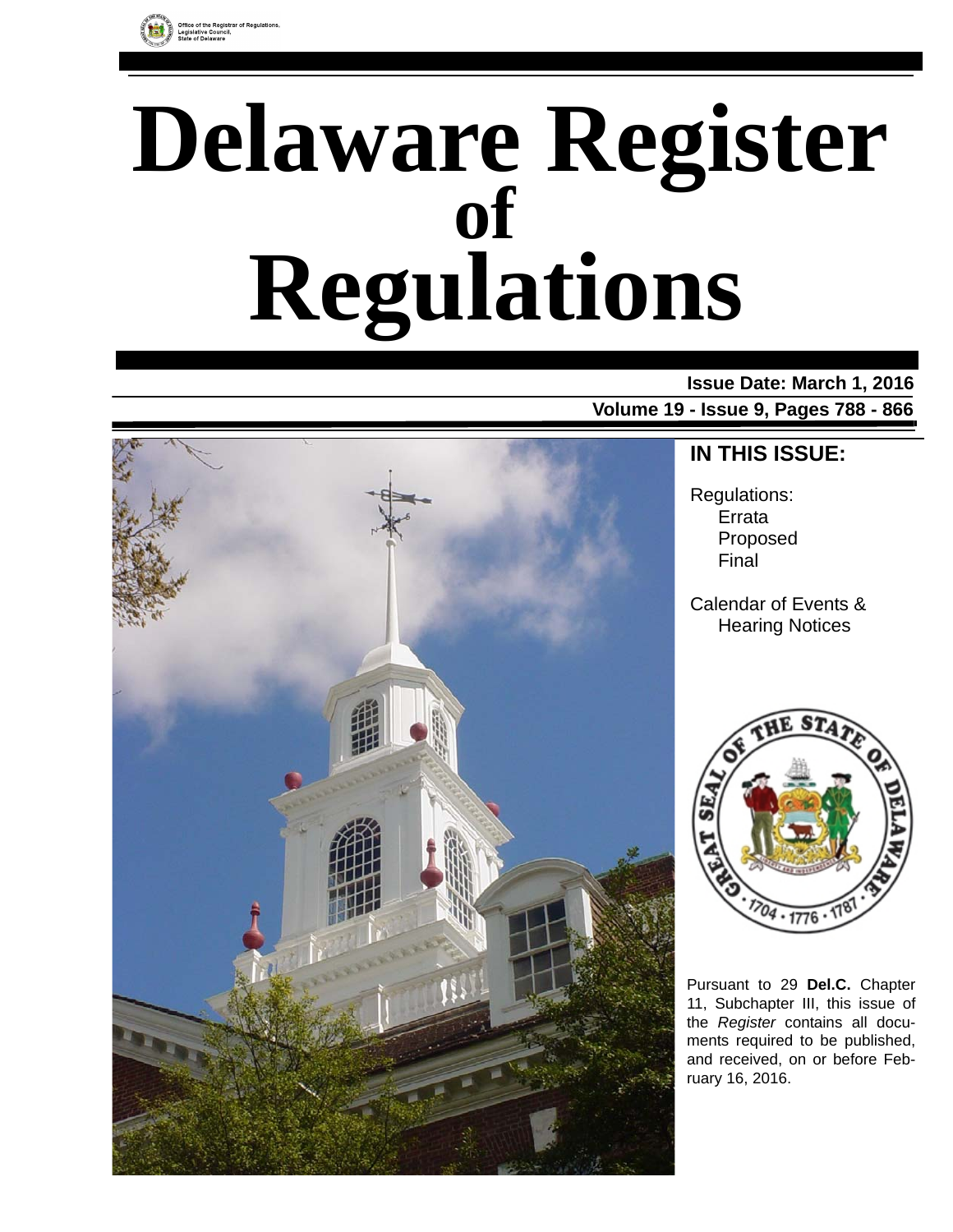# **INFORMATION ABOUT THE DELAWARE REGISTER OF REGULATIONS**

### **DELAWARE REGISTER OF REGULATIONS**

The *Delaware Register of Regulations* is an official State publication established by authority of 69 *Del. Laws*, c. 107 and is published on the first of each month throughout the year.

The *Delaware Register* will publish any regulations that are proposed to be adopted, amended or repealed and any emergency regulations promulgated.

The *Register* will also publish some or all of the following information:

- Governor's Executive Orders
- Governor's Appointments
- Agency Hearing and Meeting Notices
- Other documents considered to be in the public interest.

### **CITATION TO THE DELAWARE REGISTER**

The *Delaware Register of Regulations* is cited by volume, issue, page number and date. An example would be:

16 **DE Reg.** 1227 - 1230 (06/01/13)

Refers to Volume 16, pages 1227 - 1130 of the *Delaware Register* issued on June 1, 2013.

### **SUBSCRIPTION INFORMATION**

The cost of a yearly subscription (12 issues) for the *Delaware Register of Regulations* is \$135.00. Single copies are available at a cost of \$12.00 per issue, including postage. For more information contact the Division of Research at 302-744-4114 or 1-800-282-8545 in Delaware.

### **CITIZEN PARTICIPATION IN THE REGULATORY PROCESS**

Delaware citizens and other interested parties may participate in the process by which administrative regulations are adopted, amended or repealed, and may initiate the process by which the validity and applicability of regulations is determined.

Under 29 **Del.C.** §10115 whenever an agency proposes to formulate, adopt, amend or repeal a regulation, it shall file notice and full text of such proposals, together with copies of the existing regulation being adopted, amended or repealed, with the Registrar for publication in the *Register of Regulations* pursuant to §1134 of this title. The notice shall describe the nature of the proceedings including a brief synopsis of the subject, substance, issues, possible terms of the agency action, a reference to the legal authority of the agency to act, and reference to any other regulations that may be impacted or affected by the proposal, and shall state the manner in which persons may present their views; if in writing, of the place to which and the final date by which such views may be submitted; or if at a public hearing, the date, time and place of the hearing. If a public hearing is to be held, such public hearing shall not be scheduled less than 20 days following publication of notice of the proposal in the *Register of Regulations*. If a public hearing will be held on the proposal, notice of the time, date, place and a summary of the nature of the proposal shall also be published in at least 2 Delaware newspapers of general circulation. The notice shall also be mailed to all persons who have made timely written requests of the agency for advance notice of its regulation-making proceedings.

**DELAWARE REGISTER OF REGULATIONS, VOL. 19, ISSUE 9, TUESDAY, MARCH 1, 2016**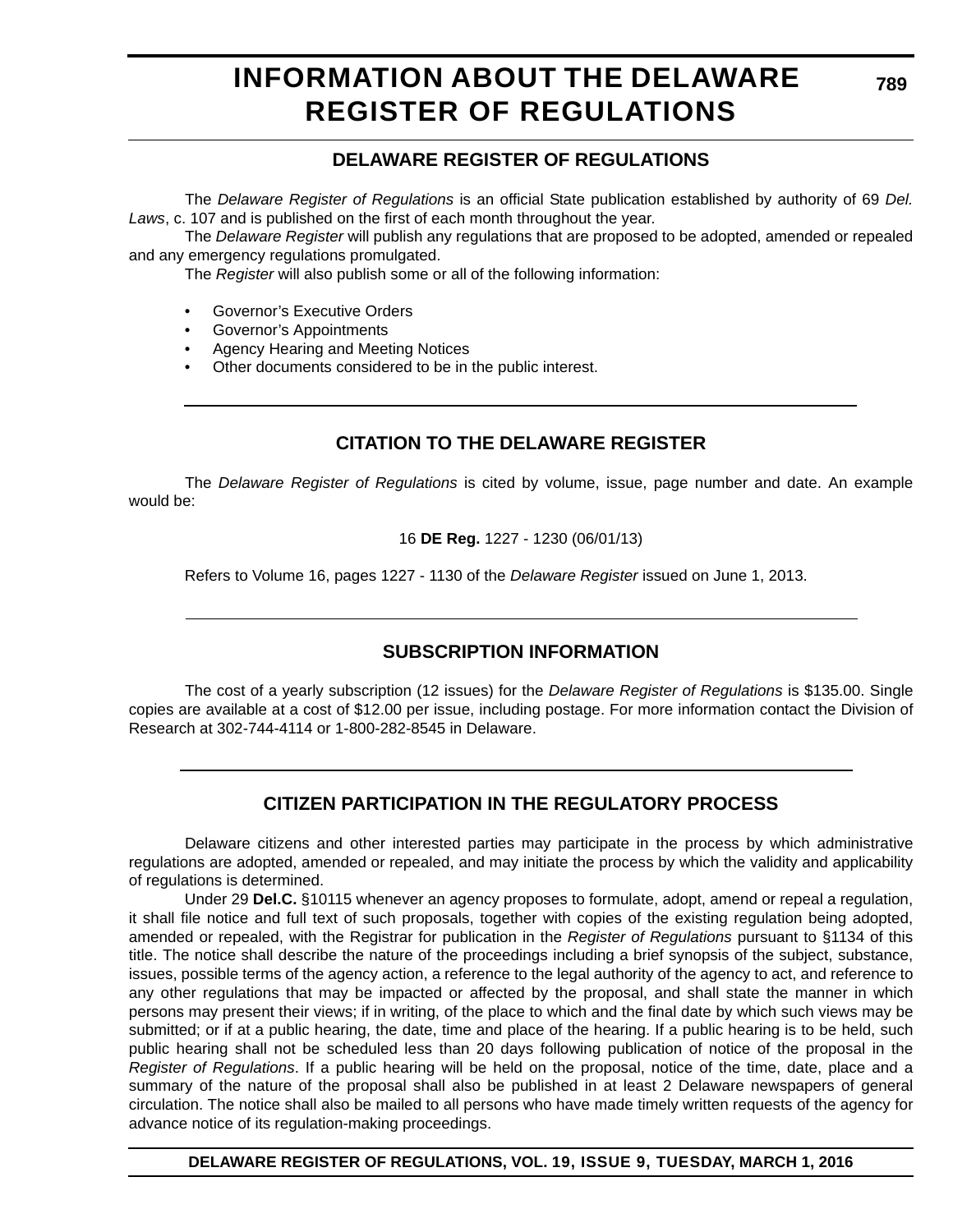**790**

# **INFORMATION ABOUT THE DELAWARE REGISTER OF REGULATIONS**

The opportunity for public comment shall be held open for a minimum of 30 days after the proposal is published in the *Register of Regulations*. At the conclusion of all hearings and after receipt, within the time allowed, of all written materials, upon all the testimonial and written evidence and information submitted, together with summaries of the evidence and information by subordinates, the agency shall determine whether a regulation should be adopted, amended or repealed and shall issue its conclusion in an order which shall include: (1) A brief summary of the evidence and information submitted; (2) A brief summary of its findings of fact with respect to the evidence and information, except where a rule of procedure is being adopted or amended; (3) A decision to adopt, amend or repeal a regulation or to take no action and the decision shall be supported by its findings on the evidence and information received; (4) The exact text and citation of such regulation adopted, amended or repealed; (5) The effective date of the order; (6) Any other findings or conclusions required by the law under which the agency has authority to act; and (7) The signature of at least a quorum of the agency members.

The effective date of an order which adopts, amends or repeals a regulation shall be not less than 10 days from the date the order adopting, amending or repealing a regulation has been published in its final form in the *Register of Regulations*, unless such adoption, amendment or repeal qualifies as an emergency under §10119.

Any person aggrieved by and claiming the unlawfulness of any regulation may bring an action in the Court for declaratory relief.

No action of an agency with respect to the making or consideration of a proposed adoption, amendment or repeal of a regulation shall be subject to review until final agency action on the proposal has been taken.

When any regulation is the subject of an enforcement action in the Court, the lawfulness of such regulation may be reviewed by the Court as a defense in the action.

Except as provided in the preceding section, no judicial review of a regulation is available unless a complaint therefor is filed in the Court within 30 days of the day the agency order with respect to the regulation was published in the *Register of Regulations*.

### **CLOSING DATES AND ISSUE DATES FOR THE DELAWARE REGISTER OF REGULATIONS**

| <b>ISSUE DATE</b> | <b>CLOSING DATE</b> | <b>CLOSING TIME</b> |
|-------------------|---------------------|---------------------|
| April 1           | March 16            | $4:30$ p.m.         |
| May 1             | April 15            | 4:30 p.m.           |
| June 1            | May 16              | 4:30 p.m.           |
| July 1            | June 15             | 4:30 p.m.           |
| August 1          | July 15             | 4:30 p.m.           |

### **DIVISION OF RESEARCH STAFF**

**Lori Christiansen,** Director; **Mark J. Cutrona,** Deputy Director; **Tara Donofrio**, Administrative Specialist II; **Bethany Fiske**, Assistant Registrar of Regulations; **Robert Lupo**, Printer; **Deborah J. Messina,** Print Shop Supervisor; **Kathleen Morris**, Human Resources/Financials; **Georgia Roman**, Unit Operations Support Specialist; **Victoria Schultes,** Administrative Specialist II; **Don Sellers,** Printer; **Yvette W. Smallwood**, Registrar of Regulations; **Holly Vaughn Wagner**, Research Analyst; **Verity Watson**, Joint Sunset Analyst; **Rochelle Yerkes**, Office Manager; **Sara Zimmerman**, Legislative Librarian.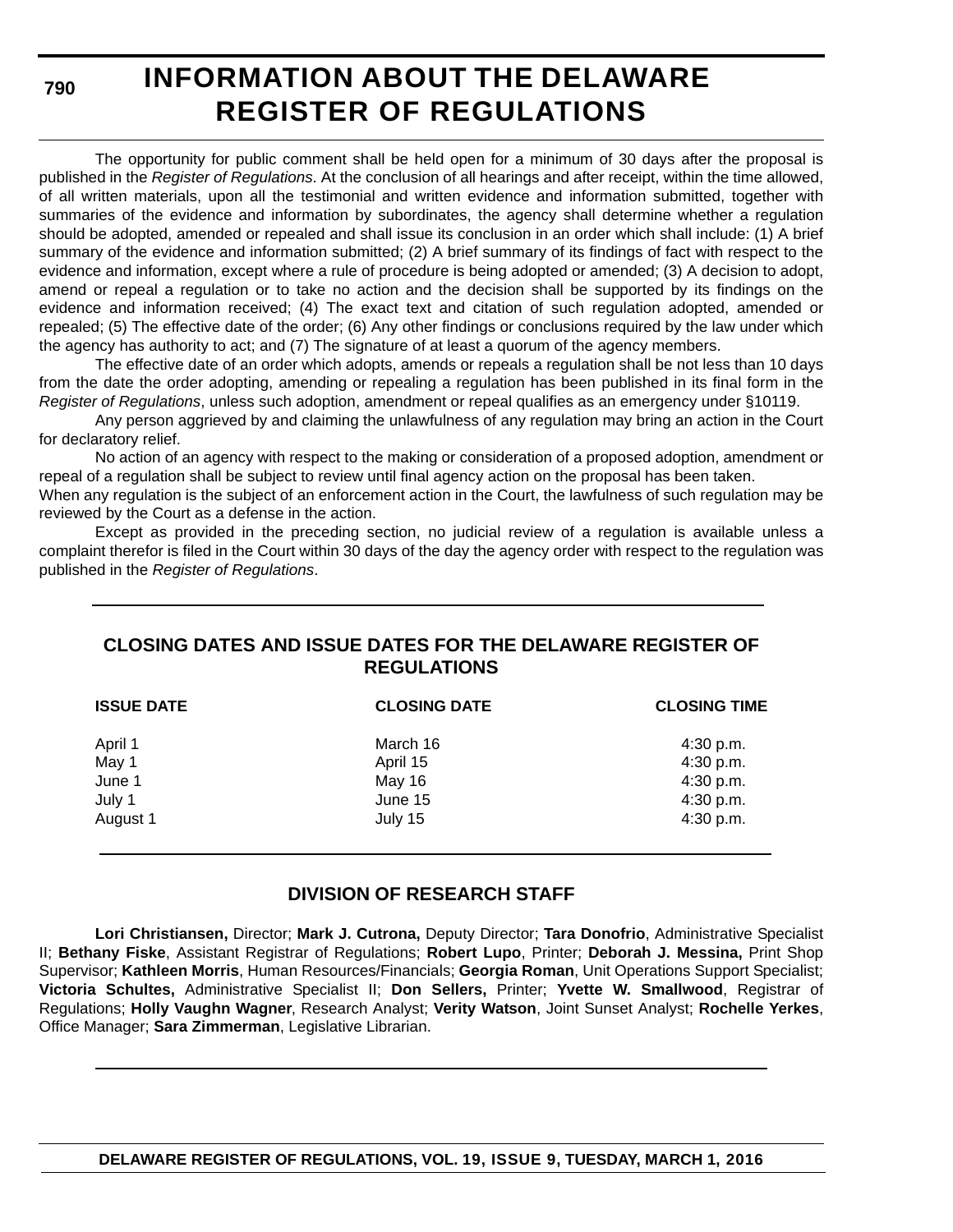# **TABLE OF CONTENTS**

**791**

<span id="page-3-0"></span>[Cumulative Tables............................................................................................................................. ............ 793](#page-5-0)

### **ERRATA**

| <b>DEPARTMENT OF HEALTH AND SOCIAL SERVICES</b><br><b>Division of Medicaid and Medical Assistance</b>                                                                                                                                                                       |                   |
|-----------------------------------------------------------------------------------------------------------------------------------------------------------------------------------------------------------------------------------------------------------------------------|-------------------|
| Title XIX Medicaid State Plan - Pharmaceutical Services Reimbursement - 340B Drug Products                                                                                                                                                                                  | 800               |
| <b>PROPOSED</b>                                                                                                                                                                                                                                                             |                   |
| <b>DEPARTMENT OF AGRICULTURE</b>                                                                                                                                                                                                                                            |                   |
| <b>Thoroughbred Racing Commission</b>                                                                                                                                                                                                                                       | 802               |
| <b>DEPARTMENT OF EDUCATION</b><br><b>Office of the Secretary</b>                                                                                                                                                                                                            |                   |
| 106A Teacher Appraisal Process Delaware Performance Appraisal System (DPAS II) Revised<br>107A Specialist Appraisal Process Delaware Performance Appraisal System (DPAS II) Revised<br>292 Post Secondary Institutions and Degree Granting Institutions of Higher Education | 805<br>807<br>809 |
| <b>Professional Standards Board</b>                                                                                                                                                                                                                                         | 810<br>812        |
| <b>DEPARTMENT OF INSURANCE</b>                                                                                                                                                                                                                                              |                   |
| <b>Office of the Commissioner</b>                                                                                                                                                                                                                                           | 817               |
| <b>DEPARTMENT OF LABOR</b><br><b>Division of Unemployment Insurance</b>                                                                                                                                                                                                     |                   |
|                                                                                                                                                                                                                                                                             | 820               |
| DEPARTMENT OF SERVICES FOR CHILDEN, YOUTH AND THEIR FAMILIES<br><b>Office of Child Care Licensing</b>                                                                                                                                                                       |                   |
| 302 Child Protection Registry Checks for Child Care, Health Care, and Public School Persons                                                                                                                                                                                 | 821<br>822        |
| <b>DEPARTMENT OF STATE</b><br><b>Division of Professional Regulation</b>                                                                                                                                                                                                    |                   |
|                                                                                                                                                                                                                                                                             | 827<br>827        |
|                                                                                                                                                                                                                                                                             | 834.              |
| <b>DEPARTMENT OF TRANSPORTATION</b><br><b>Division of Motor Vehicles</b>                                                                                                                                                                                                    | 836               |
| <b>FINAL</b>                                                                                                                                                                                                                                                                |                   |

#### **[DELAWARE RIVER BASIN COMMISSION](http://www.nj.gov/drbc/)**

Amendments to the Rules of Practice and Procedure to Allow Each Signatory Party and the DRBC to [Administer a Single Process for the Review and Adjudication of Projects............................ ............ 838](#page-50-0)

**DELAWARE REGISTER OF REGULATIONS, VOL. 19, ISSUE 9, TUESDAY, MARCH 1, 2016**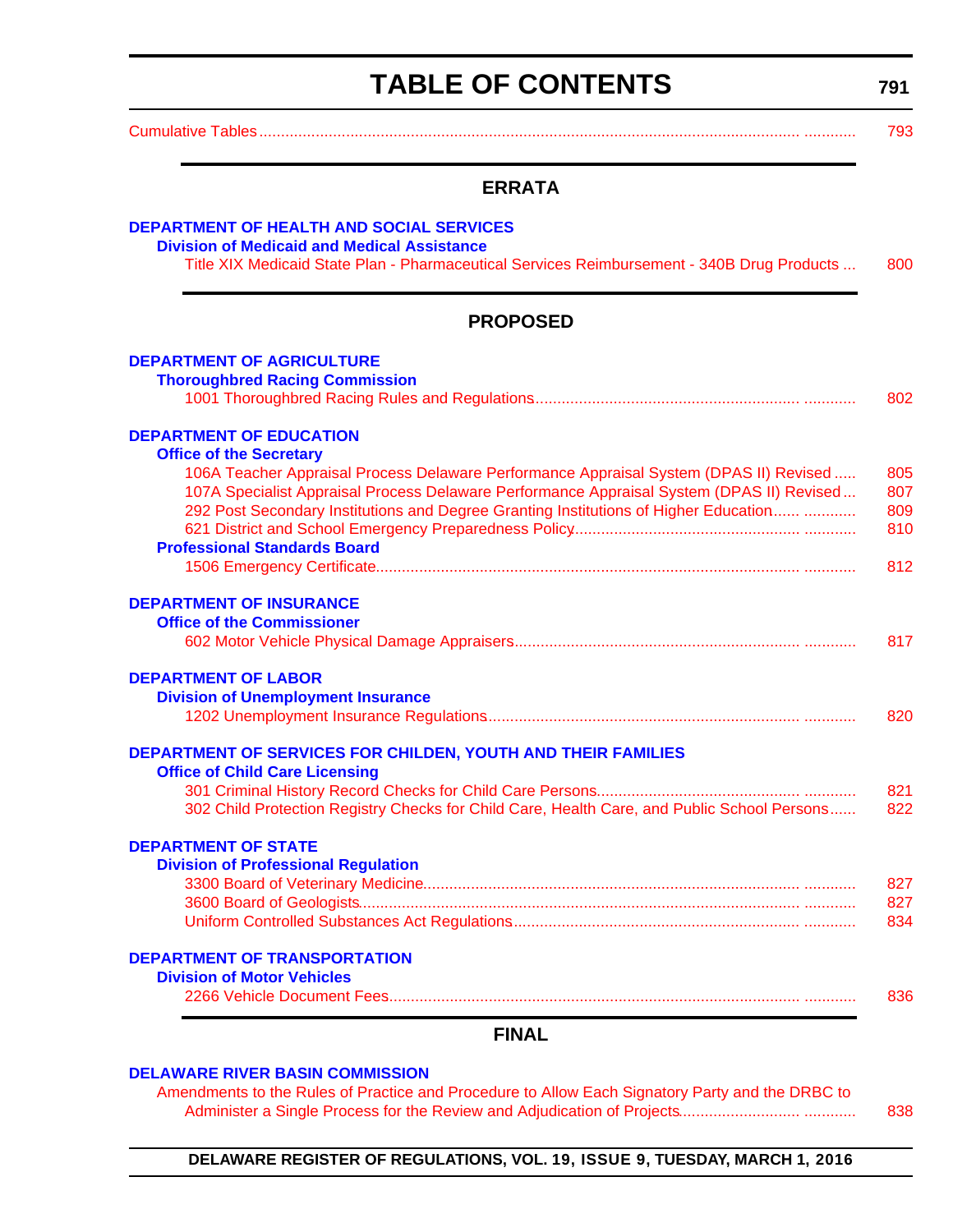**792**

# **TABLE OF CONTENTS**

| <b>DELAWARE STATE FIRE PREVENTION COMMISSION</b>                                                            |     |
|-------------------------------------------------------------------------------------------------------------|-----|
|                                                                                                             | 843 |
|                                                                                                             | 843 |
| 703 Installation, Operation, Maintenance, Testing and Sales of Signaling Systems, Fire Protection           | 843 |
|                                                                                                             |     |
|                                                                                                             | 843 |
|                                                                                                             | 843 |
|                                                                                                             | 843 |
| <b>DEPARTMENT OF EDUCATION</b>                                                                              |     |
| <b>Professional Standards Board</b>                                                                         |     |
|                                                                                                             | 846 |
| <b>DEPARTMENT OF HEALTH AND SOCIAL SERVICES</b><br><b>Division of Public Health</b>                         |     |
|                                                                                                             |     |
|                                                                                                             | 847 |
|                                                                                                             | 849 |
|                                                                                                             | 852 |
| <b>DEPARTMENT OF NATURAL RESOURCES AND ENVIRONMENTAL CONTROL</b><br><b>Division of Parks and Recreation</b> |     |
|                                                                                                             |     |
|                                                                                                             | 854 |
| DEPARTMENT OF SAFETY AND HOMELAND SECURITY<br><b>Office of the Alcoholic Beverage Control Commissioner</b>  |     |
| 202 (Formerly Rule 19) A Rule Defining the Words Hotel, Motel, Restaurant and Dinner Theater                | 858 |
| <b>DEPARTMENT OF STATE</b>                                                                                  |     |
| <b>Division of Professional Regulation</b>                                                                  |     |
|                                                                                                             | 860 |
|                                                                                                             |     |

### **CALENDAR OF EVENTS/HEARING NOTICES**

| Dept. of Agriculture, Thoroughbred Racing Commission, Notice of Public Comment Period                   |           | 862 |
|---------------------------------------------------------------------------------------------------------|-----------|-----|
| Dept. of Education, Office of the Secretary; Professional Standards Board, Notice of Monthly Meeting    |           | 862 |
| Dept. of Health and Social Services, Div. of Management Services, Notice of Public Comment Period       |           | 862 |
| Dept. of Insurance, Office of the Commissioner, Notice of Public Comment Period                         |           | 862 |
| Dept. of Labor, Div. of Unemployment Insurance, Notice of Public Comment Period                         |           | 863 |
| Dept. of Services for Children, Youth and Their Families, Office of Child Care Licensing, Notices of    |           |     |
|                                                                                                         | 863 - 864 |     |
| Dept. of State, Div. of Professional Regulation, Council on Real Estate Appraisers, Board of Veterinary |           |     |
| Medicine; Board of Geologists, and the Controlled Substance Advisory Committee, Notices of Public       |           |     |
|                                                                                                         | 864 - 865 |     |
|                                                                                                         |           | 866 |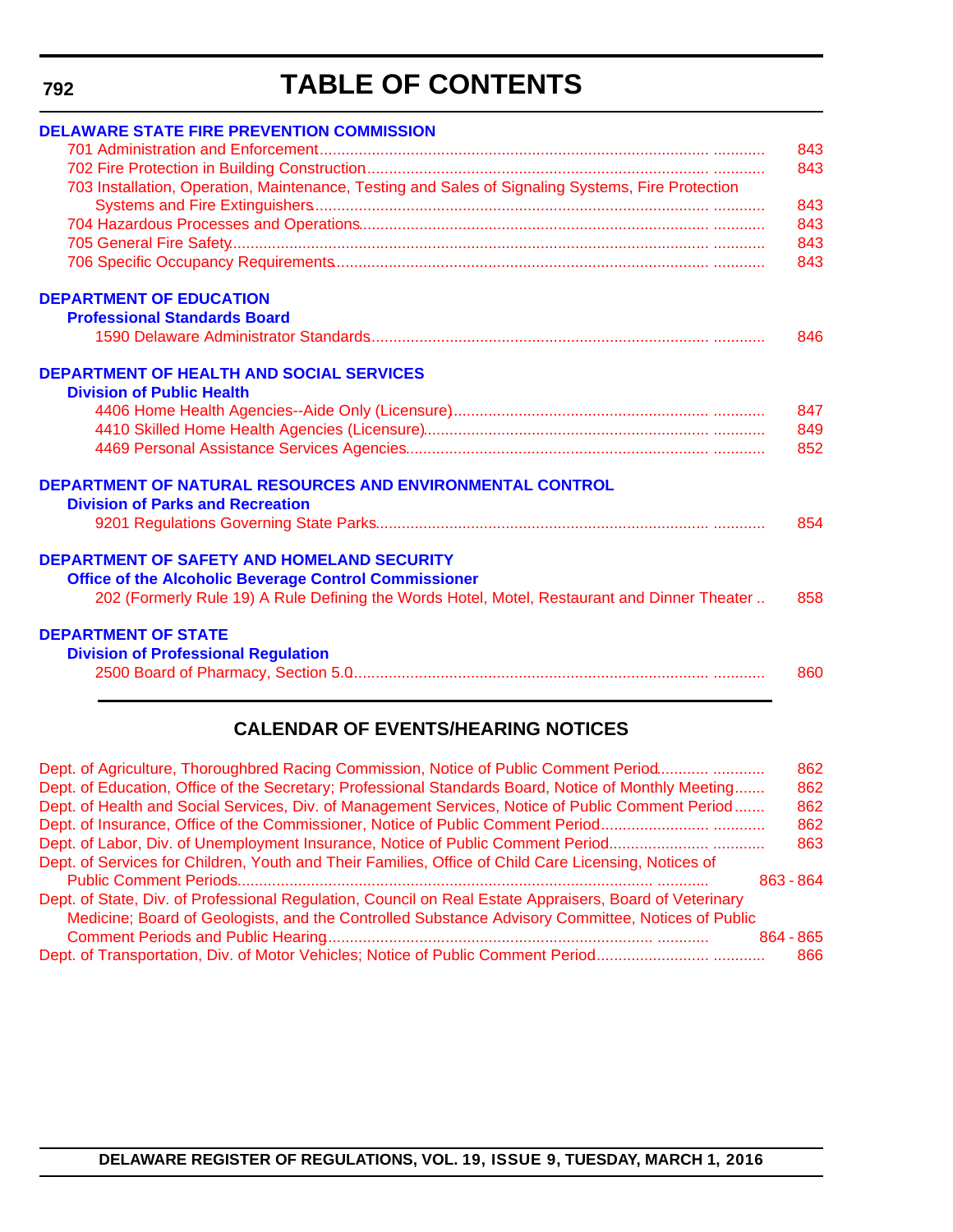<span id="page-5-0"></span>The table printed below lists the regulations that have been proposed, adopted, amended or repealed in the preceding issues of the current volume of the *Delaware Register of Regulations*.

The regulations are listed alphabetically by the promulgating agency, followed by a citation to that issue of the *Register* in which the regulation was published. Proposed regulations are designated with (Prop.); Final regulations are designated with (Final); Emergency regulations are designated with (Emer.); and regulations that have been repealed are designated with (Rep.).

| <b>ADMINISTRATIVE OFFICES OF THE COURTS</b><br><b>Child Placement Review Board</b> |                        |             |
|------------------------------------------------------------------------------------|------------------------|-------------|
| 1401 Regulations Governing the Ivyane D.F. Davis Scholarship                       | 19 DE Reg.             | 186 (Final) |
| <b>DELAWARE SOLID WASTE AUTHORITY</b>                                              |                        |             |
|                                                                                    | 19 DE Reg. 226 (Prop.) |             |
|                                                                                    | 19 DE Reg.             | 613 (Final) |
|                                                                                    | 19 DE Reg. 231 (Prop.) |             |
|                                                                                    | 19 DE Reg.             | 616 (Final) |
| DELAWARE STATE FIRE PREVENTION COMMISSION                                          |                        |             |
|                                                                                    | 19 DE Reg.             | 96 (Prop.)  |
|                                                                                    | 19 DE Reg.             | 97 (Prop.)  |
| 703 Installation, Operation, Maintenance, Testing and Sales of Signaling Systems,  |                        |             |
|                                                                                    | 19 DE Reg.             | 97 (Prop.)  |
|                                                                                    | 19 DE Reg.             | 98 (Prop.)  |
|                                                                                    | 19 DE Reg.             | 99 (Prop.)  |
|                                                                                    | 19 DE Reg.             | 99 (Prop.)  |
|                                                                                    |                        |             |
| <b>DEPARTMENT OF AGRICULTURE</b>                                                   |                        |             |
| <b>Delaware Agricultural Lands Preservation Foundation</b>                         |                        |             |
|                                                                                    | 19 DE Reg.             | 160 (Prop.) |
|                                                                                    | 19 DE Reg.             | 482 (Final) |
| <b>Harness Racing Commission</b>                                                   |                        |             |
| 501 Harness Racing Rules and Regulations, Section 8.0                              | 19 DE Reg.             | 10 (Prop.)  |
|                                                                                    | 19 DE Reg.             | 189 (Final) |
| <b>Standardbred Breeders' Fund</b>                                                 |                        |             |
| 502 Delaware Standardbred Breeders' Fund Regulations, Section 13.0 -               |                        |             |
|                                                                                    | 19 DE Reg. 161 (Prop.) |             |
|                                                                                    | 19 DE Reg.             | 486 (Final) |
| <b>Thoroughbred Racing Commission</b>                                              |                        |             |
| 1001 Thoroughbred Racing Rules and Regulations, Sections 10.0 and 14.0             | 19 DE Reg. 454 (Prop.) |             |
|                                                                                    | 19 DE Reg.             | 137 (Final) |
|                                                                                    | 19 DE Reg.             | 354 (Prop.) |
|                                                                                    | 19 DE Reg.             | 32 (Final)  |
| 1002 Delaware Jockeys' Health and Welfare Benefit Board Regulations                | 19 DE Reg.             | 33 (Final)  |
| <b>DEPARTMENT OF EDUCATION</b>                                                     |                        |             |
| <b>Office of the Secretary</b>                                                     |                        |             |
|                                                                                    | 19 DE Reg.             | 162 (Prop.) |
|                                                                                    | 19 DE Reg.             | 234 (Prop.) |
| 106A Teacher Appraisal Process Delaware Performance Appraisal System               |                        |             |
|                                                                                    | 19 DE Reg.             | 35 (Final)  |
| 107A Specialist Appraisal Process Delaware Performance Appraisal System            |                        |             |
|                                                                                    | 19 DE Reg.             | 38 (Final)  |
|                                                                                    |                        |             |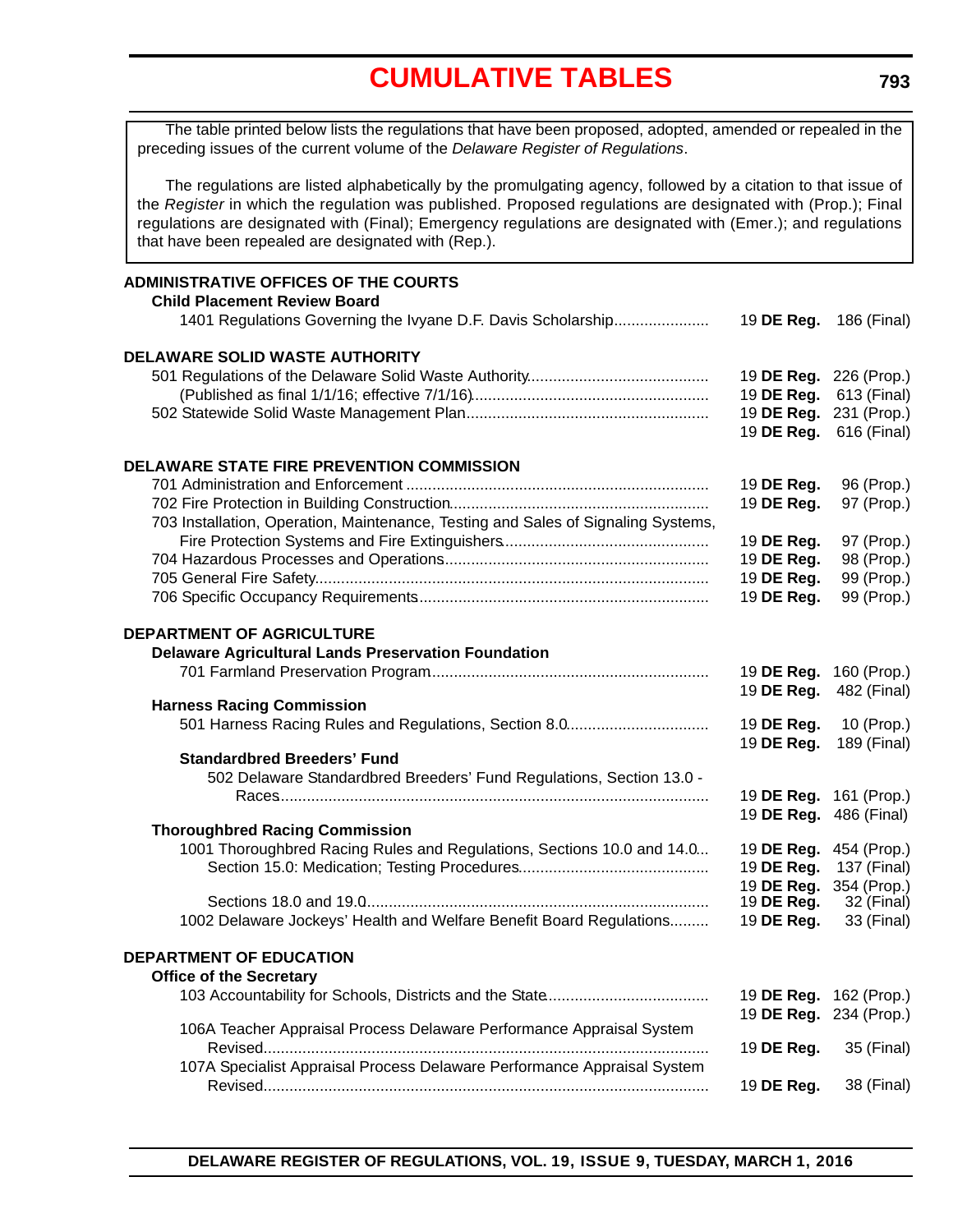| 108A Administrator Appraisal Process Delaware Performance Appraisal               |                          |                            |
|-----------------------------------------------------------------------------------|--------------------------|----------------------------|
|                                                                                   | 19 DE Reg.               | 35 (Final)                 |
| 252 Required Educational Records and Transfer and Maintenance of                  |                          |                            |
|                                                                                   | 19 DE Reg.               | 355 (Prop.)                |
| 284 Licensure and Certification of Public Education Employees in the              | 19 DE Reg.               | 618 (Final)                |
| Department of Education, in Adult Education and in Prison Education               |                          |                            |
| Programs Whose Work Responsibilities are Directly Related to                      |                          |                            |
|                                                                                   | 19 DE Reg.               | 163 (Prop.)                |
|                                                                                   | 19 DE Req.               | 487 (Final)                |
|                                                                                   | 19 DE Reg.               | 358 (Prop.)                |
|                                                                                   | 19 DE Reg.               | 620 (Final)                |
|                                                                                   | 19 DE Reg.               | 455 (Prop.)                |
|                                                                                   | 19 DE Reg.               | 739 (Final)                |
| 505 High School Graduation Requirements and Diplomas                              | 19 DE Reg.               | 100 (Prop.)                |
|                                                                                   | 19 DE Reg.               | 303 (Final)                |
|                                                                                   | 19 DE Reg.               | 102 (Prop.)<br>305 (Final) |
| 616 Uniform Due Process Procedures for Alternative Placement Meetings and         | 19 DE Reg.               |                            |
|                                                                                   | 19 DE Reg.               | 458 (Prop.)                |
| 745 Criminal Background Check for Public School Related Employment                | 19 DE Reg.               | 699 (Prop.)                |
|                                                                                   | 19 DE Reg.               | 706 (Prop.)                |
| 747 Criminal Background Check for Private School and Youth Camp Related           |                          |                            |
|                                                                                   | 19 DE Reg.               | 710 (Prop.)                |
|                                                                                   | 19 DE Reg.               | 360 (Prop.)                |
|                                                                                   | 19 DE Reg.               | 712 (Prop.)                |
|                                                                                   | 19 DE Reg.               | 43 (Final)                 |
|                                                                                   | 19 DE Reg.               | 234 (Prop.)                |
|                                                                                   | 19 DE Reg.               | 490 (Final)                |
|                                                                                   | 19 DE Reg.               | 362 (Prop.)                |
|                                                                                   | 19 DE Reg.<br>19 DE Reg. | 622 (Final)                |
| 923 Children With Disabilities Subpart B, General Duties and Eligibility of       |                          | 48 (Final)                 |
|                                                                                   | 19 DE Reg.               | 714 (Prop.)                |
| 924 Children With Disabilities Subpart C Local Educational Agency Eligibility.    | 19 DE Reg.               | 716 (Prop.)                |
| 925 Children With Disabilities Subpart D, Evaluations, Eligibility Determination, |                          |                            |
|                                                                                   | 19 DE Reg.               | 718 (Prop.)                |
| 926 Children With Disabilities Subpart E Procedural Safeguards for Parents        |                          |                            |
|                                                                                   | 19 DE Reg.               | 721 (Prop.)                |
|                                                                                   | 19 DE Reg.               | 459 (Prop.)                |
|                                                                                   | 19 DE Reg.               | 742 (Final)                |
|                                                                                   | 19 DE Reg.               | 105 (Prop.)                |
|                                                                                   | 19 DE Req.               | 493 (Final)                |
| 1008 DIAA Junior High and Middle School Interscholastic Athletics                 | 19 DE Reg.               | 110 (Prop.)                |
|                                                                                   | 19 DE Reg.               | 461 (Prop.)                |
|                                                                                   | 19 DE Reg.<br>19 DE Reg. | 743 (Final)<br>111 (Prop.) |
|                                                                                   | 19 DE Reg.               | 462 (Prop.)                |
|                                                                                   | 19 DE Reg.               | 745 (Final)                |
|                                                                                   | 19 DE Reg.               | 51 (Final)                 |
|                                                                                   | 19 DE Reg.               | 112 (Prop.)                |
| <b>Professional Standards Board</b>                                               | 19 DE Reg.               | 307 (Final)                |
|                                                                                   | 19 DE Reg.               |                            |
|                                                                                   | 19 DE Reg.               | 364 (Prop.)<br>549 (Prop.) |
|                                                                                   | 19 DE Reg.               | 367 (Prop.)                |
|                                                                                   | 19 DE Reg.               | 495 (Final)                |
|                                                                                   |                          |                            |

**DELAWARE REGISTER OF REGULATIONS, VOL. 19, ISSUE 9, TUESDAY, MARCH 1, 2016**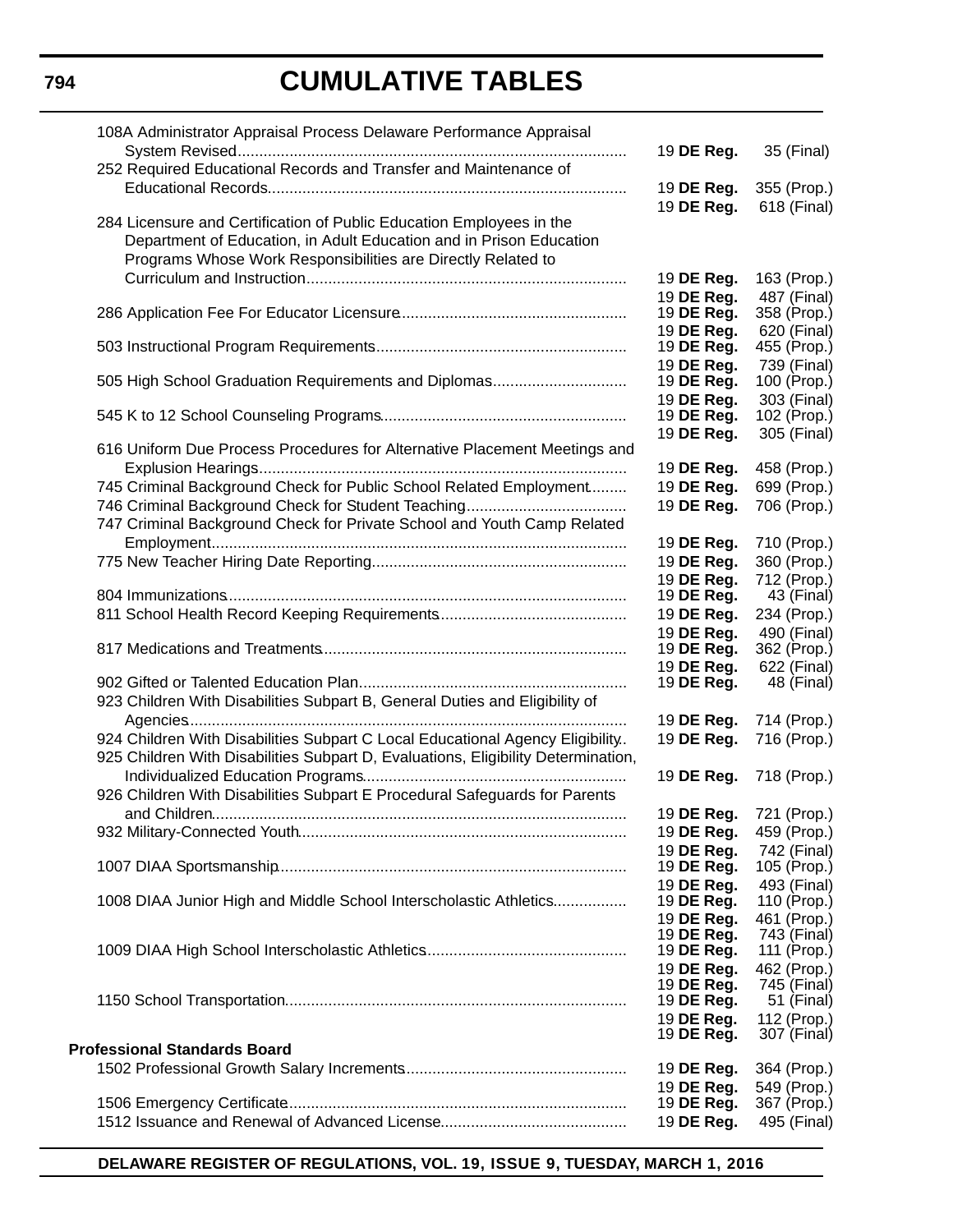|                                                                              | 19 DE Reg. 496 (Final) |             |
|------------------------------------------------------------------------------|------------------------|-------------|
|                                                                              | 19 DE Reg. 498 (Final) |             |
|                                                                              | 19 DE Reg. 464 (Prop.) |             |
|                                                                              | 19 DE Reg. 466 (Prop.) |             |
|                                                                              | 19 DE Reg. 237 (Prop.) |             |
|                                                                              | 19 DE Reg. 623 (Final) |             |
|                                                                              | 19 DE Reg.             | 12 (Prop.)  |
|                                                                              | 19 DE Reg.             | 499 (Final) |
|                                                                              | 19 DE Reg.             | 14 (Prop.)  |
|                                                                              |                        |             |
|                                                                              | 19 DE Reg.             | 501 (Final) |
|                                                                              | 19 DE Reg.             | 15 (Prop.)  |
|                                                                              | 19 DE Reg.             | 503 (Final) |
|                                                                              | 19 DE Reg.             | 17 (Prop.)  |
|                                                                              | 19 DE Reg.             | 505 (Final) |
|                                                                              | 19 DE Reg. 241 (Prop.) |             |
|                                                                              | 19 DE Reg. 624 (Final) |             |
|                                                                              | 19 DE Reg. 554 (Prop.) |             |
|                                                                              | 19 DE Reg. 243 (Prop.) |             |
|                                                                              | 19 DE Reg. 626 (Final) |             |
|                                                                              |                        |             |
| <b>DEPARTMENT OF FINANCE</b>                                                 |                        |             |
|                                                                              |                        |             |
| Office of Unclaimed Property, State Escheator                                |                        |             |
| Voluntary Disclosure Agreement and Escheat Examination Manual                | 19 DE Reg. 723 (Prop.) |             |
|                                                                              |                        |             |
| <b>DEPARTMENT OF HEALTH AND SOCIAL SERVICES</b>                              |                        |             |
| <b>Division of Long Term Care Residents Protection</b>                       |                        |             |
|                                                                              | 19 DE Reg.             | 52 (Final)  |
| <b>Division of Medicaid and Medical Assistance</b>                           |                        |             |
|                                                                              |                        |             |
|                                                                              | 19 DE Reg. 164 (Prop.) |             |
|                                                                              | 19 DE Reg. 513 (Final) |             |
|                                                                              | 19 DE Reg. 245 (Prop.) |             |
|                                                                              | 19 DE Reg. 507 (Final) |             |
|                                                                              | 19 DE Reg. 253 (Prop.) |             |
|                                                                              | 19 DE Reg. 627 (Final) |             |
| Reimbursement Methodology for State Plan Personal Care Services              | 19 DE Reg. 258 (Prop.) |             |
|                                                                              | 19 DE Reg. 632 (Final) |             |
| Title XIX Medicaid State Plan, Attachment 3.1-A, Introductory Page 1 (Tele-  |                        |             |
|                                                                              | 19 DE Reg. 20 (Prop.)  |             |
|                                                                              | 19 DE Reg. 191 (Final) |             |
| Title XIX Medicaid State Plan - Early and Periodic Screening, Diagnosis and  |                        |             |
|                                                                              |                        |             |
| Treatment (EPSDT) Services - Inpatient Psychiatric Hospital Services for     |                        |             |
|                                                                              | 19 DE Reg. 380 (Prop.) |             |
|                                                                              | 19 DE Reg. 763 (Final) |             |
| Title XIX Medicaid State Plan - Early and Periodic Screening, Diagnosis and  |                        |             |
| Treatment (EPSDT) Services - Mental Health Services                          | 19 DE Reg. 373 (Prop.) |             |
|                                                                              | 19 DE Reg. 754 (Final) |             |
| Title XIX Medicaid State Plan - Early and Periodic Screening, Diagnosis and  |                        |             |
| Treatment (EPSDT) Services - Substance Use Disorder Services                 | 19 DE Reg. 377 (Prop.) |             |
|                                                                              |                        |             |
|                                                                              | 19 DE Reg. 759 (Final) |             |
| Title XIX Medicaid State Plan, Multi-State Purchasing Pool Supplemental      |                        |             |
|                                                                              | 19 DE Reg.             | 57 (Final)  |
| Title XIX Medicaid State Plan - Pharmaceutical Services Reimbursement -      |                        |             |
|                                                                              | 19 DE Reg. 369 (Prop.) |             |
|                                                                              | 19 DE Reg. 748 (Final) |             |
| Title XIX Medicaid State Plan, State Plan Rehabilitative Services - Coverage |                        |             |
| and Reimbursement for Community Support Services                             | 19 DE Reg.             | 60 (Final)  |
|                                                                              |                        |             |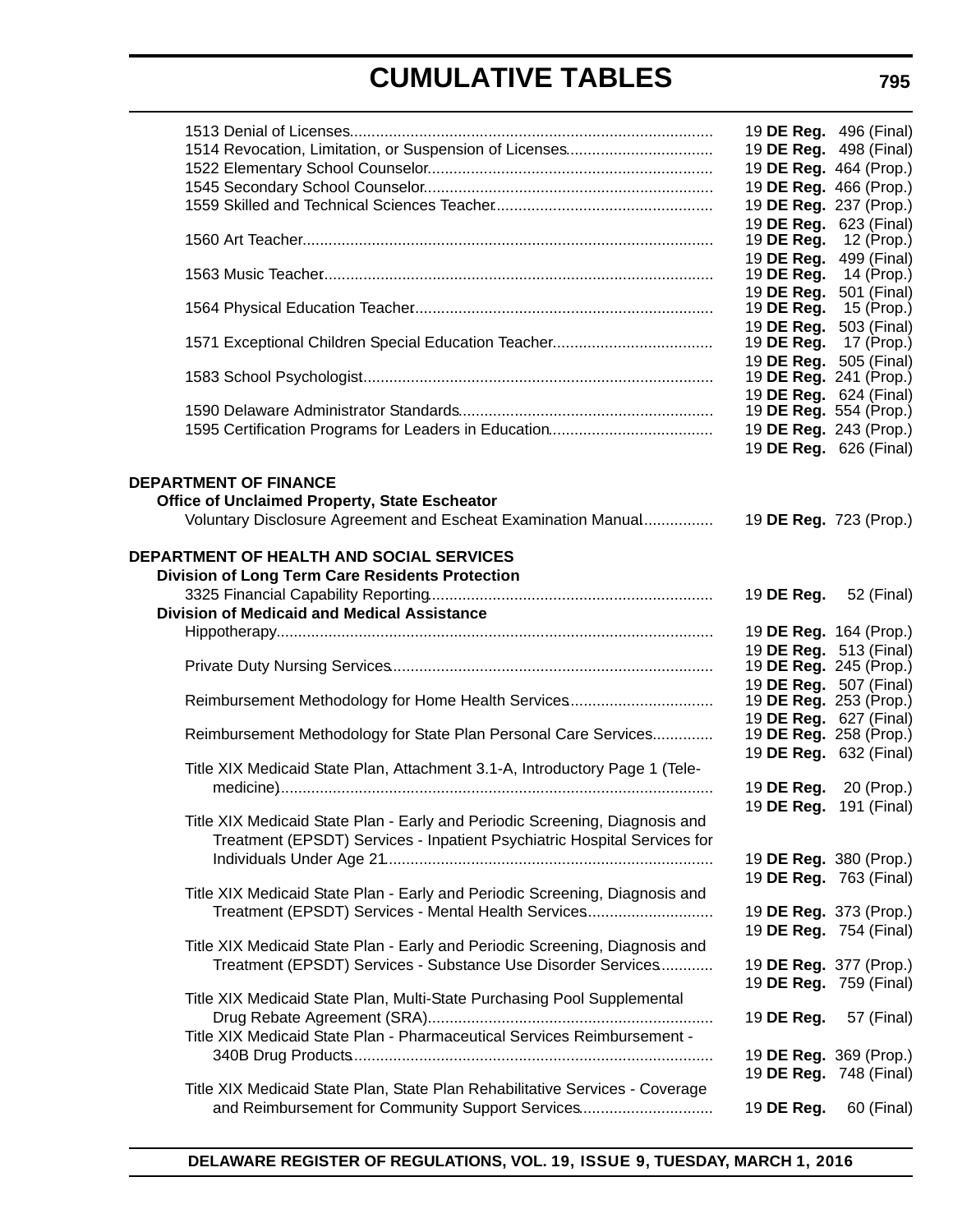| <b>Division of Public Health</b>                                                                                                                          |                               |  |
|-----------------------------------------------------------------------------------------------------------------------------------------------------------|-------------------------------|--|
| 4304 Medical Orders for Life-Sustaining Treatment or Pre-Hospital Advance                                                                                 |                               |  |
|                                                                                                                                                           | 19 DE Reg. 388 (Prop.)        |  |
|                                                                                                                                                           | 19 DE Reg. 637 (Final)        |  |
|                                                                                                                                                           | 19 DE Reg. 388 (Prop.)        |  |
|                                                                                                                                                           | 19 DE Reg. 391 (Prop.)        |  |
|                                                                                                                                                           | 19 DE Reg. 641 (Final)        |  |
|                                                                                                                                                           | 19 <b>DE Reg.</b> 169 (Prop.) |  |
|                                                                                                                                                           | 19 DE Reg. 407 (Final)        |  |
| 4455 Delaware Regulations Governing a Detailed Plumbing Code                                                                                              | 19 <b>DE Reg.</b> 138 (Final) |  |
|                                                                                                                                                           | 19 DE Reg. 22 (Prop.)         |  |
|                                                                                                                                                           | 19 DE Reg. 114 (Prop.)        |  |
|                                                                                                                                                           | 19 <b>DE Reg.</b> 172 (Prop.) |  |
|                                                                                                                                                           | 19 <b>DE Reg.</b> 517 (Final) |  |
|                                                                                                                                                           | 19 <b>DE Reg.</b> 115 (Prop.) |  |
|                                                                                                                                                           | 19 <b>DE Reg.</b> 309 (Final) |  |
| 4465 Delaware Radiation Control Regulations, Part D: Standards for Protection<br>Against Radiation; Part J: Notices, Instructions and Reports to Workers; |                               |  |
|                                                                                                                                                           | 19 <b>DE Reg.</b> 140 (Final) |  |
|                                                                                                                                                           | 19 DE Reg. 392 (Prop.)        |  |
|                                                                                                                                                           | 19 DE Reg. 91 (Emer.)         |  |
|                                                                                                                                                           | 19 DE Reg. 116 (Prop.)        |  |
|                                                                                                                                                           | 19 <b>DE Reg.</b> 409 (Final) |  |
|                                                                                                                                                           |                               |  |
| DEPARTMENT OF INSURANCE                                                                                                                                   |                               |  |
| <b>Office of the Commissioner</b>                                                                                                                         |                               |  |
| 504 Continuing Education for Insurance Agents, Brokers, Surplus Lines                                                                                     |                               |  |
|                                                                                                                                                           | 19 DE Reg. 262 (Prop.)        |  |
|                                                                                                                                                           | 19 DE Reg. 525 (Final)        |  |
|                                                                                                                                                           | 19 <b>DE Reg.</b> 561 (Prop.) |  |
|                                                                                                                                                           | 19 DE Reg. 173 (Prop.)        |  |
|                                                                                                                                                           | 19 DE Reg. 414 (Final)        |  |
| 1208 New Annuity Mortality Table for Use in Determining Reserve Liabilities                                                                               |                               |  |
|                                                                                                                                                           | 19 DE Reg. 263 (Prop.)        |  |
|                                                                                                                                                           | 19 DE Reg. 526 (Final)        |  |
| 1301 Internal Review, Arbitration and Independent Utilization Review of Heath                                                                             |                               |  |
|                                                                                                                                                           | 19 DE Reg. 564 (Prop.)        |  |
| 1313 Arbitration of Health Insurance Disputes Between Carriers and Providers                                                                              | 19 DE Reg. 564 (Prop.)        |  |
| 1315 Arbitration of Health Insurance Disputes Between Individuals and Carriers                                                                            | 19 DE Reg. 569 (Prop.)        |  |
| 1316 Arbitration of Health Insurance Disputes Between Carriers and Non-                                                                                   |                               |  |
|                                                                                                                                                           | 19 DE Reg. 573 (Prop.)        |  |
| 1409 Insurance Coverage for Telemedicine and Telehealth                                                                                                   | 19 DE Reg. 469 (Prop.)        |  |
|                                                                                                                                                           | 19 DE Reg. 768 (Final)        |  |
|                                                                                                                                                           | 19 <b>DE Reg.</b> 396 (Prop.) |  |
|                                                                                                                                                           | 19 DE Reg. 642 (Final)        |  |
|                                                                                                                                                           |                               |  |
| <b>DEPARTMENT OF JUSTICE</b>                                                                                                                              |                               |  |
| <b>Fraud and Consumer Protection Division</b>                                                                                                             |                               |  |
| 104 Privacy Policies For Commercial Online Sites, Services, and Applications  19 DE Reg. 578 (Prop.)                                                      |                               |  |
|                                                                                                                                                           |                               |  |
| <b>DEPARTMENT OF LABOR</b>                                                                                                                                |                               |  |
| <b>Division of Industrial Affairs</b>                                                                                                                     |                               |  |
|                                                                                                                                                           | 19 <b>DE Reg.</b> 194 (Final) |  |
|                                                                                                                                                           | 19 DE Reg. 415 (Final)        |  |
| <b>Office of Workers' Compensation</b>                                                                                                                    |                               |  |
|                                                                                                                                                           | 19 DE Reg. 175 (Prop.)        |  |
|                                                                                                                                                           |                               |  |

**DELAWARE REGISTER OF REGULATIONS, VOL. 19, ISSUE 9, TUESDAY, MARCH 1, 2016**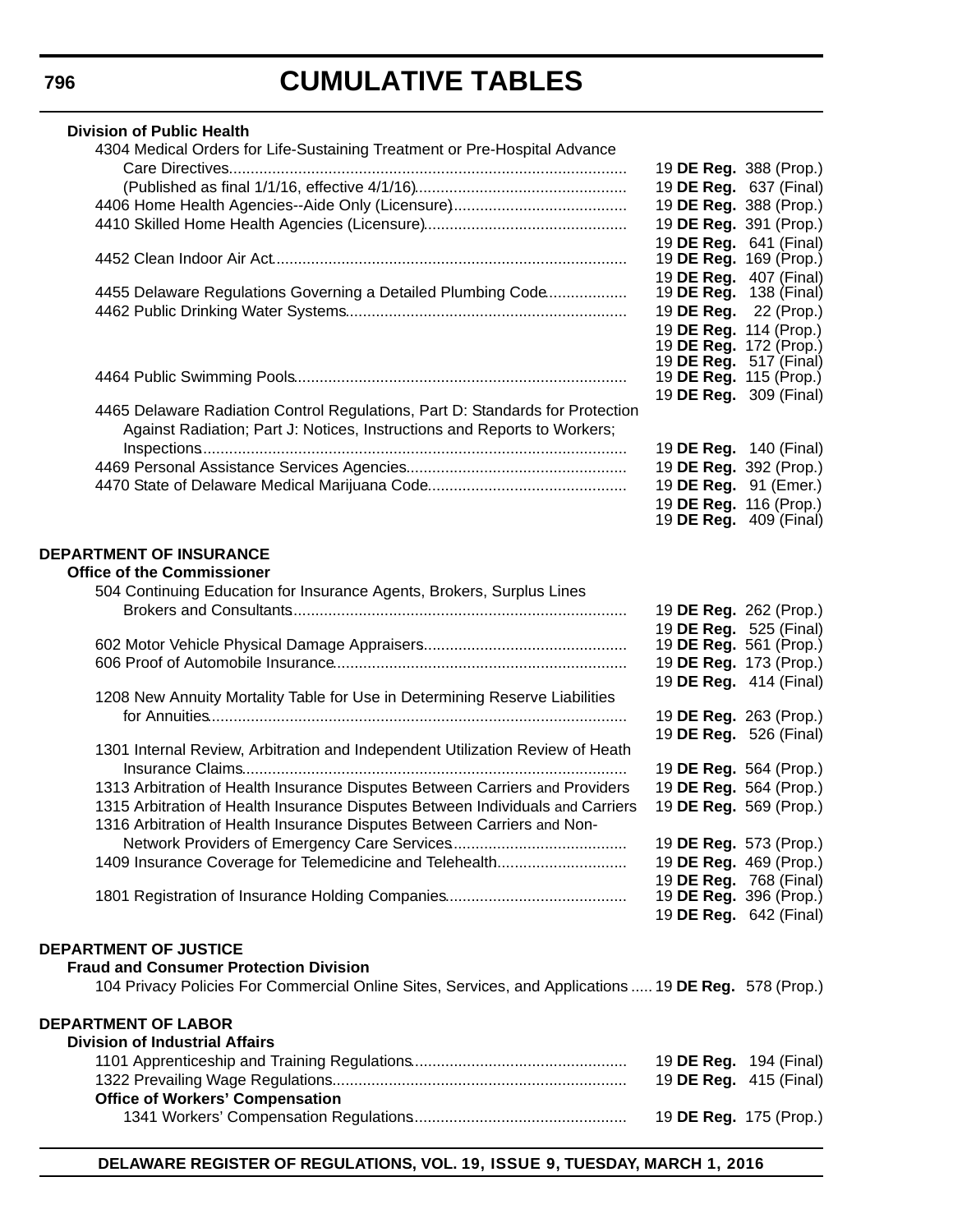|                                                                                             | 19 DE Reg. 416 (Final)                           |             |
|---------------------------------------------------------------------------------------------|--------------------------------------------------|-------------|
| <b>Division of Unemployment Insurance</b>                                                   |                                                  |             |
|                                                                                             | 19 DE Reg.                                       | 64 (Final)  |
| DEPARTMENT OF NATURAL RESOURCES AND ENVIRONMENTAL CONTROL<br><b>Division of Air Quality</b> |                                                  |             |
|                                                                                             | 19 DE Reg. 199 (Final)                           |             |
| 1138 Emission Standards for Hazardous Air Pollutants for Source Categories                  | 19 DE Reg.                                       | 23 (Prop.)  |
|                                                                                             | 19 DE Reg.                                       | 311 (Final) |
| 1141 Limiting Emissions of Volatile Organic Compounds from Consumer and                     |                                                  |             |
|                                                                                             | 19 <b>DE Reg.</b> 25 (Prop.)                     |             |
|                                                                                             | 19 DE Reg. 770 (Final)                           |             |
| <b>Division of Energy and Climate</b>                                                       |                                                  |             |
| 102 Implementation of Renewable Energy Portfolio Standards Cost Cap                         |                                                  |             |
|                                                                                             | 19 DE Reg. 270 (Prop.)                           |             |
|                                                                                             | 19 DE Reg. 397 (Prop.)                           |             |
| <b>Division of Fish and Wildlife</b>                                                        | 19 <b>DE Reg.</b> 643 (Final)                    |             |
| 3507 Black Sea Bass Size Limit; Trip Limits, Seasons; Quotas                                |                                                  |             |
|                                                                                             | 19 DE Reg. 92 (Emer.)<br>19 DE Reg. 121 (Prop.)  |             |
|                                                                                             | 19 <b>DE Reg.</b> 313 (Final)                    |             |
|                                                                                             | 19 DE Reg. 401 (Prop.)                           |             |
|                                                                                             | 19 DE Reg. 649 (Final)                           |             |
|                                                                                             | 19 <b>DE Reg.</b> 315 (Final)                    |             |
| 3712 Commercial Conch Dredge Licenses [Commercial Conch Season]                             | 19 DE Reg. 315 (Final)                           |             |
| 3900 Wildlife: Section 4.0 Seasons; Section 23.0 Non-native/Invasive Wildlife               | 19 DE Reg. 176 (Prop.)                           |             |
|                                                                                             | 19 DE Reg. 583 (Prop.)                           |             |
| <b>Division of Parks and Recreation</b>                                                     |                                                  |             |
|                                                                                             | 19 DE Reg. 471 (Prop.)                           |             |
| <b>Division of Waste and Hazardous Substances</b>                                           |                                                  |             |
|                                                                                             | 19 DE Reg. 422 (Final)<br>19 DE Reg. 418 (Final) |             |
|                                                                                             | 19 DE Reg. 181 (Prop.)                           |             |
|                                                                                             | 19 DE Reg. 584 (Prop.)                           |             |
|                                                                                             | 19 DE Reg. 402 (Prop.)                           |             |
|                                                                                             | 19 DE Reg. 773 (Final)                           |             |
| 1375 Regulations Governing Hazardous Substance Cleanup                                      | 19 <b>DE Reg.</b> 65 (Final)                     |             |
| <b>Division of Watershed Stewardship</b>                                                    |                                                  |             |
|                                                                                             | 19 DE Reg. 472 (Prop.)                           |             |
| 5102 Regulation Governing Beach Protection and the Use of Beaches                           | 19 DE Reg. 274 (Prop.)                           |             |
| <b>Division of Water</b>                                                                    |                                                  |             |
| 7301 Regulations Governing the Construction and Use of Wells                                | 19 DE Reg. 587 (Prop.)                           |             |
| DEPARTMENT OF SAFETY AND HOMELAND SECURITY                                                  |                                                  |             |
| <b>Division of State Police</b>                                                             |                                                  |             |
| 1300 Board of Examiners of Private Investigators & Private Security Agencies                | 19 DE Reg. 202 (Final)                           |             |
| 2400 Board of Examiners of Constables, Rules 3.0 and 5.0                                    | 19 DE Reg. 425 (Final)                           |             |
|                                                                                             | 19 DE Reg. 404 (Prop.)                           |             |
| (Rule 9.0 published as final 1/1/16, effective 2/11/16)                                     | 19 DE Reg. 652 (Final)                           |             |
|                                                                                             | 19 DE Reg. 426 (Final)                           |             |
|                                                                                             | 19 DE Reg. 318 (Final)                           |             |
| Office of the Alcoholic Beverage Control Commissioner                                       |                                                  |             |
|                                                                                             | 19 DE Reg. 406 (Prop.)                           |             |
|                                                                                             | 19 DE Reg. 775 (Final)                           |             |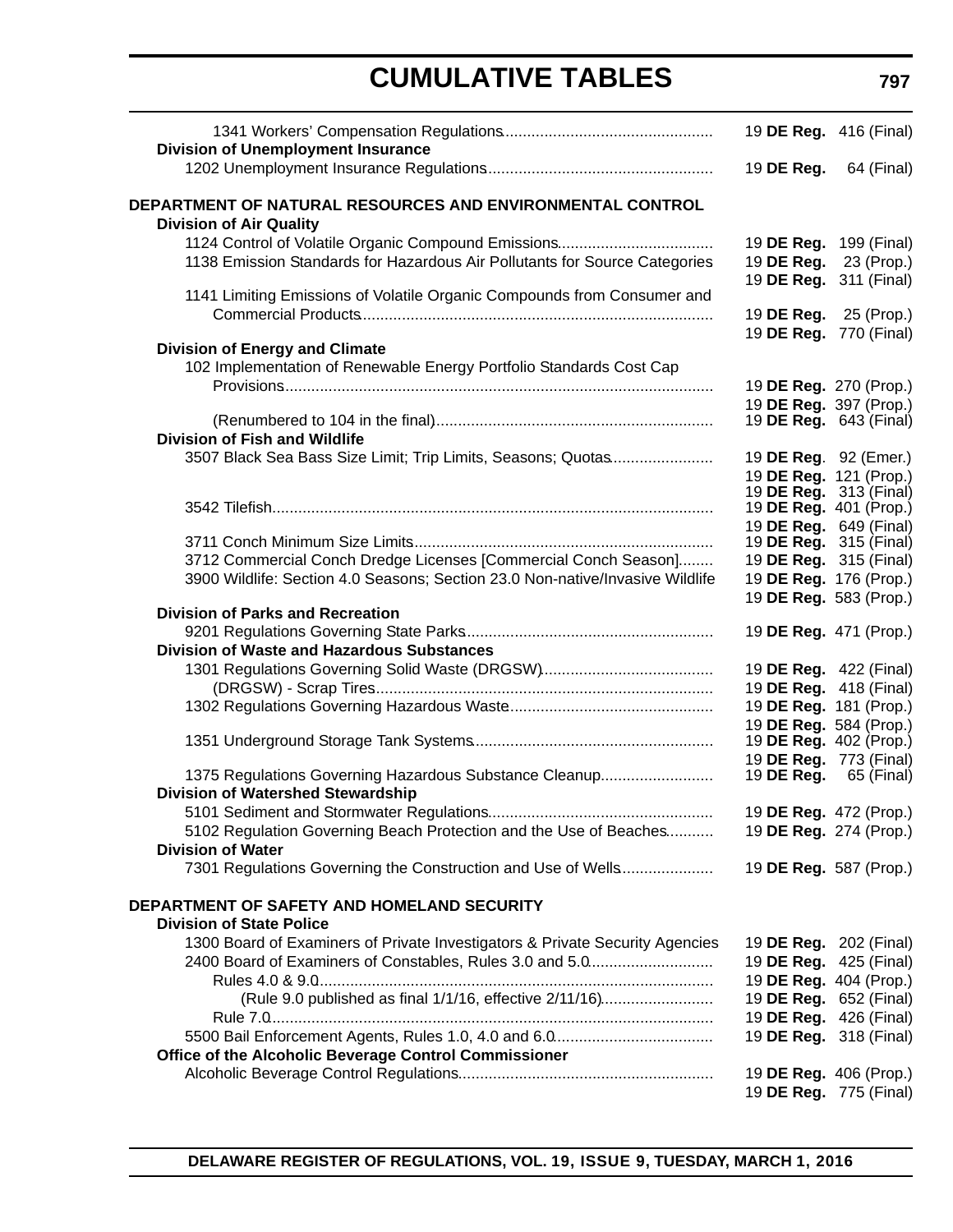| DEPARTMENT OF SERVICES FOR CHILDREN, YOUTH AND THEIR FAMILIES<br><b>Division of Family Services</b> |                                                  |                                                         |
|-----------------------------------------------------------------------------------------------------|--------------------------------------------------|---------------------------------------------------------|
| 101 Rules for Early Care and Education and School-Age Centers                                       | 19 DE Reg.                                       | 6 (Emer.)                                               |
| Division of Prevention and Behavioral Health Services                                               |                                                  |                                                         |
|                                                                                                     |                                                  | 19 DE Reg. 473 (Prop.)                                  |
|                                                                                                     |                                                  | 19 DE Reg. 778 (Final)                                  |
| <b>DEPARTMENT OF STATE</b>                                                                          |                                                  |                                                         |
| <b>Division of Professional Regulation</b>                                                          |                                                  |                                                         |
|                                                                                                     |                                                  | 19 <b>DE Reg.</b> 68 (Final)                            |
|                                                                                                     |                                                  | 19 DE Reg. 658 (Final)                                  |
|                                                                                                     |                                                  | 19 <b>DE Reg.</b> 124 (Prop.)                           |
|                                                                                                     | 19 DE Reg. 275 (Prop.)                           |                                                         |
|                                                                                                     | 19 <b>DE Reg.</b> 659 (Final)                    | 19 <b>DE Reg.</b> 427 (Final)                           |
|                                                                                                     | 19 DE Reg. 724 (Prop.)                           |                                                         |
|                                                                                                     |                                                  | 19 DE Reg. 431 (Final)                                  |
|                                                                                                     |                                                  | 19 DE Reg. 141 (Final)                                  |
|                                                                                                     |                                                  | 19 <b>DE Reg.</b> 69 (Final)                            |
|                                                                                                     |                                                  | 19 DE Reg. 184 (Prop.)                                  |
|                                                                                                     |                                                  | 19 <b>DE Reg.</b> 780 (Final)                           |
|                                                                                                     | 19 DE Reg. 725 (Prop.)                           |                                                         |
|                                                                                                     | 19 DE Reg. 125 (Prop.)                           |                                                         |
|                                                                                                     | 19 DE Reg. 432 (Final)                           |                                                         |
|                                                                                                     | 19 <b>DE Reg.</b> 276 (Prop.)                    |                                                         |
|                                                                                                     | 19 DE Reg. 26 (Prop.)                            |                                                         |
|                                                                                                     |                                                  | 19 DE Reg. 204 (Final)                                  |
|                                                                                                     |                                                  | 19 <b>DE Reg.</b> 26 (Prop.)                            |
|                                                                                                     | 19 DE Reg. 125 (Prop.)<br>19 DE Reg. 660 (Final) |                                                         |
|                                                                                                     |                                                  | 19 <b>DE Reg.</b> 282 (Prop.)                           |
|                                                                                                     | 19 DE Reg. 661 (Final)                           |                                                         |
| 2700 Board of Registration for Professional Land Surveyors                                          |                                                  | 19 <b>DE Reg.</b> 142 (Final)                           |
|                                                                                                     | 19 DE Reg. 589 (Prop.)                           |                                                         |
|                                                                                                     |                                                  | 19 <b>DE Reg.</b> 727 (Prop.)                           |
|                                                                                                     |                                                  | 19 <b>DE Reg.</b> 70 (Final)                            |
|                                                                                                     | 19 DE Reg. 592 (Prop.)                           |                                                         |
| 3000 Board of Professional Counselors of Mental Health and Chemical                                 |                                                  |                                                         |
|                                                                                                     |                                                  | 19 DE Reg. 283 (Prop.)                                  |
|                                                                                                     |                                                  | 19 DE Reg. 592 (Prop.)<br>19 <b>DE Reg.</b> 663 (Final) |
|                                                                                                     |                                                  | 19 <b>DE Reg.</b> 319 (Final)                           |
| 3700 Board of Speech/Language Pathologists, Audiologists and Hearing Aid                            |                                                  |                                                         |
|                                                                                                     |                                                  | 19 DE Reg. 284 (Prop.)                                  |
|                                                                                                     | 19 DE Reg.                                       | 27 (Prop.)                                              |
| 4100 Board of Home Inspectors, Sections 4.0, 9.0 and 10.0                                           | 19 DE Reg. 184 (Prop.)                           |                                                         |
|                                                                                                     | 19 DE Reg. 664 (Final)                           |                                                         |
| 5200 Board of Examiners of Nursing Home Administrators, Section 5.0,                                |                                                  |                                                         |
|                                                                                                     | 19 DE Reg. 479 (Prop.)                           |                                                         |
|                                                                                                     | 19 DE Reg.                                       | 27 (Prop.)                                              |
| <b>Public Service Commission</b>                                                                    |                                                  |                                                         |
| 1202 Policies and Procedures Regarding FOIA Requests                                                |                                                  | 19 <b>DE Reg.</b> 434 (Final)                           |
| 3001 Rules for Certification and Regulation of Electric Suppliers (Docket No. 49)                   | 19 DE Reg. 595 (Prop.)                           |                                                         |
|                                                                                                     |                                                  | 19 DE Reg. 126 (Prop.)                                  |
| 4002 Regulations Governing Payphone Service Providers in Delaware                                   |                                                  |                                                         |
|                                                                                                     | 19 DE Reg.                                       | 71 (Final)                                              |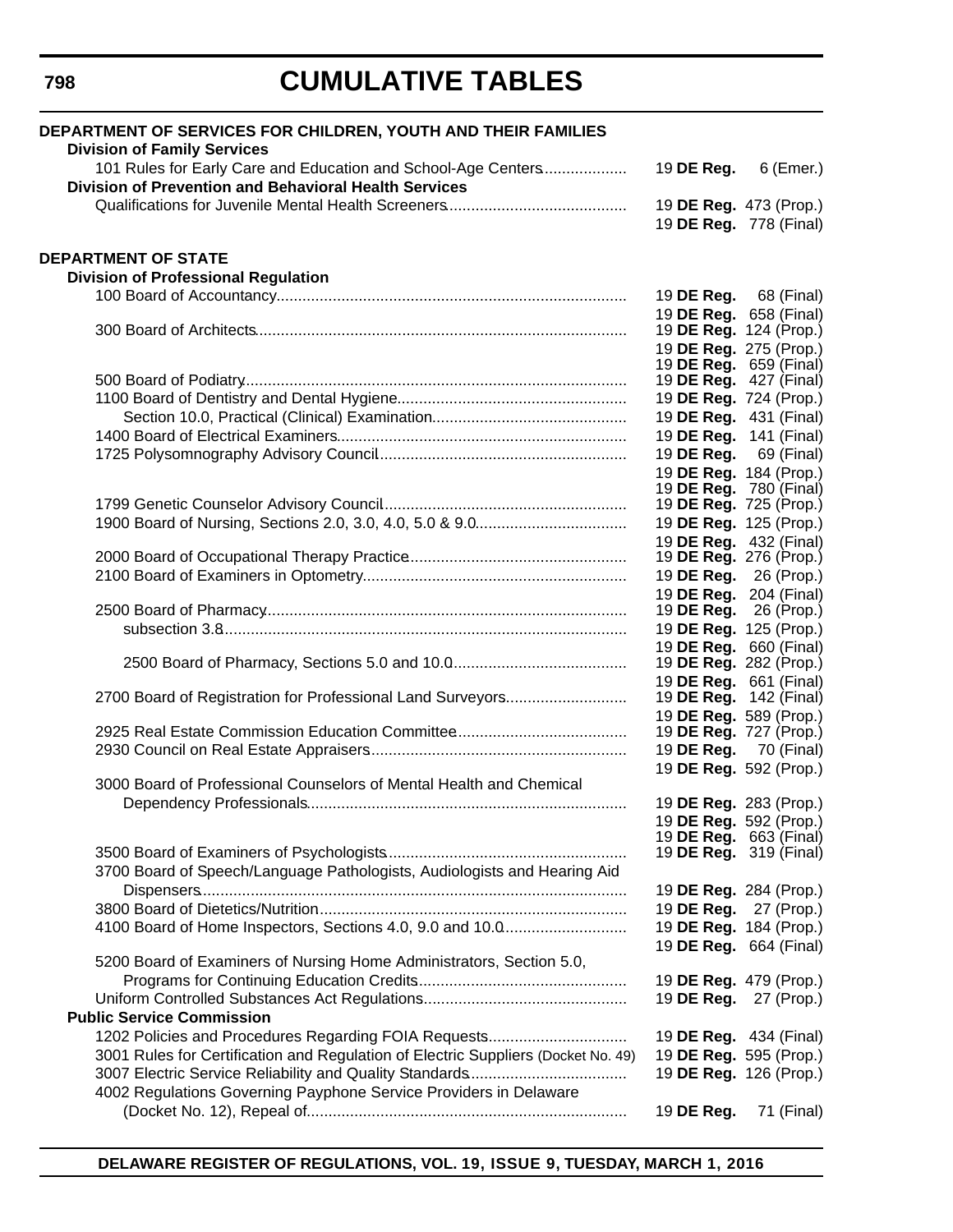| <b>DEPARTMENT OF TRANSPORTATION</b><br><b>Division of Maintenance and Operations</b> |                               |  |
|--------------------------------------------------------------------------------------|-------------------------------|--|
|                                                                                      | 19 DE Reg. 728 (Prop.)        |  |
| <b>Division of Motor Vehicles</b>                                                    |                               |  |
| 2222 School Bus Driver Qualifications and Endorsements                               | 19 DE Reg. 597 (Prop.)        |  |
| 2225 Delaware Driving Privilege Permit and Driving Privilege Card                    | 19 DE Reg. 603 (Prop.)        |  |
| 2261 Changing of License Plate Numbers and Establishing a Fee for Such               |                               |  |
|                                                                                      | 19 <b>DE Reg.</b> 527 (Final) |  |
|                                                                                      | 19 DE Reg. 731 (Prop.)        |  |
| <b>Division of Planning and Policy</b>                                               |                               |  |
|                                                                                      | 19 <b>DE Reg.</b> 73 (Final)  |  |
|                                                                                      | 19 DE Reg. 322 (Final)        |  |
|                                                                                      | 19 <b>DE Reg.</b> 737 (Prop.) |  |
| <b>Division of Transportation Solutions</b>                                          |                               |  |
|                                                                                      | 19 <b>DE Reg.</b> 612 (Prop.) |  |
| 2402 Delaware Manual in Uniform Traffic Control Devices                              | 19 <b>DE Reg.</b> 76 (Final)  |  |
| 2405 Oversize/Overweight Hauling Permit Policy and Procedures Manual                 | 19 DE Reg. 134 (Prop.)        |  |
|                                                                                      | 19 <b>DE Reg.</b> 324 (Final) |  |
| <b>Office of the Secretary</b>                                                       |                               |  |
|                                                                                      | 19 DE Reg. 480 (Prop.)        |  |
| <b>EXECUTIVE DEPARTMENT</b>                                                          |                               |  |
|                                                                                      |                               |  |
| <b>Office of Management and Budget</b>                                               |                               |  |
| Guidelines for Agency Regulatory Statements Required under the Regulatory            |                               |  |
|                                                                                      | 19 <b>DE Reg.</b> 289 (Prop.) |  |
|                                                                                      | 19 DE Reg. 528 (Final)        |  |
| <b>Division of Facilities Management</b>                                             |                               |  |
| 4104 Regulations for the Drug Testing of Contractor and Subcontractor                |                               |  |
| Employees Working on Large Public Works Projects                                     | 19 <b>DE Reg.</b> 207 (Final) |  |
| <b>Statewide Benefits Office</b>                                                     |                               |  |
| 2007 Disability Insurance Program Rules and Regulations                              | 19 <b>DE Reg.</b> 78 (Final)  |  |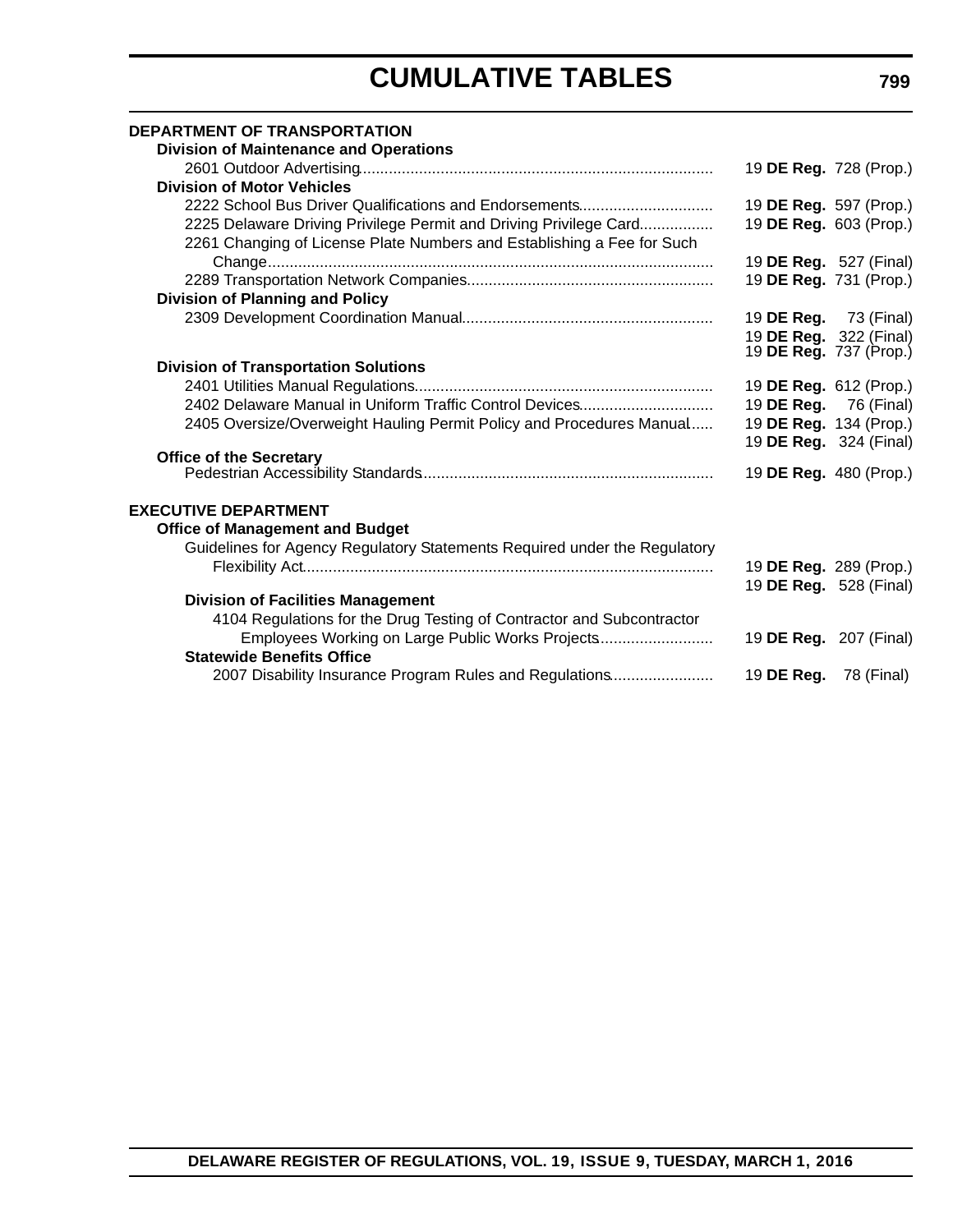# **ERRATA**

### <span id="page-12-0"></span>**800**

### **DEPARTMENT OF HEALTH AND SOCIAL SERVICES DIVISION OF MEDICAID [AND MEDICAL ASSISTANCE](http://www.dhss.delaware.gov/dhss/dmma/)**

Statutory Authority: 31 Delaware Code, Section 512 (31 **Del.C.** §512)

### **ERRATA**

### **ORDER**

#### **[Pharmaceutical Services Reimbursement – 340B Drug Products](#page-3-0) Title XIX Medicaid State Plan, Attachment 4.19-B Page 14**

**\* Please Note**: The submitted final regulation published in the February 1, 2016, Volume 19, Issue 8, of the Delaware *Register* by Delaware Health and Social Services ("Department") / Division of Medicaid and Medical Assistance (DMMA) amending the Delaware Title XIX Medicaid State Plan regarding Pharmaceutical Services, specifically, *to clarify reimbursement methodology for entities that purchase 340B drug product* erroneously contained language that was inadvertently added to the proposed regulation, published in the November 2015 *Register* (Volume 19, Issue 5).

This errata removes the inadvertently added language from the final regulation. This is a typographical error and therefore not a substantive change. For the current version of the Pharmaceutical Service Reimbursement – 340B Drug Products regulation, see [http://regulations.delaware.gov/register/february2016/final/](http://regulations.delaware.gov/register/february2016/final/19 DE Reg 748 02-01-16.pdf) [19%20DE%20Reg%20748%2002-01-16.pdf.](http://regulations.delaware.gov/register/february2016/final/19 DE Reg 748 02-01-16.pdf)

The effective date for the final order regulation appearing in the February *Register* remains the same, February 11, 2016. The effective date for the errata below is March 11, 2016.

#### **FINDINGS OF FACT:**

The Department finds that the errata to the final regulation regarding Pharmaceutical Services 340B exclusions is being corrected to remove a word that was inadvertently added to two (2) lines of the final regulation.

**THEREFORE, IT IS ORDERED**, that the errata to the final regulation amending the Delaware Title XIX Medicaid State Plan regarding Pharmaceutical Services, specifically, *to clarify reimbursement methodology for entities that purchase 340B drug products*, is corrected and shall be effective March 11, 2016.

Rita M. Landgraf, Secretary, DHSS February 16, 2016

#### **DMMA FINAL REGULATION #16-001 REVISION:**  ATTACHMENT 4.19-B

Page 14

#### STATE PLAN UNDER TITLE XIX OF THE SOCIAL SECURITY ACT

#### STATE: DELAWARE

#### METHODS AND STANDARDS FOR ESTABLISHING PAYMENT RATES – OTHER TYPES OF CARE

#### REIMBURSEMENT FOR PHARMACEUTICALS

#### **Overview**

The Delaware Medical Assistance Program (DMAP) will reimburse pharmaceuticals using the lower of:

The usual and customary ( $U & C$ ) charge to the general public for the product,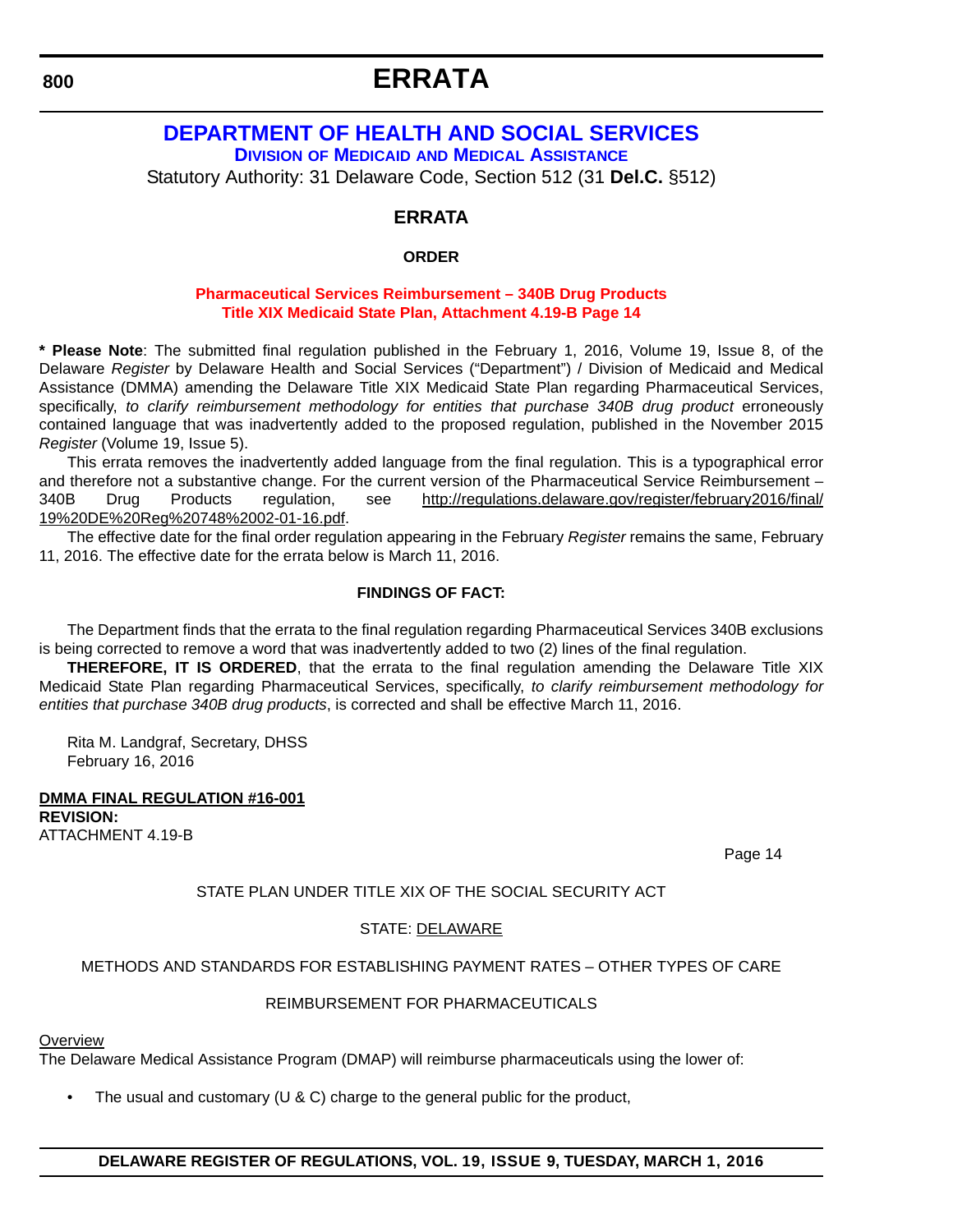# **ERRATA**

- National Average Drug Acquisition Cost (NADAC) or if a NADAC is not available the Average Wholesale Price (AWP) minus 19%,
- A State-specific maximum allowable cost (DMAC) when the purchase price is not appropriately represented by either the NADAC or the Average Wholesale Price (AWP) minus 19%,
- The Federal Upper Limit (FUL) will not be used since the NADAC reflects the actual acquisition cost.

**[Contracted eE]**ntities that qualify for special purchasing under Section 602 of the Veterans Health Care Act of 1992 and entities exempt from the Robinson-Patman Price Discrimination Act of 1936 must charge the DMAP no more than their actual acquisition cost (AAC) plus a professional dispensing fee. The AAC must be supported by invoice and payment documentation.

**[Contracted eE]**ntities that purchase Section 340B of the Public Health Service Act products are prohibited from using their stock for DMAP patients either directly or through coverage of the Managed Care Organization.

#### Professional Dispensing Fee

The professional dispensing fee rate is ten dollars (\$10.00). There is one-time professional fee per thirty (30)-day period unless the class of drugs is routinely prescribed for a limited number of days.

#### **Definitions**

Delaware Maximum Allowable Cost (DMAC) - a maximum price set for reimbursement:

- when a single source product has Average Selling Prices provided by the manufacturer that indicates the AWP is exaggerated, or
- when the NADAC does not reflect the most current cost of a multiple source drug, or
- if a single provider agrees to a special price.

Any willing provider can dispense the product.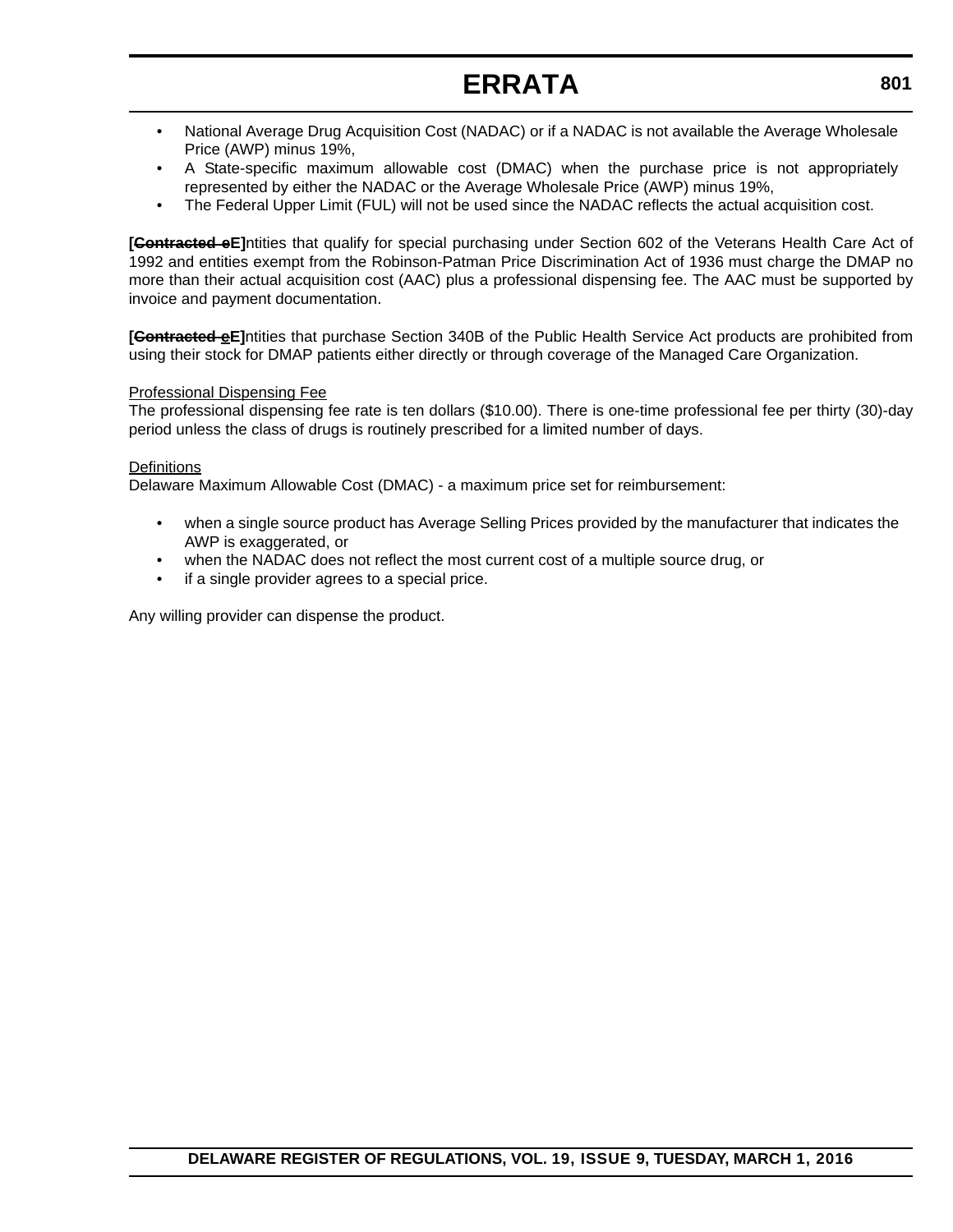<span id="page-14-0"></span>**802**

### **PROPOSED REGULATIONS**

### **Symbol Key**

Arial type indicates the text existing prior to the regulation being promulgated. Underlined text indicates new text. Language which is stricken through indicates text being deleted.

### **Proposed Regulations**

Under 29 **Del.C.** §10115 whenever an agency proposes to formulate, adopt, amend or repeal a regulation, it shall file notice and full text of such proposals, together with copies of the existing regulation being adopted, amended or repealed, with the Registrar for publication in the *Register of Regulations* pursuant to §1134 of this title. The notice shall describe the nature of the proceedings including a brief synopsis of the subject, substance, issues, possible terms of the agency action, a reference to the legal authority of the agency to act, and reference to any other regulations that may be impacted or affected by the proposal, and shall state the manner in which persons may present their views; if in writing, of the place to which and the final date by which such views may be submitted; or if at a public hearing, the date, time and place of the hearing. If a public hearing is to be held, such public hearing shall not be scheduled less than 20 days following publication of notice of the proposal in the *Register of Regulations*. If a public hearing will be held on the proposal, notice of the time, date, place and a summary of the nature of the proposal shall also be published in at least 2 Delaware newspapers of general circulation. The notice shall also be mailed to all persons who have made timely written requests of the agency for advance notice of its regulation-making proceedings.

### **[DEPARTMENT OF AGRICULTURE](http://dda.delaware.gov/)**

**[THOROUGHBRED RACING COMMISSION](http://dda.delaware.gov/thoroughbred/index.shtml)**

Statutory Authority: 3 Delaware Code, Section 10103(c) (3 **Del.C.** §10103(c)) 3 **DE Admin. Code** 1001

#### **PUBLIC NOTICE**

#### **[1001 Thoroughbred Racing](#page-3-0) Rules and Regulations**

#### **Summary**

The Thoroughbred Racing Commission proposes to amend its Regulations adopted in accordance with Title 3, Chapter 101. The purpose of the amended regulations is to amend rule 3.4.1.15 relating to fines and suspensions; amend rule 8.11.4 and 8.13 relating to rider weight and attire for jockeys; adopt new rule 8.15 relating to safety items for jockeys; amend rule 10.1.1 relating to registration certificates for horses; adopt new rule 13.2.3 relating to voiding of claims upon death of a horse and to correct the spelling of the term "pari-mutuel" in rule 1.0 definition of Mutuel Entry, rule 3.4.1.15, rule 14.10.2 and rule 16.2. Other regulations issued by the Thoroughbred Racing Commission are not affected by this proposal. The Thoroughbred Racing Commission is issuing these proposed regulations in accordance with Title 3 of the Delaware Code. This notice is issued pursuant to the requirements of Chapter 101 of Title 29 of the Delaware Code.

#### **Comments**

A copy of the proposed regulations is being published in the March 1, 2016 edition of the Delaware *Register of Regulations*. A copy is also on file in the office of the Thoroughbred Racing Commission, 777 Delaware Park Boulevard, Wilmington, Delaware 19804 and is available for inspection during regular office hours. Copies are also published online at the *Register of Regulations* website: http://regulations.delaware.gov/services/ current\_issue.shtml.

Interested parties may offer written comments on the proposed regulations or submit written suggestions, data, briefs or other materials to the Thoroughbred Racing Commission at the above address as to whether these proposed regulations should be adopted, rejected or modified. Pursuant to 29 **Del.C.** §10118(a), public comments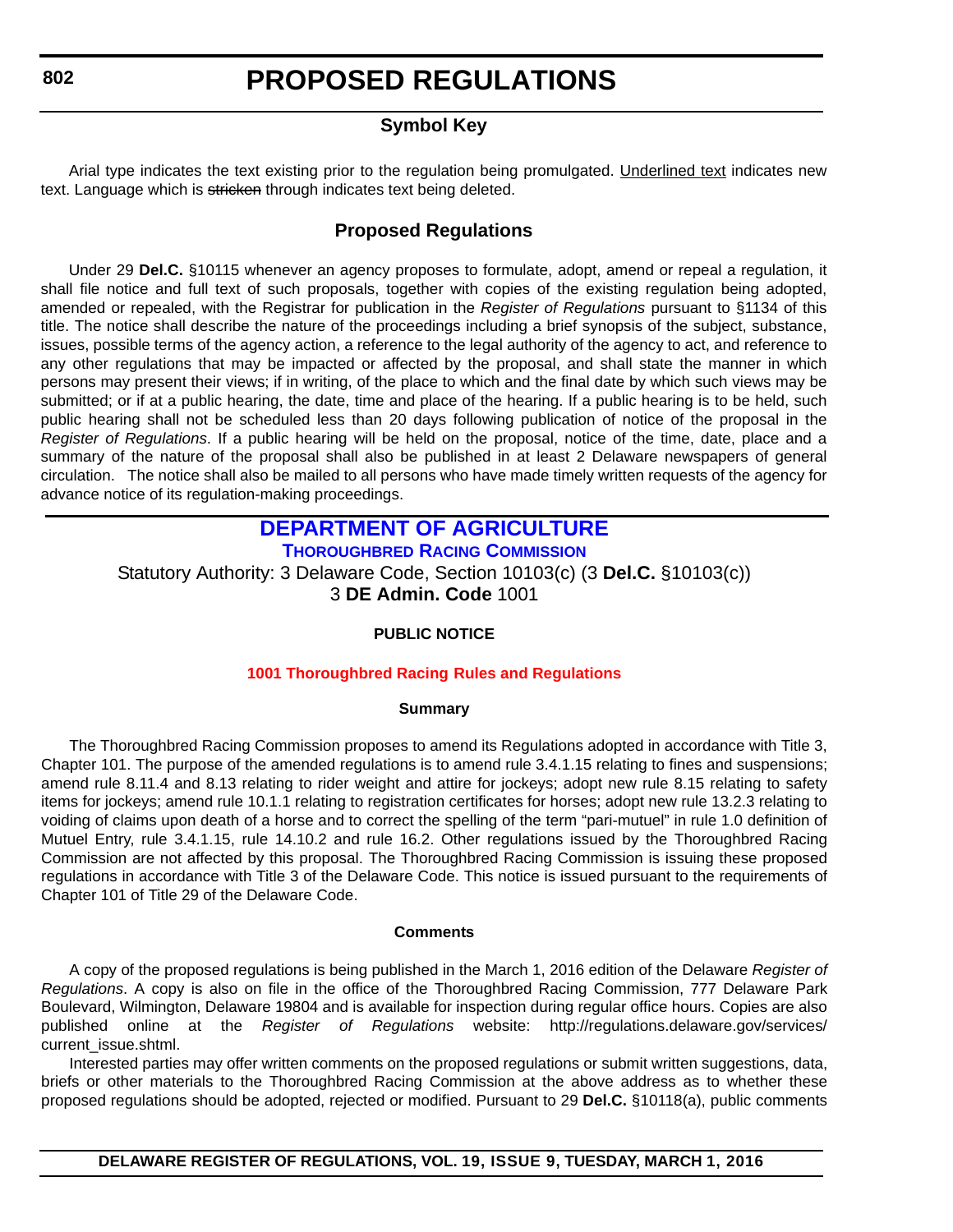must be received on or before April 1, 2016. Written materials submitted will be available for inspection at the above address.

#### **Adoption of Proposed Regulation**

On or after April 1, 2016, following review of the public comment, the Thoroughbred Racing Commission will determine whether to amend its regulations by adopting the proposed amended rule 3.4.1.15 relating to fines and suspensions; amended rule 8.11.4 and 8.13 relating to rider weight and attire for jockeys; new rule 8.15 relating to safety items for jockeys; amended rule 10.1.1 relating to registration certificates for horses; new rule 13.2.3 relating to voiding of claims upon death of a horse and to correct the spelling of the term "pari-mutuel" in rule 1.0 definition of Mutuel Entry, rule 3.4.1.15, rule 14.10.2 and rule 16.2 or make additional changes because of the public comments received.

#### **\*Please Note: The Regulatory Flexibility Analysis and Impact Statement for this regulation, as required by 29 Del.C. Ch. 104, is available at:**

**<http://regulations.delaware.gov/register/march2016/proposed/19 DE Reg 802RFA 03-01-16.pdf>**

#### **1001 Thoroughbred Racing Rules and Regulations**

#### **1.0 Definitions and Interpretations**

In the context of these Rules of Racing, the following words and phrases shall be construed as having the following special meanings:

#### *(Break in Continuity Within Section)*

**"Mutuel Entry"**: A single betting interest involving two or more horses entered in the same race and joined for pari-mutual pari-mutuel purposes because of common ties as to ownership so that a wager on one horse joined in a "mutuel entry" is a wager on all horses joined in the same "mutuel entry".

#### *(Break in Continuity of Sections)*

#### **3.0 Stewards**

#### *(Break in Continuity Within Section)*

- 3.4 Duties and Responsibilities of Stewards:
	- 3.4.1 In addition to the duties and responsibilities necessary and pertinent to the general supervision, control and regulation of race meetings, and without limiting the authority of the Stewards to perform the same and other duties enumerated in these Rules, the Stewards shall have the following specific duties and responsibilities:

#### *(Break in Continuity Within Section)*

3.4.1.15 To impose fines upon any corporation, association or person participating in any Thoroughbred horse race meet at which pari-mutual pari-mutuel wagering is conducted, other than as a patron, and whether licensed or not by the Commission, for a violation of any provision of 3 **Del.C.** Ch. 101 or these Rules and Regulations. In the event that a suspension is imposed together with a fine and the fine is not paid within 48 hours, the term of the suspension shall not begin to run until the fine has been paid.

#### *(Break in Continuity of Sections)*

#### **8.0 Jockeys and Apprentice Jockeys**

*(Break in Continuity Within Section)*

8.11 Weighing Out:

#### *(Break in Continuity Within Section)*

8.11.4 Whip, blinkers, number cloth, bridle and rider's safety helmet and rider's safety vest (with a minimum British rating of #5) shall not be included in a rider's weight.

Revised: 10/20/93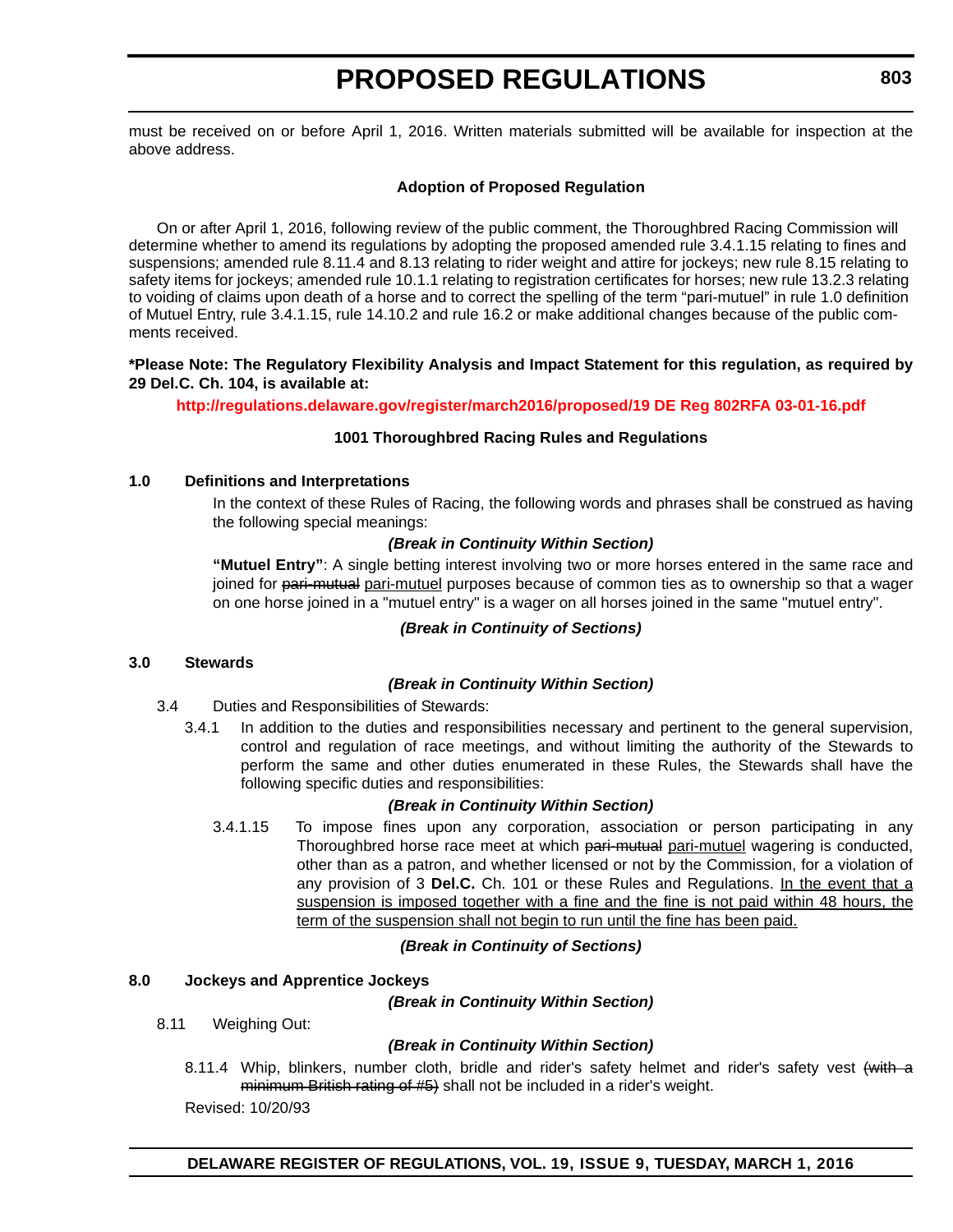**804**

# **PROPOSED REGULATIONS**

#### *(Break in Continuity Within Section)*

8.13 Attire: Upon leaving the Jockey room to ride in any race, each rider shall be neat and clean in appearance and wear the traditional Jockey costume with all jacket buttons and catches fastened. Except with the approval of the Stewards, each Jockey shall wear the cap and jacket racing colors registered in the name of the Owner of the horse he or she is to ride, white or light breeches, top boots, safety helmet approved by the Commission, safety vest approved by the Commission and a number on his or her right shoulder corresponding to his or her mount's number as shown on the saddle cloth and daily race program. The Clerk of Scales and attending Valet shall be held jointly responsible with a rider for his or her neat and clean appearance and proper attire.

Revised: 10/20/93

#### *(Break in Continuity Within Section)*

8.15 Safety Helmets and Safety Vests. Every individual shall, when mounted on a horse while on the premise of a racetrack or handling a horse at the starting gate, wear a properly secured safety helmet and safety vest. The helmet and vest shall meet or exceed with one or more Commission approved safety standards or later revisions. All safety helmets and safety vests shall be permanently labeled with the identification of the manufacturer, including name and address of the manufacturer, or if a private labeler is on the label, the name and address of the private labeler (an Internet or website address shall not be considered an acceptable address), month and year of manufacture, model designation, and safety standard(s) meeting or exceeding. A safety helmet or a safety vest shall not be altered in any manner nor shall the Product Marking be removed or defaced. A safety vest shall not be attached to the horse or to any equipment carried by the horse. A safety helmet or safety vest shall not have any camera or other device affixed to the safety equipment unless the device is designed for the helmet and vest, and meets or exceeds a safety standard. The Stewards may at any time take possession of a safety helmet or safety vest for inspection and may at their discretion confiscate any safety helmet or safety vest that does not comply with these rules.

#### *(Break in Continuity of Sections)*

#### **10.0 Horses**

- 10.1 Registration required:
	- 10.1.1 No horse may be entered or raced in the State unless duly registered and named in the registry office of the Jockey Club in New York and unless the registration certificate or racing permit issued by the Jockey Club for such horse is on file with the Racing Secretary except that,  $(a)$  for good cause, the Stewards, in their discretion, may waive this requirement if the horse is otherwise correctly identified to their satisfaction; and (b) the Stewards may, in their discretion, allow a horse to race provided that the registration certificate must be delivered to the racing office within 48 hours.

#### *(Break in Continuity of Sections)*

#### **13.0 Claiming Races**

*(Break in Continuity Within Section)*

13.12 Nature and Effect of a Claim:

#### *(Break in Continuity Within Section)*

13.12.3 In the event a horse dies during a claiming race or is euthanized on the racetrack during a claiming race, any claim on that horse will be declared void.

**(Break in Continuity Within Section)**

#### **14.0 Running of the Race**

*(Break in Continuity Within Section)*

14.10 Horses Left at Post:

*(Break in Continuity Within Section)*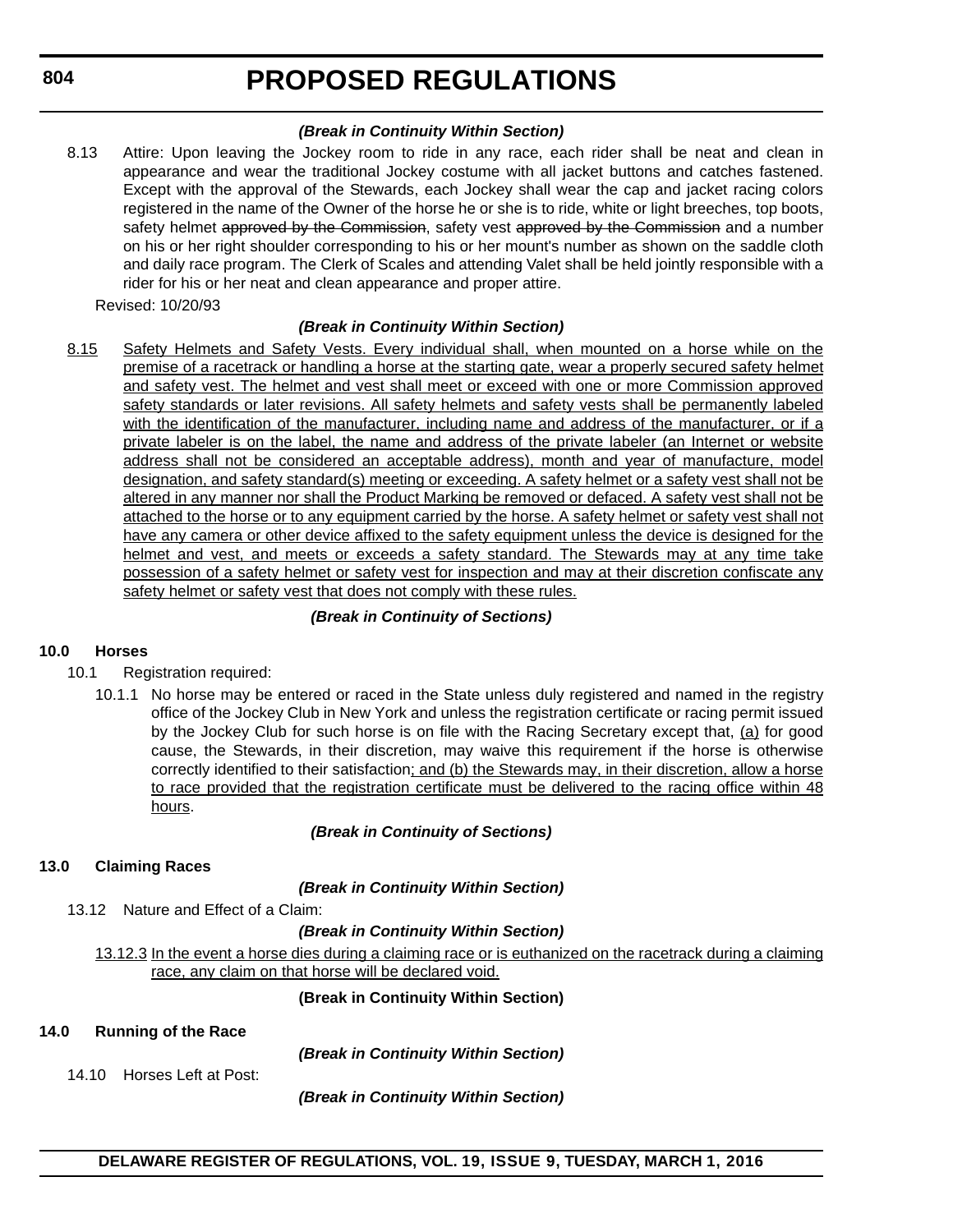<span id="page-17-0"></span>14.10.2 If the Stewards find such horse was precluded from obtaining a fair start, the Stewards shall rule such horse a non-starter and shall order money wagered on such horse deducted from the parimutuel pool and refunded to holders of pari-mutual pari-mutuel tickets thereon; provided, however, if such horse so ruled a non-starter is part of a mutuel entry and another horse in such entry is not left at the post, there shall be no pari-mutuel refund.

#### **16.0 Pari-Mutuel Wagering**

### *(Break in Continuity of Sections)*

#### *(Break in Continuity Within Section)*

16.2 License is Revocable: Any license for the operation of pari-mutual pari-mutuel or totalizator pools issued by the Commission shall be revocable at any time by it, without hearing, in its absolute discretion.

**\*Please Note: As the rest of the sections were not amended, they are not being published. A copy of the regulation is available at:**

**[1001 Thoroughbred Racing](http://regulations.delaware.gov/register/march2016/proposed/19 DE Reg 802 03-01-16.htm) Rules and Regulations**

### **[DEPARTMENT OF EDUCATION](http://www.doe.k12.de.us/site/default.aspx?PageID=1 ) OFFICE OF [THE SECRETARY](https://pubapps.doe.k12.de.us/EducationalDirectoryPublic/pages/DDOE/Default.aspx)**

Statutory Authority: 14 Delaware Code, Section 122(b) (14 **Del.C.** §122(b)) 14 **DE Admin. Code** 106A

#### **PUBLIC NOTICE**

#### **Education Impact Analysis Pursuant To 14 Del.C. Section 122(d)**

#### **[106A Teacher Appraisal Process Delaware Performance Appraisal System \(DPAS II\) Revised](#page-3-0)**

#### **A. Type of Regulatory Action Required**

Amendment to Existing Regulation

#### **B. Synopsis of Subject Matter of the Regulation**

The Secretary of Education seeks the consent of the State Board of Education to amend 14 **DE Admin. Code** 106A Teacher Appraisal Process Delaware Performance Appraisal System (DPAS II) Revised. The regulation is being amended to clarify policy and procedures for credentialing and re-credentialing of those who utilize the statewide teacher evaluation system. The regulation is also being amended to reduce the number of surveys educators receive for the evaluation of the teacher appraisal system by setting the requirement to biennial instead of annual.

Persons wishing to present their views regarding this matter may do so in writing by the close of business on or before April 7, 2016 to Tina Shockley, Policy Advisor, Delaware Department of Education. A copy of this regulation may be viewed online at the Register of Regulation's website, [http://regulations.delaware.gov/services/](http://regulations.delaware.gov/services/current_issue.shtml) current issue.shtml, or obtained at the Department of Education, Finance Office, located at the address listed above.

#### **C. Impact Criteria**

1. Will the amended regulation help improve student achievement as measured against state achievement standards? The amendment will provide ongoing opportunities to help improve educator development and student achievement by clarifying existing credentialing requirements for the statewide teacher evaluation system. This will ultimately help to ensure quality control among observers.

2. Will the amended regulation help ensure that all students receive an equitable education? The amendments will help ensure that all students receive an equitable education. Credentialed Observers must meet baseline requirements when supporting teachers in terms of development and student growth. In addition, this regulation amendment helps to ensure quality control among observers.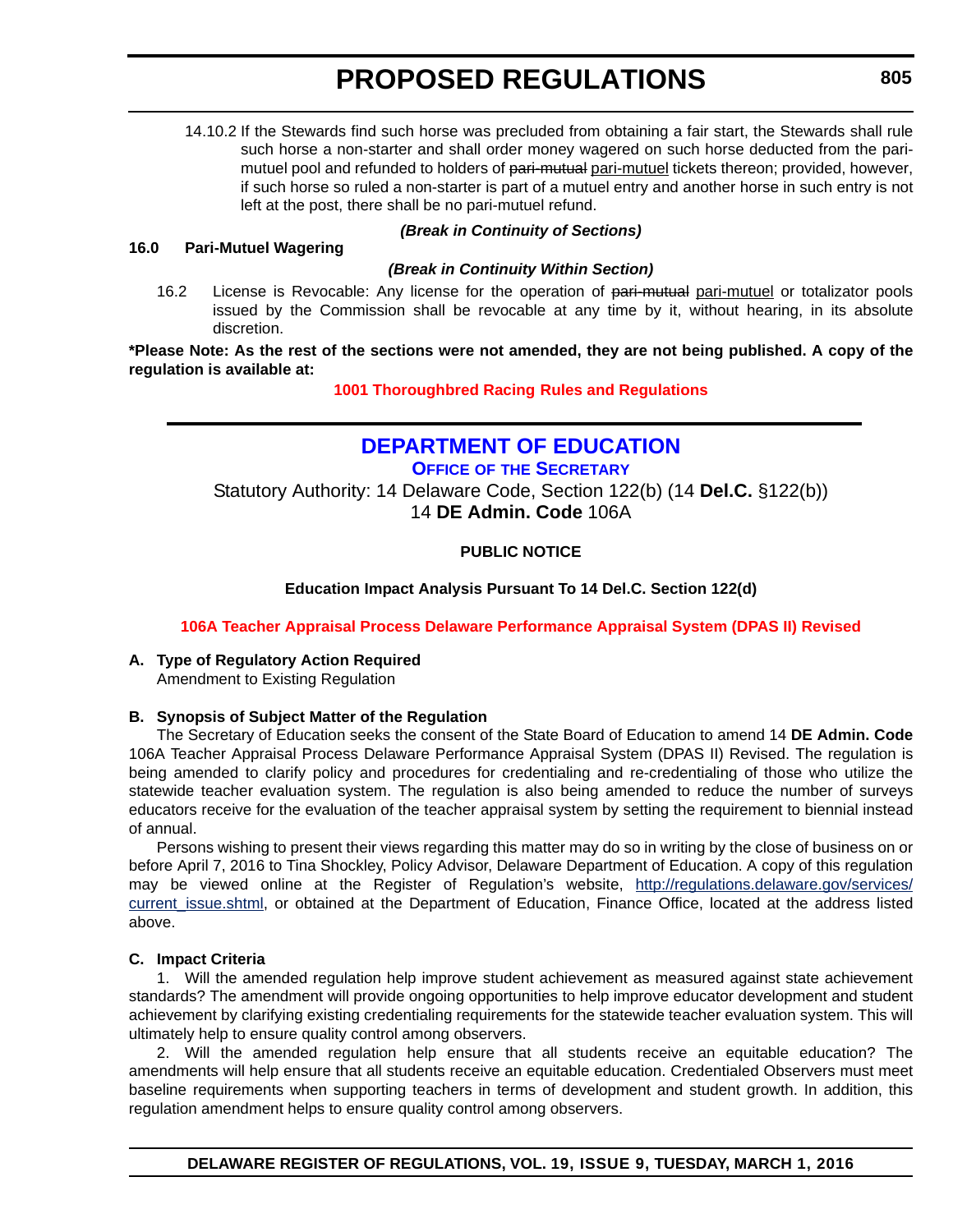3. Will the amended regulation help to ensure that all students' health and safety are adequately protected? The amendments do not specifically address student health and safety.

4. Will the amended regulation help to ensure that all students' legal rights are respected? The amendments do not specifically address the legal rights of students.

5. Will the amended regulation preserve the necessary authority and flexibility of decision making at the local board and school level? The amendments preserve the level of authority and flexibility at the local board and school level.

6. Will the amended regulation place unnecessary reporting or administrative requirements or mandates upon decision makers at the local board and school levels? The amendments do not place unnecessary reporting or administrative requirements or mandates upon decision makers at the local board and school levels.

7. Will the decision making authority and accountability for addressing the subject to be regulated be placed in the same entity? The amendments do not change the entity with authority or accountability.

8. Will the amended regulation be consistent with and not an impediment to the implementation of other state educational policies, in particular to state educational policies addressing achievement in the core academic subjects of mathematics, science, language arts and social studies? The amendments are consistent with the implementation of other state educational policies.

9. Is there a less burdensome method for addressing the purpose of the regulation? The amendments provide further clarification of the policy and process of Credentialing Observers for the statewide teacher evaluation system. The regulation amendment also seeks to reduce survey burden as part of the proposed revisions.

10. What is the cost to the State and to the local school boards of compliance with the regulation? There is no additional cost to the State or local school boards to be in compliance with this regulation amendment as proposed.

#### **\*Please Note: The Regulatory Flexibility Analysis and Impact Statement for this regulation, as required by 29 Del.C. Ch. 104, is available at:**

**<http://regulations.delaware.gov/register/march2016/proposed/19 DE Reg 805RFA 03-01-16.pdf>**

#### **106A Teacher Appraisal Process Delaware Performance Appraisal System (DPAS II) Revised** *(Break in Continuity of Sections)*

#### **10.0 Credentialing**

- 10.1 Credentialed Observers shall have successfully completed the DPAS II training as developed by the Department of Education. Each shall receive a certificate of completion which is valid for five (5) years and is renewable upon completion of professional development focused on DPAS II as specified by the Department of Education.
	- 10.1.1 The Department of Education shall annually monitor evaluation implementation.
- 10.2 The training shall occur no less than once every three (3) years and shall include techniques of observation and conferencing, content and relationships of frameworks for teaching, and a thorough review of the DPAS II Revised Guide for Teachers. Activities in which participants practice implementation of DPAS II procedures shall be included in the training.
- 10.3 The credentialing process shall be conducted by the Department of Education.
- 10.1 Credentialing processes and assessments shall be established and conducted by the Department of Education and developed in collaboration with school and district level administrators.
- 10.2 Evaluator credentials are earned upon successful completion of a credentialing assessment and related trainings. Evaluator credentials are valid for five years from the date of issue. Evaluators may seek to renew their credentials within 24 months prior to the expiration date.
	- 10.2.1 The Department shall establish an annual schedule during which the credentialing assessment will be offered in order to provide multiple opportunities for individuals to earn credentials. Individuals shall have the opportunity to sit for the assessment multiple times in order to earn credentials. The Department shall not limit the number of times individuals seeking credentials can sit for an assessment offered by the Department.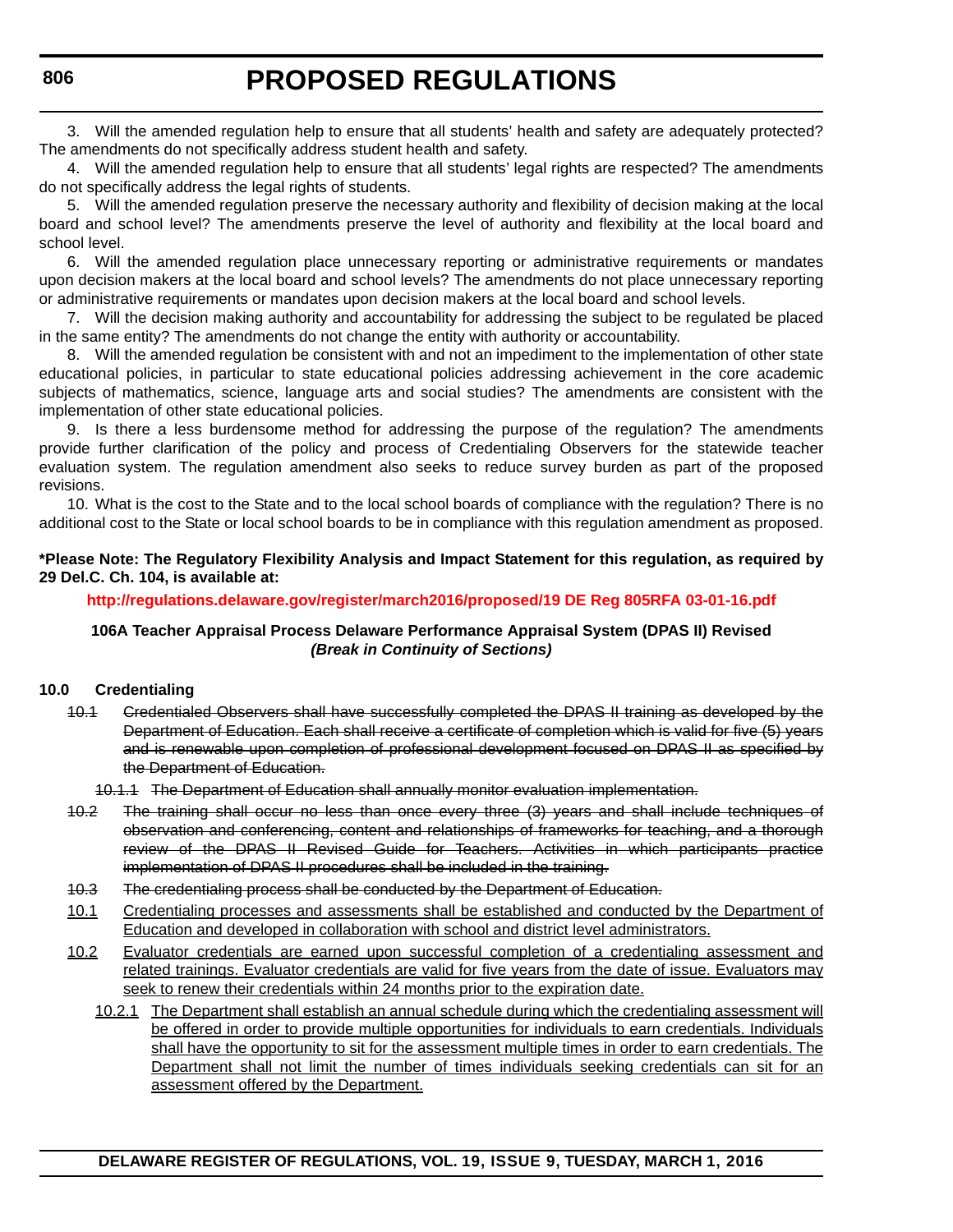<span id="page-19-0"></span>10.2.2 The Department shall offer no less than six (6) opportunities annually to earn or renew a credential.

#### **11.0 Evaluation of Process**

The Department of Education shall conduct an annual a biennial evaluation of the teacher appraisal process. The evaluation shall, at a minimum, include a survey of teachers and Evaluators and interviews with a sampling of teachers and Evaluators. Data from the evaluation and proposed changes to DPAS II Revised shall be presented to the State Board of Education for review on an annual basis.

#### **12.0 DPAS II Monitoring**

The Department of Education shall annually monitor implementation of DPAS II for teachers and specialists.

**\*Please Note: As the rest of the sections were not amended, they are not being published. A copy of the regulation is available at:**

**[106A Teacher Appraisal Process Delaware Performance Appraisal System \(DPAS II\) Revised](http://regulations.delaware.gov/register/march2016/proposed/19 DE Reg 805 03-01-16.htm)**

### **OFFICE OF [THE SECRETARY](https://pubapps.doe.k12.de.us/EducationalDirectoryPublic/pages/DDOE/Default.aspx)**

Statutory Authority: 14 Delaware Code, Section 122(b) (14 **Del.C.** §122(b)) 14 **DE Admin. Code** 107A

#### **PUBLIC NOTICE**

**Education Impact Analysis Pursuant to 14 Del.C. Section 122(d)**

**[107A Specialist Appraisal Process Delaware Performance Appraisal System \(DPAS II\) Revised](#page-3-0)**

#### **A. Type of Regulatory Action Required**

Amendment to Existing Regulation

#### **B. Synopsis of Subject Matter of the Regulation**

The Secretary of Education seeks the consent of the State Board of Education to amend 14 **DE Admin. Code** 107A Specialist Appraisal Process Delaware Performance Appraisal System (DPAS II) Revised. The regulation is being amended to clarify policy and procedures for credentialing and re-credentialing of those who utilize the statewide specialist evaluation system. The regulation is also being amended to reduce the number of surveys educators receive for the evaluation of the specialist appraisal system by setting the requirement to biennial instead of annual.

Persons wishing to present their views regarding this matter may do so in writing by the close of business on or before April 7, 2016 to Tina Shockley, Policy Advisor, Delaware Department of Education. A copy of this regulation may be viewed online at the *Register of Regulation's* website, [http://regulations.delaware.gov/services/](http://regulations.delaware.gov/services/current_issue.shtml) current issue.shtml, or obtained at the Department of Education, Finance Office, located at the address listed above.

#### **C. Impact Criteria**

1. Will the amended regulation help improve student achievement as measured against state achievement standards? The amendment will provide ongoing opportunities to help improve educator development and student achievement by clarifying existing credentialing requirements for the statewide specialist evaluation system. This will ultimately help to ensure quality control among observers.

2. Will the amended regulation help ensure that all students receive an equitable education? The amendments will help ensure that all students receive an equitable education. Credentialed Observers must meet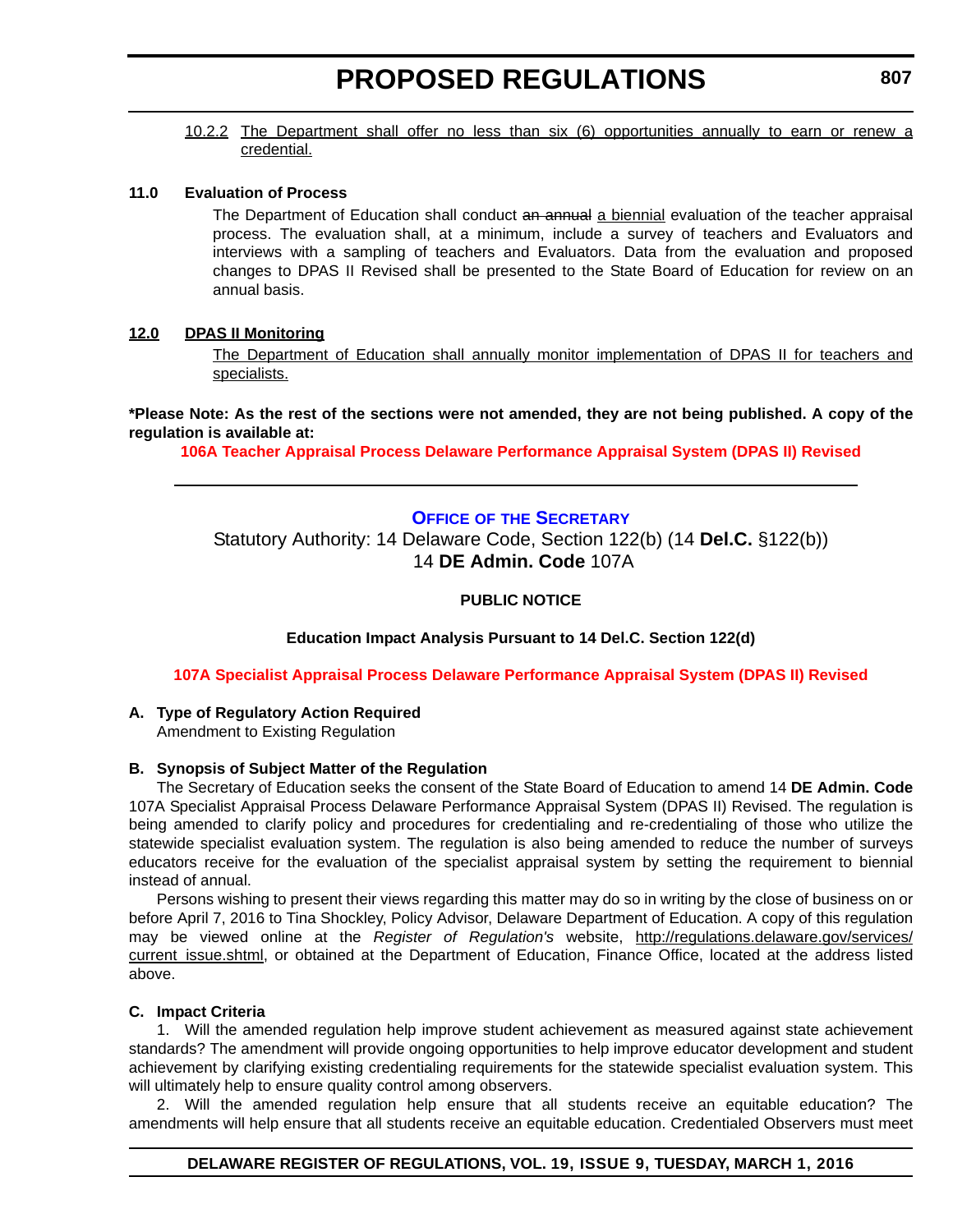baseline requirements when supporting teachers in terms of development and student growth. In addition, this regulation amendment helps to ensure quality control among observers.

3. Will the amended regulation help to ensure that all students' health and safety are adequately protected? The amendments do not specifically address student health and safety.

4. Will the amended regulation help to ensure that all students' legal rights are respected? The amendments do not specifically address the legal rights of students.

5. Will the amended regulation preserve the necessary authority and flexibility of decision making at the local board and school level? The amendments preserve the level of authority and flexibility at the local board and school level.

6. Will the amended regulation place unnecessary reporting or administrative requirements or mandates upon decision makers at the local board and school levels? The amendments do not place unnecessary reporting or administrative requirements or mandates upon decision makers at the local board and school levels.

7. Will the decision making authority and accountability for addressing the subject to be regulated be placed in the same entity? The amendments do not change the entity with authority or accountability.

8. Will the amended regulation be consistent with and not an impediment to the implementation of other state educational policies, in particular to state educational policies addressing achievement in the core academic subjects of mathematics, science, language arts and social studies? The amendments are consistent with the implementation of other state educational policies.

9. Is there a less burdensome method for addressing the purpose of the regulation? The amendments provide further clarification to the policy and process of Credentialing Observers for the specialist evaluation system. The regulation amendment also seeks to reduce survey burden as part of the proposed revisions.

10. What is the cost to the State and to the local school boards of compliance with the regulation? There is no additional cost to the State or local school boards to be in compliance with this regulation amendment as proposed.

#### **\*Please Note: The Regulatory Flexibility Analysis and Impact Statement for this regulation, as required by 29 Del.C. Ch. 104, is available at:**

**<http://regulations.delaware.gov/register/march2016/proposed/19 DE Reg 807RFA 03-01-16.pdf>**

#### **107A Specialist Appraisal Process Delaware Performance Appraisal System (DPAS II) Revised** *(Break in Continuity of Sections)*

#### **10.0 Credentialing**

10.1 Credentialed Observers shall have successfully completed the DPAS II training as developed by the Department of Education. Each shall receive a certificate of completion which is valid for five (5) years and is renewable upon completion of professional development focused on DPAS II as specified by the Department of Education.

10.1.1 The Department of Education shall annually monitor evaluation implementation.

- 10.2 The training for the certificate of completion shall include techniques for observation and conferencing, content and relationships of frameworks for practice and a thorough review of the *DPAS II Revised Guide for Specialists*. Activities in which participants practice implementation of DPAS II procedures shall be included in the training.
- 10.3 The credentialing process shall be conducted by the Department of Education.
- 10.1 Credentialing processes and assessments shall be established and conducted by the Department of Education and developed in collaboration with school and district level administrators.
- 10.2 Credentialed Observer credentials are earned upon successful completion of a credentialing assessment and related trainings. Credentialed Observer credentials are valid for five years from the date of issue. Credentialed Observers may seek to renew their credentials within 24 months prior to the expiration date.
	- 10.2.1 The Department shall establish an annual schedule during which the credentialing assessment will be offered in order to provide multiple opportunities for individuals to earn credentials. Individuals shall have the opportunity to sit for the assessment multiple times in order to earn credentials. The

#### **DELAWARE REGISTER OF REGULATIONS, VOL. 19, ISSUE 9, TUESDAY, MARCH 1, 2016**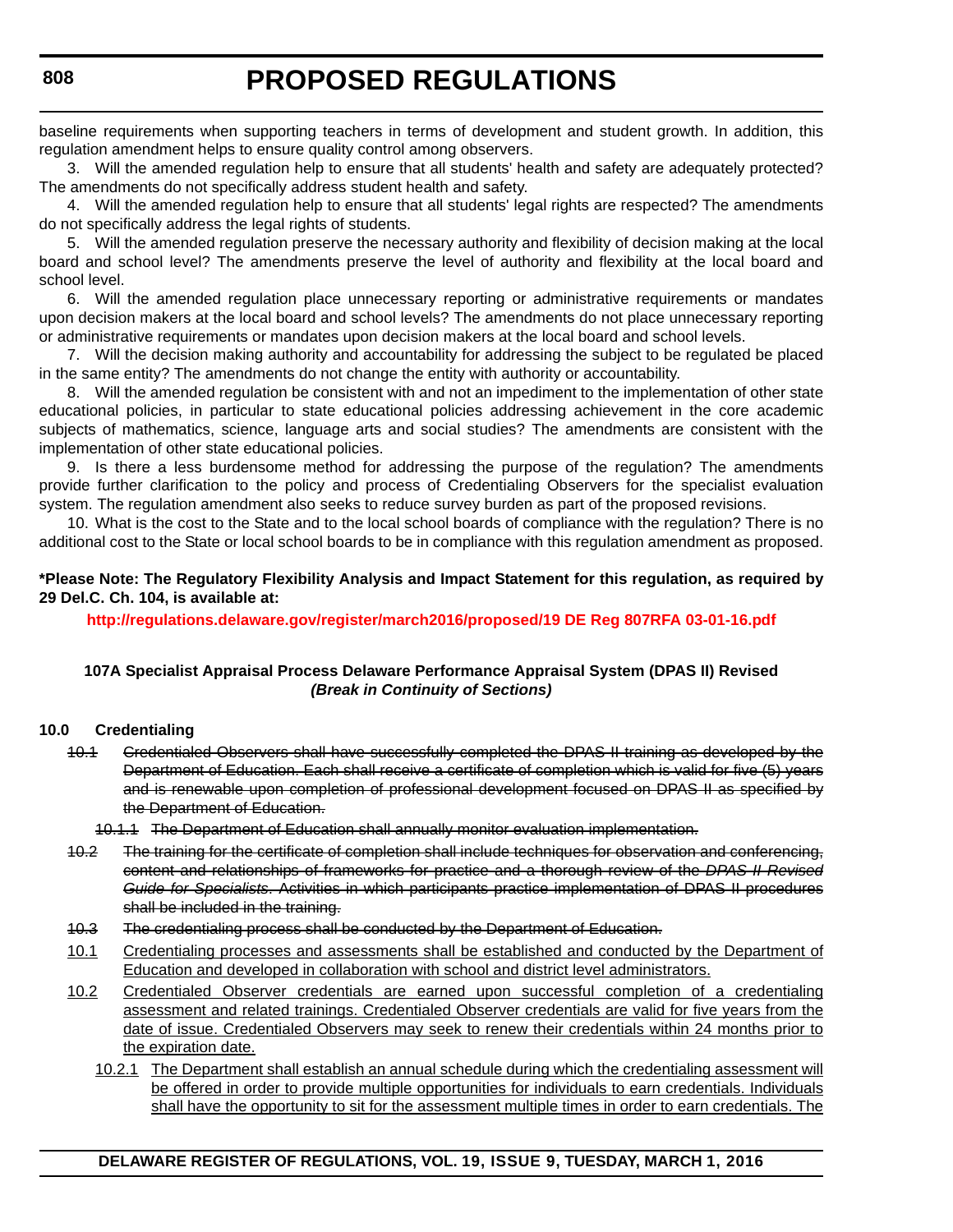Department shall not limit the number of times individuals seeking credentials can sit for an assessment offered by the Department.

<span id="page-21-0"></span>10.2.2 The Department shall offer no less than six (6) opportunities annually to earn or renew a credential.

#### **11.0 Evaluation of Process**

The Department of Education shall conduct an annual a biennial evaluation of the specialist appraisal process. The evaluation shall, at a minimum, include a survey of teachers, specialists and Evaluators and interviews with a sampling of teachers, specialists and Evaluators. Data from the evaluation and proposed changes to DPAS II Revised shall be presented to the State Board of Education for review on an annual basis.

#### **12.0 DPAS II Monitoring**

The Department of Education shall annually monitor implementation of DPAS II for specialists.

**\*Please Note: As the rest of the sections were not amended, they are not being published. A copy of the regulation is available at:**

**[107A Specialist Appraisal Process Delaware Performance Appraisal System \(DPAS II\) Revised](http://regulations.delaware.gov/register/march2016/proposed/19 DE Reg 807 03-01-16.htm)**

#### **OFFICE OF [THE SECRETARY](https://pubapps.doe.k12.de.us/EducationalDirectoryPublic/pages/DDOE/Default.aspx)**

Statutory Authority: 14 Delaware Code, Section 122(d) (14 **Del.C.** §122(d)) 14 **DE Admin. Code** 292

**PUBLIC NOTICE**

**Education Impact Analysis Pursuant To 14 Del.C**. **Section 122(d)**

#### **[292 Post Secondary Institutions and Degree Granting Institutions of Higher Education](#page-3-0)**

#### **A. TYPE OF REGULATORY ACTION REQUIRED**

Amendment to Existing Regulation

#### **B. SYNOPSIS OF SUBJECT MATTER OF THE REGULATION**

The Secretary of Education seeks the consent of the State Board of Education to amend 14 **DE Admin. Code** 292 Post Secondary Institutions and Degree Granting Institutions of Higher Education. The amendments reformat the regulation in order to clarify the approval process for Degree Granting Institutions of Higher Education.

Persons wishing to present their views regarding this matter may do so in writing by the close of business on or before April 7, 2016 to Tina Shockley, Education Associate, Department of Education, Regulatory Review, at 401 Federal Street, Suite 2, Dover, Delaware 19901. A copy of this regulation may be viewed online at the Register of Regulation's website, http://regulations.delaware.gov/services/current\_issue.shtml, or obtained at the Department of Education, Finance Office located at the address listed above.

#### **C. IMPACT CRITERIA**

1. Will the amended regulation help improve student achievement as measured against state achievement standards? The amended regulation is intended to help improve student achievement as measured against state achievement standards by ensuring that Degree Granting Institutions of Higher Education are operating appropriately.

2. Will the amended regulation help ensure that all students receive an equitable education? The amended regulation helps to ensure all students receive an equitable education.

3. Will the amended regulation help to ensure that all students' health and safety are adequately protected? The amendments do not address students' health and safety.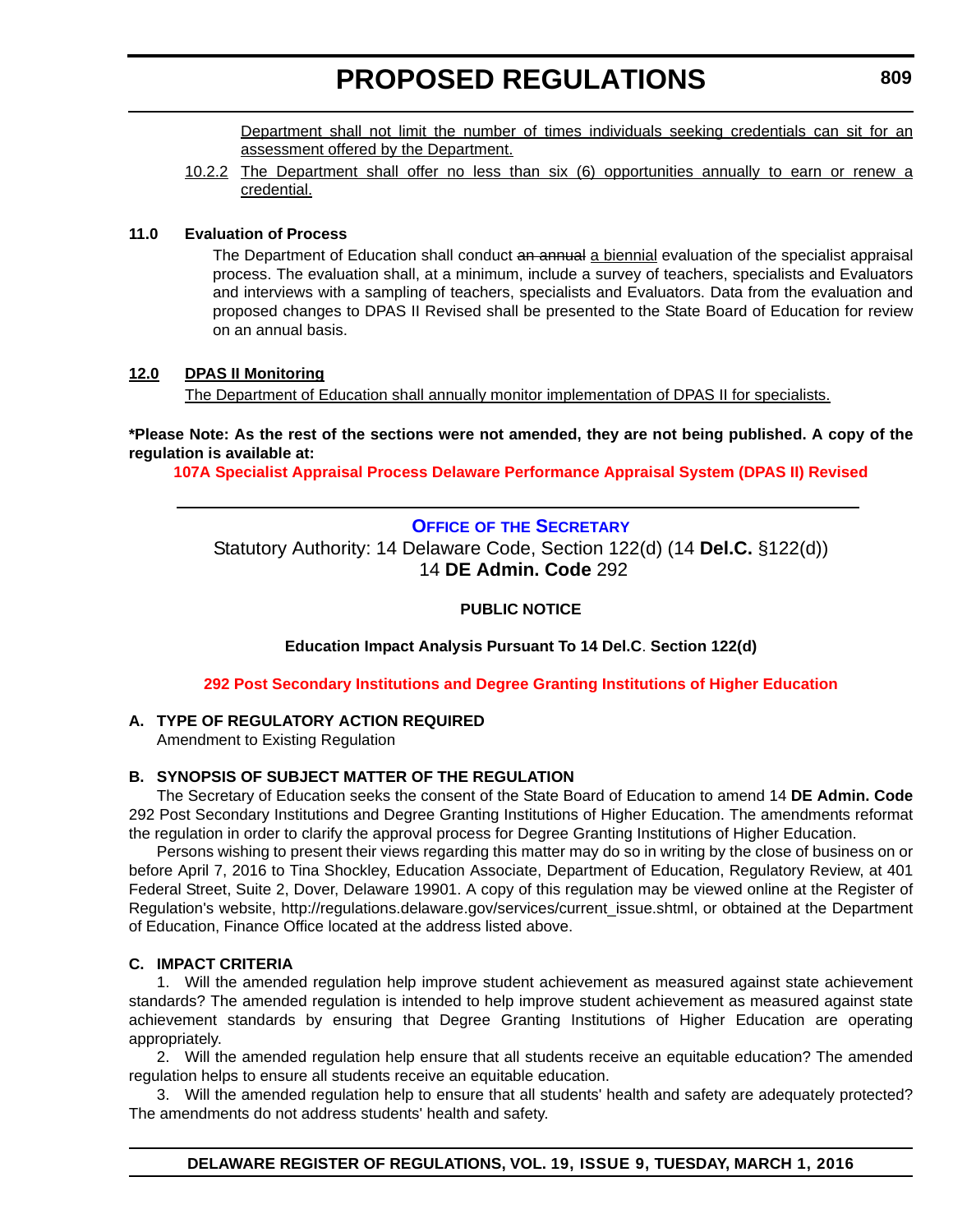<span id="page-22-0"></span>4. Will the amended regulation help to ensure that all students' legal rights are respected? The amended regulation helps to ensure that all student's legal rights are respected.

5. Will the amended regulation preserve the necessary authority and flexibility of decision making at the local board and school level? The amendments do not change decision making at the local or school levels.

6. Will the amended regulation place unnecessary reporting or administrative requirements or mandates upon decision makers at the local board and school levels? The amended regulation does not place any unnecessary reporting or administrative requirements on decision makers.

7. Will the decision making authority and accountability for addressing the subject to be regulated be placed in the same entity? The decision making authority and accountability for addressing the subject of this regulation do not change because of the amendments to this regulation.

8. Will the amended regulation be consistent with and not an impediment to the implementation of other state educational policies, in particular to state educational policies addressing achievement in the core academic subjects of mathematics, science, language arts and social studies? The amendments are consistent with and not an impediment to the implementation of other state educational policies.

9. Is there a less burdensome method for addressing the purpose of the regulation? There is not a less burdensome method for addressing this subject matter.

10. What is the cost to the State and to the local school boards of compliance with the regulation? There is no expected cost to implement this amended regulation.

#### **\*Please Note:**

**(1) The Regulatory Flexibility Analysis and Impact Statement for this regulation, as required by 29 Del.C. Ch. 104, is available at:**

**<http://regulations.delaware.gov/register/march2016/proposed/19 DE Reg 809RFA 03-01-16.pdf>**

**(2) Due to the size of the proposed regulation, it is not being published here. A copy of the regulation is available at:**

**[292 Post Secondary Institutions and Degree Granting Institutions of Higher Education](http://regulations.delaware.gov/register/march2016/proposed/19 DE Reg 809 03-01-16.htm)**

#### **OFFICE OF [THE SECRETARY](https://pubapps.doe.k12.de.us/EducationalDirectoryPublic/pages/DDOE/Default.aspx)** Statutory Authority: 14 Delaware Code, Section 122(b) (14 **Del.C.** §122(b)) 14 **DE Admin. Code** 621

#### **PUBLIC NOTICE**

#### **Education Impact Analysis Pursuant to 14 Del.C. Section 122(d)**

**[621 District and School Emergency Preparedness Policy](#page-3-0)**

### **A. Type of Regulatory Action Required**

Repeal of Existing Regulation

### **B. Synopsis of Subject Matter of the Regulation**

The Secretary of Education intends to repeal 14 **DE Admin. Code** 621 District and School Emergency Preparedness Policy. This regulation is being repealed in order to eliminate confusion for districts and charter schools in terms of the policy to follow with regards to emergency preparedness. These entities are to comply with the 29 **Del.C.** §8237, otherwise known as the Omnibus School Safety Act (OSSA), and therefore this regulation is no longer needed.

Persons wishing to present their views regarding this matter may do so in writing by the close of business on or before April 7, 2016 to Tina Shockley, Education Associate, Department of Education, Regulatory Review, at 401 Federal Street, Suite 2, Dover, Delaware 19901. A copy of this regulation may be viewed online at the *Register of Regulation's* website, [http://regulations.delaware.gov/services/current\\_issue.shtml](http://regulations.delaware.gov/services/current_issue.shtml), or obtained at the Department of Education, Finance Office, located at the address listed above.

**DELAWARE REGISTER OF REGULATIONS, VOL. 19, ISSUE 9, TUESDAY, MARCH 1, 2016**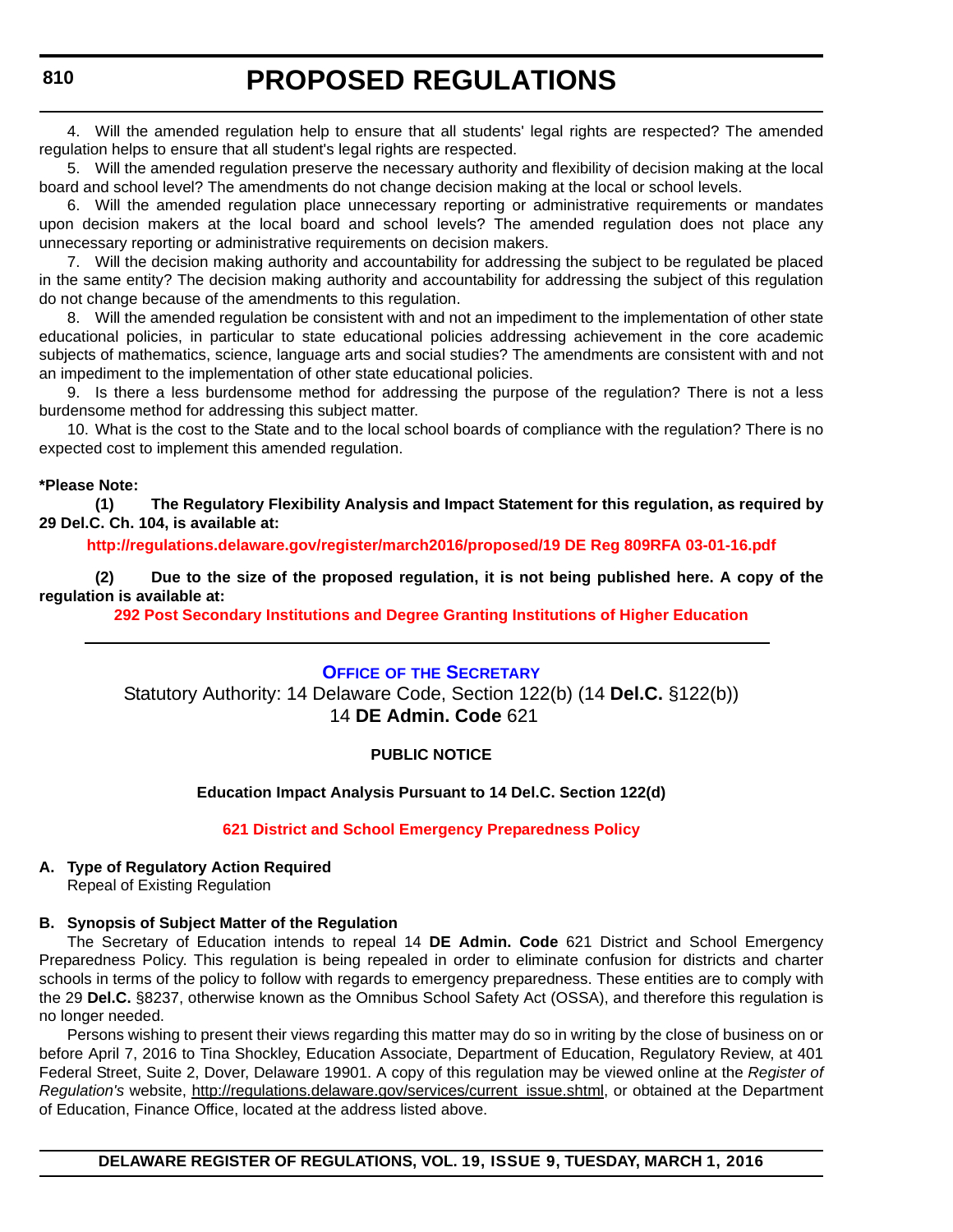#### **C. Impact Criteria**

1. Will the amended regulation help improve student achievement as measured against state achievement standards? This regulation is being repealed as districts and charter schools are now required to abide by 29 **Del.C.** §8237 instead of this regulation.

2. Will the amended regulation help ensure that all students receive an equitable education? This regulation is being repealed as districts and charter schools are now required to abide by 29 **Del.C.** §8237 instead of this regulation.

3. Will the amended regulation help to ensure that all students' health and safety are adequately protected? This regulation is being repealed as districts and charter schools are now required to abide by 29 **Del.C.** §8237 instead of this regulation.

4. Will the amended regulation help to ensure that all students' legal rights are respected? This regulation is being repealed as districts and charter schools are now required to abide by 29 **Del.C.** §8237 instead of this regulation.

5. Will the amended regulation preserve the necessary authority and flexibility of decision making at the local board and school level? This regulation is being repealed as districts and charter schools are now required to abide by 29 **Del.C.** §8237 instead of this regulation.

6. Will the amended regulation place unnecessary reporting or administrative requirements or mandates upon decision makers at the local board and school levels? This regulation is being repealed as districts and charter schools are now required to abide by 29 **Del.C.** §8237 instead of this regulation.

7. Will the decision making authority and accountability for addressing the subject to be regulated be placed in the same entity? This regulation is being repealed as districts and charter schools are now required to abide by 29 **Del.C.** §8237 instead of this regulation.

8. Will the amended regulation be consistent with and not an impediment to the implementation of other state educational policies, in particular to state educational policies addressing achievement in the core academic subjects of mathematics, science, language arts and social studies? This regulation is being repealed as districts and charter schools are now required to abide by 29 **Del.C.** §8237 instead of this regulation.

9. Is there a less burdensome method for addressing the purpose of the regulation? This regulation is being repealed as districts and charter schools are now required to abide by 29 **Del.C.** §8237 instead of this regulation.

10. What is the cost to the State and to the local school boards of compliance with the regulation? This regulation is being repealed as districts and charter schools are now required to abide by 29 **Del.C.** §8237 instead of this regulation.

**\*Please Note: The Regulatory Flexibility Analysis and Impact Statement for this regulation, as required by 29 Del.C. Ch. 104, is available at:**

#### **<http://regulations.delaware.gov/register/march2016/proposed/19 DE Reg 810RFA 03-01-16.pdf>**

#### **621 District and School Emergency Preparedness Policy**

#### **1.0 Definitions**

**"Charter School"** shall mean a charter school board established pursuant to Chapter 5 of Title 14 of the **Delaware Code**.

**"District"** shall mean a reorganized school district or vocational technical school district established pursuant to Chapter 10 of Title 14 of the **Delaware Code**.

**"Emergency Preparedness Guidelines"** means the Department of Education developed documents that outline the steps, processes, procedures, audits and actions a school, local school district or charter school shall use to develop a plan to respond to an emergency event or crisis situation, including a major communicable disease event such as a Pandemic Influenza Outbreak that may occur in the school community. These documents may be revised from time to time. The documents shall be available on the Department of Education website.

**"School Safety Team"** means the individuals identified in the district or charter school emergency preparedness or crisis response plan responsible for the planning and implementation of the plan at the school level or district level.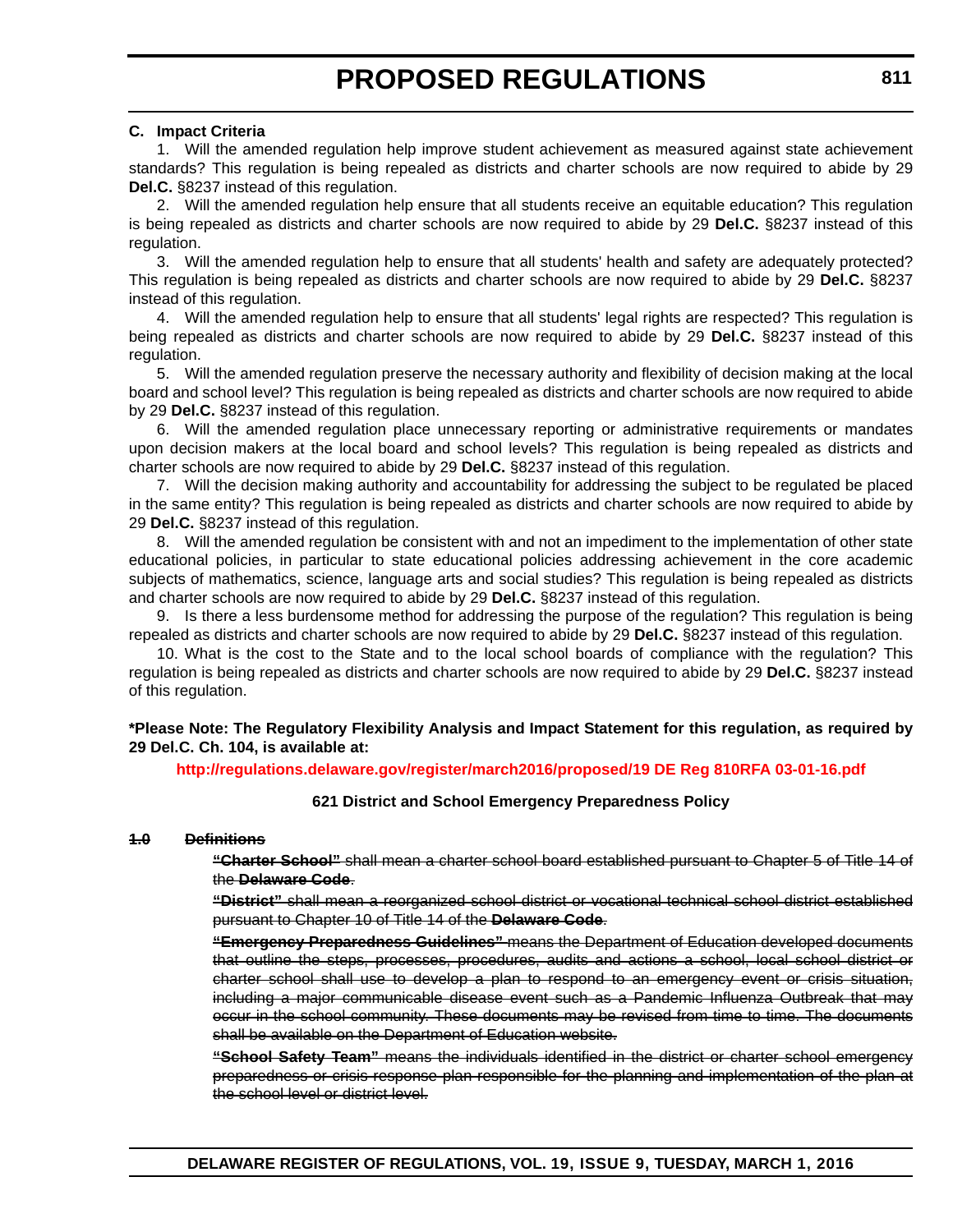#### <span id="page-24-0"></span>**2.0 District and Charter School Written Policy Required**

- 2.1 Each school district and charter school shall have a written policy that outlines an emergency preparedness plan that is consistent with the Emergency Preparedness Guidelines. In addition, the district policy shall state how the emergency preparedness plan shall be implemented at each school within the district. The emergency preparedness plan shall be reviewed with students and staff annually.
- 2.2 The district policy shall describe how each school within the district shall plan and conduct at least one emergency event or crisis situation exercise annually. In addition, each district shall conduct at least one tabletop exercise on a major communicable disease event such as a Pandemic Influenza Outbreak every two years.
- 2.3 The charter school policy shall describe how the charter school will plan and conduct at least one emergency event or crisis situation exercise annually and at least one tabletop exercise on a major communicable disease event such as a Pandemic Influenza Outbreak every two years.

#### **3.0 Reporting Requirements and Timelines**

- 3.1 Each public school district and charter school shall have an electronic copy of its current Emergency Preparedness policy on file with the Department of Education. In addition, following the practice exercise(s) outlined in 2.0 of this regulation, the district superintendent or designee, or charter school administrator shall document the practice exercise(s) and the school safety team(s) meeting(s) to assess readiness and determine the effectiveness of the existing plans. The documentation of such practice exercise(s) and School Safety Team meeting(s) shall be provided to the Department upon request.
- 3.2 Each school district and charter shall provide an electronic copy of the its Emergency Preparedness policy within thirty (30) days of any revision(s) regardless of whether said revisions were made as a result of changes to Federal, state or local law, regulations, guidance, policies or recommendations from the School Safety Team.

**\*Note: This regulation replaces** 14 **DE Admin Code 618 School Safety Audit** and **14 DE Admin. Code 620 School Crisis Response Plan** which were repealed. 29 **Del.C.** §8237, otherwise known as the Omnibus School Safety Act (OSSA), replaces this regulation and therefore this regulation is no longer needed.

#### **[PROFESSIONAL STANDARDS BOARD](https://pubapps.doe.k12.de.us/EducationalDirectoryPublic/pages/DDOE/WorkGroupStaff.aspx?page=branches&WGID=75&BID=1)**

Statutory Authority: 14 Delaware Code, Section 1205(b) (14 **Del.C.** §1205(b)) 14 **DE Admin. Code** 1506

#### **PUBLIC NOTICE**

#### **Education Impact Analysis Pursuant to 14 Del.C. Section 122(d)**

#### **[1506 Emergency Certificate](#page-3-0)**

### **A. Type of Regulatory Action Required**

Amendment to Existing Regulation

### **B. Synopsis of Subject Matter of the Regulation**

The Secretary of Education seeks the consent of the State Board of Education to amend 14 **DE Admin. Code** 1506 Emergency Certificate. This regulation is being amended to provide current formatting and to eliminate unnecessary language, as well as to allow the Department of Education the ability to process some Emergency Certificates automatically for those enrolled in an approved Alternate Routes program.

Persons wishing to present their views regarding this matter may do so in writing by the close of business on or before March 31, 2016 to Chris Kenton, Executive Director, Professional Standards Board, at 401 Federal Street,

#### **DELAWARE REGISTER OF REGULATIONS, VOL. 19, ISSUE 9, TUESDAY, MARCH 1, 2016**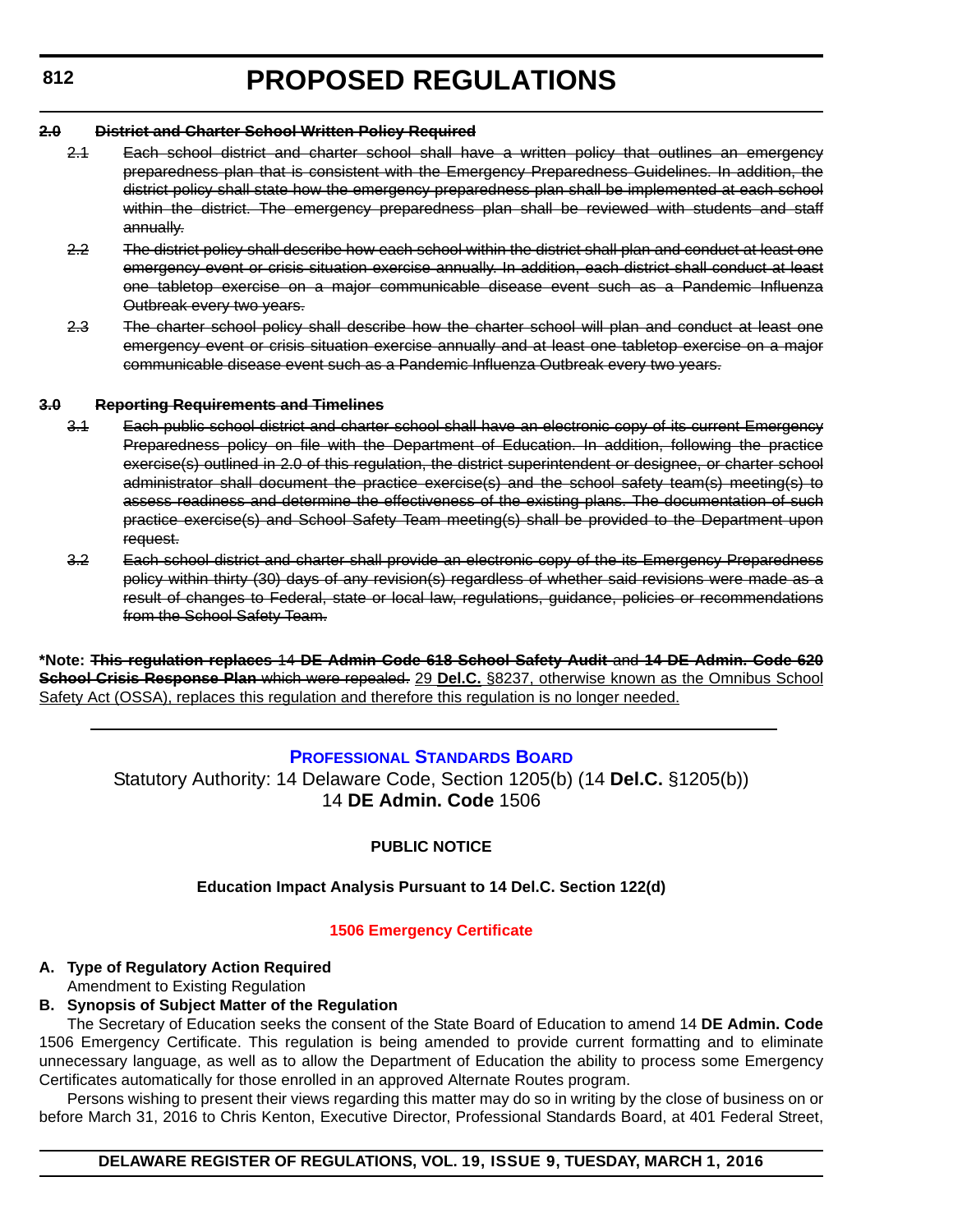Suite 2, Dover, Delaware 19901. A copy of this regulation may be viewed or obtained at the Department of Education, Finance Office located at the address listed above.

#### **C. Impact Criteria**

1. Will the amended regulation help improve student achievement as measured against state achievement standards? The amended regulation addresses student achievement by establishing standards for the issuance of a standard certificate to educators who have acquired the prescribed knowledge, skill, and/or education to practice in a particular area, to teach a particular subject, or to instruct a particular category of students to help ensure that students are instructed by educators who are highly qualified.

2. Will the amended regulation help ensure that all students receive an equitable education? The amended regulation helps to ensure that all teachers employed to teach students meet high standards and have acquired the prescribed knowledge, skill, and/or education to practice in a particular area, to teach a particular subject, or to instruct a particular category of students.

3. Will the amended regulation help to ensure that all students' health and safety are adequately protected? The regulation is related to the Professional Standards Board and does not directly affect any changes to the protection of students' health and safety.

4. Will the amended regulation help to ensure that all students' legal rights are respected? The regulation is related to the Professional Standards Board and does not directly affect any changes to students' legal rights.

5. Will the amended regulation preserve the necessary authority and flexibility of decision making at the local board and school level? The amended regulations do not change or weaken the ability to make decisions at the local board and school level.

6. Will the amended regulation place unnecessary reporting or administrative requirements or mandates upon decision makers at the local board and school levels? The amended regulation does not place any unnecessary reporting or administrative requirements on decision makers.

7. Will the decision making authority and accountability for addressing the subject to be regulated be placed in the same entity? The decision making authority and accountability for addressing the subject to be regulated does not change because of the amendment.

8. Will the amended regulation be consistent with and not an impediment to the implementation of other state educational policies, in particular to state educational policies addressing achievement in the core academic subjects of mathematics, science, language arts and social studies? The amendment is consistent with and not an impediment to the implementation of other state educational policies.

9. Is there a less burdensome method for addressing the purpose of the regulation? There is not a less burdensome method for addressing the purpose of the regulation, and 14 **Del.C.** §1221 requires that we promulgate this regulation.

10. What is the cost to the State and to the local school boards of compliance with the regulation? There is no expected cost to implementing this amended regulation.

#### **\*Please Note: The Regulatory Flexibility Analysis and Impact Statement for this regulation, as required by 29 Del.C. Ch. 104, is available at:**

**<http://regulations.delaware.gov/register/march2016/proposed/19 DE Reg 812RFA 03-01-16.pdf>**

#### **1506 Emergency Certificate**

#### **1.0 Content**

This regulation shall apply to the issuance of an Emergency Certificate, pursuant to 14 **Del.C.** §1221.

#### **2.0 Definitions**

- 2.1 The definitions set forth in 14 **DE Admin. Code** 1505 Standard Certificate, including any subsequent amendment or revision thereto, are incorporated herein by reference.
- 2.2 The following words and terms, when used in this regulation, shall have the following meaning unless the context clearly indicates otherwise:

**"Certified"** means holding a certificate in a specific content area at designated grade levels.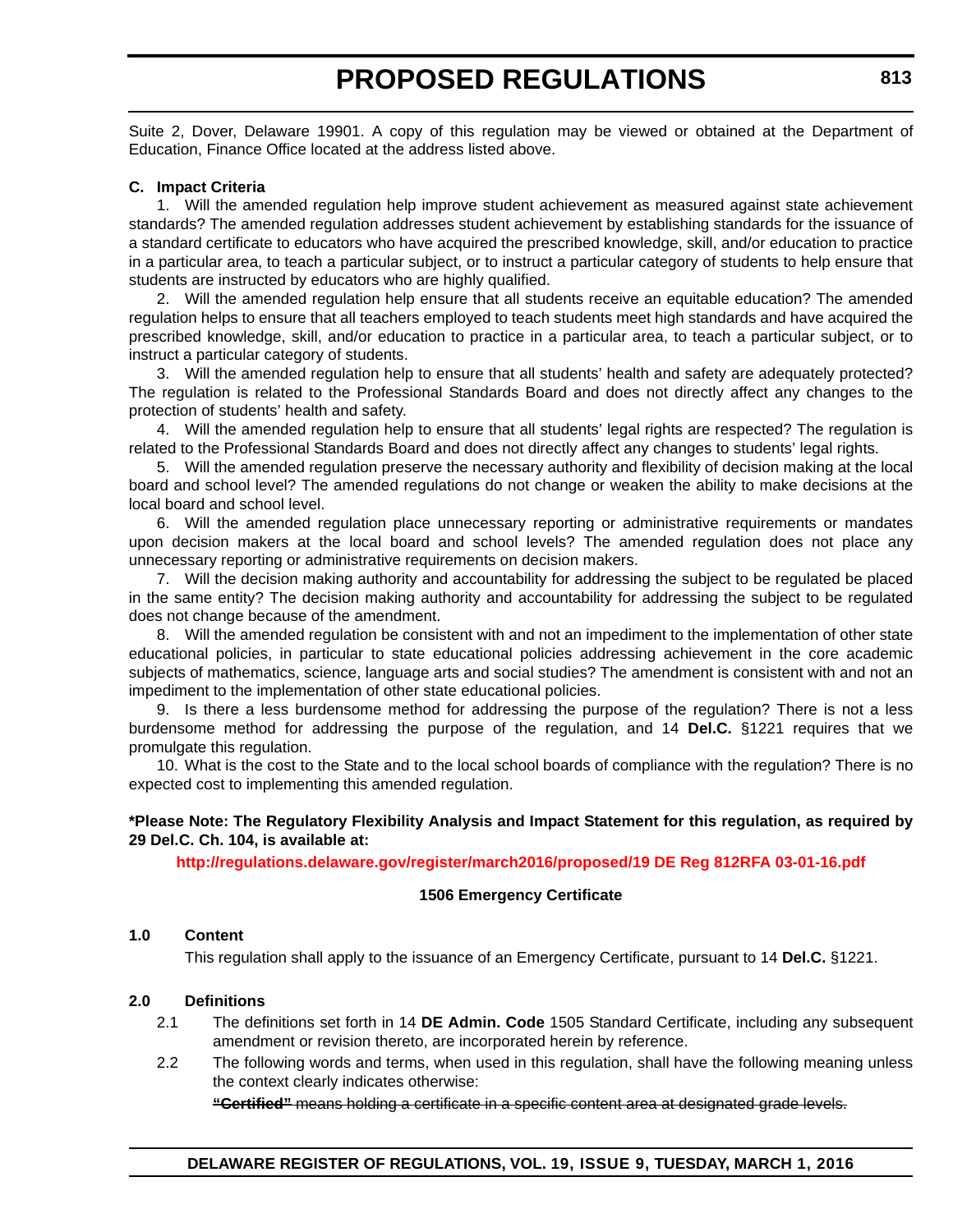**"Credentialed"** means holding an active license and an active certificate in a specific content area at appropriate grade levels.

**"Emergency Certificate"** means a temporary credential issued to an individual educator who has obtained employment or an offer of employment with an employing authority and holds a valid Delaware Initial, Continuing, or Advanced License, but lacks necessary skills and knowledge to immediately meet certification requirements in a specific content area. The temporary credential provides the individual educator with a limited time to meet the requirements for certification in the specific content area.

**"Exigent Circumstances"** means unanticipated circumstances or circumstances beyond the educator's control, including, but not limited to, serious illness of the educator or a member of his/her immediate family, activation to active military duty, and other serious emergencies which necessitate the educator's temporarily leaving active service.

**"Satisfactory Evaluation"** means the overall rating of "Highly Effective" or "Effective" on the DPAS-II Ssummative Eevaluation or other Department-approved evaluation system.

#### **3.0 Issuance of Emergency Certificate**

- 3.1 Upon receipt of a completed application from the employing authority, the Department may issue an Emergency Certificate to an individual educator who holds a valid Delaware Initial, Continuing, or Advanced License, but who is not eligible for certification in the area of need.
	- 3.1.1 An Emergency Certificate is valid for one school year subject to a limited extension as indicated herein.
	- 3.1.2 The Emergency Certificate is issued for a particular one school year and expires on June 30th unless a limited extension is granted.
	- 3.1.3 The Department may grant a limited extension second-year Emergency Certificate if the individual educator has met the requirements for an extension outlined in Section 6.0 of this regulation.
- 3.2 An Emergency Certificate is only valid for the individual during their tenure with the employing authority requesting the Certificate unless a transfer is approved as specified in 3.7.
- 3.3 An Emergency Certificate may not be renewed or extended for a leave of absence.
- 3.4 An Emergency Certificate may be extended for an exigent circumstances. Extensions for exigent circumstances shall not exceed one (1) year in length.
- 3.52 Notwithstanding the foregoing, an Emergency Certificate issued to an individual educator in a Skilled and Technical Sciences specific career area is valid for up to six (6) years to provide time for completion of specified college level course work or professional development required for certification.
- 3.63 Notwithstanding the foregoing, an Emergency Certificate issued to an individual educator in an alternative routes for to teacher licensure and certification program shall be valid for the time specified in 14 **Del.C.** §1260 and 14 **DE Admin. Code** 1507 Alternative Routes to Teacher Licensure and Certification.
- 3.7 Transfer of Emergency Certificates to a New Employing Authority.
	- 3.7.1 Upon application by a new employing authority, the Department may approve the transfer of the Emergency Certificate if the following requirements are met:
		- 3.7.1.1 The new employing authority that hires an individual with a valid Emergency Certificate requests prior to the expiration of the original emergency certificate, the continued approval of the Emergency Certificate through the remainder of the original term or requests an extension.
		- 3.7.1.2 The new employing authority must conduct an independent review of the individual's competency and assume the commitments and responsibilities of an employing authority within this regulation.
		- 3.7.1.3 The new employing authority shall also review the individual's Emergency Certificate written plan and amend as necessary and submit the revised written plan and transfer request for Department approval.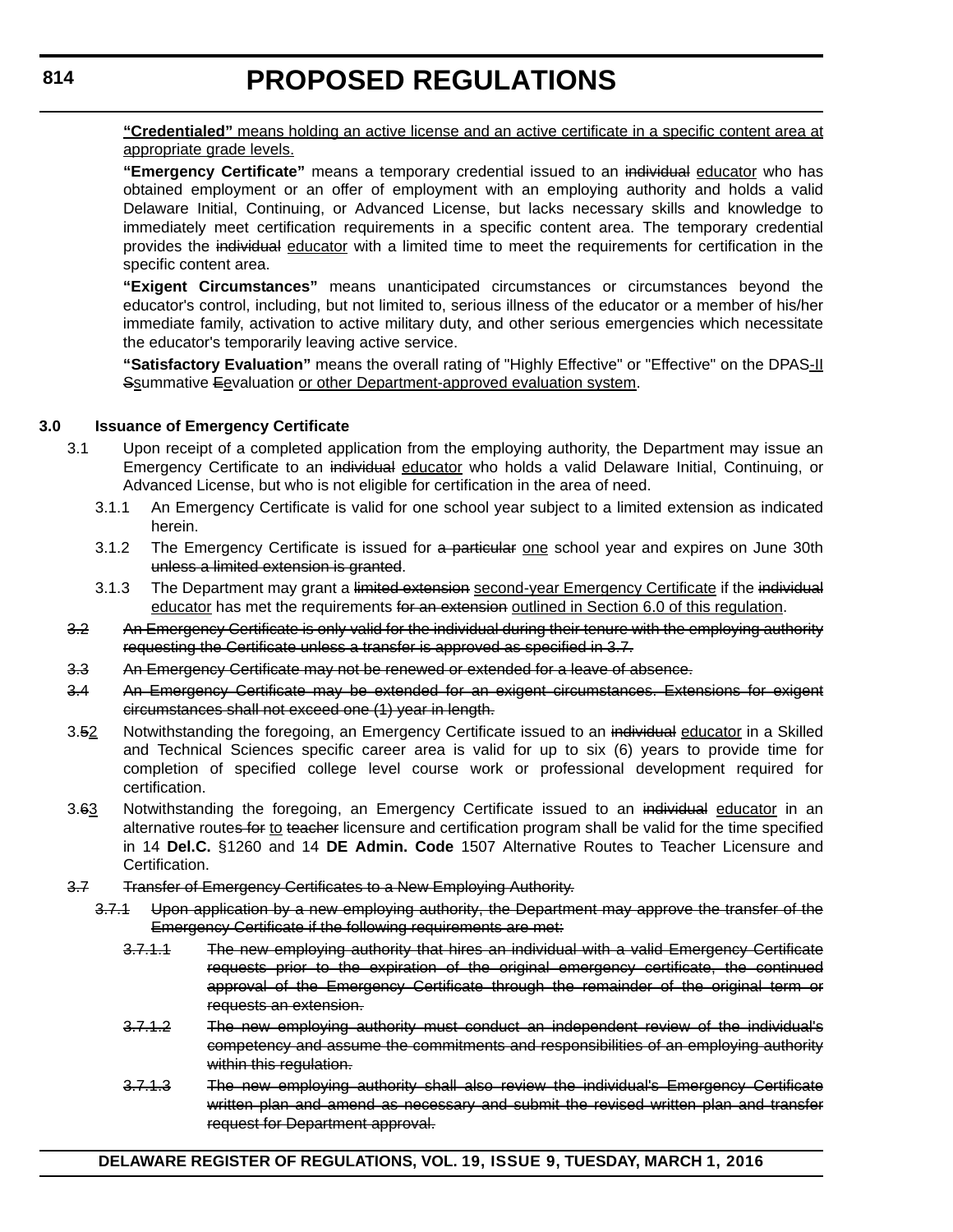- 3.8 Extension of Emergency Certificates
	- 3.8.1 The Emergency Certificate may be valid for up to two (2) consecutive school years. An employing authority must request an extension of the Emergency Certificate prior to June 30th.
	- 3.8.2 Emergency Certificates granted an extension shall expire on June 30<sup>th</sup> of the consecutive school year.
	- 3.8.3 Prior to June 30th, the employing authority shall review the Emergency Certificate and if considered necessary, the employing authority may apply to the Department for an extension for an additional school year.
	- 3.8.4 The Department may grant an extension of the Emergency Certificate if the following requirements are met:
		- 3.8.4.1 The employing authority submits a complete request and report prior to June 30th.
		- 3.8.4.2 The employing authority has established that the individual has made documented progress toward earning the Standard Certificate and has demonstrated continued competence through receiving a satisfactory summative evaluation on the annual DPAS.
			- 3.8.4.2.1 Documented progress toward the Standard Certificate would include but is not limited to evidence of the educator having;
				- 3.8.4.2.1.1taken the necessary examination of content knowledge, such as the Praxis II test, or
				- 3.8.4.2.1.2completed requisite coursework or professional development, or
				- 3.8.4.2.1.3made significant growth toward the necessary degree or certificate.
		- 3.8.4.3 Notwithstanding the above requirements in 3.8.4.2.1, the Department may grant an extension upon a showing of exigent circumstances.
- 3.9 Notification to Parents
	- 3.9.1 As a condition of the individual receiving an emergency certificate, an employing authority shall within sixty (60) days of the assignment notify the parents of the students within the educator's responsibility of the emergency certification.
	- 3.9.2 The notification may be included in an already established form of communication to parents including but not limited to Highly Qualified Teacher status.
	- 3.9.3 A copy of the employing authority letter shall be on file with the Department.
- 3.10 An Emergency Certificate shall not be issued more than once to an individual for a specific Standard Certificate.

#### **4.0 Application Procedures**

- 4.1 The employing authority shall:
	- 4.1.1 Submit to the Department in its request for the issuance of an Emergency Certificate the need for the individual to receive an Emergency Certificate and certify that the employing authority has conducted a meaningful review of the applicant's credentials and found that the individual is competent.
	- 4.1.21 Establish that the proposed recipient of an Emergency Certificate is competent by submitting evidence of the individual's educator's license and other considerations. The evidence must establish that the employing authority conducted a meaningful review of the individual's competence and may include, but is not limited to, evidence of course work or work experience in the area for which the Emergency Certificate is requested.
	- 4.1.32 Apply for the Emergency Certificate within sixty (60) calendar days of the individual's educator's hire or new job assignment.
		- 4.1.2.1 Notwithstanding the above, the Department may issue an Emergency Certificate to an employed educator enrolled in an approved alternative route to licensure and certification program.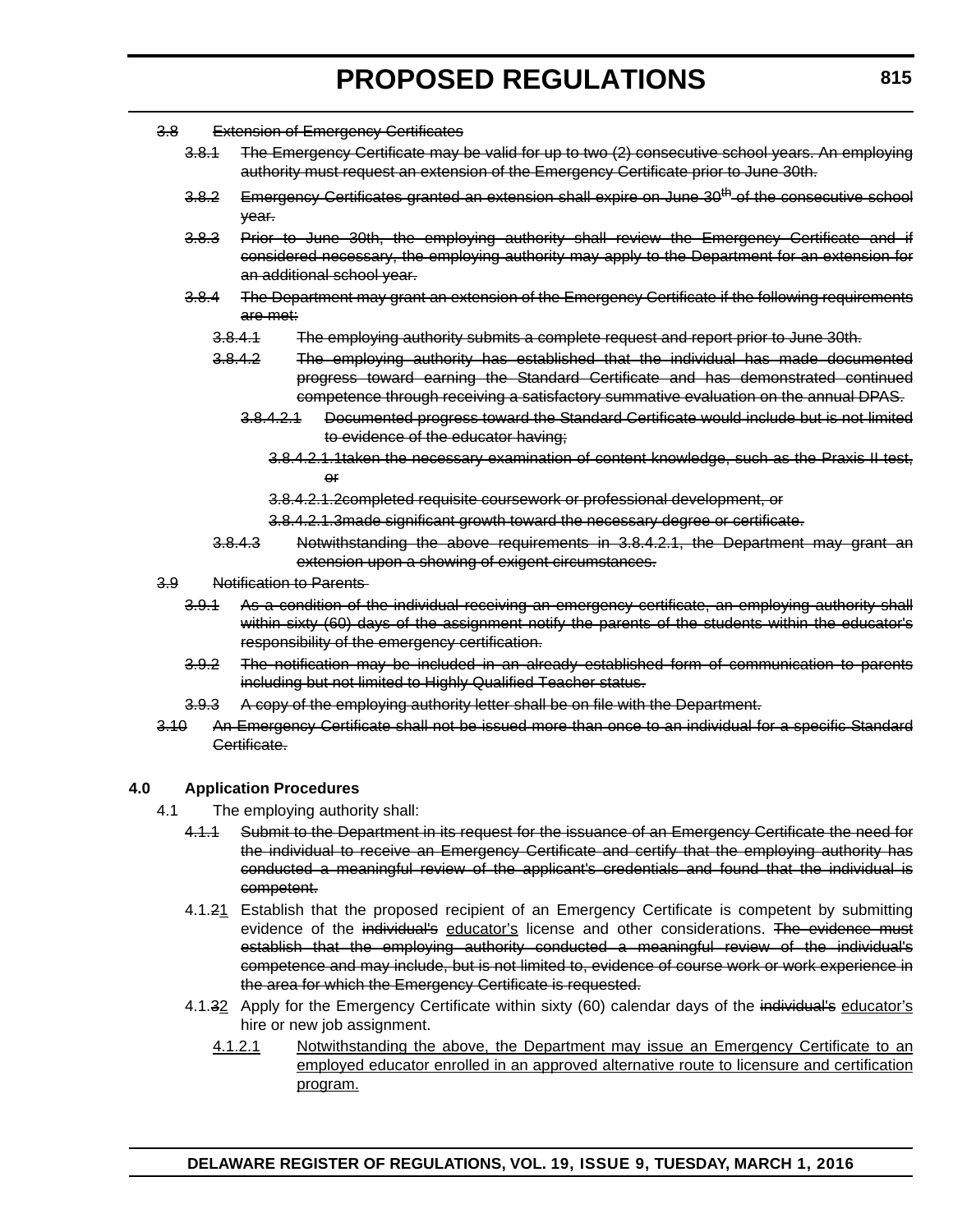- 4.1.3 Support and assist the educator in achieving the skills and knowledge necessary to meet applicable certification requirements.
- 4.1.4 Set forth a written plan with the application of the Emergency Certificate, verified by the individual and the employing authority. The plan must be designed to support and assist the individual in achieving the skills and knowledge necessary to meet the applicable certification requirements. The written plan is subject to Department approval. The written plan shall contain at a minimum the following:
	- 4.1.4.1 A listing of all the outstanding certification requirements necessary to obtain the standard certificate in the area for which the Emergency Certificate is requested including but not limited to the specific examination of content knowledge such as Praxis II and any required course work, professional development, education or experience; and
	- 4.1.4.2 The specific course work or professional development including the educational institution or provider the individual intends to use to fulfill the requirements; and
	- 4.1.4.3 The anticipated time frame for the completion of the requirements; and
	- 4.1.4.4 A specific listing of how the employing authority shall support and assist the individual in achieving the skills and knowledge necessary and completing the requirements.
- 4.1.4 Verify that the educator understands the Standard Certificate requirements, the deadline in which to complete requirements, and the expectation to earn a Standard Certificate.
- 4.2 Failure by the employing authority to fulfill the conditions set forth shall result in denial of the Emergency Certificate.

#### **5.0 Employing Authority Report**

- 5.1 At the end of the validity period during which an Emergency Certificate is in effect, if the employing authority intends to request an extension for an additional school year, the employing authority shall file a status report with the Department detailing the individual's progress which shall:
	- 5.1.1 Establish that the recipient of the Emergency Certificate has demonstrated continued competence through receiving a satisfactory summative evaluation on the annual DPAS.
	- 5.1.2 Document the progress made by the recipient of the Emergency Certificate toward fulfilling the written plan established by the employing authority and approved by the Department to meet the applicable certification requirements and any amendments to the written plan including but not limited to change in courses, providers, or time frames.
- 5.2 Failure by the employing authority to fulfill the conditions set forth in 5.1 prior to June 30th shall result in the expiration of the Emergency Certificate.

#### **5.0 Notification to Parents**

- 5.1 Any year that an educator holds an Emergency Certificate, the employing authority shall notify parents of the students within the educator's responsibility. Parents shall be notified within (60) days of the assignment or the start of the school year each year.
- 5.2 The notification may be included in an already established form of communication to parents including but not limited to Highly Qualified Teacher status.
- 5.3 The employing authority shall submit a copy of the parent notification to the Department each year.

#### **6.0 Expiration Second Year Reissue of Emergency Certificate**

- 6.1 Prior to the expiration of an Emergency Certificate, the individual shall meet the requirements for issuance of a Standard Certificate (See 14 **Del.C.** §1505). If the educator does not meet all Standard Certificate requirements during the first school year, the employing authority may apply for a secondyear of the Emergency Certificate in the same area.
- 6.2 If no action is taken by the employing authority prior to the deadline, an Emergency Certificate automatically expires on June 30<sup>th</sup>. The Department may issue a second-year Emergency Certificate if the following requirements are met: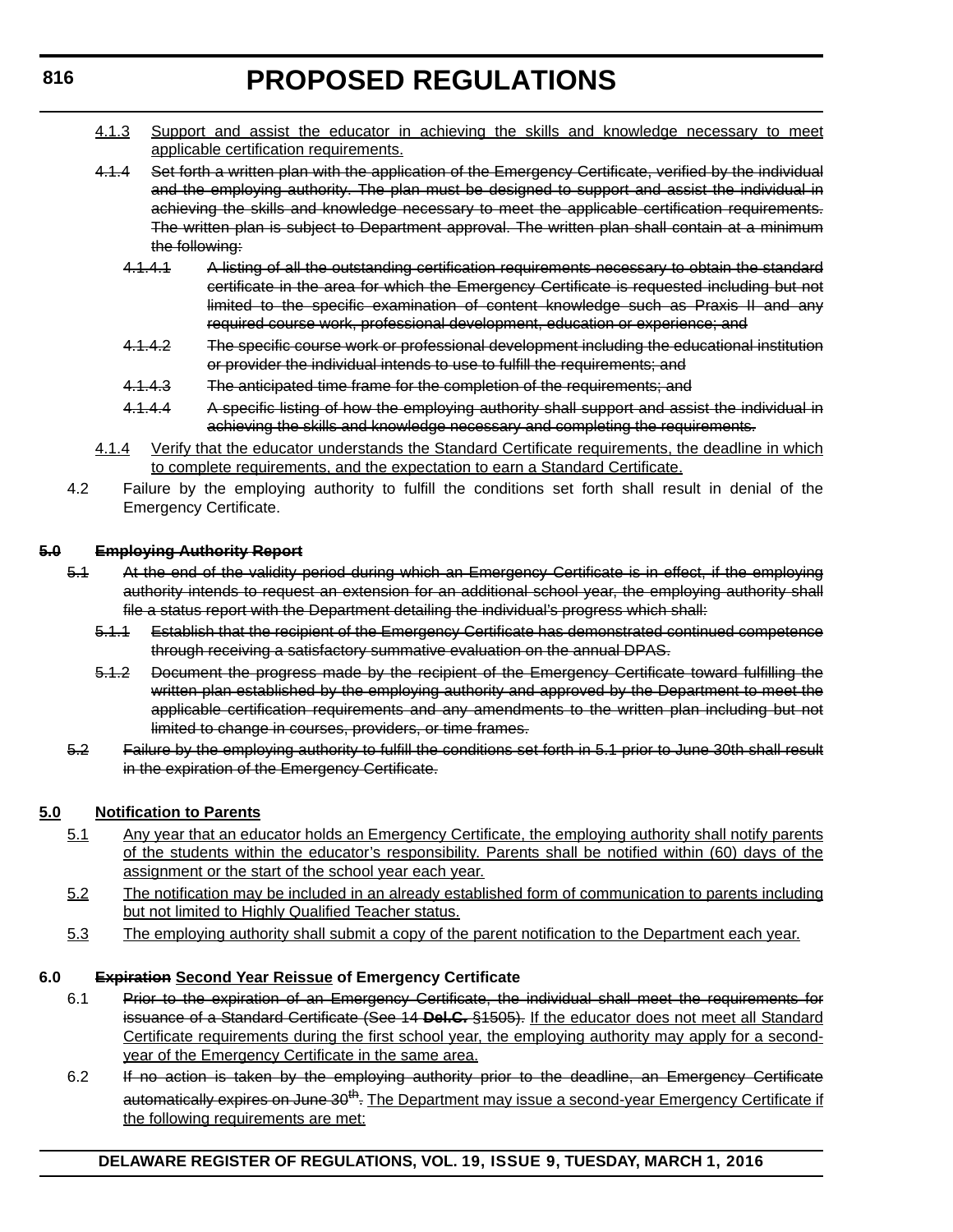- <span id="page-29-0"></span>6.2.1 The employing authority submits a request for the Emergency Certificate within sixty (60) calendar days of the start of the next consecutive school year.
- 6.2.2 The employing authority has established that the educator has made documented progress toward earning the Standard Certificate and has demonstrated continued competence through receiving a satisfactory summative evaluation on DPAS-II or another Department-approved evaluation system.
	- 6.2.2.1 Documented progress toward the Standard Certificate would include but is not limited to evidence of the educator having:
		- 6.2.2.1.1 taken the necessary examination of content knowledge, or
		- 6.2.2.1.2 completed requisite coursework or professional development, or
		- 6.2.2.1.3 made significant growth toward the necessary degree or certificate.
- 6.3 Emergency Certificates that have expired may not be extended. For an employed educator enrolled in an approved alternative route to licensure and certification program, the Department may issue a second-year of the Emergency Certificate if requirements in subsection 6.2.2 have been met.

#### **7.0 Expiration of Emergency Certificate**

- 7.1 Emergency Certificates shall expire on June 30<sup>th</sup>.
- 7.2 Emergency Certificates that have been issued for two consecutive school years may not be extended. The educator shall meet the requirements for issuance of a Standard Certificate (See 14 **Del.C.** §1505).
- 7.3 Educators holding an active license without a current or valid certificate are not considered credentialed to teach.
- 7.4 An Emergency Certificate may not be renewed or extended for a leave of absence.
- 7.5 Notwithstanding the above, the Department may grant an extension upon a showing of exigent circumstances. Extensions for exigent circumstances shall not exceed one (1) year in length.

#### **8.0 Transfer of Emergency Certificate to a New Employing Authority**

The Department may approve the transfer of an Emergency Certificate from one employing authority to another if the new employing authority conducts an independent review of the educator's progress towards a Standard Certificate and assumes the commitments and responsibilities of an employing authority within this regulation.

#### **79.0 Revocation of Emergency Certificate**

- 79.1 An Emergency Certificate shall be revoked in the event the educator's Initial, Continuing, or Advanced License is revoked in accordance with 14 **DE Admin. Code** 1514.
	- 79.1.1 An educator is entitled to a full and fair hearing before the Standards Board.
	- 79.1.2 Hearings shall be conducted in accordance with the Standards Board's Hearings Procedures and Rules.

### **[DEPARTMENT OF INSURANCE](http://www.delawareinsurance.gov/)**

**OFFICE OF [THE COMMISSIONER](http://www.delawareinsurance.gov/bio.shtml)**

Statutory Authority: 18 Delaware Code, Section 311 and Chapter 17 (18 **Del.C.** §311 & Ch. 17) 18 **DE Admin. Code** 602

#### **PUBLIC NOTICE**

#### **[602 Motor Vehicle Physical Damage Appraisers](#page-3-0)**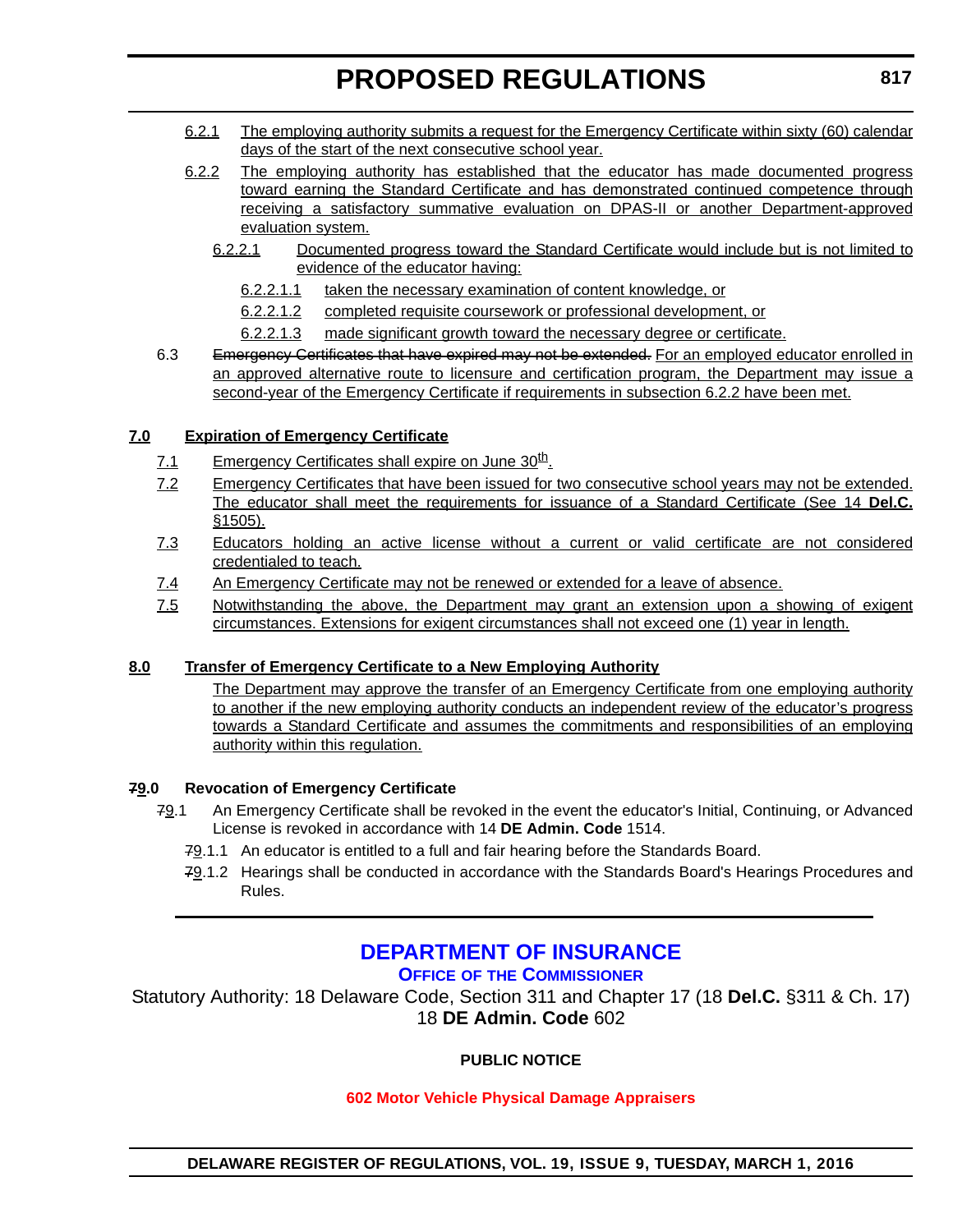INSURANCE COMMISSIONER KAREN WELDIN STEWART hereby gives notice of re-proposed amended Department of Insurance **Regulation 602** relating to **Motor Vehicle Physical Damage Appraisers [Formerly Regulation 8]**. The docket number for this proposed AMENDED regulation is 2803-2015.

Amendments are being proposed to permit the use of digital imaging by appraisers. The Delaware Code authority for the change is 18 **Del.C.** §311 and Ch. 17; and 29 **Del.C.** Ch. 101.

The Department of Insurance does not plan to hold a public hearing on the proposed amended regulation. The proposed amended regulation appears below and can also be viewed at the Delaware Insurance Commissioner's website at: [www.delawareinsurance.gov/departments/documents/ProposedRegs/ProposedRegs.shtml](http://www.delawareinsurance.gov/departments/documents/ProposedRegs/ProposedRegs.shtml)

Any person can file written comments, suggestions, briefs, and compilations of data or other materials concerning the proposed amendment. Any written submission in response to this notice and relevant to the proposed regulation must be received by the Department of Insurance no later than 4:30 p.m. EST, Thursday, March 31, 2016. Any such requests should be directed to:

Regulatory Specialist Rhonda West Delaware Department of Insurance 841 Silver Lake Boulevard Dover, DE 19904 Phone: (302) 674-7379 Fax: (302) 739-5566 Email: [Rhonda.West@state.de.us](mailto:Rhonda.West@state.de.us)

**\*Please Note: The Regulatory Flexibility Analysis and Impact Statement for this regulation, as required by 29 Del.C. Ch. 104, is available at:**

**<http://regulations.delaware.gov/register/march2016/proposed/19 DE Reg 817RFA 03-01-16.pdf>**

#### **602 Motor Vehicle Physical Damage Appraisers**

#### **Statement of Purpose**

18 **Del.C.** Ch. 17 has been amended to include motor vehicle physical damage appraisers under the license requirements therein. The following regulation is required to set standards of conduct for appraisers and to implement the provisions of Chapter 17 and establish through regulations guideline procedures for the manner in which motor vehicle physical damage appraisers conduct their business. It is not contemplated that this regulation shall apply where no appraisal has been assigned. Recognition is given to the fact that many minor damage claims do not require a formal appraisal and to require such would be an undue burden upon the parties involved.

#### **1.0 Definitions.**

1.1 As used in 18 **Del.C.** Ch. 17:

"**Appraisal**" is not considered to include an estimate of repair to be performed by the individual or entity making such estimate.

**"Appraiser"** means a motor vehicle physical damage appraiser licensed under the provisions of 18 **Del.C.** Ch.17. This shall include all persons who in this State practice the appraisal of motor vehicle physical damage.

**"Appraiser"** is not considered to include an estimate of repair to be performed by the individual or entity making such estimate;

**"Motor vehicle"** means any "motor vehicle" as defined in 21 **Del.C.** §101.

#### **2.0 Display of Appraiser License.**

2.1 Each appraiser, while engaged in appraisal duties, shall carry the license issued to him by the Insurance Department and shall display it, upon request, to an owner whose vehicle is being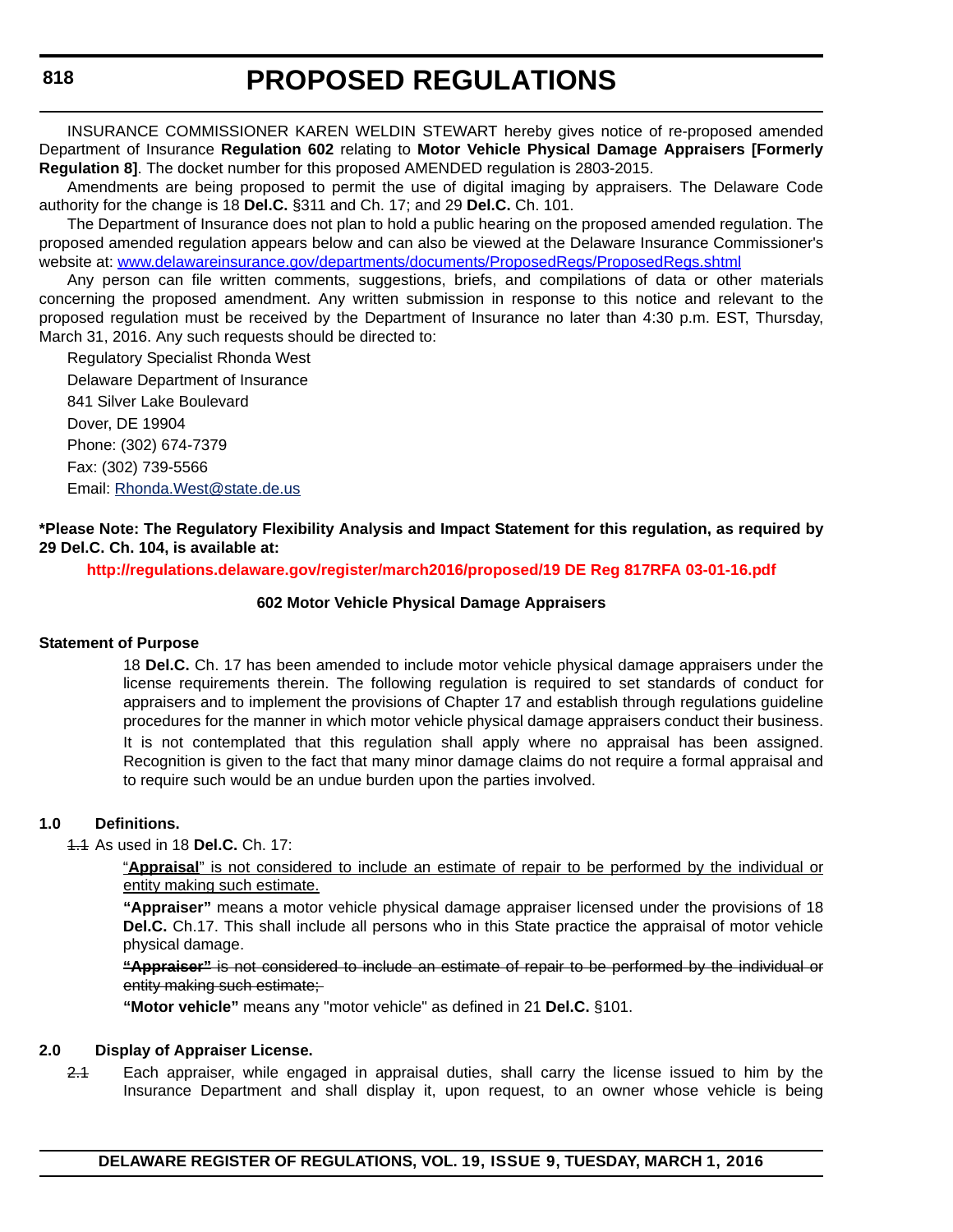inspected, to the repair shop representative involved or to any authorized representative of the Insurance Department.

#### **3.0 Copies of Appraisal—Specification of New Parts.**

3.1 The appraiser shall exchange a legible copy of his appraisal with that of the repair shop selected to make the repairs and also furnish a copy to the owner of the vehicle. This appraisal shall contain the name of the insurance company ordering it, if any, the insurance file number, the number of the appraiser's license and the proper identification number of the vehicle being inspected. All unrelated or old damage should be clearly indicated on the appraisal which shall include an itemized listing of all damages, specifying those parts to be replaced or repaired. Because an appraiser is charged with a high degree of regard for the public safety, the operational safety of the vehicle shall be paramount in considering the specification of new parts. This consideration is vitally important where the parts involved pertain to the drive train, steering gear, suspension units, brake system or tires.

#### **4.0 Personal Inspection Required. Manner of Inspection.**

4.1 No appraiser shall secure or use repair estimates that have been obtained by the use of photographs, telephone calls or in any manner other than a personal inspection. An appraiser may prepare an appraisal or a repair estimate on a motor vehicle that has been damaged as a result of a covered loss either from the appraiser's personal inspection of the vehicle or from photographs, videos, or electronically transmitted digital imagery of the motor vehicle; provided, however, that no insurer may require an owner of a motor vehicle to submit photographs, videos, or electronically transmitted digital imagery as a condition of an appraisal. If the owner of a motor vehicle is not satisfied with an appraisal based upon photographs, videos, or electronically transmitted digital imagery of the motor vehicle, the owner of the motor vehicle may require an insurer to obtain an appraisal based on a personal inspection.

#### **5.0 Specified Repair Shop Requirement.**

5.1 No appraiser shall require that repairs be made in a specified repair shop.

#### **6.0 Supplementary Allowances.**

6.1 Every appraiser shall promptly reinspect damaged vehicles prior to the repairs in question when supplementary allowances are requested by repair shops and the amount or extent of damages is in dispute.

#### **7.0 Conduct of Appraisers.**

- 7.1 Every appraiser shall:
	- 7.1.1 Conduct himself in such a manner as to inspire public confidence by fair and honorable dealings;
	- 7.1.2 approach the appraisal of damaged property without prejudice against, or favoritism toward, any party involved in order to make fair and impartial appraisals;
	- 7.1.3 disregard any efforts on the part of others to influence his judgment in the interest of the parties involved;
	- 7.1.4 prepare an independent appraisal of damage;
	- 7.1.5 inspect a vehicle within six working days of assignment to the appraiser unless intervening circumstances (i.e., catastrophe, death, failure of the parties to cooperate) render such inspection impossible.

#### **8.0 Gratuities or Other Consideration.**

- 8.1 No appraiser shall:
	- 8.1.1 Receive directly or indirectly any gratuity or other consideration in connection with his appraisal services from any person except his employer or, if self-employed, his customer;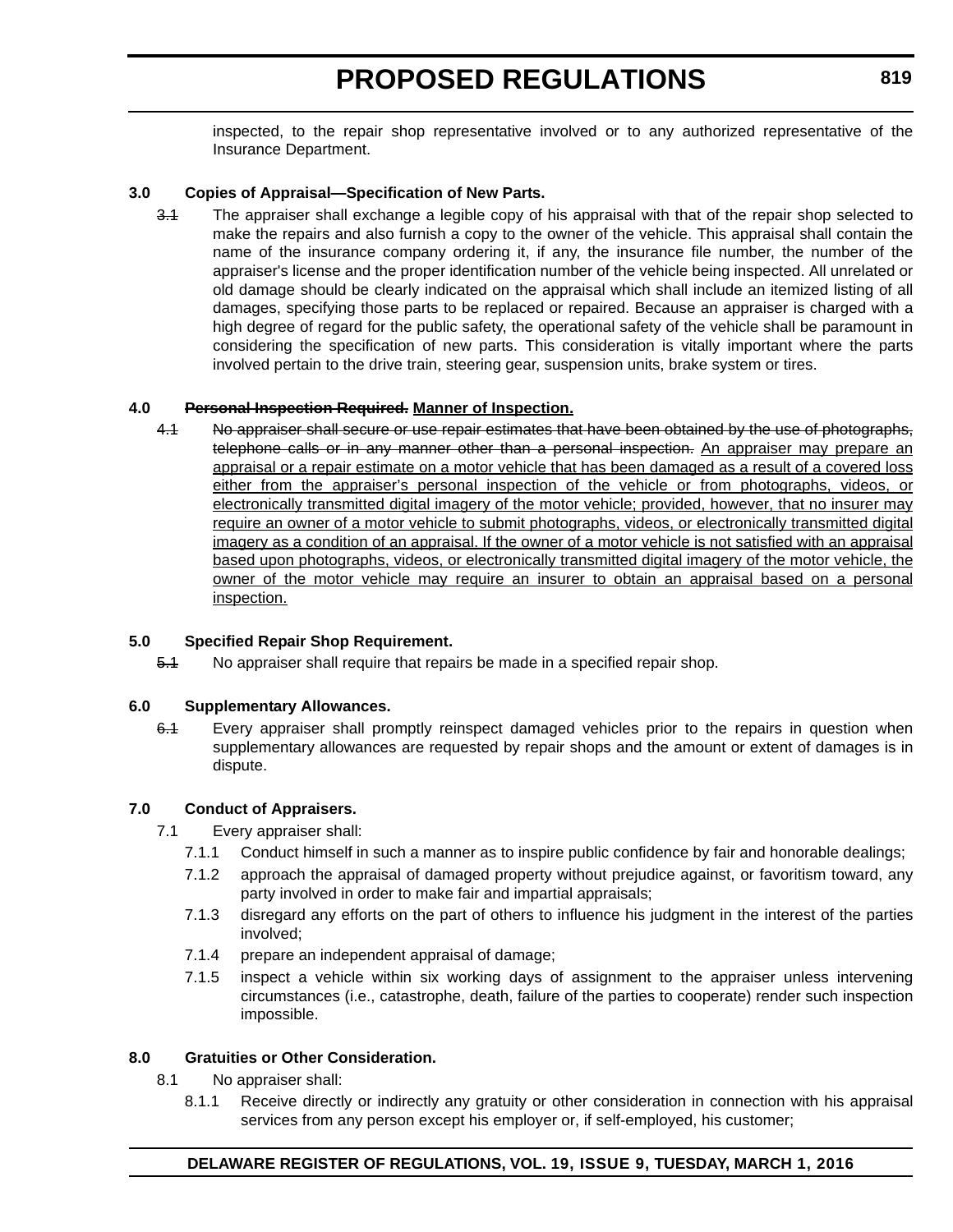<span id="page-32-0"></span>8.1.2 Traffic in automobile salvage if such salvage is obtained in any way as a result of appraisal services rendered by him for his own benefit.

#### **9.0 Effective Date.**

This proposed amended regulation shall become effective 10 days after being published as a final regulation.

### **[DEPARTMENT OF LABOR](http://dol.delaware.gov/)**

**DIVISION [OF UNEMPLOYMENT INSURANCE](http://ui.delawareworks.com/)**

Statutory Authority: 19 Delaware Code, Sections 105(a)(8) and 3314(6) (19 **Del.C.** §§105(a)(8) and 3314(6))

### 19 **DE Admin. Code** 1202

#### **PUBLIC NOTICE**

#### **[1202 Unemployment Insurance Regulations](#page-3-0)**

The Delaware Department of Labor, Division of Unemployment Insurance proposes this revised regulation in accordance with 19 **Del.C.** §3314(6) to establish procedures for notice to claimants and an opportunity for claimants to provide responsive information prior to the Division taking adverse action against the claimant, when the Division of Unemployment Insurance discovers that a claimant failed to report wages that the Division believes should have been reported.

The Delaware Department of Labor, Division of Unemployment Insurance solicits written comments from the public concerning the proposed revised regulation. Any such comments should be submitted to the Director of the Division of Unemployment Insurance, Thomas H. Ellis, by mail to: Delaware Division of Unemployment Insurance, P.O. Box 9950, Wilmington, DE 19809-0950, or by email to:Thomas.El lis@state.de.us. Written comments must be received by Mr. Ellis on or before March 31, 2016 to be considered prior to the adoption of the proposed revised regulation. Copies of the proposed revised regulation are available upon request.

#### **\*Please Note: The Regulatory Flexibility Analysis and Impact Statement for this regulation, as required by 29 Del.C. Ch. 104, is available at:**

#### **<http://regulations.delaware.gov/register/march2016/proposed/19 DE Reg 820RFA 03-01-16.pdf>**

**1202 Unemployment Insurance Regulations** *(Break in Continuity of Sections)*

#### **17.0 Disqualification for Benefits**

- 17.1 Section 3314(3) of Title 19, **Delaware Code** provides in part that an individual shall be disqualified for benefits "if he has refused to accept an offer of work which he is reasonably fitted....."
	- 17.1.1 The determination of whether an individual is reasonably fitted for an offer of work that has been refused shall be based on the individual's previous work history, education, training, the O\*NET (Occupational Information Network) Code assigned by the Delaware Division of Employment and Training, and the results of any skills assessment of the individual made by the Delaware Division of Employment and Training.
- 17.2 Section 3314(6) of Title 19, **Delaware Code** provides that an individual shall be disqualified for benefits "if the Department determines such individual has made a false statement or representation knowing it to be false or knowingly has failed to disclose a material fact to obtain benefits to which the individual was not lawfully entitled….."

**DELAWARE REGISTER OF REGULATIONS, VOL. 19, ISSUE 9, TUESDAY, MARCH 1, 2016**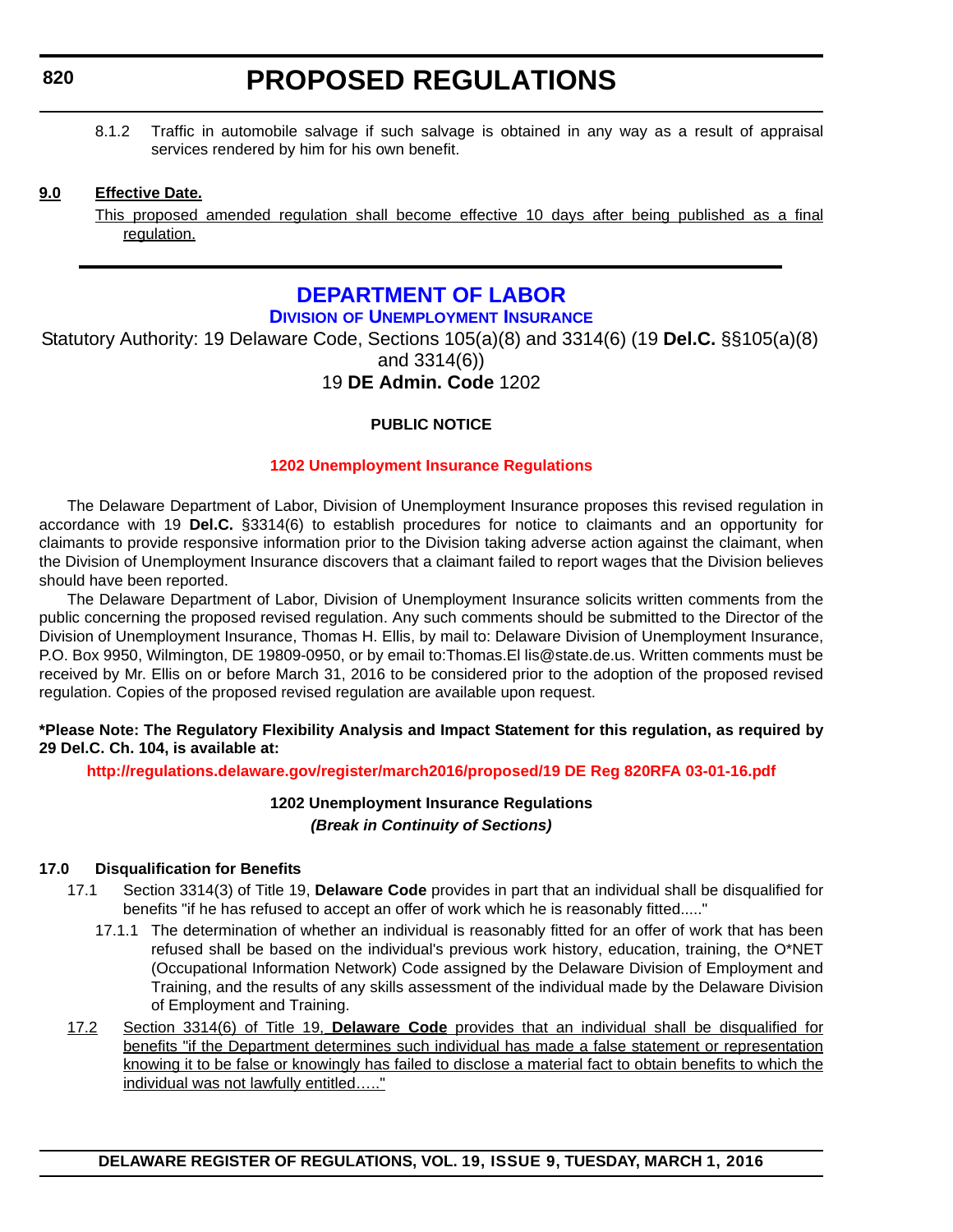<span id="page-33-0"></span>17.2.1 When the Delaware Division of Unemployment Insurance cross-matches an individual's eligibility to receive benefits through a wage or other matching program and determines that wages were not reported by the individual, or otherwise discovers wages not reported by the individual, prior to taking any adverse action against the individual, the Delaware Division of Unemployment Insurance shall send the individual a notice providing the individual with an opportunity to submit additional information to contest the information discovered by the Delaware Division of Unemployment Insurance. The individual will have seven (7) days from the date the notice is mailed to respond to the notice. If the individual does not timely respond to the notice, the Delaware Division of Unemployment Insurance will make a decision based on the information it has obtained through its investigation. If the individual does timely respond to the notice, the Delaware Division of Unemployment Insurance will make a decision based on all information obtained through its investigation, including the individual's response.

**\*Please Note: As the rest of the sections were not amended, they are not being published. A copy of the regulation is available at:**

**[1202 Unemployment Insurance Regulations](http://regulations.delaware.gov/register/march2016/proposed/19 DE Reg 820 03-01-16.htm)**

### **[DEPARTMENT OF SERVICES FOR CHILDREN, YOUTH AND THEIR](http://kids.delaware.gov/)  FAMILIES**

### **DIVISION [OF FAMILY SERVICES](http://kids.delaware.gov/fs/fs.shtml)**

**OFFICE [OF CHILD CARE LICENSING](http://kids.delaware.gov/occl/occl.shtml)**

Statutory Authority: 31 Delaware Code, Section 309 (31 **Del.C.** §309) 9 **DE Admin. Code** 301

#### **PUBLIC NOTICE**

#### **[301 Criminal History Record Checks for Child Care Persons](#page-3-0)**

#### **Summary**

The Office of Child Care Licensing proposes to amend the DELACARE Regulations - Background Checks for Child-Serving Entities to comply with changes in Delaware and Federal Code.

#### **Comments**

A copy of the proposed regulations is being posted in the March 1, 2016 edition of the Delaware *Register of Regulations*. Interested parties wishing to offer comments on the proposed regulations or submit written suggestions, data, briefs, or other materials concerning the proposed regulations must submit them to Beth Kramer, Criminal History Unit, Hagley Building, 3411 Silverside Road Wilmington, Delaware 19810 or by email to Beth.Kramer@state.de.us by the close of business on March 31, 2016.

**\*Please Note:** 

**(1) The Regulatory Flexibility Analysis and Impact Statement for this regulation, as required by 29 Del.C. Ch. 104, is available at:**

**<http://regulations.delaware.gov/register/march2016/proposed/19 DE Reg 821RFA 03-01-16.pdf>**

**(2) Due to the size of the proposed regulation, it is not being published here. A copy of the regulation is available at:**

**[301 Criminal History Record Checks for Child Care Persons](http://regulations.delaware.gov/register/march2016/proposed/19 DE Reg 821 03-01-16.htm)**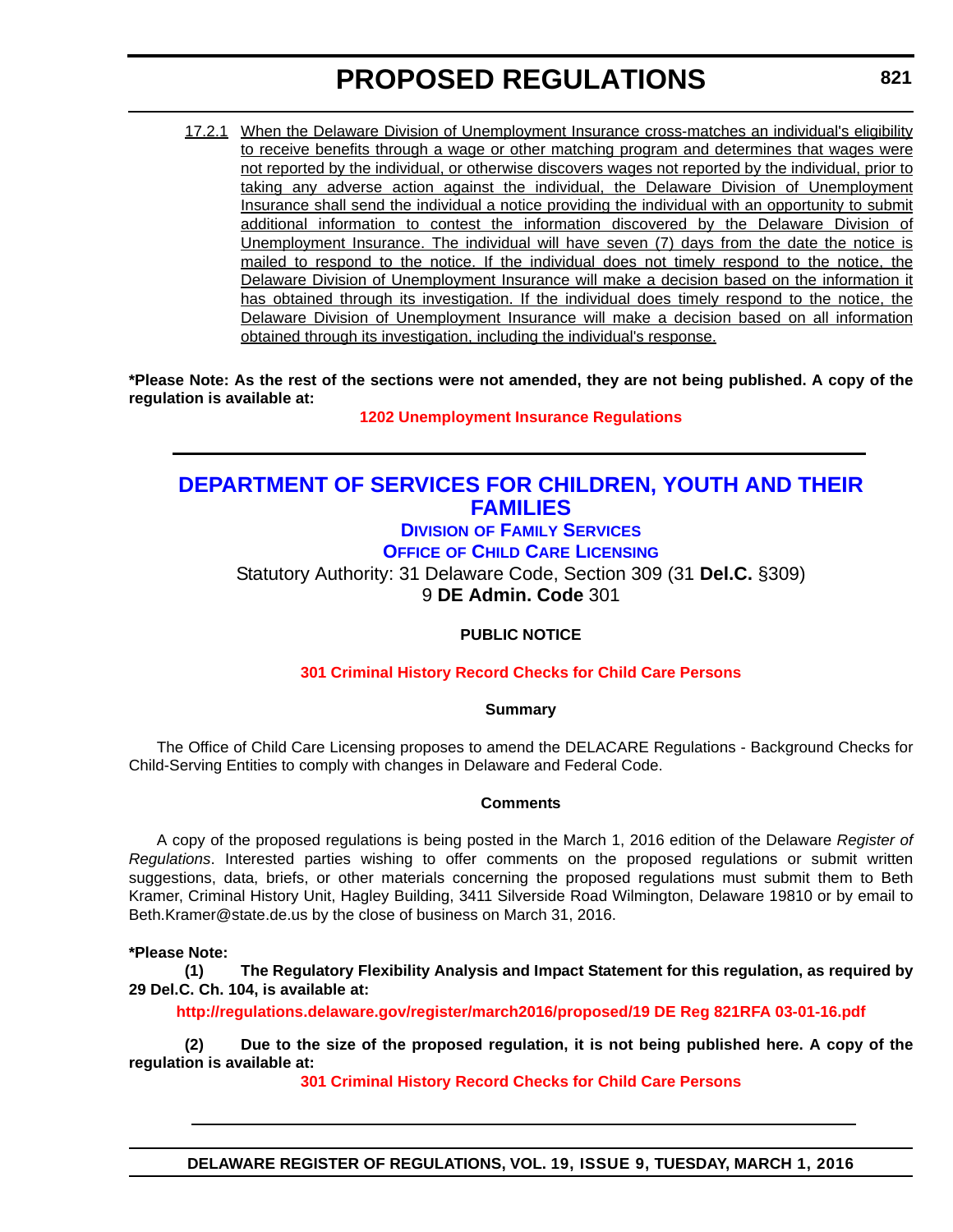### **DIVISION [OF FAMILY SERVICES](http://kids.delaware.gov/fs/fs.shtml) OFFICE [OF CHILD CARE LICENSING](http://kids.delaware.gov/occl/occl.shtml)**

<span id="page-34-0"></span>Statutory Authority: 11 Delaware Code, Section 8563 and 31 Delaware Code, Section 309 (11 **Del.C.** §8563 and 31 **Del.C.** §309) 9 **DE Admin. Code** 302

#### **PUBLIC NOTICE**

#### **[302 Child Protection Registry Checks for Child Care, Health Care, and Public School Persons](#page-3-0)**

#### **SUMMARY**

The Office of Child Care Licensing proposes to amend the DELACARE Regulations - Child Protection Registry Checks for Health Care Facilities, Public Schools, Private Schools, and Youth Camps to comply with changes in Delaware Code.

#### **COMMENTS**

A copy of the proposed regulations is being posted in the March 1, 2016 edition of the Delaware *Register of Regulations*. Interested parties wishing to offer comments on the proposed regulations or submit written suggestions, data, briefs, or other materials concerning the proposed regulations must submit them to Beth Kramer, Criminal History Unit, Hagley Building, 3411 Silverside Road Wilmington, Delaware 19810 or by email to Beth.Kramer@state.de.us by the close of business on March 31, 2016.

**\*Please Note: The Regulatory Flexibility Analysis and Impact Statement for this regulation, as required by 29 Del.C. Ch. 104, is available at:**

**<http://regulations.delaware.gov/register/march2016/proposed/19 DE Reg 822RFA 03-01-16.pdf>**

#### **302 Child Protection Registry Checks for Child Care, Health Care, and Public School Persons**

#### **1.0 Legal Base**

The legal base for these regulations is in 11 **Del.C.** §8563.

#### **2.0 Purpose**

The overall purpose of these regulations is the protection for the "vulnerable" population in child care, public schools and health care facilities. To this end, persons seeking employment in a licensed child care facility, public school or health care facility shall submit to a Child Protection Registry check. A search of the Child Protection Registry will be conducted to determine if the person is a perpetrator in any substantiated cases of child abuse or neglect.

#### **3.0 Definitions**

"**Child Protection Registry**" means a central registry of information about persons the Division of Family Services has found cause to believe, or a court has substantiated through court adjudication, have committed child abuse or neglect since August 1, 1994.

"**Child Protection Registry Check**" means a computer search of the Child Protection Registry to determine if a person is a perpetrator in any substantiated cases of child abuse or neglect.

**"Child Care Facility**" means any child care facility which is required to be licensed by The Department of Services for Children, Youth and Their Families.

"**Child Care Person**" means any person seeking employment in a child care facility with regular direct access to children in care. This definition shall also include any person applying for a license to operate a child care facility.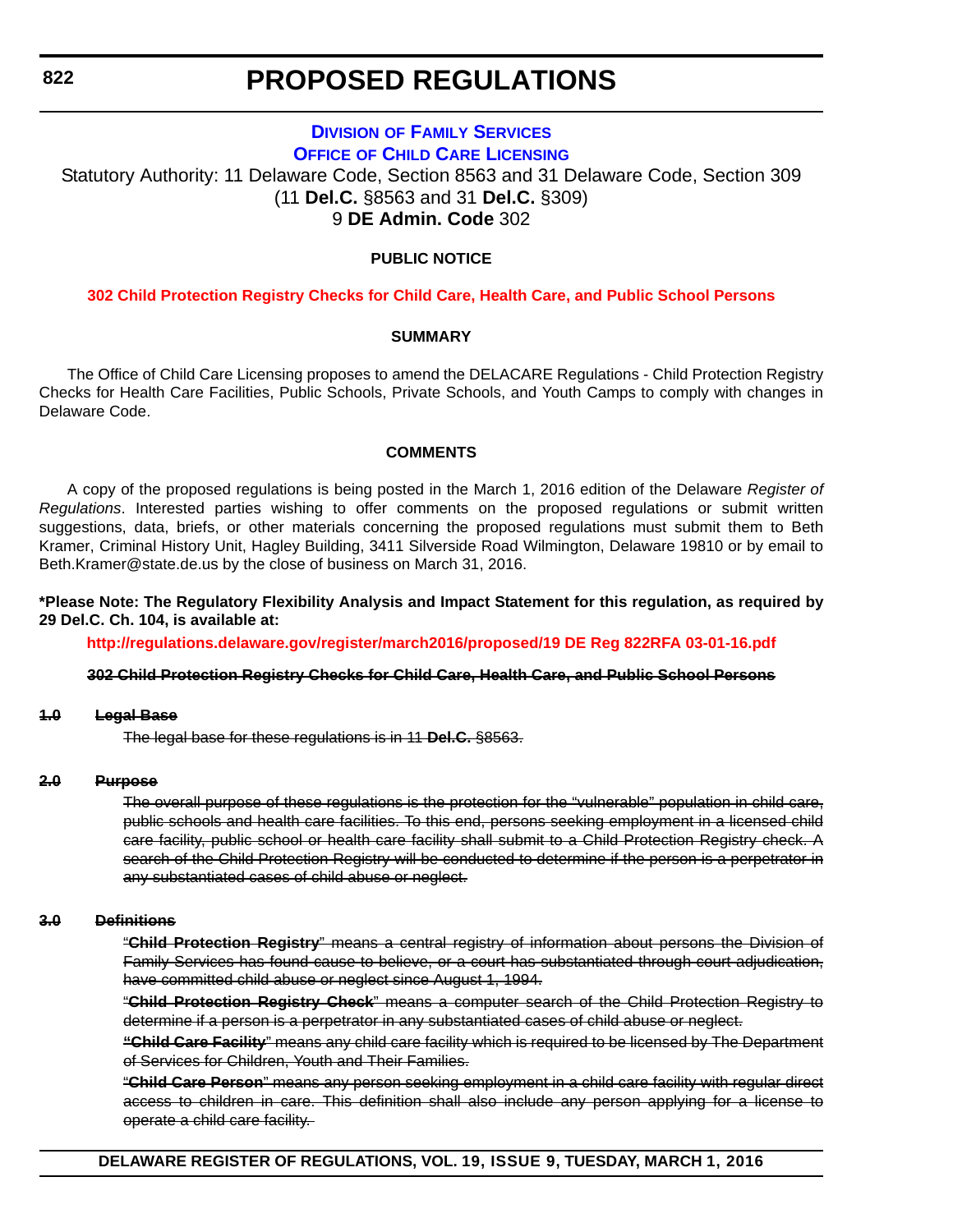"**Conditional Child Care Person"** means a child care person who has been offered a position or has agreed to volunteer in a child care facility. Under the provisions of the law, employment shall be conditional and contingent upon the receipt of the child protection registry check by the employer.

"**Conditional Health Care Person"** means a health care person who has been offered a position or has agreed to volunteer in a health care facility. Under the provisions of the law, employment shall be conditional and contingent upon the receipt of the child protection registry check by the employer.

**"Conditional Public School Person"** means a public school person who has been offered a position or has agreed to volunteer in a public school. Under the provisions of the law, employment shall be conditional and contingent upon the receipt of the child protection registry check by the employer.

**"Criminal History Unit"** means the Unit located in the Division of Family Services that is responsible for conducting the Child Protection Registry checks for child care, public school and health care persons.

**"Department"** means the Department of Services for Children, Youth and Their Families or any of the Divisions.

**"Direct Access"** means the opportunity to have personal contact with persons receiving care during the course of one's assigned duties.

**"Division of Family Services"** means the Division that maintains the Child Protection Registry.

**"Employer"** means any child care facility, public school or health care facility as defined.

**"Health Care Facility"** means any custodial or residential facility where health, nutritional, or personal care is provided for persons including nursing homes, hospitals, home health care agencies and adult day care facilities.

**"Health Care Person"** means any person seeking employment in a health care facility.

**"Person Seeking Employment"** means any person applying for employment in a public school or public school district, any person applying for employment in a health care facility or child care facility, or a person applying for licensure to operate a child care facility. This definition also includes volunteers.

**"Person Seeking Employment With a Public School"** means any person seeking employment for compensation with a public school or with an agency that supplies contracted services to students of a public school or any other person who for any reason has regular direct access to children at any public school, as that term is defined in this section, including substitute teachers.

**"Public School"** means any public school and includes any board of education, school district, reorganized school district, special school district, or charter school, and any person acting as an agent thereof.

**"Volunteer"** means any person who has direct access to persons receiving care during the performance of unpaid duties.

#### **4.0 Persons Subject to the Law**

- 4.1 Persons subject to the law shall be those persons who are hired or apply for the status described below on or after February 1, 2003.
	- 4.1.1 Child care, public school and health care persons subject to the Child Protection Registry check shall be persons seeking employment in a child care, public school or health care facility who have direct access to persons receiving care.

#### **5.0 Employer Responsibilities**

5.1 No employer who operates a child care facility, public school or health care facility shall hire any person without requesting a Child Protection Registry check for that person. The Child Protection Registry check shall relate to substantiated cases of child abuse or neglect reported after August 1, 1994.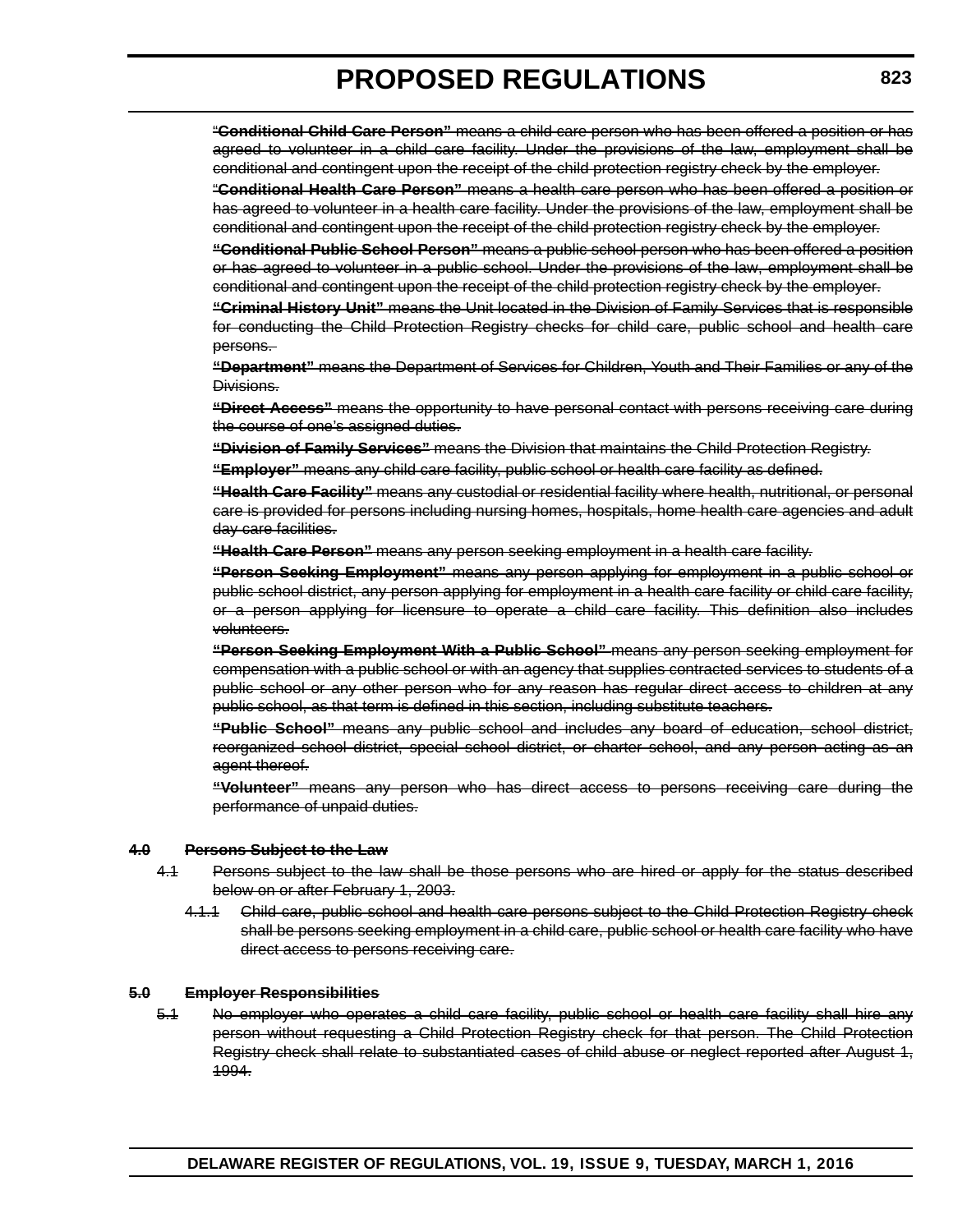- 5.2 The employer shall obtain a full release from each person subject to the law. The release must be completed and signed in order for the employer to obtain the information provided pursuant to the Child Protection Registry check. The release is a form developed by the Department.
- 5.3 Any person hired prior to the employer receiving the results of the Child Protection Registry check, must be informed in writing, and must acknowledge in writing that employment is conditional and contingent upon the receipt and evaluation of the Child Protection Registry check.

#### **6.0 Child Protection Registry Check Process**

- 6.1 The child care, public school or health care person completes and signs a release form in order for a Child Protection Registry check to be conducted.
- 6.2 Upon verification of the signed release, the Criminal History Unit will conduct a Child Protection Registry check to determine if the person is named as a perpetrator in any substantiated cases of child abuse or neglect.
- 6.3 When the person is not listed in the Child Protection Registry as a perpetrator of child abuse or neglect, notification of the results will be provided to the appropriate employer.
- 6.4 When the person is listed in the Child Protection Registry as a perpetrator of child abuse or neglect, notification of the results will be provided to the employer along with details on how to obtain further information pertaining to the substantiated case(s) of child abuse or neglect.

### **7.0 Review of Department Records**

- 7.1 When a person is listed in the Child Protection Registry as a perpetrator, that person will be allowed the opportunity to review the record information maintained by the Division of Family Services.
- 7.2 The following procedures shall be established to permit the review of record information:
	- 7.2.1 The person shall submit a request in writing to the Child Protection Registry Substantiation Hearing Coordinator provided as part of the results of the Child Protection Registry check.
	- 7.2.2 Upon receipt of the request, an appointment shall be scheduled for the person to review the record information.
	- 7.2.3 The review shall take place in the presence of a Division of Family Services staff member.

#### **8.0 Voluntary Child Protection Registry Checks**

Any person or organization whose primary concern is that of child welfare and care, including any nonpublic school, and which is not otherwise required to do so under the provisions of this regulation may voluntarily submit to the provisions of this regulation at such person's or organization's expense pursuant to procedures established by the Department of Services for Children, Youth and Their Families. The provisions of 11 **Del.C.** §8562 do not apply to such persons or organizations.

#### **9.0 Confidentiality**

The Department shall ensure that confidentiality regarding case file reviews and the dissemination of information is followed according to Department policy.

#### **10.0 Penalty**

Any employer who hires a person seeking employment without requesting and receiving a Child Protection Registry check for such person shall be subject to a civil penalty of not less than \$1,000.00 nor more than \$5,000.00 for each violation.

### **302 Child Protection Registry Checks for Persons Working in Health Care Facilities, Public Schools, Private Schools, and Youth Camps**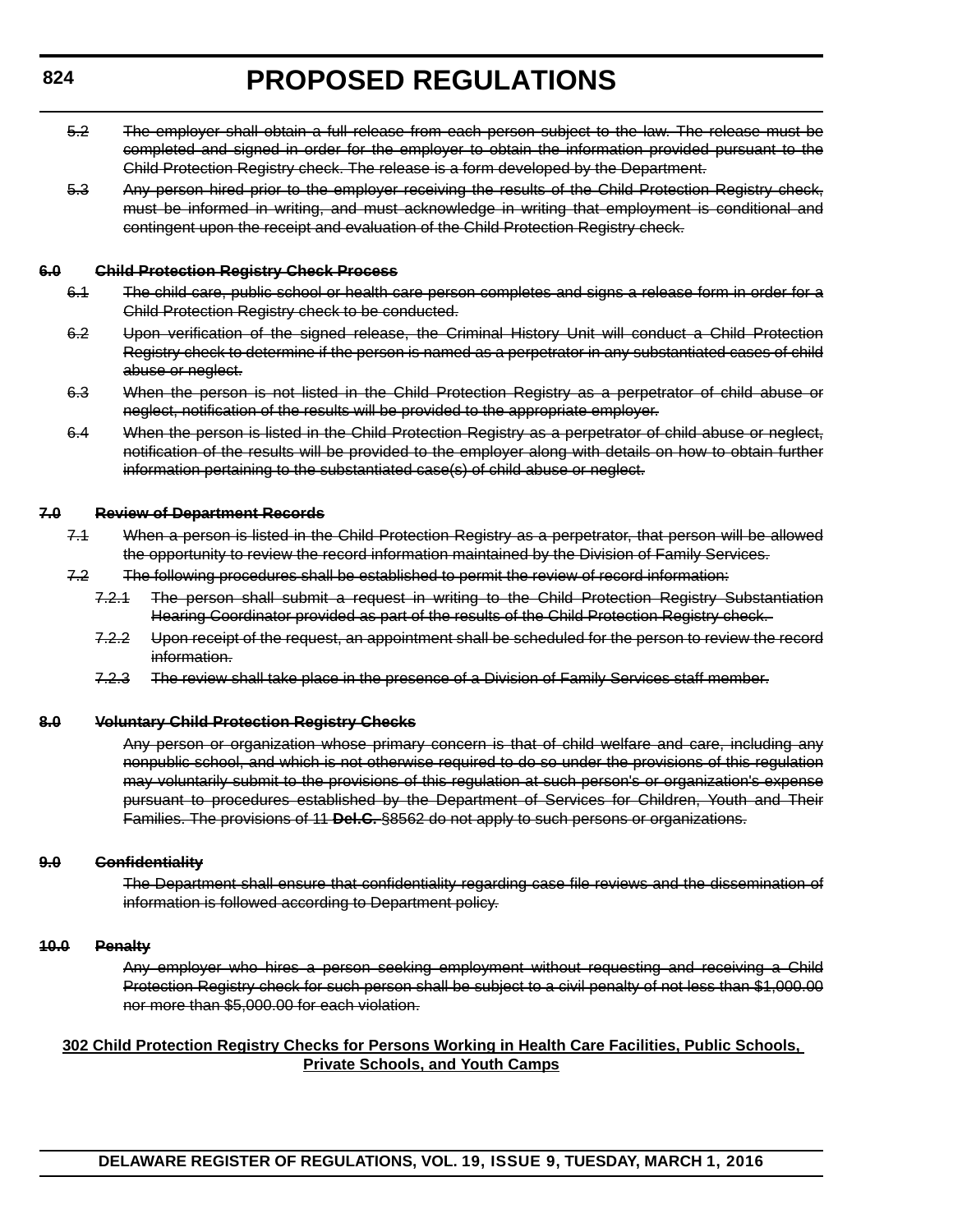# **1.0 Legal Base**

The legal base for these regulations is in 11 **Del.C.** §8563 and 31 **Del.C.** §309.

# **2.0 Purpose**

The overall purpose of these regulations is to protect the "vulnerable" population in health care facilities, public schools, private schools, and youth camps. Therefore, persons seeking employment in a health care facility, public school, or youth camp shall submit to a child protection registry check. People seeking employment in a private school may voluntarily submit to a child protection registry check. A child protection registry search will be conducted to determine if the person is active on the registry as a perpetrator in any substantiated cases of child abuse or neglect.

### **3.0 Definitions**

"**Active on the child protection registry**" means substantiated by the Division of Family Services for abuse or neglect at level II, III or IV and reportable to employers.

"**Child protection registry**" means a central registry of information about people the Division of Family Services has found cause to believe or a court has substantiated through court adjudication as having committed child abuse or neglect since August 1, 1994. The substantiated incident shall be designated at one of three levels: II, III, IV.

"**Child protection registry check**" means a computer search of the child protection registry to determine if a person is active on the registry as a perpetrator in any substantiated cases of child abuse or neglect.

"**Criminal History Unit**" means the unit located in the Division of Family Services that is responsible for completing child protection registry checks.

"**Department**" means the Department of Services for Children, Youth and Their Families.

"**Direct access**" means the opportunity to have personal contact with people receiving care or education during the course of one's assigned duties.

"**Division of Family Services**" means the division that maintains the child protection registry.

"**Employer**" means any health care facility, public school, private school, or youth camp as defined.

"**Health care facility**" means any custodial or residential facility where health, nutritional, or personal care is provided for people including nursing homes, hospitals, home health care facilities, and adult day care facilities.

"**Person seeking employment**" means any person applying for employment in a public school or public school district, or with an agency that supplies contracted services to students of a public school, or any other person who for any reason has regular direct access to children at any public school, or any person applying for employment in a health care facility or at a youth camp. This definition also includes volunteers and substitute teachers.

"**Private School**" means a school having any or all of grades kindergarten through twelve, operating under a board of trustees and maintaining a faculty and plant which are properly supervised.

"**Public school**" means any public school and includes any board of education, school district, charter school, or any person acting as a representative of one.

"**Volunteer**" means any person who has direct access to people receiving care or education during the course of one's assigned unpaid duties.

"**Youth camp**" means a child-serving entity having custody or control of one or more school-age children, unattended by parent or guardian, for the purpose of providing a program of recreational, athletic, educational and/or religious instruction or guidance and operates for up to 12 weeks for three or more hours per day, during the months of May through September or some portion thereof, or during holiday breaks in the course of a school year, and is operated in a space or location that is not subject to licensing pursuant to 31 **Del.C.** §344.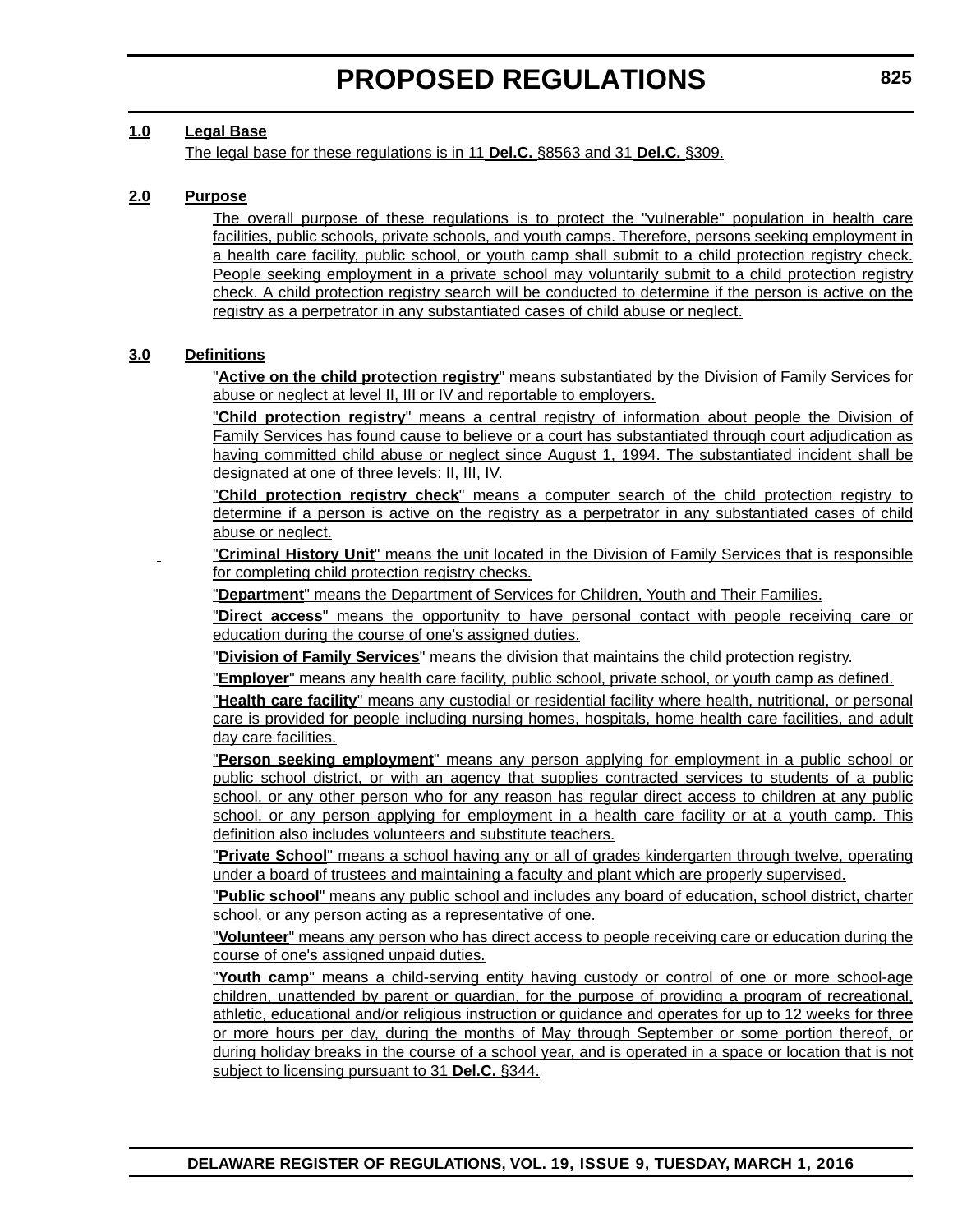## **4.0 Persons Subject to the Law**

- 4.1 Persons seeking employment in a health care facility, public school, or youth camp who have direct access to people receiving care or education are subject to the child protection registry check.
- 4.2 Persons seeking to volunteer or work as a contractor in a public school or youth camp who have direct access to people receiving care or education are subject to the child protection registry check.

# **5.0 Employer Responsibilities**

- 5.1 No employer who operates a health care facility, public school, or youth camp shall hire any person without requesting a child protection registry check for that person.
- 5.2 The employer shall obtain a completed and signed full release form from each person subject to the law in order to receive the child protection registry check results. The release form is issued by the Department.
- 5.3 Any person hired before the employer receives the results of the child protection registry check, must be informed in writing, and must acknowledge in writing that employment is conditional and depends upon the receipt and evaluation of the child protection registry check results.

# **6.0 Child Protection Registry Check Process**

- 6.1 The person seeking employment completes and signs a release form in order for a child protection registry check to be conducted.
- 6.2 After receiving the signed release and payment from the applicant, the Criminal History Unit conducts a child protection registry check to find out if the person is active on the registry as a perpetrator in any substantiated cases of child abuse or neglect.
- 6.3 When the person is not listed in the child protection registry as a perpetrator of child abuse or neglect, the employer is notified of the results.
- 6.4 When the person is listed in the child protection registry as a perpetrator of child abuse or neglect, the employer is notified of the results with a request to provide a copy of the results to the person seeking employment.

# **7.0 Criteria for Ineligibility**

No employer who operates a health care facility or youth camp and no public school may hire any person seeking employment if the person is currently on the child protection registry at child protection Level III or IV as provided in 16 **Del.C.** §923.

### **8.0 Review of Department Records**

- 8.1 When a person is listed as active on the child protection registry as a perpetrator, that person will be allowed the opportunity to review the record information maintained by the Division of Family Services.
- 8.2 The following procedures shall be established to permit the review of record information:
	- 8.2.1 The person shall submit a request in writing to the child protection registry substantiation hearing coordinator provided as part of the results of the child protection registry check.
	- 8.2.2 Upon receipt of the request, an appointment shall be scheduled for the person to review the record information.
	- 8.2.3 The review shall take place in the presence of a Division of Family Services staff member.

# **9.0 Voluntary Child Protection Registry Checks**

Any private school or youth camp operated by a private school may voluntarily submit to having a child protection registry check conducted at such person's or organization's expense according to the Department of Services for Children, Youth and Their Families' procedures.

**DELAWARE REGISTER OF REGULATIONS, VOL. 19, ISSUE 9, TUESDAY, MARCH 1, 2016**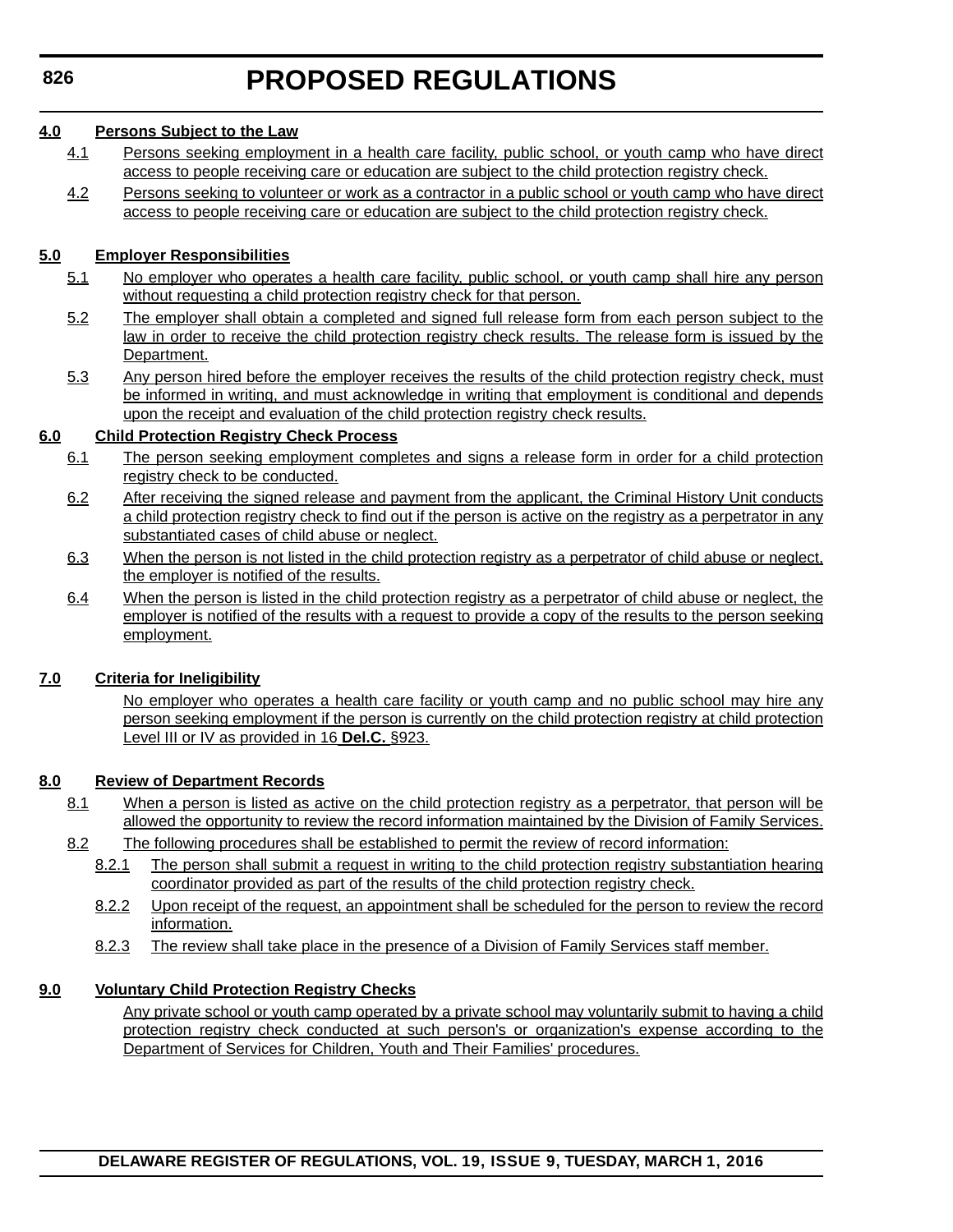### **10.0 Confidentiality**

The Department shall ensure that confidentiality regarding case file reviews and that information is only given out according to Department policy.

# **[DEPARTMENT OF STATE](http://sos.delaware.gov/) DIVISION [OF PROFESSIONAL REGULATION](http://dpr.delaware.gov/) 3300 BOARD [OF VETERINARY MEDICINE](http://dpr.delaware.gov/boards/veterinarymedicine/index.shtml)**

Statutory Authority: 24 Delaware Code, Section 3306(a)(1) (24 **Del.C.** §3306(a)(1)) 24 **DE Admin. Code** 3300

### **PUBLIC NOTICE**

### **[3300 Board of Veterinary Medicine](#page-3-0)**

Pursuant to 24 **Del.C.** §3306(a)(1), the Board of Veterinary Medicine has proposed revisions to its rules and regulations.

A public hearing will be held on April 12, 2016 at 1:00 p.m. in the second floor conference room A of the Cannon Building, 861 Silver Lake Boulevard, Dover, Delaware, where members of the public can offer comments. Anyone wishing to receive a copy of the proposed rules and regulations may obtain a copy from the Board of Veterinary Medicine, 861 Silver Lake Boulevard, Dover, Delaware 19904. Persons wishing to submit written comments may forward these to the Board at the above address. Pursuant to 29 **Del.C.** §10118(a), the final date to receive written comments will be April 27, 2016, which is 15 days following the public hearing. The Board will deliberate on all of the public comments at its next regularly scheduled meeting, at which time the Board will decide whether to adopt the revisions as proposed.

The Board proposes a new Rule 2.0 to address euthanasia of animals held in shelter, as set forth in 16 **Del.C.** §3004F. Other Rules are revised accordingly to accommodate the specific legal requirements pertaining to shelter animals. In addition, various regulations are amended to clarify the requirements for license renewal, reinstatement and inactive status. Typographical errors are corrected and the Rules are re-numbered to accommodate the new Rule 2.0.

### **\*Please Note:**

**(1) The Regulatory Flexibility Analysis and Impact Statement for this regulation, as required by 29 Del.C. Ch. 104, is available at:**

**<http://regulations.delaware.gov/register/march2016/proposed/19 DE Reg 827RFA 03-01-16.pdf>**

**(2) Due to the size of the proposed regulation, it is not being published here. A copy of the regulation is available at:**

### **[3300 Board of Veterinary Medicine](http://regulations.delaware.gov/register/march2016/proposed/19 DE Reg 827 03-01-16.htm)**

# **DIVISION [OF PROFESSIONAL REGULATION](http://dpr.delaware.gov/) 3600 BOARD [OF GEOLOGISTS](http://dpr.delaware.gov/boards/geology/index.shtml)** Statutory Authority: 24 Delaware Code, Section 3606(a)(1) (24 **Del.C.** §3606(a)(1))

24 **DE Admin. Code** 3600

### **PUBLIC NOTICE**

### **[3600 Board of Geologists](#page-3-0)**

Pursuant to 24 **Del.C.** §3606(a)(1), the Board of Geologists has proposed revisions to its rules and regulations.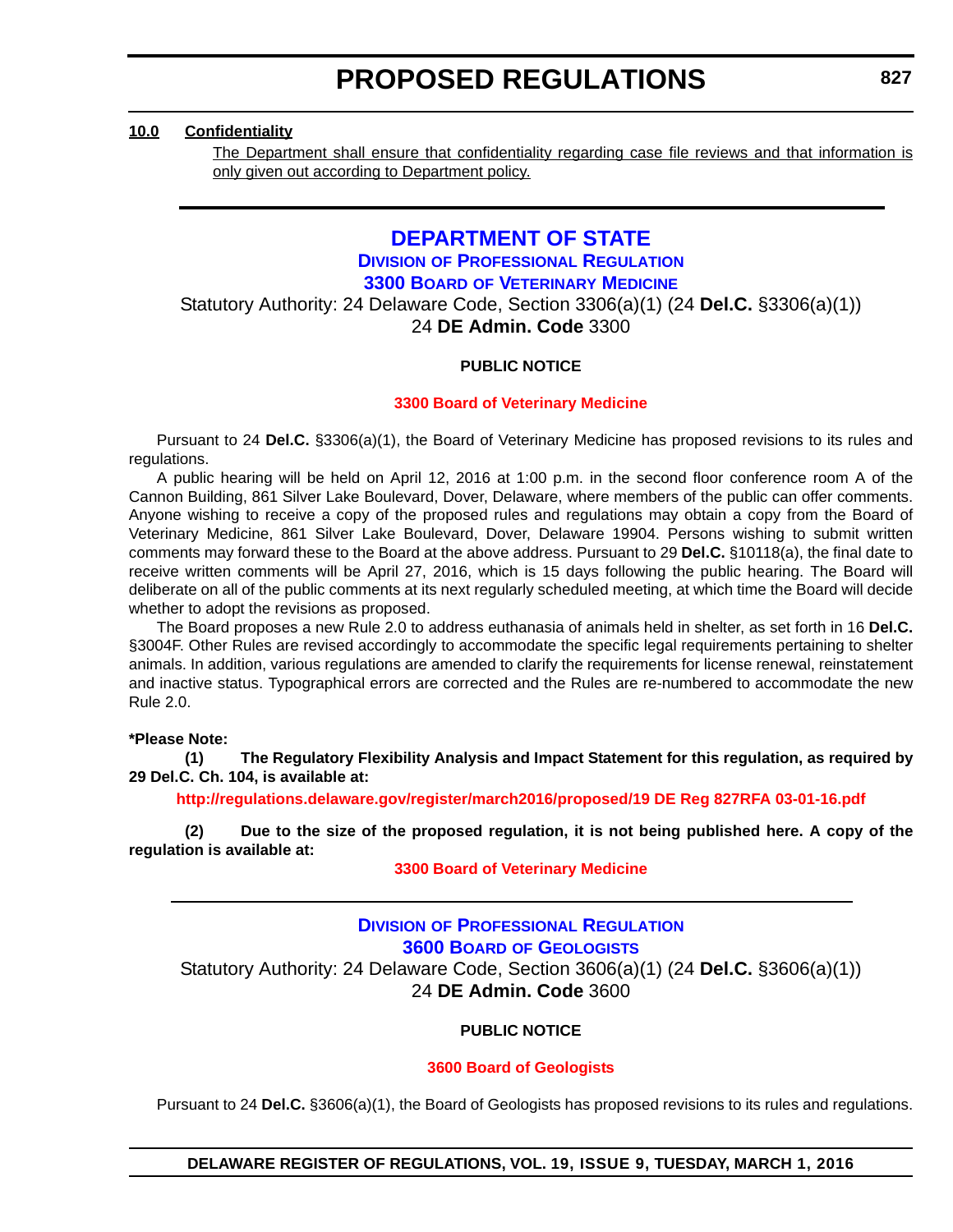A public hearing will be held on April 1, 2016 at 10:00 a.m. in the second floor conference room B of the Cannon Building, 861 Silver Lake Boulevard, Dover, Delaware, where members of the public can offer comments. Anyone wishing to receive a copy of the proposed rules and regulations may obtain a copy from the Board of Geologists, 861 Silver Lake Boulevard, Dover, Delaware 19904. Persons wishing to submit written comments may forward these to the Board at the above address. Pursuant to 29 **Del.C.** §10118(a), the final date to receive written comments will be April 16, 2016, which is 15 days following the public hearing. The Board will deliberate on all of the public comments at its next regularly scheduled meeting, at which time the Board will decide whether to adopt the revisions as proposed.

The Board's proposed revisions include a new requirement that two of the five professional references submitted by applicants must be dated within the two year period preceding submission of the application. Rule 3.0, pertaining to Seal Requirements, has been re-written. Pursuant to the proposed amendment, licensees will be required to comply with the new seal requirements no later than September 30, 2018. The Board's continuing education rules have been updated for greater clarity for licensees. Rule 5.0 is amended to state that licensure renewal must be accomplished on-line. Finally, a new Rule 7.4 is added to specify that an applicant who fails to pass either part of the ASBOG exam within two years shall be required to re-apply as a new applicant.

### **\*Please Note: The Regulatory Flexibility Analysis and Impact Statement for this regulation, as required by 29 Del.C. Ch. 104, is available at:**

**<http://regulations.delaware.gov/register/march2016/proposed/19 DE Reg 827aRFA 03-01-16.pdf>**

### **3600 Board of Geologists** *(Break in Continuity of Sections)*

### **2.0 Procedures for Licensure**

2.1 Application - Initial Licensure

An applicant who is applying for licensure as a geologist shall submit evidence showing that he/she meets the requirements of 24 **Del.C.** §3608. The applicant must submit the following documentation:

2.1.1 An application for licensure, which shall include:

### *(Break in Continuity Within Section)*

2.1.1.3 Five professional references on forms provided by the Board. The references must attest that the applicant has completed at least five (5) years of work experience in geologic work satisfactory to the Board. A minimum of three (3) years of work experience must be in a responsible position. A minimum of two (2) of the five (5) professional references shall be dated within the two year period preceding submission of the application.

### *(Break in Continuity Within Section)*

#### **3.0 Stamp/Seal Requirements**

- 3.1 The stamp or seal authorized by the Delaware State Board of Geologists shall be of the design shown here and shall not be less than one and one-half (1 ½) inches in diameter. It may be purchased by the licensee from any convenient source.
- 3.2 All reports, drawings, maps, or similar technical submissions involving the practice of geology that have been prepared, or reviewed and approved, by a licensed geologist and that will become a matter of public record, or relied upon by any person, within this state for geological purposes, shall be impressed with the stamp or seal. The stamp or seal will indicate that the licensee has accepted responsibility for the work.
- 3.3 Any licensee who affixes, or allows to be affixed, his/her seal or name to a document or report is responsible for all work contained therein regardless of whether such work has been performed by the geologist or a subordinate.
- 3.4 No person shall stamp or seal any plans, reports, specifications, plats or similar technical submissions with the stamp or seal of a geologist or in any manner use the title "geologist," unless such person is duly licensed in compliance with 24 **Del.C.** Ch. 36.

**DELAWARE REGISTER OF REGULATIONS, VOL. 19, ISSUE 9, TUESDAY, MARCH 1, 2016**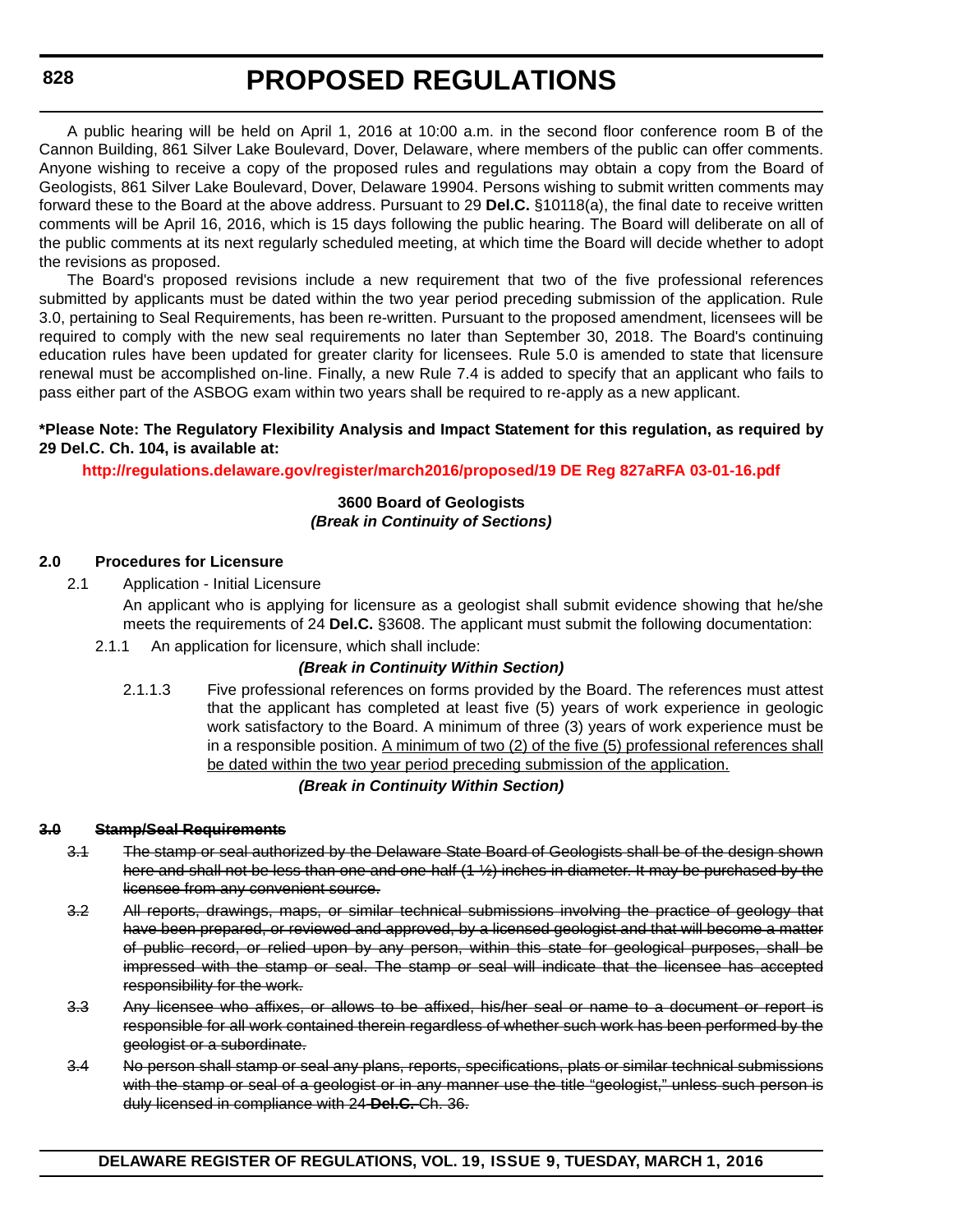- 3.5 No person shall stamp or seal any plans, specifications, plats, reports, or a similar document with the stamp or seal of a licensed geologist if his/her license has been suspended, revoked or has expired.
- 3.6 Computer files of reports, drawings or similar technical work involving the practice of geology and that will become a matter of public record or relied upon by any person shall include the following statement:

This submission is made in compliance with 24 **Del.C.,** Ch. 36 by (name)\_\_\_\_\_\_\_\_\_\_\_, P.G., DE license number con this date

# **3.0 Seal Requirements**

3.1 No later than September 30, 2018, pursuant to 24 **Del.C.** §3619, each licensed geologist shall procure a seal, which shall contain the name of the geologist, his/her license number and the phrase "STATE OF DELAWARE - LICENSED PROFESSIONAL GEOLOGIST." This seal shall comply in all respects with the specimen shown below.



- 3.2 The seal authorized by the Delaware State Board of Geologists shall not be less than one and one-half  $(1 \frac{1}{2})$  inches in diameter. The seal may be a rubber stamp, an embossed seal, or an electronic seal. An electronic seal and signature may be used in lieu of a stamped or embossed impression of the seal and original signature only for documents that are transmitted electronically. The graphic image of the electronic seal shall have the same graphic appearance in all respects as in Rule 3.1 above.
- 3.3 All technical submissions prepared by a licensed geologist, or under that geologist's direct supervision, and that will become a matter of public record, or relied upon by any person, within this state as the result of the practice of geology as defined in 24 **Del.C.** §3602(5), shall be affixed with that geologist's seal. No licensed geologist shall affix that geologist's seal on any technical submission unless it has been prepared under that geologist's direct supervision. The seal will indicate that the licensed geologist has accepted responsibility for the submission and the work performed.
- 3.4 No person shall seal any plans, reports, specifications, plats or similar technical submissions with the seal of a licensed geologist or in any manner use the title "geologist," unless such person is duly licensed in compliance with 24 **Del.C.** Ch. 36.
- 3.5 No person shall seal any plans, specifications, plats, reports, or a similar document with the seal of a licensed geologist if his/her license has been suspended, revoked or has expired.
- 3.6 Computer files of reports, drawings or similar technical work involving the practice of geology and that will become a matter of public record or relied upon by any person shall include the following statement: This submission is made in compliance with 24 **Del.C.**, Ch. 36 by [Name ], P.G., DE license

number [License Number] on this date [Date [11].

*(Break in Continuity of Sections)*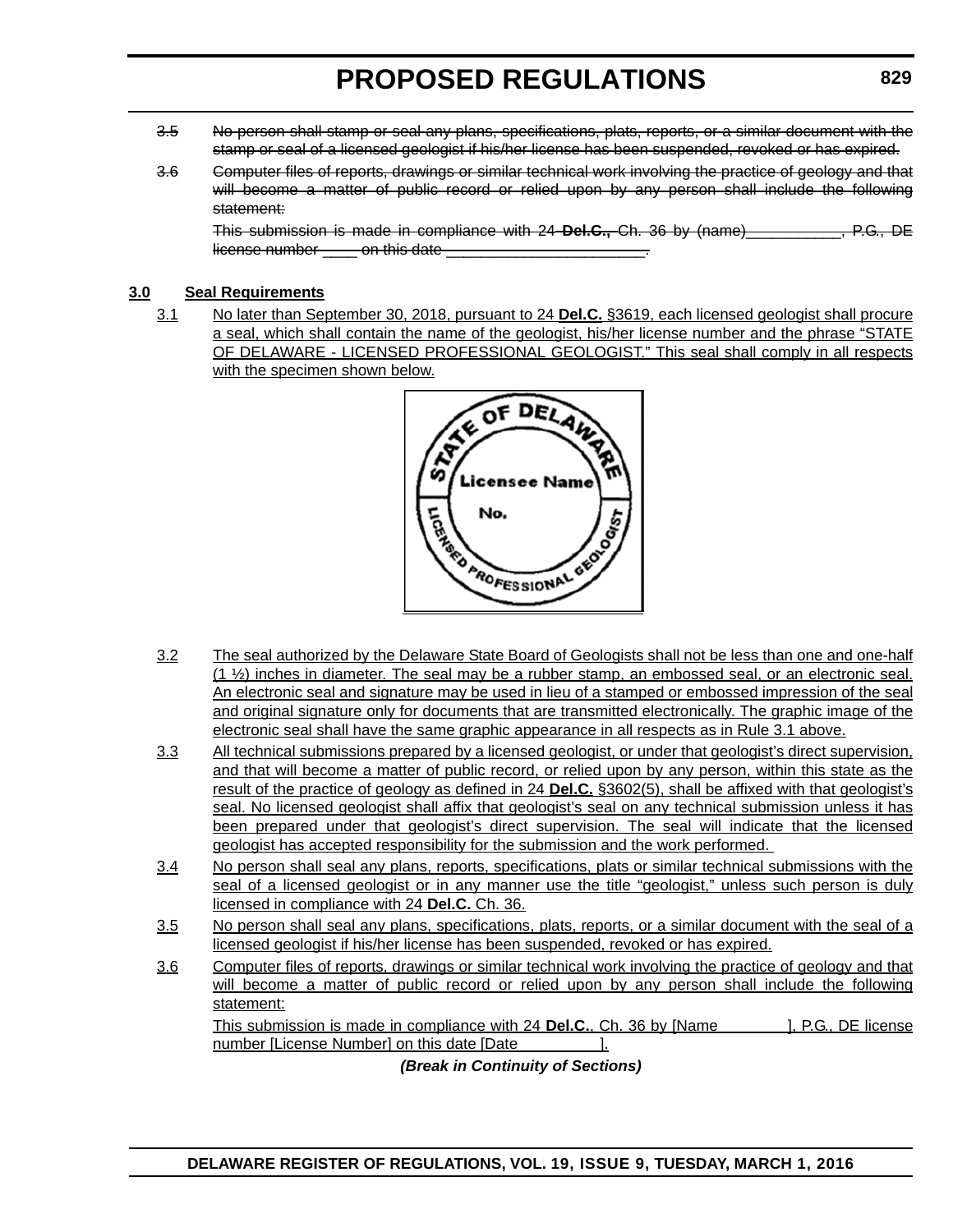### **5.0 Issuance and Renewal of License**

- 5.1 Each license shall be renewed biennially. The failure of the Board to notify a licensee of his/her license expiration date and subsequent renewals does not, in any way, relieve the licensee of the requirement to renew his/her certificate pursuant to the Board's regulations and 24 **Del.C.** Ch. 36.
- 5.2 Renewal may shall be effected [online at www.dpr.delaware.gov and](www.dpr.delaware.gov) by:
	- 5.2.1 filing a renewal application prescribed by the Board and provided by the Division of Professional Regulation. Beginning in 2006, license renewal may be accomplished online at www.dpr.delaware.gov;
	- 5.2.2 providing other information as may be required by the Board to ascertain the licensee's good standing;
	- 5.2.32 attesting on the renewal application to the completing of continuing education as required by Rule 6.0;
	- 5.2.43 payment of fees as determined by the Division of Professional Regulation.
- 5.3 Failure of a licensee to renew his/her license shall cause his/her license to lapse. A geologist whose license has lapsed may renew his/her license within three (3) months after the license expiration date upon fulfilling items  $5.2.1 - 5.2.4$   $5.2.3$  above, after providing a notarized letter certifying that he/she has not practiced geology in Delaware while his/her license has been lapsed, and paying the renewal fee and a late fee which shall be 50% of the renewal fee as determined by the Division of Professional Regulation.

### *(Break in Continuity Within Section)*

# **6.0 Continuing Education**

- 6.1 Preamble
	- 6.1.1 In order to protect the general public and ensure a high standard of integrity, skills and knowledge in the practice of geology, the following continuing education requirements are established by the Board in accordance with 24 **Del.C.** §3606(a)(8).
	- 6.1.2 Regular participation in technical, professional and ethical training, and participation in professional and technical organizations assures that professional geologists are exposed to new ideas and keep their skills current. The overriding consideration in determining if a specific program or activity qualifies as continuing education shall be that it is a means to update and/or expand the professional's knowledge and skills in the practice of geology beyond their normal jobrelated activities. The requirement that all professional geologists must participate in such activities is meant to further safeguard the health, safety and welfare of the public.
- 6.12 The Board will require continuing education as a condition of license renewal.
	- 6.42.1 Proof of continuing education is satisfied with an attestation by the licensee that he or she has satisfied the Requirement of Rule 6.0.
	- 6.42.2 Renewal and aAttestation may shall be completed electronically if the renewal is accomplished online. In the alternative, paper renewal documents that contain the attestation of completion may be submitted.
	- 6.12.3 Licensees selected for random audit will be required to supplement the attestation with attendance verification pursuant to Rule 6.34.
- 6.23 Licenses are renewed biennially (every two years on the even year) on September 30 (e.g. September 30, 2006, 2008). Continuing education (CE) reporting periods run concurrently with the biennial licensing period.
- 6.34 Each licensed geologist shall complete, biennially, 24 units of continuing education as a condition of license renewal. The licensee is responsible for retaining all certificates and documentation of participation in approved continuing education programs. Upon request, such documentation shall be made available to the Board for random post renewal audit and verification purposes. A continuing education unit is equivalent to one contact hour (60 minutes), subject to the Board's review. The preparing of original lectures, seminars, or workshops in geology or related subjects shall be granted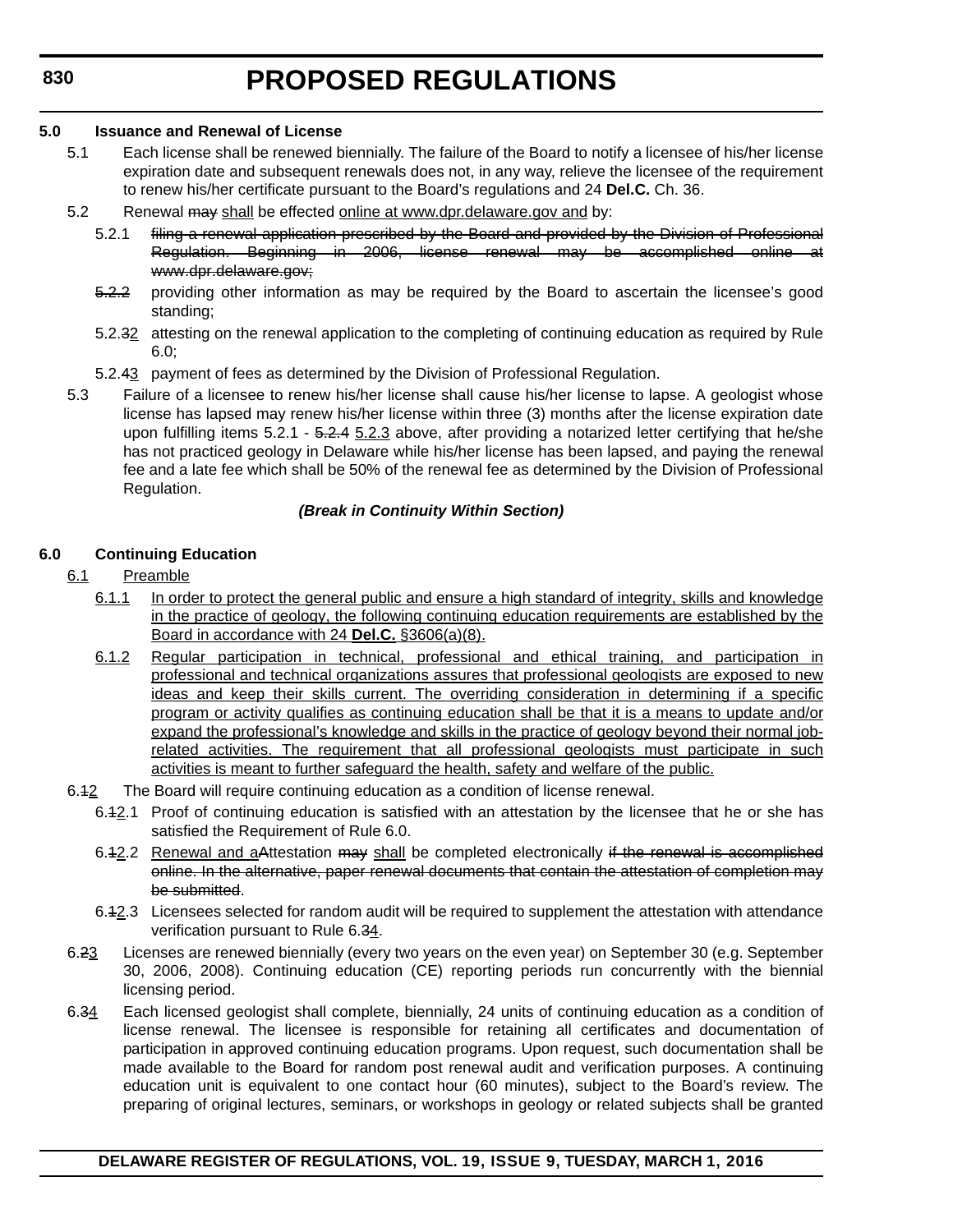one (1) contact hour for preparation for each contact hour of presentation. Credit for preparation shall be given for the first presentation only.

- 6.45 A candidate for renewal may be granted an extension of time in which to complete continuing education hours upon a showing of hardship. "Hardship" may include, but is not limited to, disability; illness; extended absence from the jurisdiction; or exceptional family responsibilities. Requests for hardship consideration must be submitted to the Board in writing prior to the end of the licensing period for which it is made.
- 6.56 Continuing education shall be prorated for new licensees in the following manner:
	- 6.56.1 If at the time of renewal, a licensee has been licensed for less than one (1) year, no continuing education is required; if he/she has been licensed for more than one (1) year, but less than two (2) years, twelve (12) of the twenty-four (24) hours will be required; if he/she has been licensed for two (2) years or more the full twenty-four (24) hours is required.
- 6.67 In his/her personal records, each licensee must keep proof of attendance for each activity for which the licensee is requesting credit. If the Board conducts an audit of a licensee's CE records, the Board will require the licensee to complete a CE log provided by the Board and submit the licensee's documentation of attendance to the CE event listed on the CE log. Failure to submit proof of attendance during an audit will result in loss of CE credit for that event.
- 6.78 Continuing education must be in a field related to Geology. Approval will be at the discretion of the Board. CEUs earned in excess of the required credits for the two- (2) year period may not be carried over to the next biennial period.
- 6.89 Categories of Continuing Education & Maximum Credit Allowed:
	- 6.89.1 Courses/Workshops Geologic courses 24 CEUs Total
		- Academic 24 CEUs

Professional Development – 24 CEUs

Documentation – Proof of Completion

6.89.2 Professional Activities Development in the Application of Practice of Geologic Sciences – 12 24 CEUs Total

> Meetings – 12 CEUs (excluding job related meetings such as department meetings, supervision of students and business meetings within the work setting)

Workshops - 12 CEUs

Field Trips – 12 CEUs

Seminars - 12 CEUs

Documentation – Proof of Attendance and Duration

6.89.3 Peer Reviewed Publications– 12 CEUs Total

Composition – 12 CEUs

Review – 12 CEUs

Documentation – Proof of Participation

### 6.8.4 Presentations/Seminars – 12 CEUs Total

Presentation – 12 CEUs (1 hour prep time per hour presented)

Attendance – 12 CEUs

Documentation – Proof of Attendance and Duration

- 6.8.59.4 Research/Grants 12 CEUs Total
- Documentation Proof of Submission
- 6.8.69.5 Specialty Certifications 12 CEUs Total Documentation – Proof of Completion
- 6.8.79.6 Online courses and Web seminars 12 CEUs Total
	- Documentation Proof of Completion
- 6.8.89.7 Teaching/Presentations 12 CEUs Total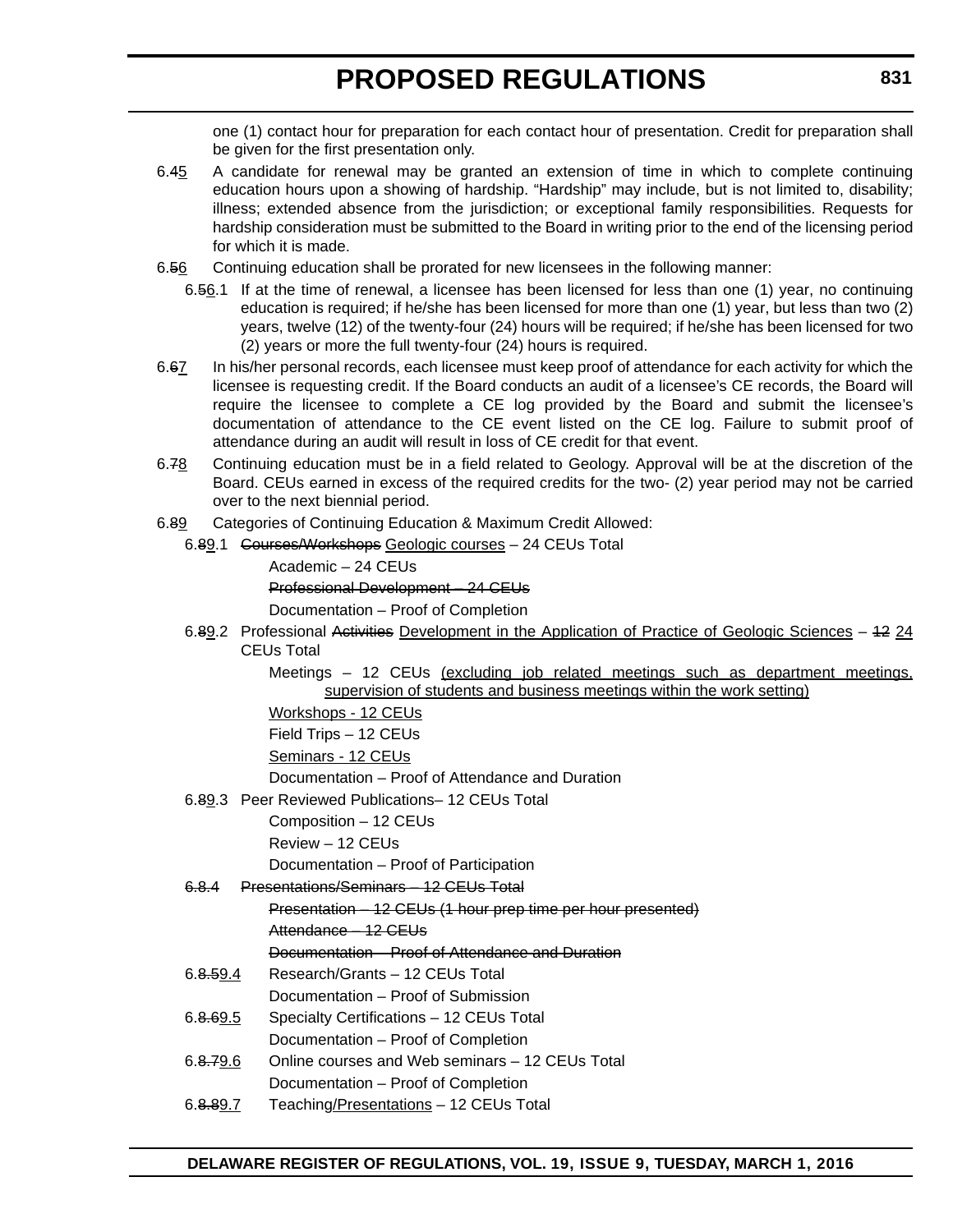Presentation - 12 CEUs (1 hour prep time per hour presented of original presentation) Documentation – Verification from Sponsoring Institution 6.8.99.8 Service on a Geological Professional Society, Geological Institution Board/Committee or Geological State Board – 6 CEUs Total Documentation – Proof of Appointment 6.8.109.9 Regulatory Based Activities – 12 CEUs Total Certifications/Training – 12 CEUs Total Documentation – Proof of Completion 6.8.119.10 For any of the above activities, when it is possible to claim credit in more than one category, the licensee may claim credit for the same time period in only one category. 6.910 Automatic Approval for course work sponsored by the following Professional Societies: 6.910.1 American Association of Petroleum Geologists (AAPG) 6.910.2 American Association of Stratigraphic Palynologists (AASP) 6.910.3 American Geosciences Institute (AGI) 6.910.4 American Geophysical Union (AGU) 6.910.5 American Institute of Hydrology (AIH) 6.910.6 American Institute of Professional Geologists (AIPG) 6.910.7 American Rock Mechanics Association (AMRA) 6.910.8 American Water Resources Association (AWRA) 6.910.9 Association for the Sciences of Limnology and Oceanography (ASLO) 6.910.10Association of American Geographers (AAG) 6.910.11Association of American State Geologists (AASG) 6.910.12Association of Earth Science Editors (AESE) 6.910.13Association of Environmental and Engineering Geologists (AEG) 6.910.14Association of Ground Water Scientists & Engineers (AGWSE) 6.910.15Association of Women Geoscientists (AWG) 6.910.16Clay Mineral Society (CMS) 6.910.17Council on Undergraduate Research-Geosciences Div. (CUR) 6.910.18Environmental and Engineering Geophysical Society (EEGS) 6.910.19Friends of Mineralogy (FOM) 6.910.20Geochemical Society (GS) 6.910.21Geo-Institute of the American Society of Civil Engineers (GI) 6.910.22Geologic Society of America (GSA) 6.910.23Geological Society of London (GSL) 6.910.24Geoscience Information Society (GIS) 6.910.25History of Earth Sciences Society (HESS) 6.910.26International Medical Geology Association (IMGA) 6.910.27International Association of Hydrogeologists/US National Committee (IAH) 6.910.28Karst Waters Institute (KWI) 6.910.29Mineralogical Society of America (MSA) 6.910.30National Association of Black Geologists and Geophysicists (NABGG) 6.910.31National Association of Geoscience Teachers (NAGT) 6.910.32National Association of State Boards of Geology (ASBOG) 6.910.33National Cave and Karst Research Institute (NCKRI) 6.910.34National Earth Science Teachers Association (NESTA) 6.910.35National Ground Water Association (NGWA)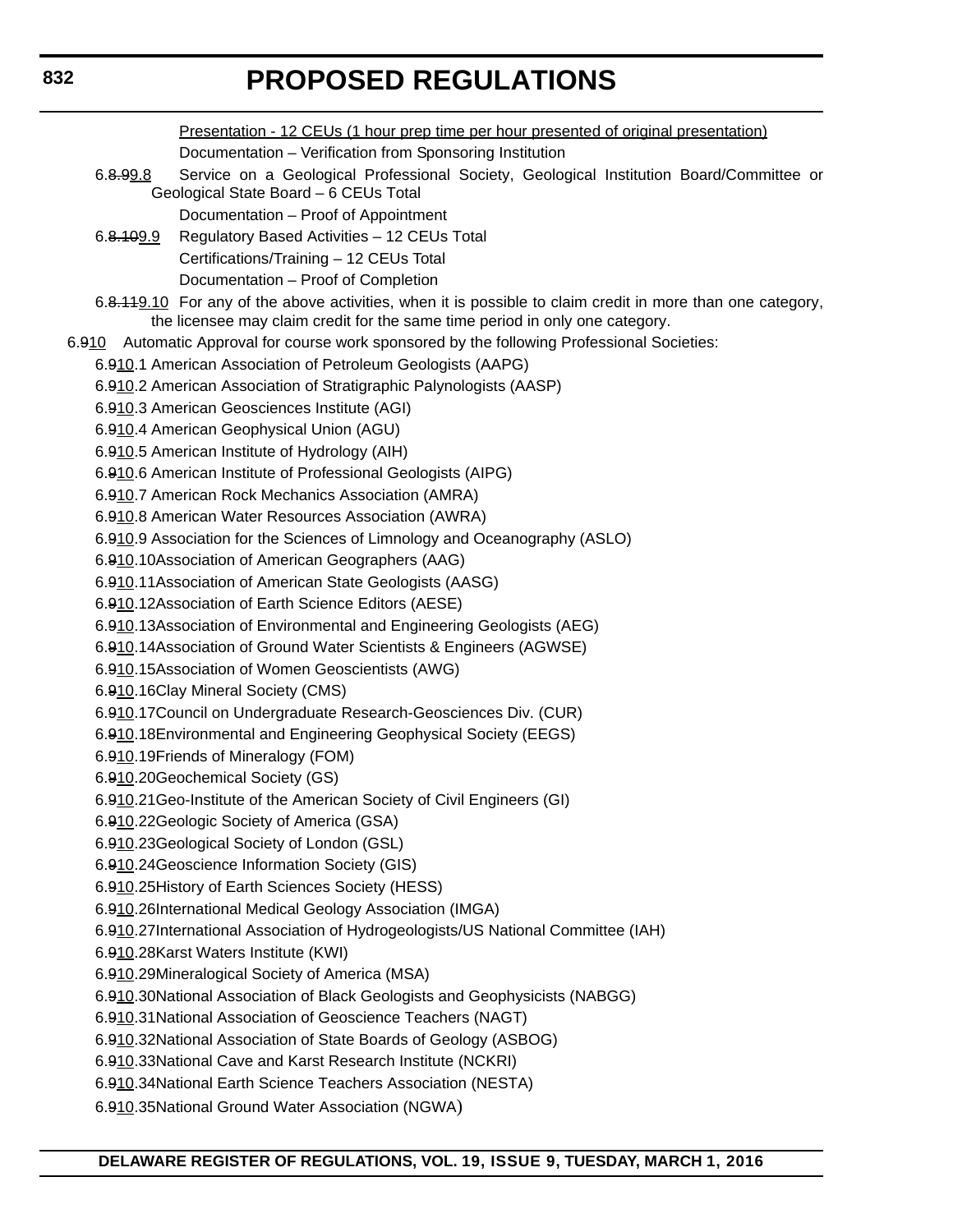- 6.910.36National Speleological Society (NSS)
- 6.910.37North American Commission on Stratigraphic Nomenclature (NACSN)
- 6.910.38Paleobotanical Section of the Botanical Society of America (PSBSA)
- 6.910.39Paleontological Research Institution (PRI)
- 6.910.40Paleontological Society (PS)
- 6.910.41Palynological Society (AASP)
- 6.910.42Petroleum History Institute (PHI)
- 6.910.43Seismological Society of America (SSA)
- 6.910.44Society of Economic Geologists (SEG)
- 6.910.45Society of Exploration Geophysicists (SEG)
- 6.910.46Society of Independent Professional Earth Scientists (SIPES)
- 6.910.47Society of Mineral Museum Professionals (SMMP)
- 6.910.48Society for Mining, Metallurgy, and Exploration, Inc. (SME)
- 6.910.49Society for Organic Petrology (TSOP)
- 6.910.50Society for Sedimentary Geology (SEPM)
- 6.910.51Society of Vertebrate Paleontology (SVP)
- 6.910.52Soil Science Society of America (SSSA)
- 6.910.53United States Permafrost Association (USPA)
- 6.910.54Other professional or educational organizations as approved periodically by the Board.
- 6.101 Courses not pre-approved by the Board may be submitted for review and approval throughout the biennial licensing period.

Note: Since regulation 6.910 provides the list of sponsors that are automatically approved by the Board for any course work used for Continuing Education units (CEU) towards the total of 24 CEUs in the biennial license period, please note that regulation 6.101, allowing for pre-approval of courses for CEUs, only pertains to courses NOT offered by a sponsor listed in the list provided in regulation 6.910. Furthermore, one CEU = one Contact Hour.

- 6.142 Audit. Each biennium, the Division of Professional Regulation shall select from the list of potential renewal licensees a percentage, determined by the Board, which shall be selected by random method. The Board may also audit based on complaints or charges against an individual license, relative to compliance with continuing education requirements or based on a finding of past non-compliance during prior audits.
- 6.123 Documentation and Audit by the Board. When a licensee whose name or number appears on the audit list applies for renewal, the Board shall obtain documentation from the licensee showing detailed accounting of the various CEU's claimed by the licensee. Licensees selected for random audit are required to supplement the attestation with attendance verification.The Board shall attempt to verify the CEUs shown on the documentation provided by the licensee. The Board shall then review the documentation and verification. Upon completion of the review, the Board shall decide whether the licensee's CEU's meet the requirements of these rules and regulations. The licensee shall sign and seal all verification documentation with a Board approved seal.
- 6.134 Board Review. The Board shall review all documentation requested of any licensee shown on the audit list. If the Board determines the licensee has met the requirements, the licensee's license shall remain in effect. If the Board initially determines the licensee has not met the requirements, the licensee shall be notified and a hearing may be held pursuant to the Administrative Procedures Act. This hearing will be conducted to determine if there are any extenuating circumstances justifying the apparent noncompliance with these requirements. Unjustified noncompliance of these regulations shall be considered misconduct in the practice of geology, pursuant to 24 **Del.C.** §3612(a)(7). The minimum penalty for unjustified noncompliance shall be a letter of reprimand and a \$250.00 monetary penalty; however, the Board may impose any of the additional penalties specified in 24 **Del.C.** §3612.
- 6.145 Noncompliance Extenuating Circumstances. A licensee applying for renewal may request an extension and be given up to an additional twelve (12) months to make up all outstanding required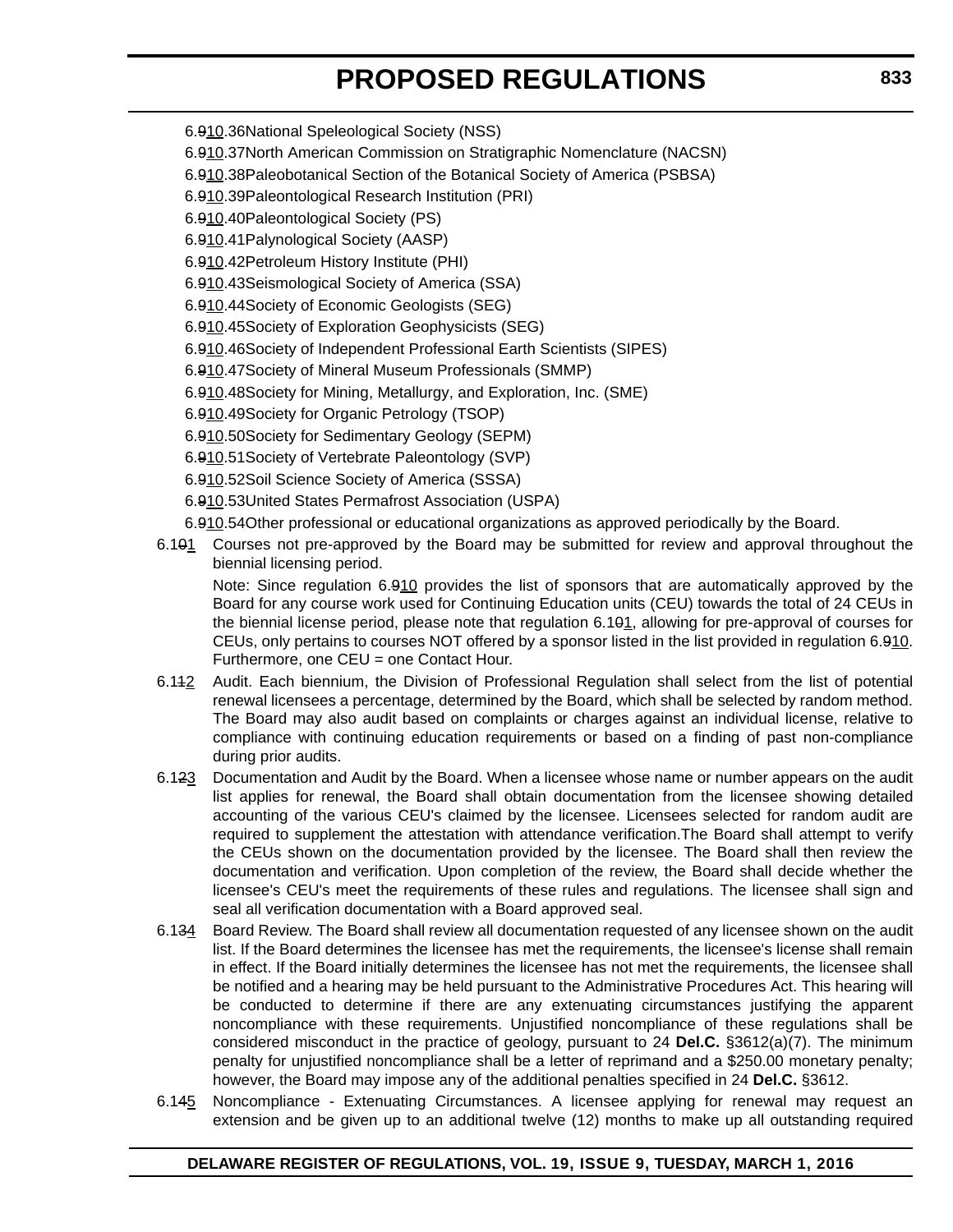CEUs providing he/she can show good cause why he/she was unable to comply with such requirements at the same time he/she applies for renewal. The licensee must state the reason for such extension along with whatever documentation he/she feels is relevant. The Board shall consider requests such as extensive travel outside the United States, military service, extended illness of the licensee or his/her immediate family, or a death in the immediate family of the licensee. The written request for hardship consideration must be submitted to the Board in writing prior to the end of the licensing period for which it is made. The Board shall issue an extension when it determines that one or more of these criteria have been met or if circumstances beyond the control of the licensee have rendered it impossible for the licensee to obtain the required CEUs. A licensee who has successfully applied for an extension under this paragraph shall make up all outstanding hours of continuing education within the extension period approved by the Board.

6.156 Appeal. Any licensee denied renewal pursuant to these rules and regulations may contest such ruling by filing an appeal of the Board's final order pursuant to the Administrative Procedures Act.

### *7.0 ASBOG Examination*

### *(Break in Continuity Within Section)*

7.4 An applicant who fails to pass either part of the ASBOG exam within two years shall re-apply as a new applicant pursuant to Rule 2.0.

**\*Please Note: As the rest of the sections were not amended, they are not being published. A copy of the regulation is available at:**

### **[3600 Board of Geologists](http://regulations.delaware.gov/register/march2016/proposed/19 DE Reg 827a 03-01-16.htm)**

# **DIVISION [OF PROFESSIONAL REGULATION](http://dpr.delaware.gov/) [CONTROLLED SUBSTANCE ADVISORY COMMITTEE](http://dpr.delaware.gov/boards/controlledsubstances/index.shtml)** Statutory Authority: 16 Delaware Code, Section 4731 (16 **Del.C.** §4731)

### **PUBLIC NOTICE**

### **[Uniform Controlled Substances Act Regulations](#page-3-0)**

Pursuant to 16 **Del.C.** §4731, the Delaware Controlled Substance Advisory Committee has proposed revisions to its rules and regulations. Subsection 4.10.1 addresses the requirement that a pharmacist must verify the identification of the receiver of a controlled substance prescription by reference to valid photographic identification. The Regulation is amended to provide that Federal, including military, identification meets this requirement. In addition, Subsection 4.10.1.5 is added to provide an exemption to the photographic identification requirement where the person receiving the controlled substance prescription is a patient at an inpatient facility or has been discharged from an inpatient facility and is obtaining the controlled substance from the facility's outpatient pharmacy immediately upon discharge.

A public hearing will be held on April 27, 2016 at 9:00 a.m., Buena Vista Conference Center, 661 South DuPont Highway, New Castle, DE 19720. Anyone wishing to receive a copy of the proposed rules and regulations may obtain a copy from the Delaware Controlled Substance Advisory Committee, 861 Silver Lake Boulevard, Dover, Delaware 19904. Written comments should be sent to Christine Mast, Administrative Specialist for the Committee, 861 Silver Lake Boulevard, Dover, Delaware 19904. In accordance with 29 **Del.C.** §10118(a), the final date to receive written comments will be May 12, 2016, which is 15 days following the public hearing. The Committee will deliberate on the proposed revisions at its next regularly scheduled meeting.

**\*Please Note: The Regulatory Flexibility Analysis and Impact Statement for this regulation, as required by 29 Del.C. Ch. 104, is available at:**

**<http://regulations.delaware.gov/register/march2016/proposed/19 DE Reg 834RFA 03-01-16.pdf>**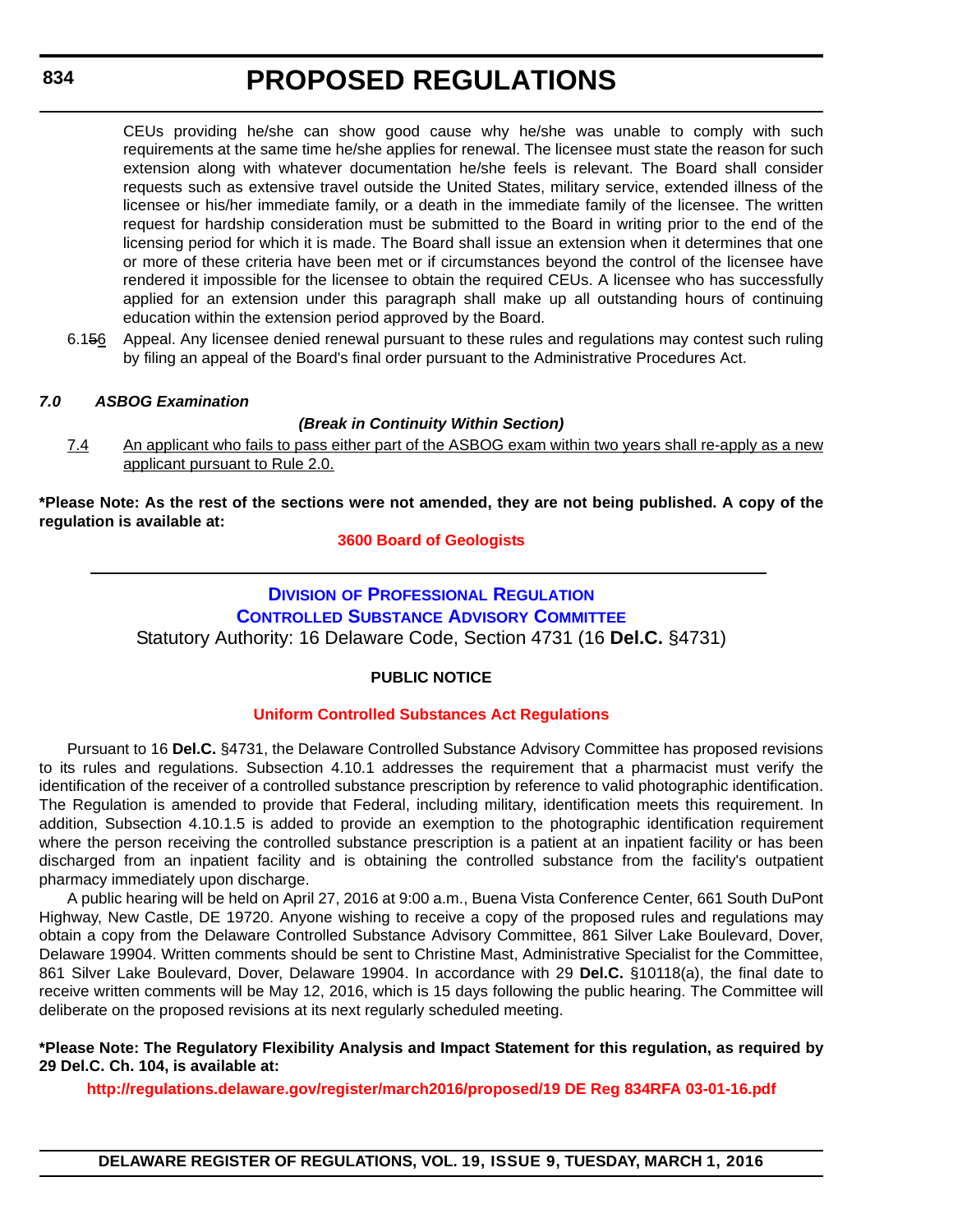### **Uniform Controlled Substances Act Regulations** *(Break in Continuity of Sections)*

### **4.0 Prescriptions**

### *(Break in Continuity Within Section)*

- 4.10 The pharmacist must establish that a practitioner is properly registered to prescribe controlled substances under Federal Law.
	- 4.10.1 The pharmacist and/or an employee under his/her direct supervision must verify the identification of the receiver of the controlled substance prescription by reference to valid photographic identification. For the purposes of this section, a valid photographic identification is limited to the following:

### *(Break in Continuity Within Section)*

4.10.1.2 A valid Delaware or Federal, including military, identification card which contains the photograph of the person receiving the prescription - record the identification number listed on the card as part of the patient record.

### *(Break in Continuity Within Section)*

4.10.1.5 A person receiving a controlled substance prescription is not required to produce photographic identification where such person is a patient at an inpatient facility, or has been discharged from an inpatient facility and is obtaining a prescribed controlled substance from the facility's outpatient pharmacy immediately upon discharge.

### *(Break in Continuity Within Section)*

### **5.0 Labeling**

### *(Break in Continuity Within Section)*

5.3 Practitioners who sell drugs directly to patients shall label all such drugs in accordance with Regulation subsection 5.2 with the exception of a prescription number.

### *(Break in Continuity of Sections)*

### **8.0 Practitioner Dispensing of Controlled Substances**

8.1 No prescriber who is not the owner of a pharmacy or who is not in the employ of such owner, may dispense more than a 72-hour supply of schedule II through V controlled substances except for the following, who still must comply with other sections of this Regulation including but not limited to Regulation subsection 4.7:

### *(Break in Continuity Within Section)*

#### **9.0 Procedures for Adoption of Regulations**

### *(Break in Continuity Within Section)*

9.3 Emergency Regulations. If the Secretary of State, upon the recommendation of the Committee, finds that an imminent peril to the public health, safety or welfare requires adoption of a regulation upon fewer then than twenty (20) days notice and states in writing his/her reasons for that finding, the Secretary of State may proceed without prior notice or hearing or upon any abbreviated notice and hearing he/she finds practicable, to adopt an emergency regulation. Such rules will be effective for a period not longer than 120 days, but the adoption of an identical rule under the procedures discussed above is not precluded.

#### **\*Please Note: As the rest of the sections were not amended, they are not being published. A copy of the regulation is available at:**

### **[Uniform Controlled Substances Act Regulations](http://regulations.delaware.gov/register/march2016/proposed/19 DE Reg 834 03-01-16.htm)**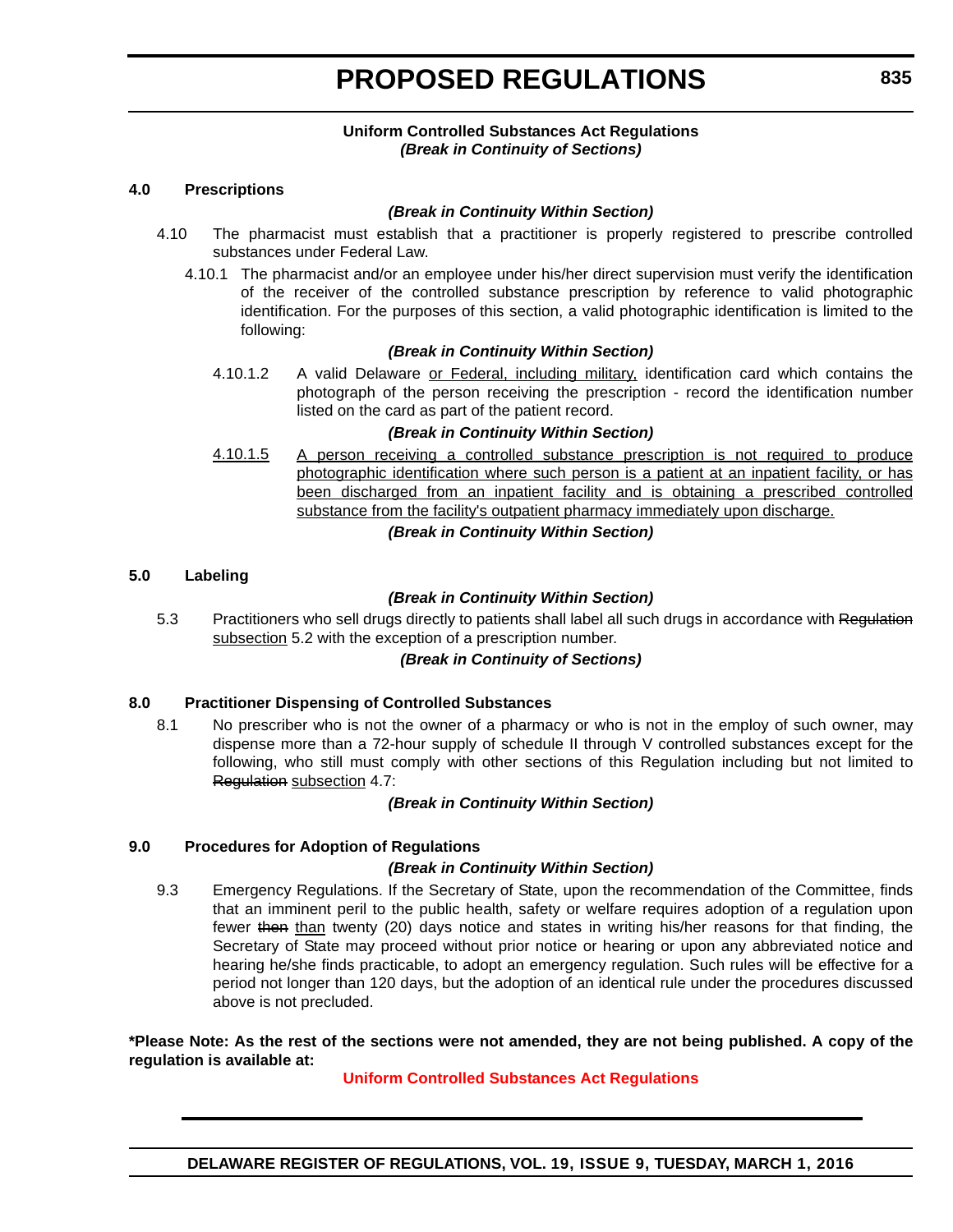# **[DEPARTMENT OF TRANSPORTATION](http://www.deldot.gov/index.shtml)**

**DIVISION OF MOTOR VEHICLES**

Statutory Authority: 30 Delaware Code, Section 3003; 29 Delaware Code, Section 8404 (30 **Del.C.** §3003; 29 **Del.C.** [§8404\)](http://dmv.de.gov/) 2 **DE Admin. Code** 2266

### **PUBLIC NOTICE**

#### **[2266 Vehicle Document Fees](#page-3-0)**

#### **Background**

The Delaware Department of Transportation Division of Motor Vehicles (DMV) is seeking public comment regarding the provision of Vehicle Document Fees.

Under Chapter 30 of Title 30 of the Delaware Code, the DMV is authorized to collect a motor vehicle document fee. The fee is paid by the vehicle owner and collected by DMV for deposit to the transportation trust fund. The document fee is calculated on the gross purchase price less any trade-in or allowance given by the seller of the motor vehicle to the owner.

The draft regulation would authorize the DMV to not impose collecting the document fee when the vehicle is a gift from a family member to another family member if there is a lien on the vehicle. The regulation would allow dealers that title a vehicle that is intended for resale to be exempt from the document fee if there is a lien entered on the vehicle.

### **Public Comment Period**

The Department will take written comments on the proposed Regulation for this vehicle document fee exemption from March 1, 2016 through March 31, 2016. The proposed Regulation appears below.

Any requests for copies of the proposed Regulations, or any questions or comments regarding this document should be directed to:

Scott Clapper Chief of Vehicle Services Division of Motor Vehicles Delaware Department of Transportation 303 Transportation Circle Dover, DE 19904 (302) 744-2533 (telephone) (302)739-4750 (fax) scott.clapper@state.de.us

**\*Please Note: The Regulatory Flexibility Analysis and Impact Statement for this regulation, as required by 29 Del.C. Ch. 104, is available at:**

**<http://regulations.delaware.gov/register/march2016/proposed/19 DE Reg 836RFA 03-01-16.pdf>**

#### **2266 Vehicle Document Fees** *(Break in Continuity of Sections)*

#### **2.0 Exceptions**

In addition to the waivers of the vehicle document fee as specified in Section 3002(a), Chapter 30, Title 30, the document fee shall not be imposed on the sale, transfer or registration of motor vehicles or trailers in the following circumstances.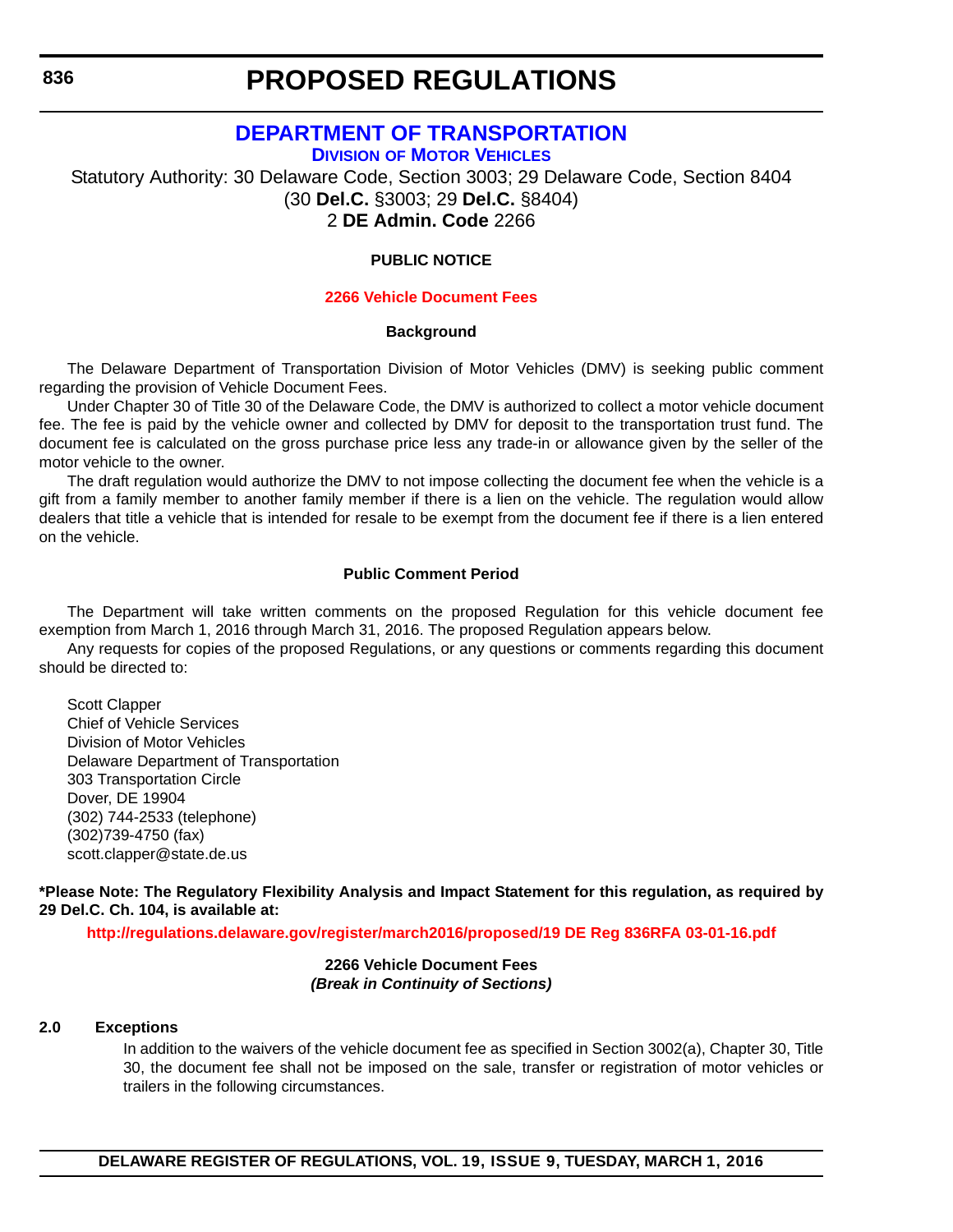2.1 Transfer of a motor vehicle, vehicle, or trailer by way of a gift between a husband and wife, parent and child, grandparent and child, or brother and sister. No vehicle shall be considered a gift if there is a lien entered against the title: The document fee would be assessed on the amount of the lien. This exemption only applies on the transfer of Delaware title.

# *(Break in Continuity of Sections)*

### **5.0 Licensed Dealer**

A certificate of title issued in the name of a licensed dealer, which has a lien or encumbrance entered against such title, shall not be considered for the sole purpose of resale and shall not be exempt from the vehicle document fee unless the vehicle is part of a manufacturer's warranty program such as a loaner vehicle and the manufacturer is the lien holder.

## *(Break in Continuity of Sections)*

### **14.0 Repeal of Regulation**

Policy Regulation Number 38 concerning vehicle document fees has been deleted.

**\*Please Note: As the rest of the sections were not amended, they are not being published. A copy of the regulation is available at:**

**[2266 Vehicle Document Fees](http://regulations.delaware.gov/register/march2016/proposed/19 DE Reg 836 03-01-16.htm)**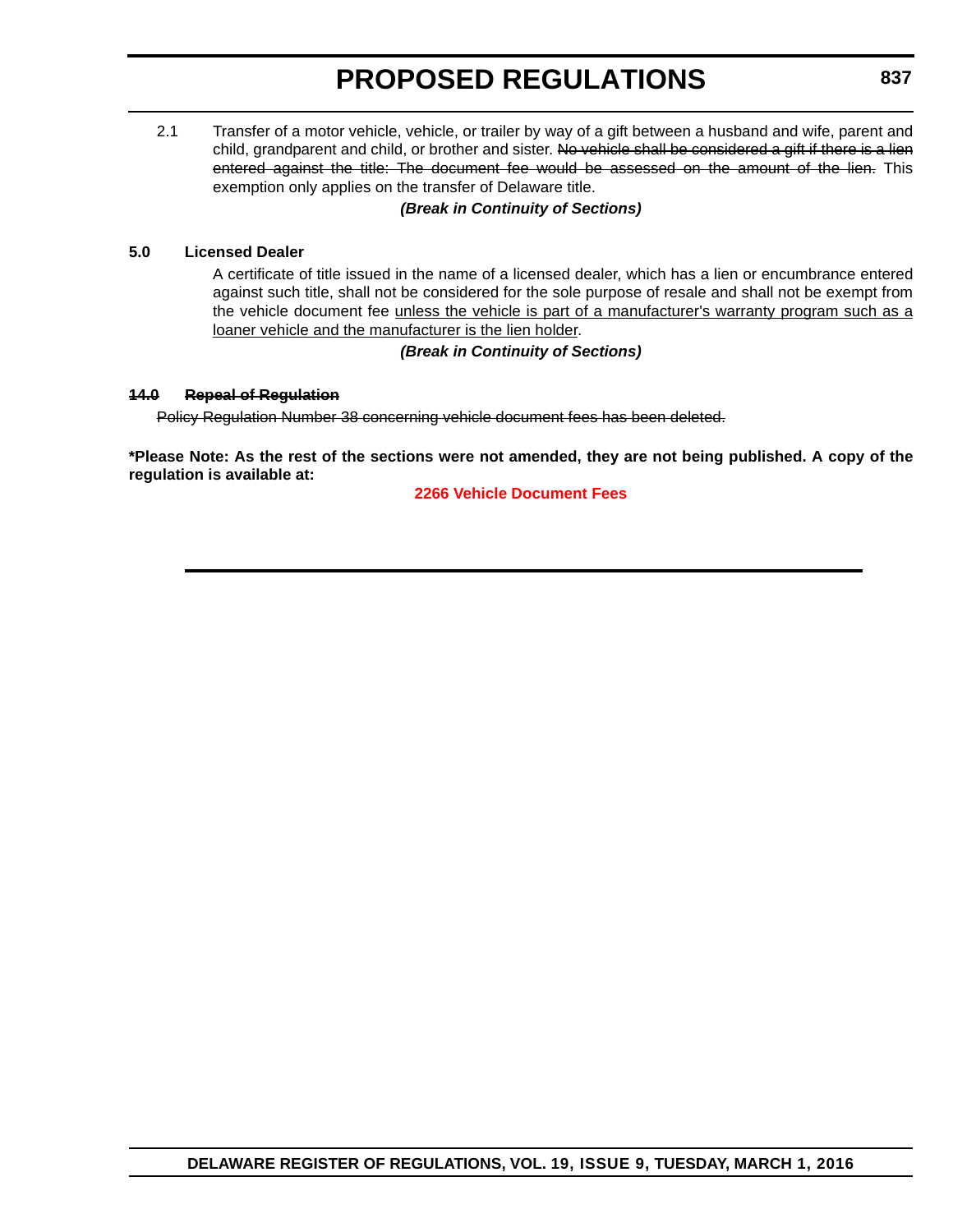# **Symbol Key**

Arial type indicates the text existing prior to the regulation being promulgated. Underlined text indicates new text added at the time of the proposed action. Language which is stricken through indicates text being deleted. **[Bracketed Bold language]** indicates text added at the time the final order was issued. **[Bracketed bold stricken through]** indicates language deleted at the time the final order was issued.

# **Final Regulations**

The opportunity for public comment shall be held open for a minimum of 30 days after the proposal is published in the *Register of Regulations*. At the conclusion of all hearings and after receipt within the time allowed of all written materials, upon all the testimonial and written evidence and information submitted, together with summaries of the evidence and information by subordinates, the agency shall determine whether a regulation should be adopted, amended or repealed and shall issue its conclusion in an order which shall include: (1) A brief summary of the evidence and information submitted; (2) A brief summary of its findings of fact with respect to the evidence and information, except where a rule of procedure is being adopted or amended; (3) A decision to adopt, amend or repeal a regulation or to take no action and the decision shall be supported by its findings on the evidence and information received; (4) The exact text and citation of such regulation adopted, amended or repealed; (5) The effective date of the order; (6) Any other findings or conclusions required by the law under which the agency has authority to act; and (7) The signature of at least a quorum of the agency members.

The effective date of an order which adopts, amends or repeals a regulation shall be not less than 10 days from the date the order adopting, amending or repealing a regulation has been published in its final form in the *Register of Regulations*, unless such adoption, amendment or repeal qualifies as an emergency under §10119.

# **[DELAWARE RIVER BASIN COMMISSION](http://www.nj.gov/drbc/)**

Statutory Authority: 53 Delaware Laws, Chapter 71, Approved May 26, 1961

### **ORDER**

### **Amendments to the** *Rules of Practice and Procedure* **to Allow Each Signatory Party and the DRBC to [Administer a Single Process for the Review and Adjudication of Projects](#page-3-0)**

**Proposed:** Delaware *Register of Regulations* (18 DE Reg. 926-930 (06/01/2015)) on June 1, 2015

**Adopted:** December 9, 2015 by the Delaware River Basin Commission, Pamela M. Bush, Esq., Secretary.

**Filed:** February 12, 2016 as a final regulation.

**Effective:** March 4, 2016 (thirty days after publication in the Federal Register, which occurred on February 3, 2016).

**Summary:** By Resolution No. 2015-9 on December 9, 2015, the Delaware River Basin Commission ("DRBC" or "Commission") approved amendments to the Commission's *Administrative Manual Part II – Rules of Practice and Procedure* to provide for the One Process/One Permit Program. The Program is intended to promote interagency cooperation and collaboration on shared mission objectives, achieve regulatory program efficiencies, avoid unnecessary duplication of effort, and reduce the potential for confusion on the part of regulated entities and the public regarding regulatory requirements applicable to projects.

**Contacts:** For technical information, David Kovach, 609-477-7264. For legal information, Pamela Bush, 609-477- 7203.

**Supplementary Information:** The Delaware River Basin Commission is a federal-interstate compact agency charged with managing the water resources of the Delaware River Basin on a regional basis without regard to political boundaries. Its members are the governors of the four basin states – Delaware, New Jersey, New York and Pennsylvania – and the North Atlantic Division Commander of the U.S. Army Corps of Engineers, representing the federal government. The Commission is not subject to the requirements of the Delaware Administrative Procedure Act. The purpose of this notice is to advise the public that duly adopted regulations of the Commission have been filed with the state in accordance with Section 14.2 of the Delaware River Basin Compact.

*Background.* This final rule amends the *Administrative Manual Part II – Rules of Practice and Procedure* by the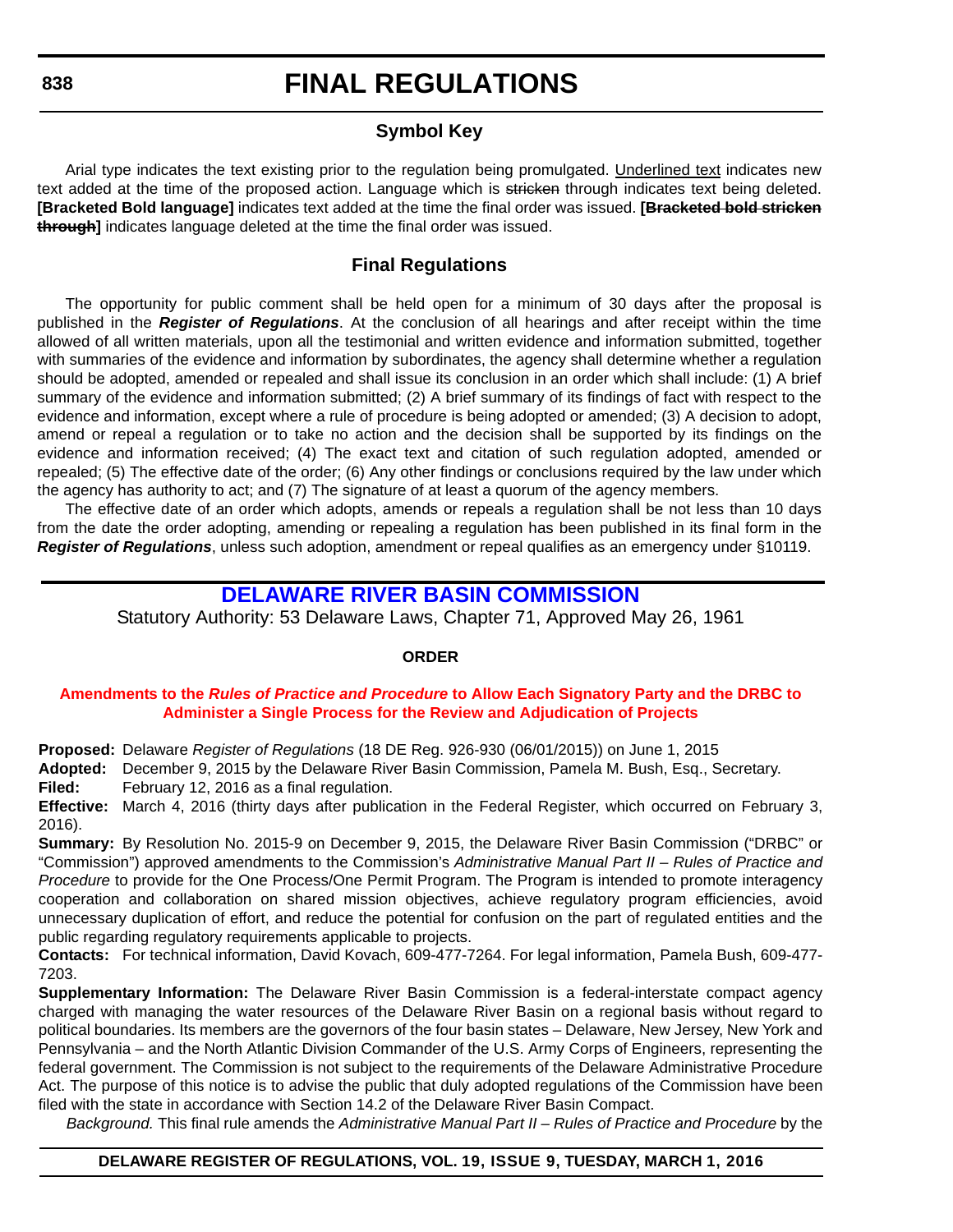addition of a new section 2.3.11 (18 CFR § 401.42)*,* providing for DRBC and each of the parties to the *Delaware River Basin Compact* (United States Public Law 87-328, Approved September 27, 1961, 75 U.S. Statutes at Large 688; 53 Delaware Laws, Chapter 71, Approved May 26, 1961; New Jersey Laws of 1961, Chapter 13, Approved May 1, 1961; New York Laws of 1961, Chapter 148, Approved March 17, 1961; and Pennsylvania Acts of 1961, Act No. 268, Approved July 7, 1961 ("the Compact")) – Delaware, New Jersey, New York, Pennsylvania and the federal government ("Signatory Parties") – to coordinate and collaborate in the administration of a single process for the review and adjudication of certain projects, including, where appropriate, issuance of a single permit or other approval instrument.

Currently, the sponsors of many water resource-related projects in the Delaware River Basin are required to apply to both the DRBC and a state agency, among others, for approvals. New §2.3.11 (18 CFR 401.42) of the Commission's *Rules of Practice and Procedure* provides for the DRBC and the administrative agencies of the Signatory Parties to identify regulatory programs that by mutual agreement will be managed through a single process that may result in one decision or approval. The program, known as One Process/One Permit (hereinafter, "the Program" or "One Permit") is intended to promote interagency cooperation and collaboration on shared mission objectives, achieve regulatory program efficiencies, avoid unnecessary duplication of effort, and reduce the potential for confusion on the part of regulated entities and the public regarding regulatory requirements applicable to projects. Importantly, the rule expressly preserves the authorities of the DRBC and each of its Signatory Parties and effects no change to federal, state or DRBC substantive standards and requirements.

In accordance with this final rule, administrative agreements between DRBC and Signatory Party agencies to implement the Program may be approved by the Commission after each such agreement undergoes a duly noticed public hearing. Notably, each Signatory Party may choose whether and when to initiate an agreement or agreements with DRBC under the Program.

In accordance with Resolution No. 2015-4 of the Commission, which was adopted on March 11, 2015 following a public hearing on March 10, 2015, an administrative agreement between the DRBC and the New Jersey Department of Environmental Protection (NJDEP) was executed, in part to demonstrate how the Program would operate in New Jersey. With adoption of the final rule, DRBC and NJDEP will fully implement their March 2015 agreement. A draft agreement between DRBC and the New York State Department of Environmental Conservation (NYSDEC) was published on January 29, 2016. The earliest date on which the Commission could approve the agreement with NYSDEC is at its next scheduled public meeting on March 16, 2016.

*Procedural background.* The Commission introduced One Permit to the basin community during meetings with regulated entities, environmental organizations and other stakeholders on February 12 and March 3, 2015 and through publication on the DRBC website of a press release and a set of FAQs on February 27, 2015. During the Commission's quarterly public meeting on March 10-11, 2015, the Commission approved Resolution No. 2015-4, in part authorizing and directing the Executive Director to initiate rulemaking to amend DRBC's *Rules of Practice and Procedure* to provide specific authorization for and define the scope of the Program. A notice of proposed rulemaking was published on the Commission's web site on May 17, 2015.

Notice of the proposed amendments appeared in the *Federal Register* at 80 FR 28567, May 19, 2015; Delaware *Register of Regulations*, 18 DE Reg. 1002, June 1, 2015; *New Jersey Register*, 47 N.J.R. 1256, June 1, 2015; *New York State Register*, May 27, 2015 (page 4); and *Pennsylvania Bulletin*, 45 Pa. B. 2611, May 30, 2015. The Commission held a public hearing on the proposed rule on June 9, 2015 and accepted written comments on the rule through July 1, 2015.

*Changes to the draft rule*. In its action adopting the final rule, the Commission also adopted a detailed comment and response document identifying the commenters and comments received during the comment period and setting forth the Commission's responses, including changes to the rule to address concerns and respond to recommendations submitted by stakeholders.

Revisions to the draft rule include the following:

- Paragraph B (18 CFR 401.42(b)) was clarified to provide that applications for approvals required by the Compact and Commission regulations, but not within the scope of the Program, must continue to be submitted to the Commission. This clarification makes express the intent of the draft rule.
- To ensure continued public access to information on the status of all projects under review pursuant to the *Delaware River Basin Compact*, including those administered under One Permit, a new paragraph D.2. (18 CFR 401.42(d)(2)) was added, establishing that participating Signatory Party agencies will notify DRBC at least once monthly of applications received under the Program; and paragraph D.5 18 CFR 401.42(d)(5)) was revised to establish that the list that the Commission will maintain of projects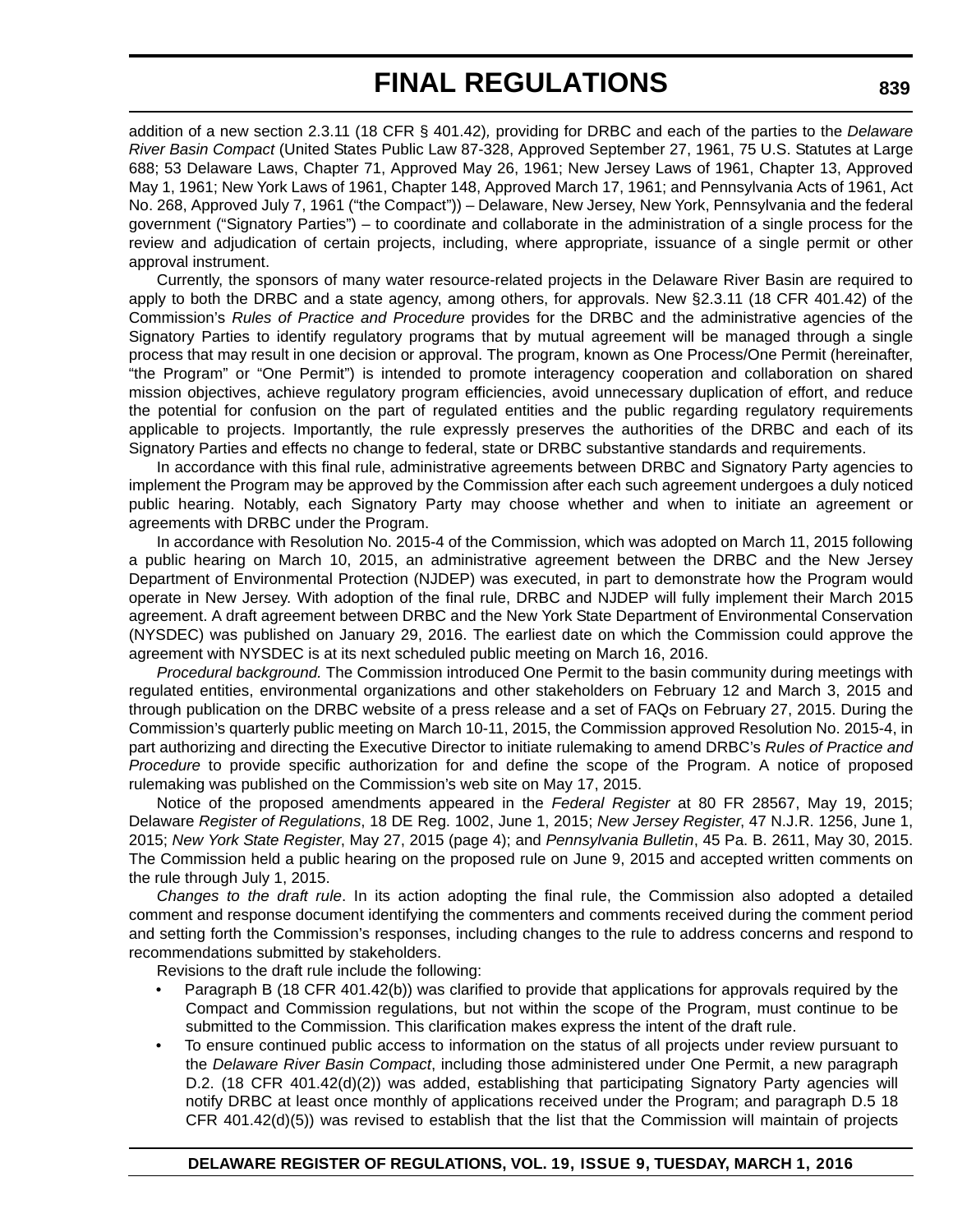being administered under One Permit will be posted on the Commission's website. Additional benefits of these changes are described in the comment and response document.

- Paragraph H (18 CFR 401.42(h)) of the draft rule was revised to clarify that DRBC's current Project Review Fee Schedule as set forth in Resolution No. 2009-2 will be the operative fee schedule for projects reviewed under the Program, unless and until the Commission replaces it.
- Paragraph I (18 CFR 401.42(i)) was revised to provide more efficient mechanisms for the disposition of Commission dockets during the transition to One Permit. A new paragraph I.1 (18 CFR 401.42(i)(1)) provides that for projects covered by the Program, the most recent docket will be deemed administratively continued when a renewal application is timely submitted to the Signatory Party Agency. A new paragraph I.2 (18 CFR 401.42(i)(2)) eliminates the need for separate Executive Director action to terminate provisions of each docket by providing that unless the Executive Director or the Commission otherwise directs, upon the Signatory Party Agency's final action on an application for a project subject to the Program, (a) any existing or administratively continued docket will terminate as to all of its provisions and conditions within the scope of the Signatory Party Agency approval; and (b) such docket will continue in effect as to any provisions and conditions outside the scope of the Signatory Party Agency approval, including for example, addition of a project to the Comprehensive Plan.
- The rule as proposed authorizes Signatory Party agencies, in accordance with an applicable administrative agreement, to issue in their approvals for projects to be administered under the Program the finding and determination required by section 3.8 of the Compact that a project subject to section 3.8 review does not substantially impair or conflict with the Commission's Comprehensive Plan ("the finding"). Paragraph D.4 (18 CFR 401.42(d)(4)) of the draft rule was revised to clarify that where in accordance with an applicable administrative agreement implementing One Permit the finding continues to be made by the Commission, the Signatory Party agency may include the Commission's finding in the agency's approval, together with any conditions identified by the Commission as necessary to support it, thereby achieving a unified permit.

Minor additional revisions to the rule text were made as deemed necessary for clarity or accuracy. In particular, changes were made to underscore two aspects of the rule that have been part of One Permit from the start: (1) that participation in the program by Signatory Party agencies is voluntary; and (2) that the scope of a Signatory Party Agency's participation is defined by an administrative agreement between DRBC and the agency that has been duly adopted in accordance with paragraph D (18 CFR 401.42(d)) of the rule.

**Additional Materials:** Additional materials can be found on the Commission's web site at www.drbc.net. These include DRBC Resolution No. 2015-9 approving the final rule, at http://www.nj.gov/drbc/library/documents/ Res2015-09 OPOPwith-final-rule-text.pdf; and the Commission's detailed comment and response document, which identifies commenters, summarizes comments received on the proposed rule, and sets forth the Commission's responses, at http://www.nj.gov/drbc/library/documents/OPOP/comment-and-response\_OPOP.pdf.

The version of the *Rules of Practice and Procedure* that is currently posted on DRBC's website at http:// www.nj.gov/drbc/library/documents/admin\_manual.pdf uses DRBC's original numbering system, which is different from that of the *Code of Federal Regulations*. In the DRBC codification, the One Permit Program rules are set forth at new section 2.3.11. A list of the CFR units and corresponding DRBC units follows. A complete stand-alone version of the Rules of Practice and Procedure using the CFR system will be available on the DRBC website shortly.

| <b>CFR Unit</b>                                             | <b>DRBC Unit</b>                   | <b>Title or Caption</b> |
|-------------------------------------------------------------|------------------------------------|-------------------------|
| Title 18<br>Conservation of<br>Power and Water<br>Resources |                                    |                         |
| Chapter III-<br>Delaware River Basin<br>Commission          |                                    |                         |
| Subchapter A-<br>Administrative<br>Manual                   | Administrative<br>Manual [Part II] |                         |

# **DELAWARE REGISTER OF REGULATIONS, VOL. 19, ISSUE 9, TUESDAY, MARCH 1, 2016**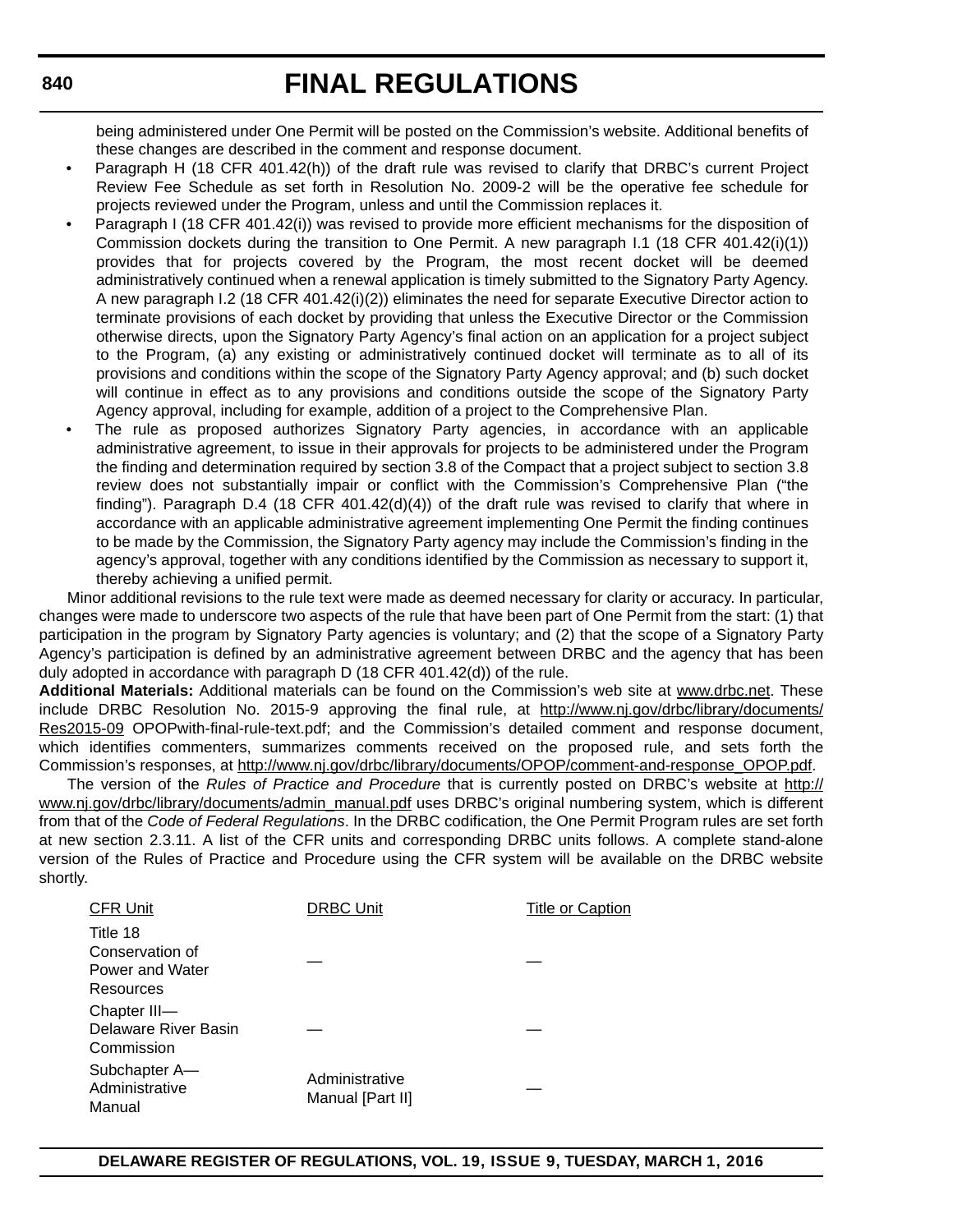| Part 401-Rules of<br>Practice and<br>Procedure                            | Rules of Practice and<br>Procedure                                          |                                                                                              |
|---------------------------------------------------------------------------|-----------------------------------------------------------------------------|----------------------------------------------------------------------------------------------|
| Subpart C-Project<br><b>Review Under</b><br>Section 3.8 of the<br>Compact | Article 3 - Project<br><b>Review Under</b><br>Section 3.8 of the<br>Compact |                                                                                              |
| 401.42                                                                    | 2.3.11                                                                      | One Permit Program                                                                           |
| 401.42(a)                                                                 | 2.3.11 A.                                                                   | Purpose                                                                                      |
| 401.42(b)                                                                 | 2.3.11 B.                                                                   | Scope                                                                                        |
| 401.42(c)                                                                 | $2.3.11$ C.                                                                 | Regulatory programs                                                                          |
| 401.42(d)                                                                 | $2.3.11$ D.                                                                 | Procedure                                                                                    |
| 401.42(e)                                                                 | 2.3.11 E.                                                                   | Comprehensive Plan projects                                                                  |
| 401.42(f)                                                                 | $2.3.11$ F.                                                                 | <b>Retention of Commission</b><br>review and enforcement<br>authorities                      |
| 401.42(g)                                                                 | 2.3.11 G.                                                                   | <b>Exhaustion of Signatory</b><br>Party administrative<br>remedies prerequisite to<br>appeal |
| 401.42(h)                                                                 | $2.3.11$ H.                                                                 | Fees                                                                                         |
| 401.42(i)                                                                 | $2.3.11$ I.                                                                 | <b>Effect of One Permit</b><br>Program on Commission<br>dockets                              |
| 401.42(i)                                                                 | $2.3.11$ J.                                                                 | Modification of Rules of<br>Practice and Procedure to<br>conform to this section             |
| 401.42(k)                                                                 | 2.3.11 K.                                                                   | No interference with<br>Supreme Court decree                                                 |

Pamela M. Bush

Commission Secretary and Assistant General Counsel Dated: February 9, 2016

The rule text, shown with the CFR numbering system, follows:

### **§ 401.42 One Permit Program.**

(a) *Purpose*. The purpose of the One Permit Program set forth in this section is to provide the opportunity for the environmental agency and/or other administrative agency of a Signatory Party ("Signatory Party Agency") and the Commission to coordinate and collaborate in the administration of a single process for the review and adjudication of projects. The One Permit Program allows the Signatory Party Agency and Commission to incorporate requirements and determinations of both entities in a single permit or other approval instrument, pursuant to a duly adopted Administrative Agreement under paragraph (d) of this section.

(b) *Scope*. This section applies to all projects that:

- (1) Are reviewable under the Compact;
- (2) Meet the thresholds for review set forth in § 401.35 of these *Rules of Practice and Procedure*;
- (3) Are subject to review by a Signatory Party Agency under its own statutory authorities; and
- (4) Are within regulatory programs that have been identified in a duly adopted Administrative Agreement between the Commission and a Signatory Party Agency under this section. For any project that requires an approval under the Compact that is outside the scope of the Signatory Party Agency's approval issued in accordance with an Administrative Agreement under this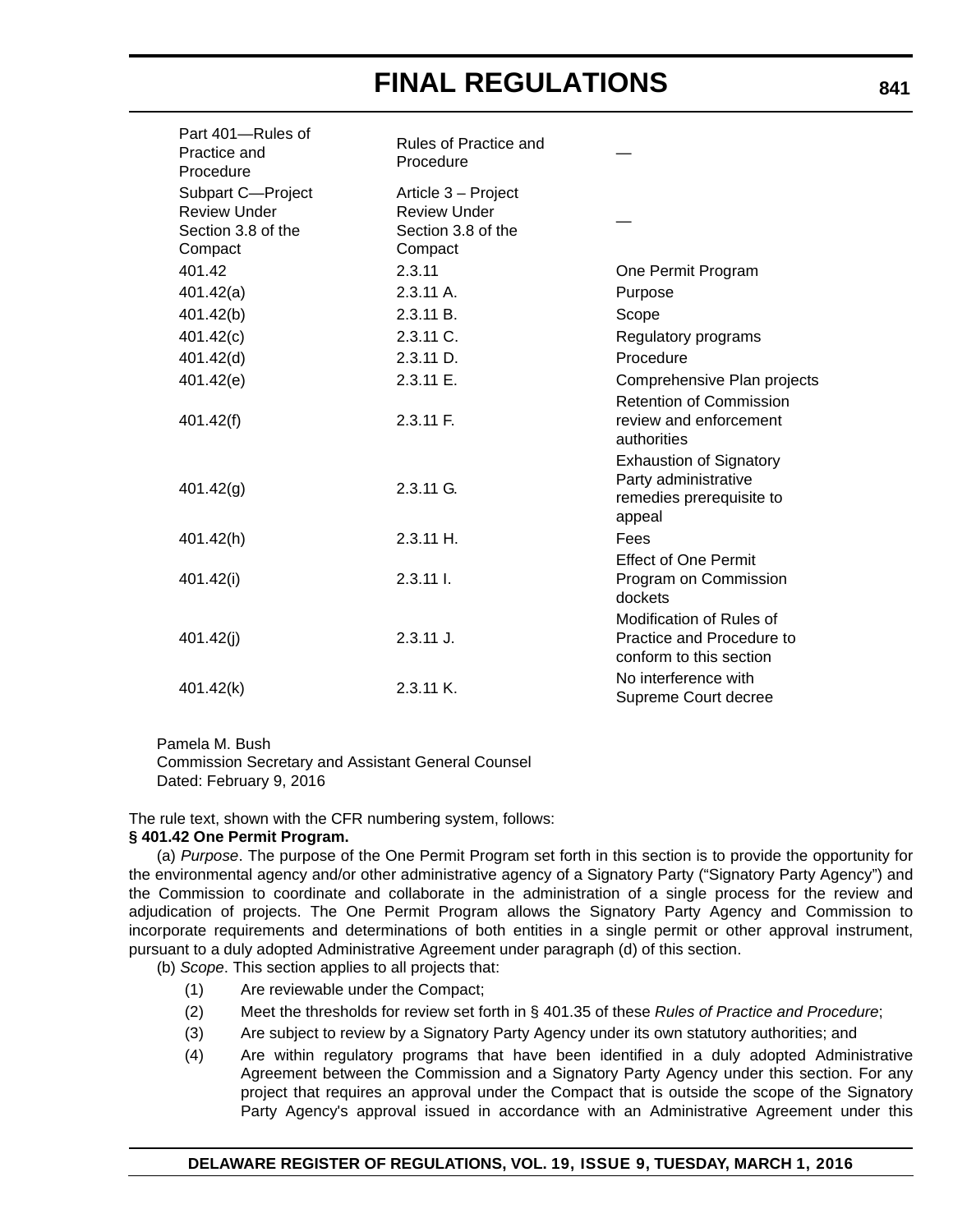section, the project sponsor shall apply to the Commission in accordance with procedures established by the Commission.

(c) *Regulatory programs*. Regulatory programs eligible for administration under the One Permit Program may include but are not limited to those concerning: Basin discharges, Basin water withdrawals, and Basin flood plain requirements.

(d) *Procedure*. The categories of projects covered and the procedures for processing applications under the One Permit Program shall be set forth in one or more Administrative Agreements between the Commission and the Signatory Party Agency that have been adopted by the Commission following a duly noticed public hearing and are in form and substance acceptable to the Commission and the Signatory Party Agency, consistent with the following:

- 1. Except as provided in paragraphs (b) and (e) of this section or in an Administrative Agreement that has been duly executed by the Commission and the Signatory Party Agency under this section, an application for initial approval, renewal or revision of any project subject to the One Permit Program shall be filed only with the Signatory Party Agency.
- 2. To enable the Commission to compile and make available to the public a current list of pending applications for projects within the Basin subject to Commission jurisdiction, the Signatory Party Agency shall notify the Commission at least monthly of applications the Signatory Party has received during the preceding month that may be eligible for review under the One Permit Program.
- 3. For those categories of projects identified in the Administrative Agreement as requiring Commission input, the Commission staff shall provide the Signatory Party Agency with such input, including where specified by the Administrative Agreement, a recommendation as to any conditions of approval that may be necessary or appropriate to include in the project review determination under Section 3.8 of the Compact as to those regulatory programs identified in an Administrative Agreement in accordance with paragraph (b) of this section.
- 4. Unless the Signatory Party Agency disapproves the project or the Administrative Agreement provides for separate Commission action under Section 3.8 of the Compact, the Signatory Party Agency shall make the project review determination under Section 3.8 of the Compact, as specified in the Administrative Agreement, as to the regulatory program covered by the Signatory Party Agency's approval and include the determination and any associated conditions of approval within the permit or other approval instrument that it issues to the project sponsor. If in accordance with the applicable Administrative Agreement the determination under Section 3.8 of the Compact is made by the Commission, the Signatory Party Agency may include the determination together with any associated conditions of approval in its permit or other approval instrument covering the project.
- 5. The Commission will maintain on its website a list of all projects being administered pursuant to the Program.

(e) *Comprehensive Plan projects*. Articles 11 and 13 of the Compact require certain projects to be included in the Comprehensive Plan. To add a project not yet included in the Comprehensive Plan, the project sponsor shall submit a separate application to the Commission. If following its review and public hearing the Commission approves the addition of the project to the Comprehensive Plan, the Commission's approval will include such project requirements as are necessary under the Compact and Commission regulations. All other project approvals that may be required from the Signatory Party Agency or the Commission under regulatory programs administered pursuant to this section may be issued through the One Permit Program. An application for renewal or modification of a project in the Comprehensive Plan that does not change the project so substantially as to render it a new and different project may be submitted only to the Signatory Party Agency unless otherwise specified in the Administrative Agreement.

(f) *Retention of Commission review and enforcement authorities*. Notwithstanding any other provision of this section, any Commissioner or the Executive Director may designate for Commission review any project that is reviewable under the Compact. Nothing in this section shall limit the authority of the Commission to exercise its review authority under the Compact and applicable Commission regulations. Similarly, although Administrative Agreements executed pursuant to this section may include collaborative and cooperative compliance and enforcement procedures, nothing in this section shall limit the authority of the Commission to exercise its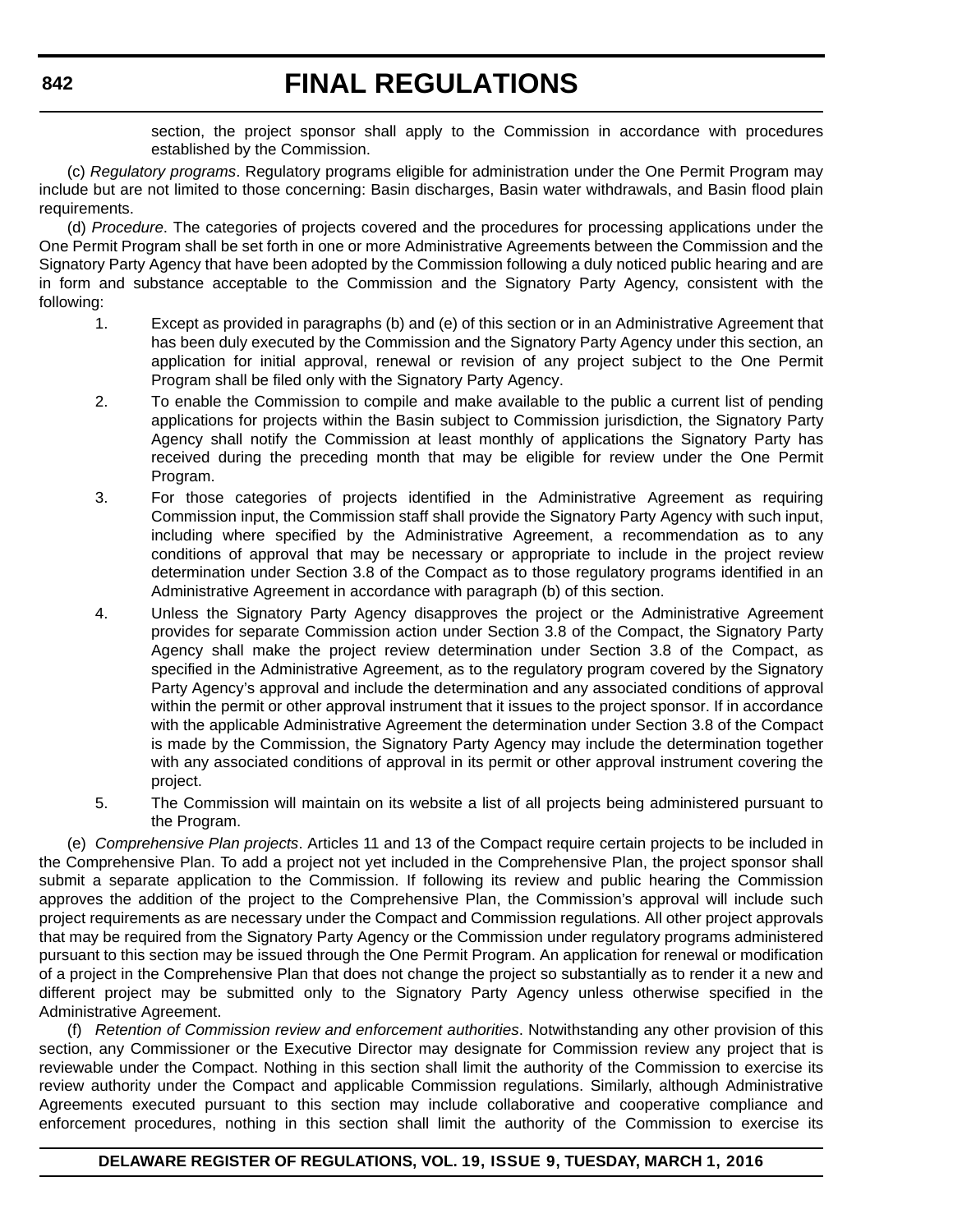enforcement authority under the Compact and applicable regulations.

(g) *Exhaustion of Signatory Party administrative remedies prerequisite to appeal*. Before commencing an action in a court of appropriate jurisdiction challenging any final action taken by a Signatory Party Agency under this section, the appellant must first exhaust its administrative remedies under the law of the Signatory Party whose agency issued the decision at issue.

(h) *Fees*. The Commission shall establish and maintain a schedule of fees for any or all of the services it renders pursuant to this section. The applicable fee(s) for Commission services rendered pursuant to this section shall be those set forth in DRBC Resolution No. 2009-2 (available at http://www.nj.gov/drbc/library/documents/ Res2009-2.pdf) for the review and renewal of project approvals. Project sponsors shall pay such fees, if any, directly to the Commission in accordance with the current schedule and applicable rules.

- (i) *Effect of One Permit Program on Commission dockets*.
	- (1) Unless the Executive Director or Commission otherwise directs, if a docket holder submits, or has submitted, a timely application to a Signatory Party Agency for a project subject to review under an Administrative Agreement duly adopted under paragraph (d) of this section, the most recent docket for the project shall, upon expiration, be deemed administratively continued until final action is taken in accordance with paragraph (i)(2) of this section.
	- (2) Unless the Executive Director or Commission otherwise directs, upon a Signatory Party Agency's final action on an application for a project subject to the One Permit Program:
		- (i) Any existing or administratively continued docket for such project shall terminate as to all of its provisions and conditions that pertain to regulatory programs administered by the Signatory Party Agency under the Administrative Agreement ("the Covered Programs"); and
		- (ii) The docket shall continue in effect as to any provisions and conditions not pertaining only to Covered Programs, including, as applicable, the incorporation of the project in the Commission's Comprehensive Plan.

(j) *Modification of rules of practice and procedure to conform to this section*. Any project subject to review under an Administrative Agreement duly adopted under paragraph (d) of this section, shall be governed by this section and not §§ 401.4, 401.5, 401.6, 401.8, 401.34(a), (c) and (e), 401.37, 401.38 and 18 CFR part 401, subpart F, where they are inconsistent with the procedures provided in this section.

(k) *No interference with Supreme Court decree*. In accordance with Sections 3.3(a) and 3.5 of the Compact, nothing in this section shall grant the authority to any Signatory Party Agency to impair, diminish or otherwise adversely affect the diversions, compensating releases, rights, conditions, obligations and provisions for administration thereof provided in the United States Supreme Court decree in *New Jersey v. New York*, 347 U.S. 995 (1954) ("Decree"). Any such action shall be taken only by the Commission with the unanimous consent of the parties to the Decree or upon unanimous consent of the members of the Commission following a declaration of a state of emergency in accordance with Section 3.3(a) of the Compact.

# **[DELAWARE STATE FIRE PREVENTION COMMISSION](http://statefirecommission.delaware.gov/)**

Statutory Authority: 16 Delaware Code, Section 6604(1) (16 **Del.C.** §6604(1)) 1 **DE Admin. Code** 701-706

**ORDER**

**701 Administration and Enforcement 702 Fire Protection in Building Construction [703 Installation, Operation, Maintenance, Testing and Sales of Signaling Systems, Fire Protection Systems](#page-4-0) and Fire Extinguishers 704 Hazardous Processes and Operations 705 General Fire Safety 706 Specific Occupancy Requirements**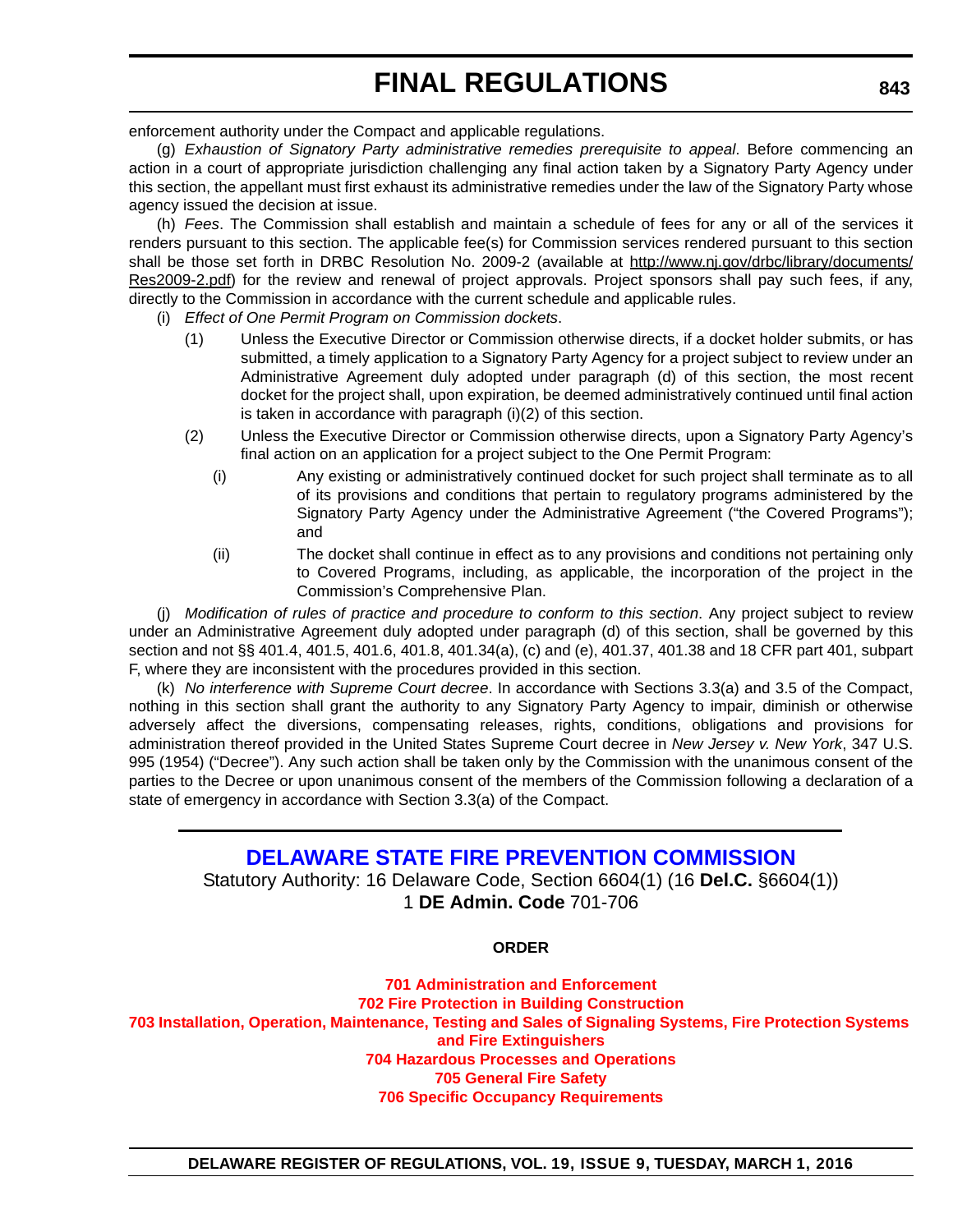The Delaware State Fire Prevention Commission, pursuant to 16 **Del.C.** §6604(1), proposed to revise:

Regulation 701 by removing the limitation that the regulations apply only to buildings modified by 50% or more following the enactment of the regulations. The revision also removes Annexes A and B and reorganizes the content into a newly created Chapter 7. Finally, the revision removes references to Appendixes that are no longer part of the regulations.

Regulation 702 by making changes to the occupancy conversion regulation, clarifying the building rehabilitation requirements, clarifying the automatic sprinkler system, and standpipe regulations to prevent a submission for review and approval of a project in such stages that would have the effect of being less than 50% of the square footage of any building. These proposed changes also make substantive additions to the regulations regarding floor level identification and fire pumps.

Regulation 703 by adding a definition for "major deficiency," clarifying that at the time of renewal, a certificate holder must maintain current NICET certification at the minimum level that was required at the time of original licensure. The proposed changes also remove reference to the Annexes and Appendixes, which are no longer part of the regulations.

Regulation 704 by deleting Regulation 4.3 in its entirety, eliminating the requirement that a member of a local fire department be present on the scene of any fireworks display from the time the fireworks are delivered until the termination of the display, and reverting to Regulation 4.2, leaving the level of fire protection to the discretion of the local fire department.

Regulation 705 to clarify that one elevator car in any building must be of sufficient size to accommodate an ambulance cot in its horizontal position, and further clarifying that elevator cars existing as of September 1, 2015 are exempt from this requirement. These changes further clarify that all gates at gated communities must be either automatic or manual, and establishes guidelines for demarcating both primary and secondary entrance doors.

Regulation 706 by removing bond requirement for electricians added to the list of installers for the hard-wired smoke detector program.

Following publication in the Delaware *Register of Regulations* on August 1, 2015 a public hearing was held on September 22, 2015. Written comment periods were held open for thirty days, and an additional fifteen days following the public hearing. At the hearing, the Board accepted as evidence and marked as the Board's Exhibit 1 documentation of publication of the notice of the public hearing in the *News Journal* and as Board Exhibit 2, documentation of publication of the notice of the public hearing in the *Delaware State News*. During the written public comment period, written public comments were received from the following, and marked as indicated:

Board Exhibit 3: An August 6, 2015 letter from Bryan J. Soukup, Esquire of the International Code Council, urging the Commission to adopt the 2015 International Fire Code in its entirety and an August 28, 2015 letter from Kevin Brinkman, PE of the National Elevator Industry, Inc, requesting the Commission (1) look again at the proposed language of Regulation 15.2 as it appears to require two elevator cars that accommodate a stretcher where elevators are located on both sides of an elevator lobby, even if they served the same floors; (2) clarify what is meant by "key for access" as used in Regulation 15.3; (3) define one and two family elevators in Exception 1; (4) clarify Exception 2; (5) look again at Exception 3 and consider making a language change for consistency.

Board Exhibit 4: Technical, non-substantive changes suggested by the Office of the Fire Marshall upon further review of the proposed regulations.

Board Exhibit 5: A September 8, 2015 letter from Robert J. Duke, of the Surety and Fidelity Association of America, urging the Commission not to remove the bond requirement from the regulations.

Board Exhibit 6: An email from John Caufield, NFPA Mid-Atlantic Regional Director, indicating that the proposed regulations state that the Commission is adopting the 2002 edition of the NFPA 42: *Storage of Pyroxylin Plastic*, but the Commission had previously adopted the 2009 edition.

At the time of the public hearing, the Commission received public comment from Jeffrey Sargent of the Regional Electrical Code. Mr. Sargent indicated he was speaking in support of the regulation changes with a friendly suggestion regarding proposed Regulation 210.12 regarding circuit interrupters. Mr. Sargent indicated that residential smoke alarms are required to have dedicated branch circuits without arc pull circuit interrupters. These have been around since 1999 and they have proven to be a good fire prevention tool. Mr. Sargent asked that the Commission please do away with the ban on AFCI for smoke alarms.

The Commission also received public comment from Maria Evans with the Delaware Association of Realtors. Ms. Evans asked what the timing of these regulation changes would be.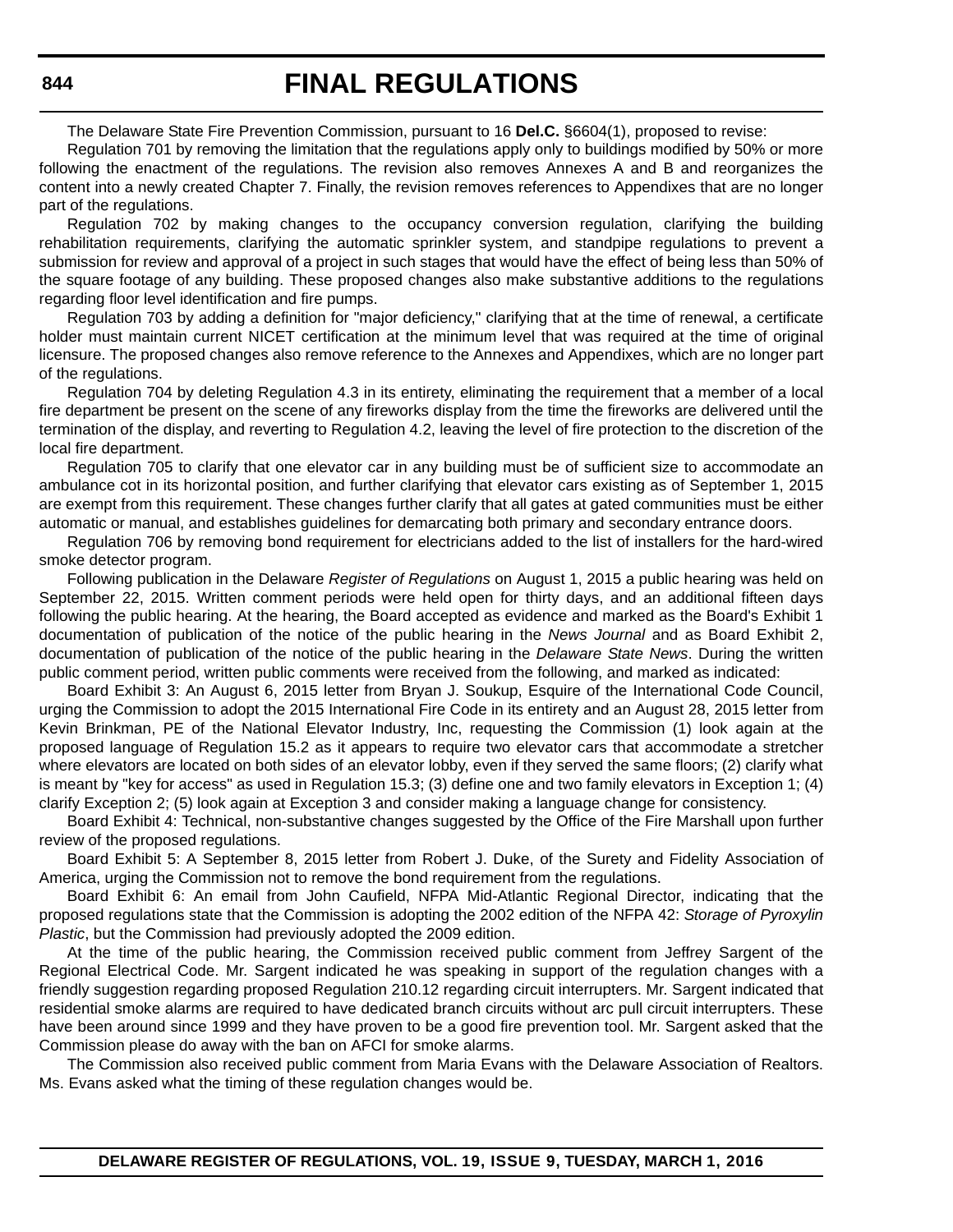#### **Summary of the Findings of Fact**

Pursuant to discussions held during open public Commission meetings, it was determined that Regulation 701 needed to be revised to remove the limitation that the regulations apply only to buildings modified by 50% or more following the enactment of the regulations. The revision also removes Annexes A and B and reorganizes the content into a newly created Chapter 7. Finally, the revision removes references to Appendixes that are no longer part of the regulations. These changes are necessary to begin to revise the entire administrative code to a more clear, user-friendly regulatory structure that reflects best practices and removes out of date material.

Pursuant to discussions held during open public meetings of the Commission, it has been determined that Regulation 702 need to be changed *vis a vis* the occupancy conversion regulation, clarifying the building rehabilitation requirements, clarifying the automatic sprinkler system, and standpipe regulations to prevent a submission for review and approval of a project in such stages that would have the effect of being less than 50% of the square footage of any building. These changes also make substantive additions to the regulations regarding floor level identification and fire pumps. These changes are necessary to begin to revise the entire administrative code to a more clear, user-friendly regulatory structure that reflects best practices and removes out of date material.

Pursuant to discussions held during open public meetings of the Commission, it has been determined that Regulation 703 required the addition of a definition for "major deficiency," clarifying that at the time of renewal, a certificate holder must maintain current NICET certification at the minimum level that was required at the time of original licensure. These changes also removed reference to the Annexes and Appendixes which are no longer part of the regulations. These changes are necessary to begin to revise the entire administrative code to a more clear, user-friendly regulatory structure that reflects best practices and removes out of date material.

Pursuant to discussions held during open public hearings of the Commission, it was determined that Regulation 704 required the deletion of Regulation 4.3 in its entirety, eliminating the requirement that a member of a local fire department be present on the scene of any fireworks display from the time the fireworks are delivered until the termination of the display, and reverting to Regulation 4.2, leaving the level of fire protection to the discretion of the local fire department. These changes are necessary to begin to revise the entire administrative code to a more clear, user-friendly regulatory structure that reflects best practices and removes out of date material.

Pursuant to discussions held during open public hearings of the Commission, it was determined that Regulation 705 needed to be clarified to indicate that one elevator car in any building must be of sufficient size to accommodate an ambulance cot in its horizontal position, and further clarifying that elevator cars existing as of September 1, 2015 are exempt from this requirement. These changes were further needed to clarify that all gates at gated communities must be either automatic or manual, and establish guidelines for demarcating both primary and secondary entrance doors. These changes are necessary to begin to revise the entire administrative code to a more clear, user-friendly regulatory structure that reflects best practices and removes out of date material.

Pursuant to discussions held during open public hearings of the Commission, it was determined that Regulation 706 required removal of the bond requirement for electricians added to the list of installers for the hardwired smoke detector program. These changes are necessary to begin to revise the entire administrative code to a more clear, user-friendly regulatory structure that reflects best practices and removes out of date material.

#### **Decision of the Board**

With regard to the letter from Bryan J. Soukup, Esquire of the International Code Council, urging the Commission to adopt the 2015 International Fire Code in its entirety, the Commission finds that Delaware is a NFPA state, we have always have followed the NFPA and not the International Codes for the Fire Codes. Although municipalities may adopt the IFC, that is generally more stringent than the NFPA, which municipalities are free to therefore adopt. However, the NFPA is the state fire standard that has always been used and changing to the International code.

With regard to the letter from Kevin Brinkman, PE of the National Elevator Industry, Inc, regarding Regulation 15.2, when the committee met to discuss this change, the committee felt that if one elevator in a hoistway is placed out of service for maintenance, there would still be an stretcher accommodating elevator available in another hoistway. Currently, every elevator must be stretcher accommodating, so this is a less onerous requirement than the current regulation. "Keys to access" refers to the fire fighter recall key. The Commission will change "Keys for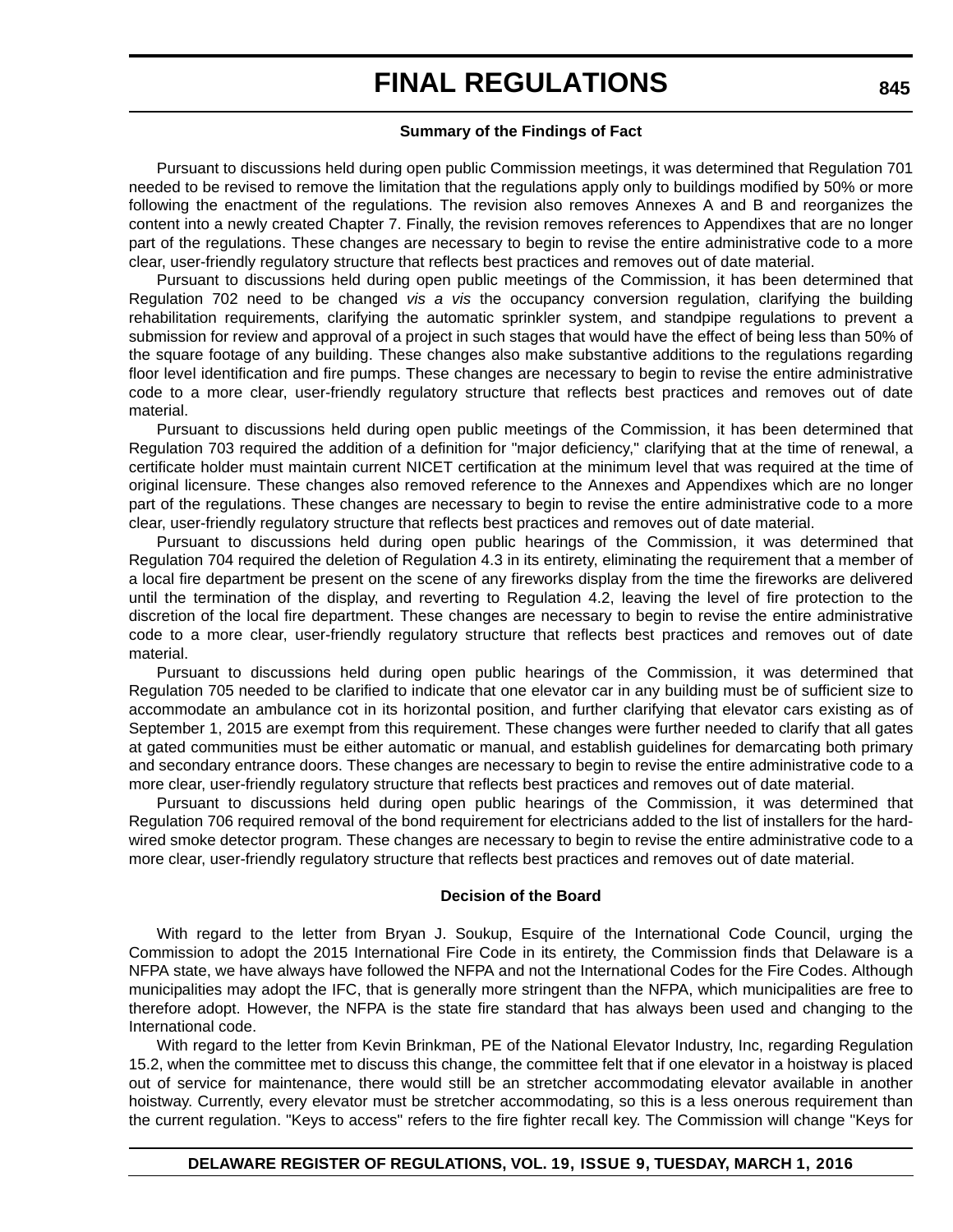access" to "fire figher recall key" as suggested. Further, one and two family dwellings are defined elsewhere in the regulations and, moreover, are outside of the jurisdiction of this Commission. The term "dwelling" will be added after the term "one and two family" as suggested. Exception 2 eliminates the requirement for an elevator that accommodate a stretcher if the outside grade permits stretchers to access upper levels from the outside. This is clear. Exception 3, however, will be rewritten as suggested.

The technical, non-substantive changes suggested by the Office of the Fire Marshall will be made.

With regard to the letter from Robert J. Duke, of the Surety and Fidelity Association of America, urging the Commission not to remove the bond requirement from the regulations, the Commission finds that the bond requirement was originally added due to the bid requirements. Ultimately, the amount of the bond that was being required was in excess of the projects under bid. Changes in state law and procurement procedures have rendered the bond requirement superfluous.

With regard to the email from John Caufield, NFPA Mid-Atlantic Regional Director, indicating that the proposed regulations state that the Commission is adopting the 2002 edition of the NFPA 42, this is a typographical error and will be corrected.

With regard to the public comment from Jeffrey Sargent of the Regional Electrical Code regarding circuit interrupters, the Commission finds the ban is necessary because a circuit may trip and a homeowner would not even know it. When originally put in, there was a great deal of contention as to whether the AFCI would work as contemplated. Now, the ban has been in place for so long and it's working so the Commission is not inclined to remove the ban.

Therefore, the Commission adopts the regulations as proposed, with the minor non-substantive changes reflected in Exhibit A.

**IT IS SO ORDERED** this 17<sup>th</sup> day of November, 2015 by the Delaware State Fire Commission.

Anthony Guzzo **Ron Marvel** Marvin C. Sharp (absent) Lynn Truitt Tom DiCristofaro

David J. Roberts, Chairman **Alan Robinson, Jr., Vice Chairman** 

**\*Please Note: Due to the size of the final regulations, they are not being published here. A copy of the regulations are available at:**

**[701 Administration and Enforcement](http://regulations.delaware.gov/register/march2016/final/19 DE Reg 843 03-01-16.htm) [702 Fire Protection in Building Construction](http://regulations.delaware.gov/register/march2016/final/19 DE Reg 843a 03-01-16.htm) [703 Installation, Operation, Maintenance, Testing and Sales of Signaling Systems...](http://regulations.delaware.gov/register/march2016/final/19 DE Reg 843b 03-01-16.htm) [704 Hazardous Processes and Operations](http://regulations.delaware.gov/register/march2016/final/19 DE Reg 843c 03-01-16.htm) [705 General Fire Safety](http://regulations.delaware.gov/register/march2016/final/19 DE Reg 843d 03-01-16.htm) [706 Specific Occupancy Requirements](http://regulations.delaware.gov/register/march2016/final/19 DE Reg 843e 03-01-16.htm)**

# **[DEPARTMENT OF EDUCATION](http://www.doe.k12.de.us/site/default.aspx?PageID=1)**

**[PROFESSIONAL STANDARDS BOARD](https://pubapps.doe.k12.de.us/EducationalDirectoryPublic/pages/DDOE/WorkGroupStaff.aspx?page=branches&WGID=75&BID=1)**

Statutory Authority: 14 Delaware Code, Section 1205(b) (14 **Del.C.** §1205(b)) 14 **DE Admin. Code** 1590

### **REGULATORY IMPLEMENTING ORDER**

**[1590 Delaware Administrator Standards](#page-4-0)**

## **I. SUMMARY OF THE EVIDENCE AND INFORMATION SUBMITTED**

The Professional Standards Board, acting in cooperation and collaboration with the Department of Education,

#### **DELAWARE REGISTER OF REGULATIONS, VOL. 19, ISSUE 9, TUESDAY, MARCH 1, 2016**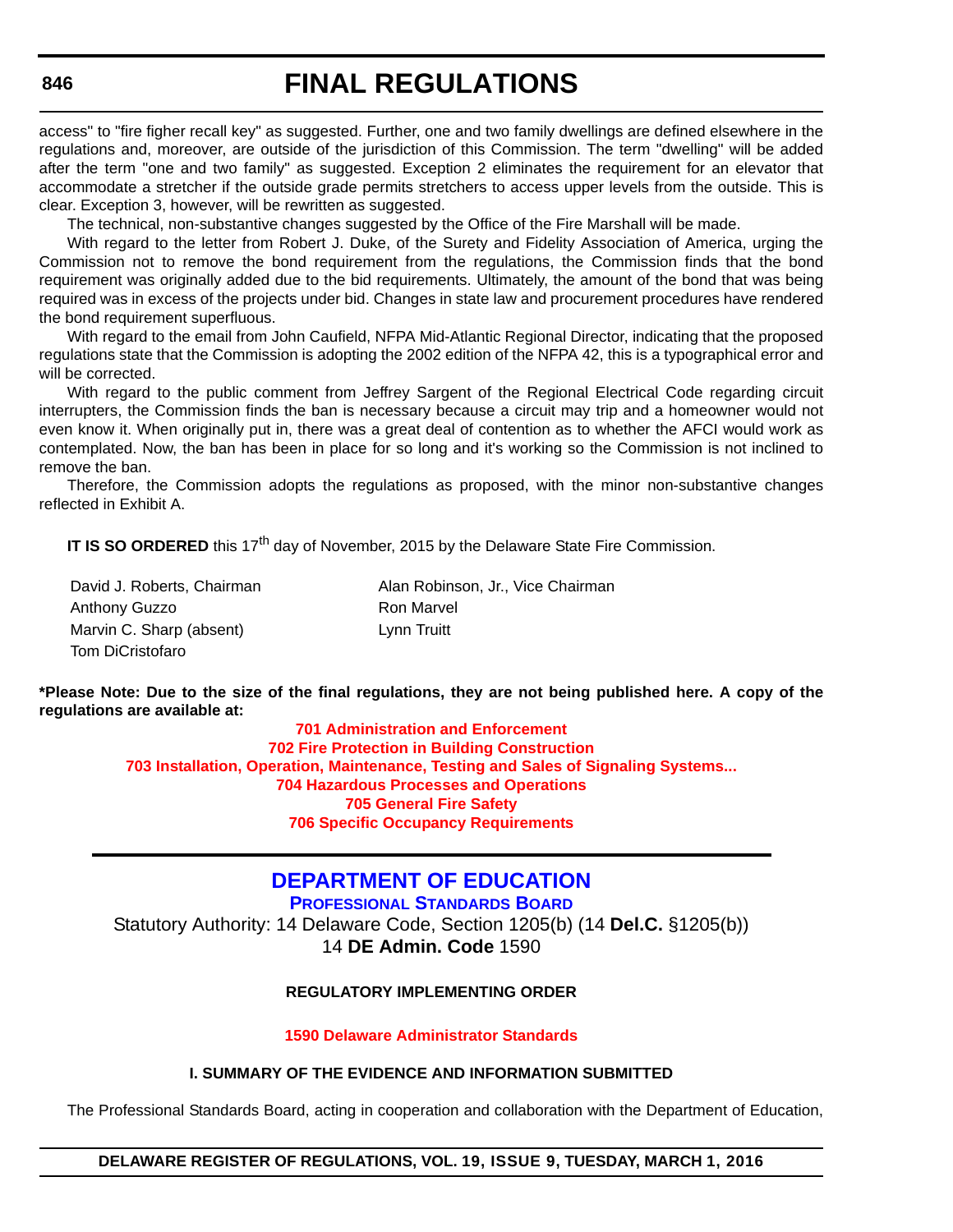seeks the consent of the State Board of Education to amend regulation 14 **DE Admin. Code** 1590 Delaware Administrator Standards. The regulation concerns the nationally recognized standards that describe leadership behaviors and skills established for Delaware school leaders, and serves as the foundation for the preparation and appraisal of school leaders. This regulation shall apply to all school administrators employed within the public schools and charter schools of the State of Delaware.

Notice of the proposed amendment of the regulation was published in the Delaware *Register of Regulations* on January 1, 2016. The notice invited written comments. No comments were received.

### **II. FINDINGS OF FACTS**

The Professional Standards Board and the State Board of Education find that it is appropriate to amend this regulation to recognize the change in the national standards, now recognizing the Professional Standards for Educational Leaders, as the Delaware State Administrator Standards.

### **III. DECISION TO AMEND THE REGULATION**

For the foregoing reasons, the Professional Standards Board and the State Board of Education conclude that it is appropriate to amend the regulation. Therefore, pursuant to 14 **Del.C.** §1205(b), the regulation attached is hereby amended. Pursuant to the provision of 14 **Del.C.** §122(e), the regulation hereby amended shall be in effect for a period of five years from the effective date of this order as set forth in Section V. below.

### **IV. TEXT AND CITATION**

The text of the regulation amended shall be in the form attached, and said regulation shall be cited as 14 **DE Admin. Code** 1590 of the *Administrative Code of Regulations* of the Department of Education.

### **V. EFFECTIVE DATE OF ORDER**

The effective date of this Order shall be ten (10) days from the date this Order is published in the Delaware *Register of Regulations*.

**\*Please note that no changes were made to the regulation as originally proposed and published in the January 2016 issue of the** *Register* **at page 554 (19 DE Reg. 554). Therefore, the final regulation is not being republished. A copy of the final regulation is available at:**

**[1590 Delaware Administrator Standards](http://regulations.delaware.gov/register/march2016/final/19 DE Reg 846 03-01-16.htm)**

# **[DEPARTMENT OF HEALTH AND SOCIAL SERVICES](http://www.dhss.delaware.gov/dhss/index.html)**

**DIVISION [OF PUBLIC HEALTH](http://www.dhss.delaware.gov/dhss/dph/index.html)**

Statutory Authority: 16 Delaware Code, Section 122(3)o (16 **Del.C.** §122(3)o) 16 **DE Admin. Code** 4406

**ORDER**

### **[4406 Home Health Agencies- Aide Only \(Licensure\)](#page-4-0)**

### **NATURE OF THE PROCEEDINGS:**

Delaware Health and Social Services ("DHSS") initiated proceedings to adopt the State of Delaware Regulations Governing Home Health Agencies Aide Only (Licensure). The DHSS proceedings to adopt regulations were initiated pursuant to 29 **Del.C.** Ch. 101 and authority as prescribed by 16 **Del.C.** §122 (3)o.

On November 1, 2015 (Volume 19, Issue 5), DHSS published in the Delaware *Register of Regulations* its notice of proposed regulations, pursuant to 29 **Del.C.** §10115. It requested that written materials and suggestions

**DELAWARE REGISTER OF REGULATIONS, VOL. 19, ISSUE 9, TUESDAY, MARCH 1, 2016**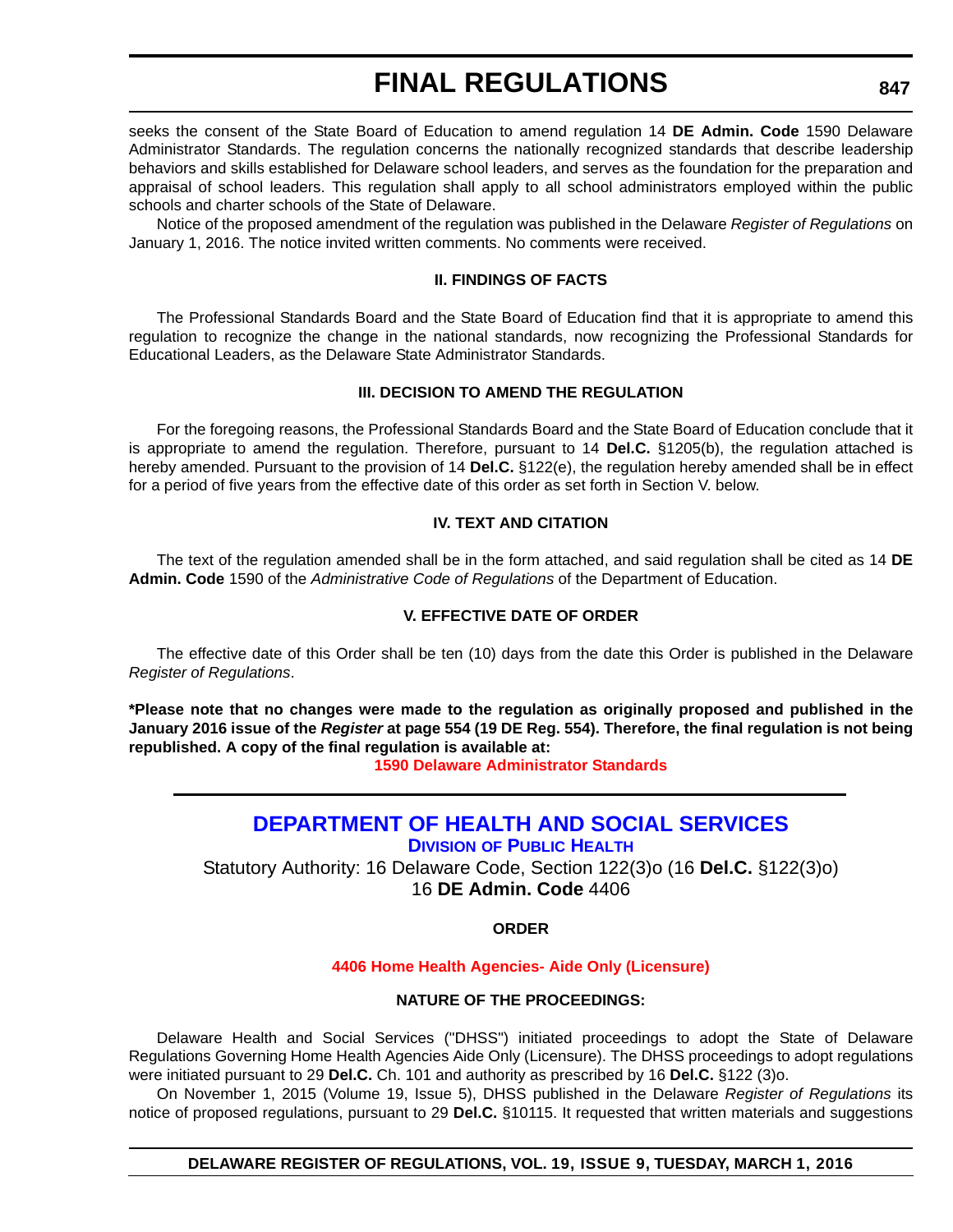from the public concerning the proposed regulations be delivered to DHSS by December 17, 2015, or be presented at a public hearing on December 2, 2015, after which time the DHSS would review information, factual evidence and public comment to the said proposed regulations.

Written comments were received during the public comment period and evaluated. The results of that evaluation are summarized in the accompanying "Summary of Evidence."

### **SUMMARY OF EVIDENCE:**

In accordance with Delaware Law, public notices regarding proposed Department of Health and Social Services (DHSS) Regulations Governing Home Health Agencies - Aide Only (Licensure) were published in the *Delaware State News*, the *News Journal* and the Delaware *Register of Regulations*. Written comments were received on the proposed regulations during the public comment period (November 1, 2015 through December 17, 2015).

Entities offering written comments include:

- State Council for Persons with Disabilities, Daniese McMullin-Powell, Chairperson
- Governor's Advisory Council for Exceptional Citizens, Robert D. Overmiller, Chairperson

As the comments from both agencies were similar in scope and nature, they are addressed concurrently in this summary of evidence. Public comments and the DHSS (Agency) responses are as follows:

#### **Comment:**

In §1.0, definition of "Home Health Agency (HHA)", the second sentence reads as follows: "The HHA shall only provide services in the county in which the HHA is located and/or the county(ies) which are immediately adjacent." This new limitation may be ill-conceived. An HHA "located" in Kent County could serve the entire State. However, an Agency "located" in New Castle County (NCC) could not serve clients in Sussex and an Agency "located" in Sussex could not serve clients in NCC. The rationale for this change is not provided. The term "located" is not defined. It is not based on statute. See 16 **Del.C.** §122(3)o. Delaware is a small state and the limitation may unnecessarily restrict residents' choice of providers.

Incidentally, inclusion of this limitation in a definition violates Section 4.3 of the Delaware Administrative Code Style Manual since it creates a substantive standard in a definition.

*Agency Response:* The Agency appreciates and acknowledges these comments. The purpose of this revision was not meant to restrict the choice of providers, but to ensure the provision of safe and quality care. This requirement has been part of the protocol for all home health agencies - aide only for many years.

The rationale behind this requirement is that the home health agencies - aide only need to be in close enough proximity to their patients and employees/contractors to provide adequate supervision. The agencies must have the ability to adequately supervise and monitor all services to assure that the quality and scope of services provided to all patients promotes the highest practicable functional capacity for each patient to meet their individual needs. Supervision of services requires that a qualified person be physically present to directly supervise the provision of services. Most of the people receiving services from these agencies are part of a very vulnerable population. Inadequate supervision of the employees/contractors providing care in the patient's private residence has the potential to lead to more abuse/crimes/theft against these vulnerable people.

To comply with Section 4.3 of the Delaware Administrative Code Style Manual, the following technical changes will be made:

- 1. The definition of "Home Health Agency" will revert back to the original definition.
	- *"Home Health Agency (HHA) means any business entity or sub-division thereof, whether public or private, proprietary or not-for-profit, which provides, to an individual primarily in his/her place of residence."*
- 2. The definition of "located" will be added as follows:

*"Located" means the physical address of the agency's business office.*

- 3. The requirement that the home health agency aide only shall only provide services in the county in which the agency is located and/or the county(ies) which are immediately adjacent will be added to "2.0 Licensing Requirements and Procedures" as follows:
	- *2.1.7 The agency shall only provide services in the county in which the agency is located and/or the county(ies) which are immediately adjacent.*

The public comment period was open from November 1, 2015 through December 17, 2015. In addition, a

### **DELAWARE REGISTER OF REGULATIONS, VOL. 19, ISSUE 9, TUESDAY, MARCH 1, 2016**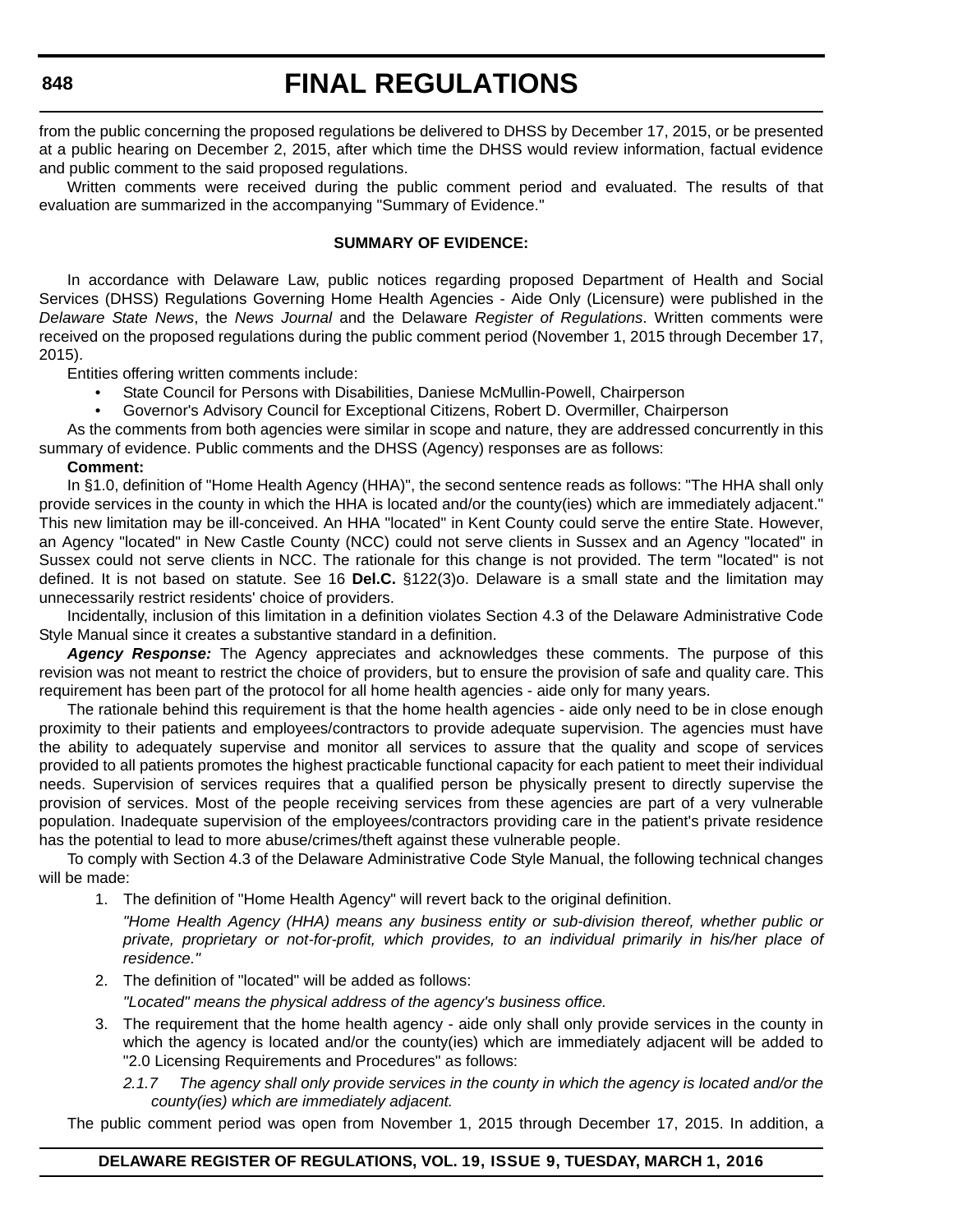public hearing was held December 2, 2015. Based on comments received, only non-substantive changes have been made to the proposed regulations. The regulations have been reviewed by the Delaware Attorney General's office and approved by the Cabinet Secretary of DHSS.

### **FINDINGS OF FACT:**

Changes made to the regulations based on the comments received are detailed in the summary of evidence. The Department finds that the proposed regulations, as set forth in the attached copy should be adopted in the best interest of the general public of the State of Delaware.

**THEREFORE, IT IS ORDERED**, that the proposed State of Delaware Regulations Governing Home Health Agencies - Aide Only (Licensure) is adopted and shall become effective March 11, 2016, after publication of the final regulation in the Delaware *Register of Regulations*.

Rita M. Landgraf, Secretary February 16, 2016

### **4406 Home Health Agencies--Aide Only (Licensure)**

### **1.0 Definitions**

1.1 The following words and terms, when used in this regulation, should have the following meaning unless the context clearly indicates otherwise:

### *(Break in Continuity Within Section)*

"**Home Health Agency (HHA)**" means any business entity or sub-division thereof, whether public or private, proprietary or not-for-profit, which provides home health aide services, to an individual primarily in their place of residence. **[The HHA shall only provide services in the county in which the HHA is located and/or the county(ies) which are immediately adjacent.]**

#### *(Break in Continuity Within Section)*

**["Located" means the physical address of the agency's business office.]** *(Break in Continuity Within Section)*

#### **2.0 Licensing Requirements and Procedures**

2.1 General Requirements

#### *(Break in Continuity Within Section)*

**[2.1.7 The agency shall only provide services in the county in which the agency is located and/or the county(ies) which are immediately adjacent.]**

**\*Please note that no additional changes were made to the regulation as originally proposed and published in the November 2015 issue of the** *Register* **at page 388 (19 DE Reg. 388). Therefore, the final regulation is not being republished here in its entirety. A copy of the final regulation is available at: [4406 Home Health Agencies- Aide Only \(Licensure\)](http://regulations.delaware.gov/register/march2016/final/19 DE Reg 847 03-01-16.htm)**

> **DIVISION [OF PUBLIC HEALTH](http://www.dhss.delaware.gov/dhss/dph/index.html)** Statutory Authority: 16 Delaware Code, §122(3)o (16 **Del.C.** §122(3)o) 16 **DE Admin. Code** 4410

### **ORDER**

#### **[4410 Skilled Home Health Agencies \(Licensure\)](#page-4-0)**

## **NATURE OF THE PROCEEDINGS:**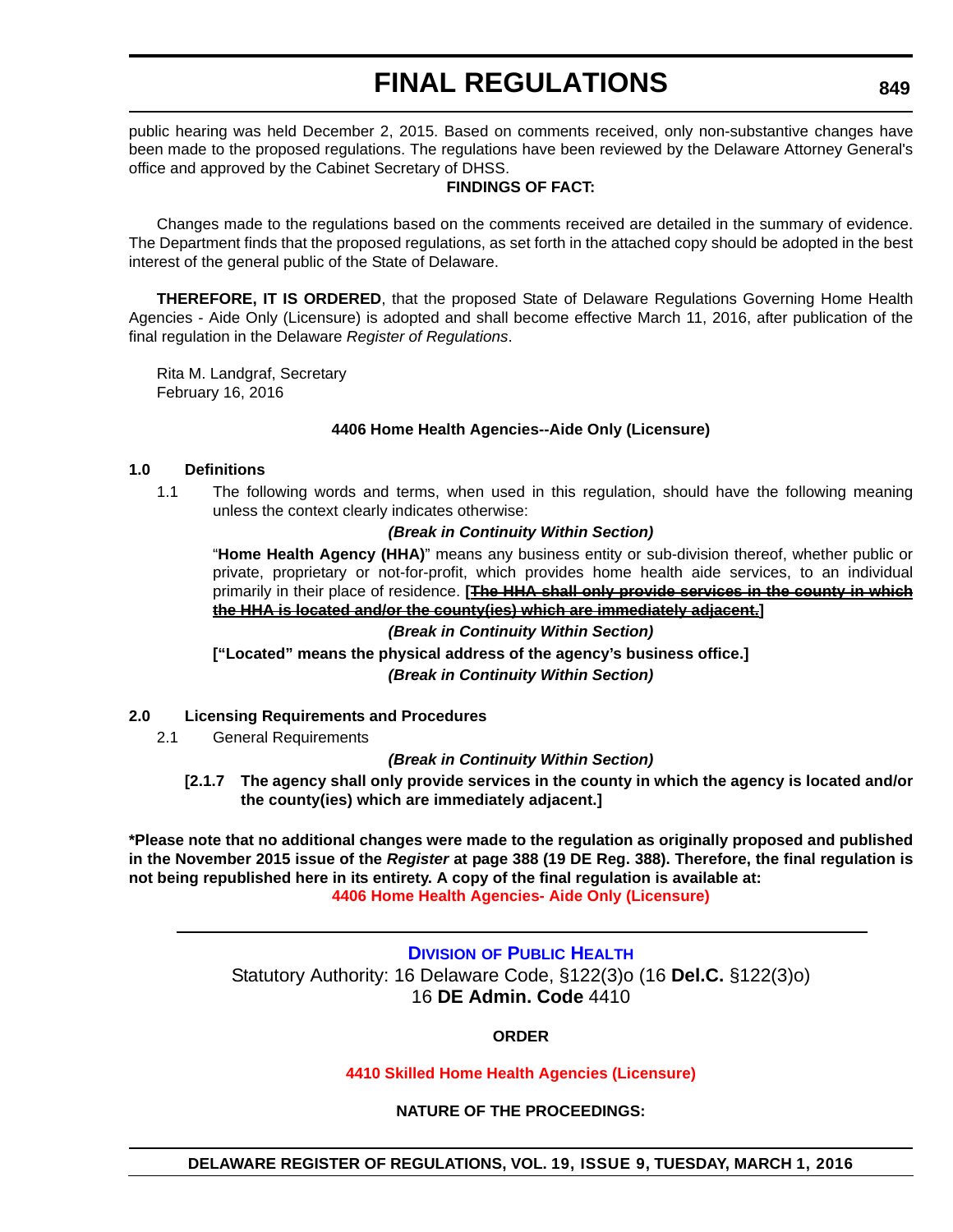Delaware Health and Social Services ("DHSS") initiated proceedings to adopt the State of Delaware Regulations Governing Skilled Home Health Agencies (Licensure). The DHSS proceedings to adopt regulations were initiated pursuant to 29 **Del.C.** Ch. 101 and authority as prescribed by 16 **Del.C.** §122(3)o.

On November 1, 2015 (Volume 19, Issue 5), DHSS published in the Delaware *Register of Regulations* its notice of proposed regulations, pursuant to 29 **Del.C.** §10115. It requested that written materials and suggestions from the public concerning the proposed regulations be delivered to DHSS by December 17, 2015, or be presented at a public hearing on December 2, 2015, after which time the DHSS would review information, factual evidence and public comment to the said proposed regulations.

Written comments were received during the public comment period and evaluated. The results of that evaluation are summarized in the accompanying "Summary of Evidence."

### **SUMMARY OF EVIDENCE**

In accordance with Delaware Law, public notices regarding proposed Department of Health and Social Services (DHSS) Regulations Governing Skilled Home Health Agencies (Licensure) were published in the *Delaware State News*, the *News Journal* and the Delaware *Register of Regulations*. Written comments were received on the proposed regulations during the public comment period (November 1, 2015 through December 17, 2015).

Entities offering written comments include:

- State Council for Persons with Disabilities, Daniese McMullin-Powell, Chairperson
- Governor's Advisory Council for Exceptional Citizens, Robert D. Overmiller, Chairperson

As the comments from both agencies were similar in scope and nature, they are addressed concurrently in this summary of evidence.

Public comments and the DHSS (Agency) responses are as follows:

#### **Comment:**

In §1.0, definition of "Home Health Agency (HHA)", the second sentence reads as follows: "The HHA shall only provide services in the county in which the HHA is located and/or the county(ies) which are immediately adjacent." This new limitation may be ill-conceived. An HHA "located" in Kent County could serve the entire State. However, an Agency "located" in New Castle County (NCC) could not serve clients in Sussex and an Agency "located" in Sussex could not serve clients in NCC. The rationale for this change is not provided. The term "located" is not defined. It is not based on statute. See 16 **Del.C.** §122(3)o. Delaware is a small state and the limitation may unnecessarily restrict residents' choice of providers.

Incidentally, inclusion of this limitation in a definition violates Section 4.3 of the Delaware Administrative Code Style Manual since it creates a substantive standard in a definition.

*Agency Response:* The Agency appreciates and acknowledges these comments. The purpose of this revision was not meant to restrict the choice of providers, but to ensure the provision of safe and quality care. This requirement has been part of the protocol for all skilled home health agencies for many years.

The rationale behind this requirement is that the skilled home health agencies need to be in close enough proximity to their patients and employees/contractors to provide adequate supervision. The agencies must have the ability to adequately supervise and monitor all services to assure that the quality and scope of services provided to all patients promotes the highest practicable functional capacity for each patient to meet their individual needs. Supervision of services requires that a qualified person be physically present to directly supervise the provision of services. Most of the patients receiving services from these agencies are part of a very vulnerable population. Inadequate supervision of the employees/contractors providing care in the patient's private residence has the potential to lead to more abuse/crimes/theft against these vulnerable people.

To comply with Section 4.3 of the Delaware Administrative Code Style Manual, the following technical changes will be made:

- 1. The definition of "Home Health Agency" will revert back to the original definition.
	- *"Home Health Agency (HHA) means any business entity or sub-division thereof, whether public or private, proprietary or not-for-profit, which provides, to an individual primarily in his/her place of residence."*
- 2. The definition of "located" will be added as follows: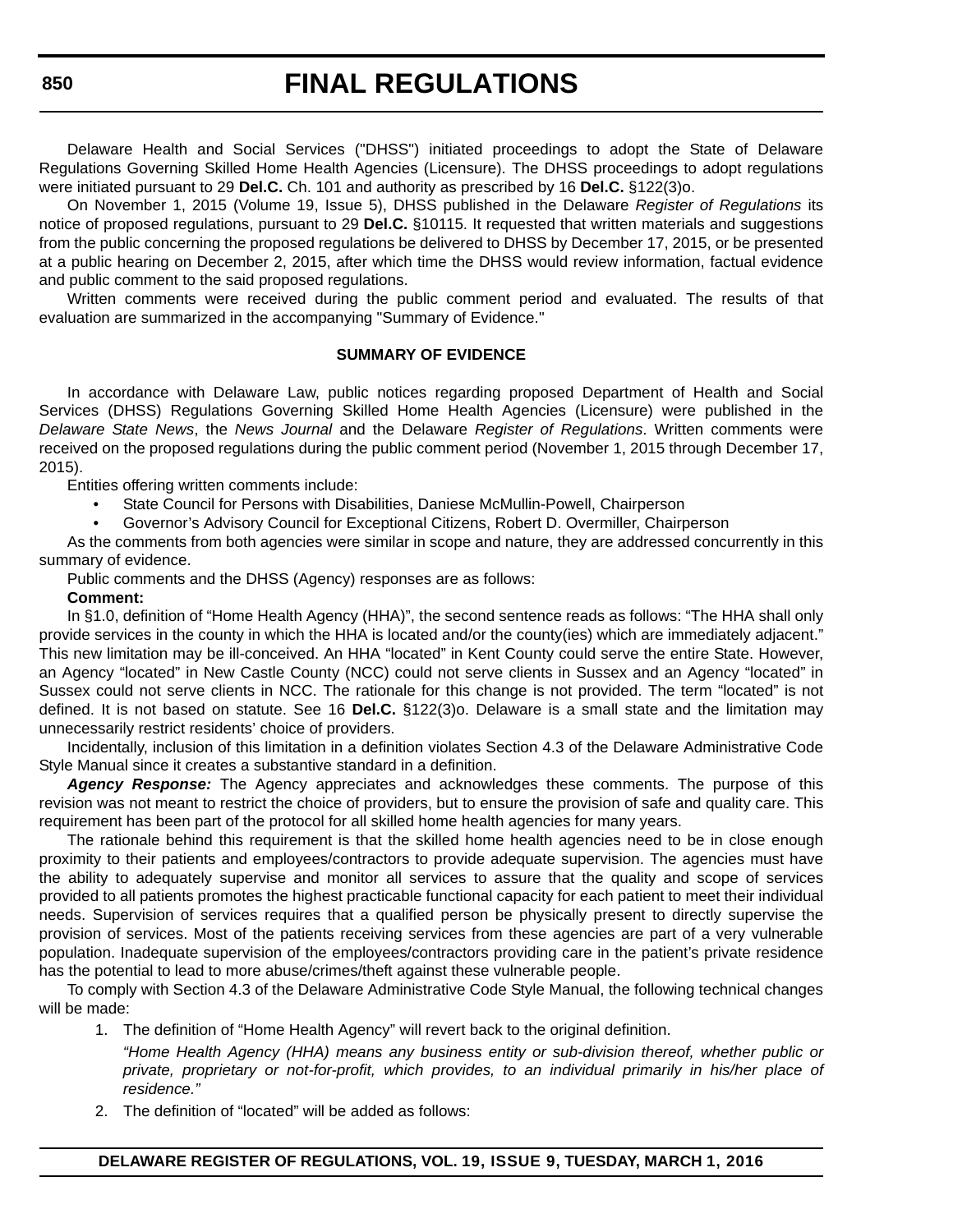*"Located" means the physical address of the agency's business office.*

- 3. The requirement that the skilled home health agency shall only provide services in the county in which the agency is located and/or the county(ies) which are immediately adjacent will be added to "2.0 Licensing Requirements and Procedures" as follows:
	- *2.1.7 The agency shall only provide services in the county in which the agency is located and/or the county(ies) which are immediately adjacent.*

The public comment period was open from November 1, 2015 through December 17, 2015. In addition, a public hearing was held December 2, 2015. Based on comments received, only non-substantive changes have been made to the proposed regulations. The regulations have been reviewed by the Delaware Attorney General's office and approved by the Cabinet Secretary of DHSS.

# **FINDINGS OF FACT:**

Changes made to the regulations based on the comments received are detailed in the summary of evidence. The Department finds that the proposed regulations, as set forth in the attached copy should be adopted in the best interest of the general public of the State of Delaware.

**THEREFORE, IT IS ORDERED**, that the proposed State of Delaware Regulations Governing Skilled Home Health Agencies (Licensure) is adopted and shall become effective March 11, 2016, after publication of the final regulation in the Delaware *Register of Regulations*.

Rita M. Landgraf, Secretary

### **4410 Skilled Home Health Agencies (Licensure)**

### **1.0 Definitions**

1.1 The following words and terms, when used in this regulation, should have the following meaning unless the context clearly indicates otherwise:

### *(Break in Continuity Within Section)*

"**Home Health Agency (HHA)**" means any business entity or sub-division thereof, whether public or private, proprietary or not-for-profit, which provides, to an individual primarily in her/his place of residence, two (2) or more home care services, one of which must be either licensed nursing services or home health aide services. **[The HHA shall only provide services in the county in which the HHA is located and/or the county(ies) which are immediately adjacent.]**

### *(Break in Continuity Within Section)*

**["Located" means the physical address of the agency's business office.]** *(Break in Continuity Within Section)*

### **2.0 Licensing Requirements and Procedures**

2.1 General Requirements

### *(Break in Continuity Within Section)*

**[2.1.7 The agency shall only provide services in the county in which the agency is located and/or the county(ies) which are immediately adjacent.]**

**\*Please note that no additional changes were made to the regulation as originally proposed and published in the November 2015 issue of the** *Register* **at page 391 (19 DE Reg. 391). Therefore, the final regulation is not being republished here in its entirety. A copy of the final regulation is available at: [4410 Skilled Home Health Agencies \(Licensure\)](http://regulations.delaware.gov/register/march2016/final/19 DE Reg 849 03-01-16.htm)**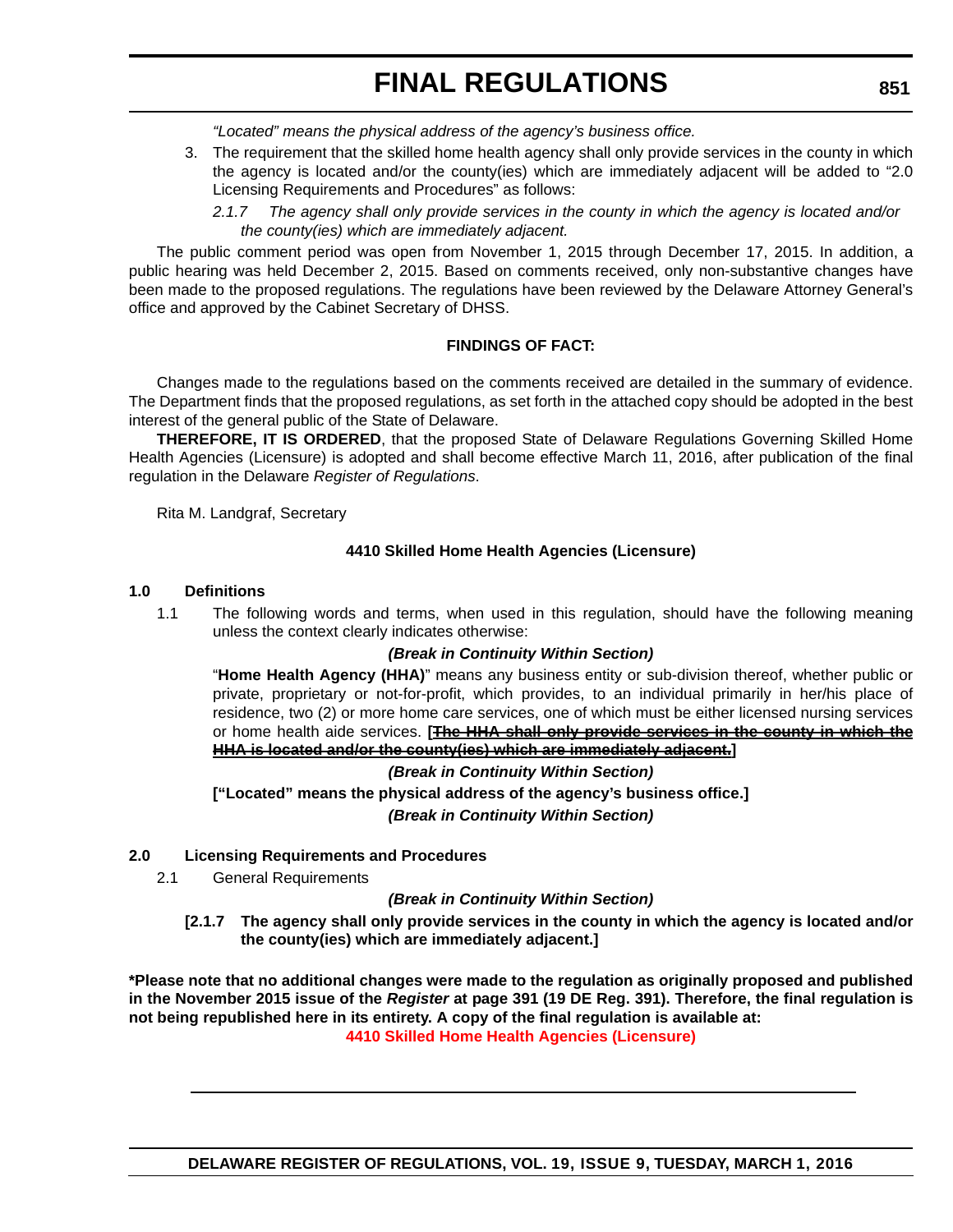# **DIVISION [OF PUBLIC HEALTH](http://www.dhss.delaware.gov/dhss/dph/index.html)** Statutory Authority: 16 Delaware Code, §122(3)x (16 **Del.C.** §122(3)x) 16 **DE Admin. Code** 4469

#### **ORDER**

#### **[4469 Personal Assistance Services Agencies](#page-4-0)**

#### **NATURE OF THE PROCEEDINGS:**

Delaware Health and Social Services ("DHSS") initiated proceedings to adopt the State of Delaware Regulations Governing Personal Assistance Service Agencies. The DHSS proceedings to adopt regulations were initiated pursuant to 29 **Del.C.** Ch. 101 and authority as prescribed by 16 **Del.C.** §122(3)o.

On November 1, 2015 (Volume 19, Issue 5), DHSS published in the Delaware *Register of Regulations* its notice of proposed regulations, pursuant to 29 **Del.C.** §10115. It requested that written materials and suggestions from the public concerning the proposed regulations be delivered to DHSS by December 17, 2015, or be presented at a public hearing on December 2, 2015, after which time the DHSS would review information, factual evidence and public comment to the said proposed regulations.

Written comments were received during the public comment period and evaluated. The results of that evaluation are summarized in the accompanying "Summary of Evidence."

### **SUMMARY OF EVIDENCE**

In accordance with Delaware Law, public notices regarding proposed Department of Health and Social Services (DHSS) Regulations Governing Personal Assistance Service Agencies were published in the *Delaware State News*, the *News Journal* and the Delaware *Register of Regulations*. Written comments were received on the proposed regulations during the public comment period (November 1, 2015 through December 17, 2015). Entities offering written comments include:

- State Council for Persons with Disabilities, Daniese McMullin-Powell, Chairperson
- Governor's Advisory Council for Exceptional Citizens, Robert D. Overmiller, Chairperson

As the comments from both agencies were similar in scope and nature, they are addressed concurrently in this summary of evidence.

Public comments and the DHSS (Agency) responses are as follows:

### **Comment:**

In §1.0, definition of "Personal Assistance Service Agency (PASA)", the second sentence reads as follows: "The PASA shall only provide services in the county in which the PASA is located and/or the county(ies) which are immediately adjacent." This new limitation may be ill-conceived. A PASA "located" in Kent County could serve the entire State. However, an Agency "located" in New Castle County (NCC) could not serve clients in Sussex and an Agency "located" in Sussex could not serve clients in NCC. The rationale for this change is not provided. The term "located" is not defined. It is not based on statute. See 16 **Del.C.** §122(3)o. Delaware is a small state and the limitation may unnecessarily restrict residents' choice of providers.

Incidentally, inclusion of this limitation in a definition violates subsection 4.3 of the Delaware Administrative Code Style Manual since it creates a substantive standard in a definition.

*Agency Response:* The Agency appreciates and acknowledges these comments. The purpose of this revision was not meant to restrict the choice of providers, but to ensure the provision of safe and quality care. This requirement has been part of the protocol for all skilled home health agencies for many years.

The rationale behind this requirement is that the skilled home health agencies need to be in close enough proximity to their patients and employees/contractors to provide adequate supervision. The agencies must have the ability to adequately supervise and monitor all services to assure that the quality and scope of services provided to all patients promotes the highest practicable functional capacity for each patient to meet their individual needs. Supervision of services requires that a qualified person be physically present to directly supervise the provision of services. Most of the patients receiving services from these agencies are part of a very vulnerable population. Inadequate supervision of the employees/contractors providing care in the patient's private residence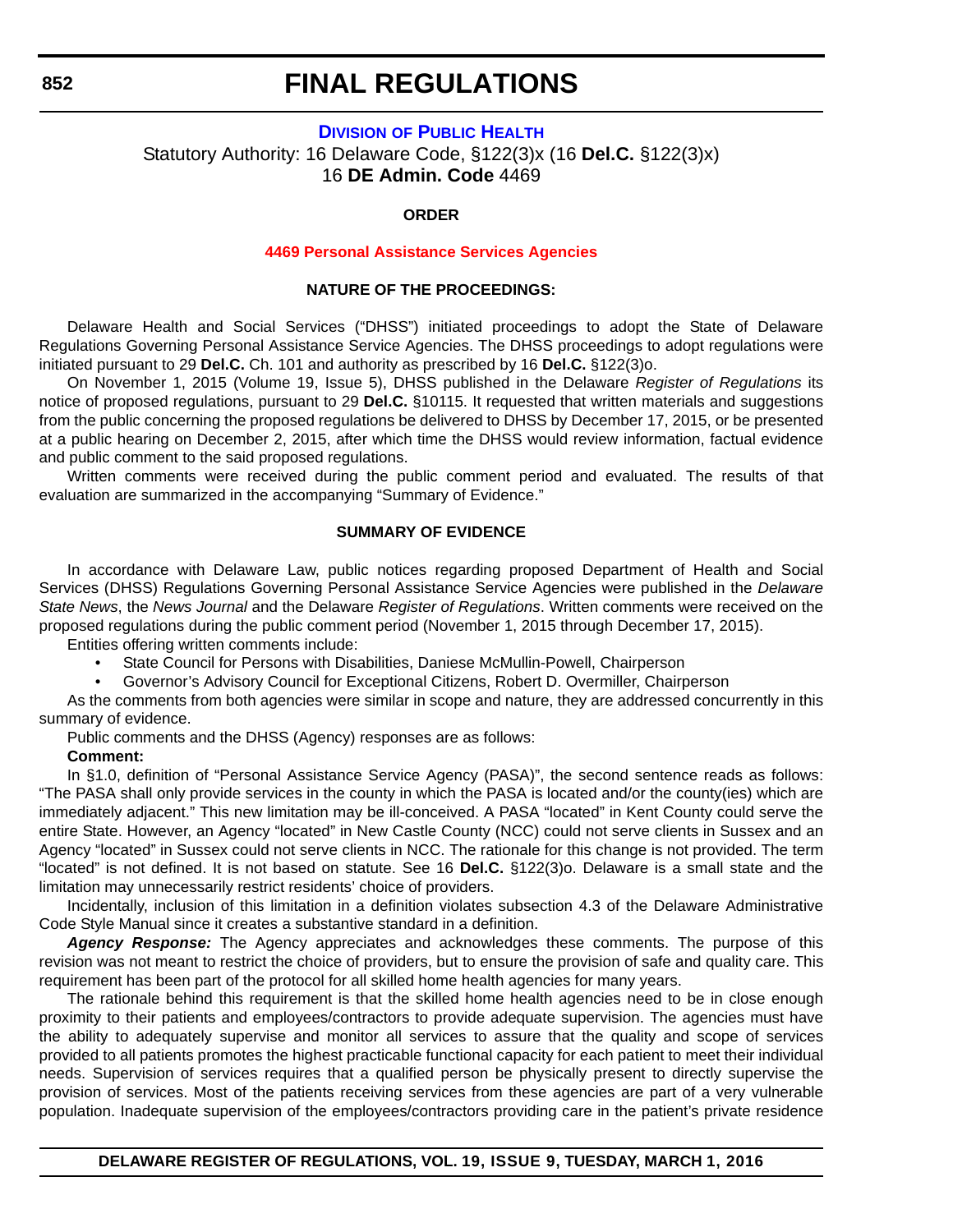has the potential to lead to more abuse/crimes/theft against these vulnerable people.

To comply with subsection 4.3 of the Delaware Administrative Code Style Manual, the following technical changes will be made:

1. The definition of "Personal Assistance Services" will be revised to the following:

*"Personal Assistance Services Agency" is an agency that employs or contracts with direct care workers to provide personal assistance services to consumers of the agency primarily in his/her place of residence.*

- 2. The requirement that the PASA shall only provide services in the county in which the agency is located and/or the county(ies) which are immediately adjacent will be added to "2.0 Licensing Requirements and Procedures" as follows:
	- *2.1.7 The agency shall only provide services in the county in which the agency is located and/or the county(ies) which are immediately adjacent.*

The public comment period was open from November 1, 2015 through December 17, 2015. In addition, a public hearing was held December 2, 2015. Based on comments received, only non-substantive changes have been made to the proposed regulations. The regulations have been reviewed by the Delaware Attorney General's office and approved by the Cabinet Secretary of DHSS.

# **FINDINGS OF FACT:**

Changes made to the regulations based on the comments received are detailed in the summary of evidence. The Department finds that the proposed regulations, as set forth in the attached copy should be adopted in the best interest of the general public of the State of Delaware.

**THEREFORE, IT IS ORDERED**, that the proposed State of Delaware Regulations Governing Personal Assistance Service Agencies is adopted and shall become effective March 11, 2016, after publication of the final regulation in the Delaware *Register of Regulations*.

Rita M. Landgraf, Secretary February 16, 2016

# **4469 Personal Assistance Services Agencies**

### **1.0 Definitions**

1.1 The following words and terms, when used in this regulation, should have the following meaning unless the context clearly indicates otherwise:

### *(Break in Continuity Within Section)*

"**Personal Assistance Services Agency**" is an agency that employs or contracts with direct care workers to provide personal assistance services to consumers of the agency primarily in his/her place of residence. **[The personal assistance services agency shall only provide services in the county in which the agency is located and/or the county(ies) which are immediately adjacent.]** "**Plan of Correction**" means a personal assistance services agency's written response to findings of regulatory non-compliance. Plans must adhere to the format specified by the licensing agency, must include acceptable timeframes in which deficiencies will be corrected and must be approved by the licensing agency.

*(Break in Continuity Within Section)*

### **2.0 Licensing Requirements and Procedures**

2.1 General Requirements

### *(Break in Continuity Within Section)*

**[2.1.7 The agency shall only provide services in the county in which the agency is located and/or the county(ies) which are immediately adjacent.]**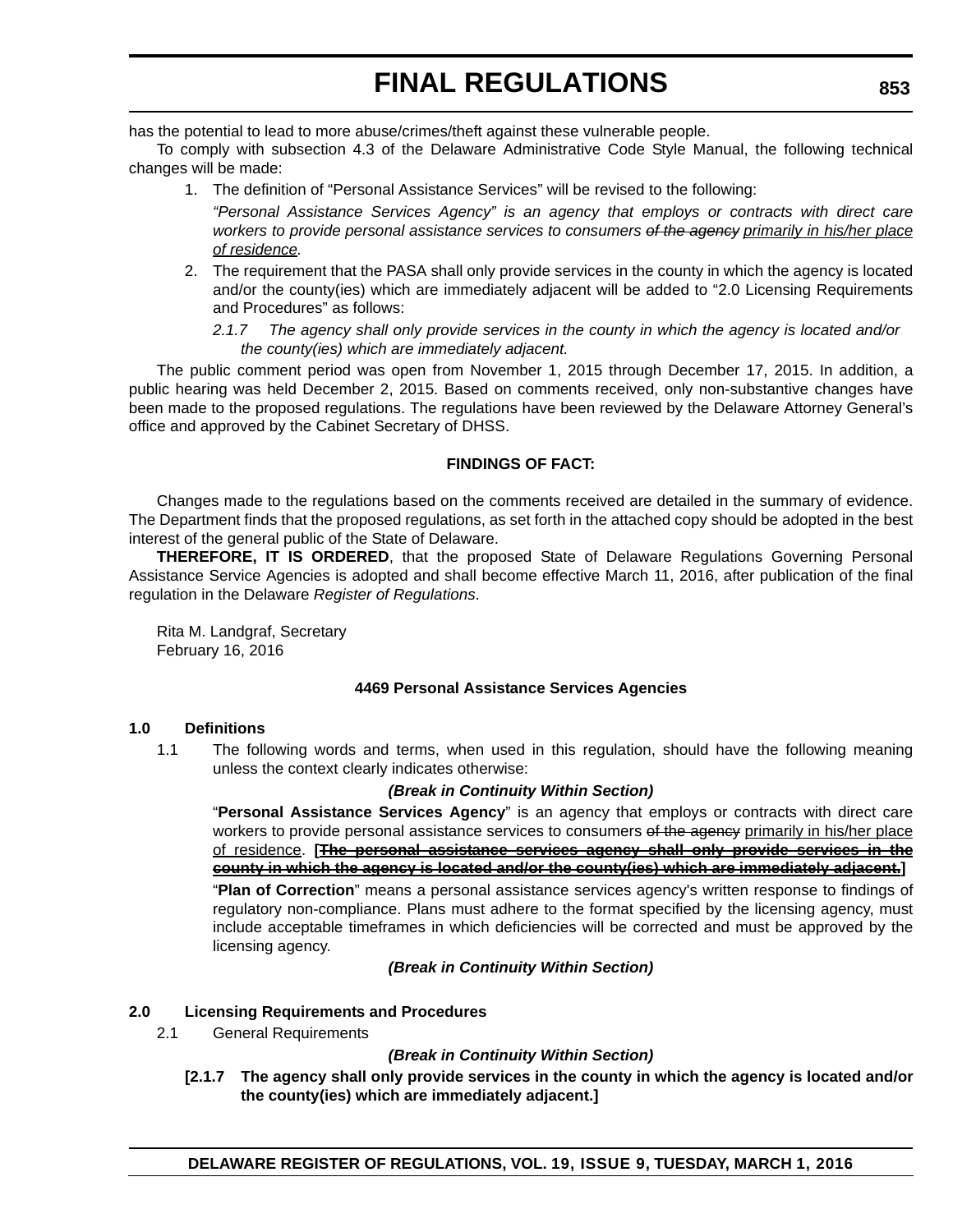**\*Please note that no additional changes were made to the regulation as originally proposed and published in the November 2015 issue of the** *Register* **at page 392 (19 DE Reg. 392). Therefore, the final regulation is not being republished here in its entirety. A copy of the final regulation is available at:**

**[4469 Personal Assistance Services Agencies](http://regulations.delaware.gov/register/march2016/final/19 DE Reg 852 03-01-16.htm)**

# **[DEPARTMENT OF NATURAL RESOURCES AND ENVIRONMENTAL](http://www.dnrec.delaware.gov/Pages/Portal.aspx)  CONTROL**

**DIVISION OF PARKS [AND RECREATION](http://www.destateparks.com/)**

Statutory Authority: 7 Delaware Code, Section 4702(c) (7 **Del.C.** §4702(c)) 7 **DE Admin. Code** 9201

**Secretary's Order No.: 2016-P-0006**

**[9201 Regulations Governing State Parks](#page-4-0)**

## **Date of Issuance: February 15, 2016 Effective Date of the Amendment: April 1, 2016**

Under the authority vested in the Secretary of the Department of Natural Resources and Environmental Control ("Department" or "DNREC") pursuant to 7 **Del.C.** §§6006, 6010, the following findings of fact based on the record, reasons and conclusions are entered as an Order of the Secretary in the above-referenced regulatory proceeding.

### **Background, Procedural History and Findings of Fact**

This Order relates to proposed revised regulation Amendments to 7 **DE Admin. Code** 9201: *Regulations Governing State Parks*. The Department's Division of Parks and Recreation ("Parks") commenced the regulatory development process with Start Action Notice 2015-09 dated September 1, 2015. The Department published its initial proposed regulation Amendments in the December 1, 2015 Delaware *Register of Regulations*. The Department then held a public hearing on December 22, 2015. Consistent with 29 **Del.C.** §10118(a), the public hearing record remained open for public comment through January 6, 2016.

The primary purpose of this proposed regulatory promulgation is to adopt as final the aforementioned proposed revised Amendments to 7 **DE Admin. Code** 9201, *Regulations Governing State Parks* ("Amendments"), in order for Delaware to mirror the recent changes made to Delaware law as a result of the passing of Senate Bill 114 ("SB 114") by the 148th General Assembly in 2015. This bill declassifies a number of minor violations associated with state parks by changing some violations from an unclassified misdemeanor to a Class "D" environmental violation. As a result, the first offense of a Class "D" environmental violation will not be reported on criminal history records provided by the State Bureau of Identification for employment purposes under 11 **Del.C.** §8513(c). Subsequent offenses will, however, be reported for employment purposes.

On December 1, 2015, the Delaware *Register of Regulations* published the Department's initial proposed Amendments to Delaware's existing *Regulations Governing State Parks*, which included the aforementioned SB 114 requirements. Senate Bill 114 becomes effective following the publication of final regulations consistent with the bill, or on April 1, 2016, whichever occurs first. Adoption of these proposed Amendments will further enable the Department to (1) mirror the recent changes made to Delaware Code as a result of the passing of SB114 by the 148th General Assembly; (2) add a formal definition within these present regulations of the term "firearm", consistent with such definition already existing within Delaware Code (see 11 **Del.C.** §222[12]); (3) provide clarifying language regarding the definition and use of electric bicycles on state park lands; (4) correct previous clerical error; (5) provide additional clarity and overall consistency throughout the Department's existing *Regulations Governing State Parks*; and (6) make other changes to reflect updated Division policies and concerns.

The aforementioned proposed Amendments were presented and thoroughly vetted by the Department at the public hearing on December 22, 2015. Members of the public attended that public hearing, and provided comment to the Department regarding the same, both at the time of the hearing and during the post-hearing time period. The public comment period closed on January 6, 2016.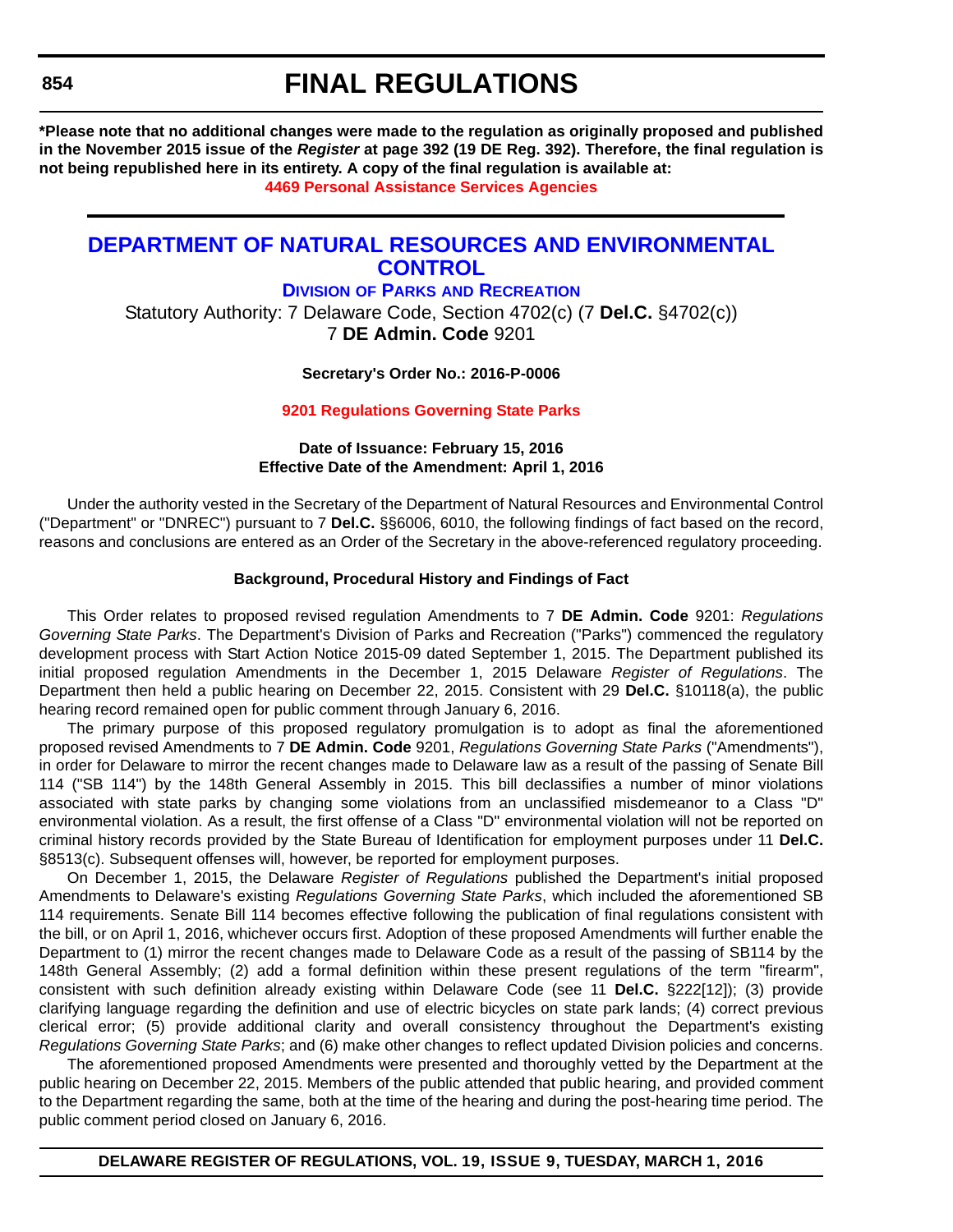Subsequent to the record closing for comment after this public hearing, the Department's Division of Parks and Recreation conducted a thorough review of the hearing record and prepared its formal Technical Response Memorandum ("TRM"), dated February 12, 2016, which documents the Department's review of the record, and offers Parks' response to all comments received throughout this regulatory process. In all, there were three main concerns addressed in the aforementioned TRM: (1) the proposed definition of "firearm" and the existing prohibition of a "firearm" on state park lands; (2) the proposed regulatory language to prohibit use of mechanically propelled bait launchers on state park lands; and (3) the proposed definition of "bicycle" and use of "electric bicycles" on state park lands.

With regard to the first and second concerns referenced above, Dan Triano, President of "Bunker Up Fishin" and inventor of the fishing casting system known as "The Sand Blaster Bait Caster" ("Bait Caster"), offered numerous written and verbal comment concerning the Department's proposed regulatory amendments at all phases of this proposed promulgation. Mr. Triano is the manufacturer and seller of the aforementioned Bait Caster device, which uses combustion to project frozen bait up to 300 yards out into the ocean. It is Mr. Triano's contention that his device is not a firearm, but rather a patented fishing apparatus that has been formally classified by the U.S. Patent Office as "A01K91/02: Fishing line device for casting lines". Moreover, Mr. Triano alleges that, since the Bait Caster was not classified as a firearm by the federal government, it may be legally sold in commerce without the requirement of having a National Firearms Act Stamp, and thus should not be prohibited from use on state park lands. He further notes that his device has had a positive impact on the lives of disabled fishermen, as the device enables those persons to once again enjoy casting fishing lines, and believes that there is an economic benefit to the communities where this device is in use, in that those customers spend their money for local hotels, bait shops, fishing licenses, restaurants, and surf fishing passes. Thus, for the reasons stated above, Mr. Triano believes his device should be allowed to be used in Delaware State Park lands, and not prohibited from use as a firearm.

In response to Mr. Triano's comments as noted above, it is the Department's position that Mr. Triano's device (or any such similar device) should be prohibited from use at Delaware State Parks' multi-use beaches for several reasons. First, Delaware's surf fishing beaches are frequently at capacity, and anglers are in close proximity of each other. The Department has safety concerns for other user groups in such areas, such as kayakers, walkers, body surfers and swimmers, when a device such as this is being operated within such close proximity. Moreover, operator error with such a device draws additional safety concerns when used on Division-managed lands. The Department notes that just one individual improperly using such a device could severely injury or kill other recreational users of the park. Furthermore, DNREC has had complaints from members of the fishing community against these types of devices, as use of the same has been seen as giving some fishermen a competitive advantage over others, and could be perceived as targeting some restricted species. Lastly, while such devices are primarily marketed to the surf fishing community, the Division has concerns that the same could also be used at any of the Division's inland ponds.

Additional written comment was received by the Department in this matter from Rich King, who voiced his opposition to mechanically propelled bait launchers in general, and offered his opinion on numerous safety concerns regarding the use of same in State Parks. In response, the Department's TRM indicated support of Mr. King's opposition to mechanically propelled bait casters.

Lastly, the Department received written comment in this matter from the Bicycle Products Suppliers Association ("BPSA") and People for Bikes. People for Bikes is a non-profit organization acting on behalf of the U.S. bicycle industry, and is comprised of companies throughout the United States which provide "…a unified front for advocating for bicycling on a national level…". Three recommendations were submitted by People for Bikes for the Department's consideration in this matter, to wit: (1) create a specific definition for "electric bicycles" using language identical to 21 **Del.C.** §101(4); (2) expressly permit the use of electric bicycles on roadways; and (3) permit the use of electric bicycles on paved, multi-use paths.

In response to the above recommendations, the Department proposes to *revise* its initial proposed regulatory amendments by adding some additional language to the proposed amended definition of a bicycle, in order to (1) provide clarity with respect to formally defining an electric bicycle within these regulations; and (2) clarify the use of electric bicycles on multi-use trials, as set forth in Section 12.0 of these regulations. It should be noted that, since electric bicycles are already permitted on established roadways, there is no need for further clarification of this matter in these regulations.

It should also be noted that, while the Department has made revisions to the proposed Amendments to 7 **DE Admin. Code** 9201, *Regulations Governing State Parks* as a result of the comment received in this matter as noted above, such changes are non-substantive, as they neither alter the meaning or intent of the proposed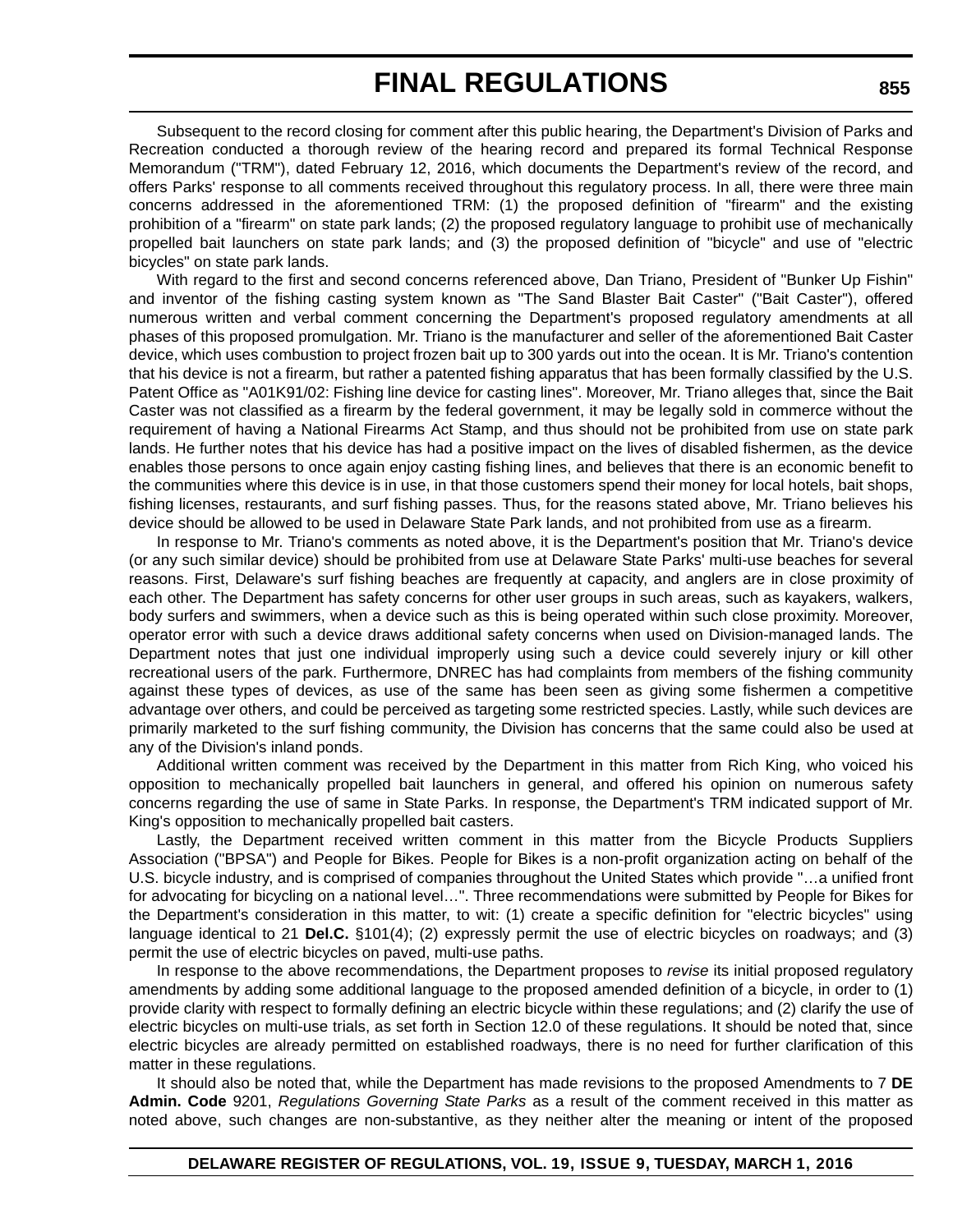regulatory amendments, and therefore, no additional noticing or re-publication of the same is necessitated at this time. It should also be noted that all proper notification and noticing requirements concerning this matter were met by the Department. Proper notice of the hearing was provided as required by law.

Subsequent to receiving the Division of Parks and Recreation's aforementioned TRM, the Department's presiding hearing officer, Lisa A. Vest, then prepared a Hearing Officer's Report dated February 12, 2016 ("Report"). The Report documents the proper completion of the required regulatory development process, establishes the record, and recommends the adoption of the revised proposed regulatory Amendments as attached to the Report as Appendix "B".

#### **Reasons and Conclusions**

Based on the record developed by the Department's experts and established by the Hearing Officer's Report, I find that the *revised* proposed regulatory Amendments to 7 **DE Admin. Code** 9201, *Regulations Governing State Parks*, are well-supported. Therefore, the recommendations of the Hearing Officer are hereby adopted, and I direct that the revised proposed regulatory Amendments be promulgated as final.

I find that the Department's experts in the Division of Parks and Recreation fully developed the record to support adoption of these *revised* regulatory Amendments. The adoption of these *revised* regulatory Amendments will allow Delaware's regulations to remain consistent with recent changes made to Delaware law as a result of the passing of SB114 by the 148th General Assembly, add a formal definition within these present regulations of the term "firearm" (consistent with such definition already existing within Delaware Code at 11 **Del.C.** §222[12]), provide clarity with regard to formally defining an electric bicycle within these regulations, clarify the use of electric bicycles on multi-use trials in Section 12.0 of these regulations, correct previous clerical error, provide additional clarity and overall consistency throughout Delaware's existing Regulations Governing State Parks, and make other changes to reflect updated Division polices and concerns.

In conclusion, the following reasons and conclusions are entered:

- 1. The Department has the statutory basis and legal authority to act with regard to the revised proposed amendments to 7 **DE Admin. Code** 9201, *Regulations Governing State Parks*, pursuant to 7 **Del.C.** Ch. 47 and 60;
- 2. The Department has jurisdiction under its statutory authority, pursuant to 7 **Del.C.** Ch. 60, to issue an Order adopting these revised proposed regulatory amendments as final;
- 3. The Department provided adequate public notice of the proposed regulatory amendments and all proceedings in a manner required by the law and regulations, provided the public with an adequate opportunity to comment on the proposed regulatory amendments, including at the time of the public hearing held on December 22, 2015, and held the record open through close of business on January 6, 2016, consistent with 29 **Del.C.** §10118(a), in order to consider public comment on these proposed regulatory amendments before making any final decision;
- 4. While the Department has made revisions to the initial proposed regulatory amendments to 7 **DE Admin. Code** 9201, *Regulations Governing State Parks*, as set forth above, such changes are nonsubstantive, as they neither alter the meaning or intent of the proposed regulatory amendments, and therefore no additional re-publication or noticing of this proposed regulation is necessitated at this time;
- 5. The Department's Hearing Officer's Report, including its established record and the recommended *revised* proposed regulatory Amendments as set forth in Appendix "B", are hereby adopted to provide additional reasons and findings for this Order;
- 6. Promulgation of the *revised* proposed regulatory amendments to 7 **DE Admin. Code** 9201, *Regulations Governing State Parks*, will enable the Department to (1) mirror the recent changes made to Delaware law as a result of the passing of SB114 by the 148th General Assembly; (2) add a formal definition within these present regulations of the term "firearm", consistent with such definition already existent within Delaware Code (see 11 **Del.C.** §222[12]); (3) provide clarifying language regarding the definition and use of electric bicycles on state park lands; (4) correct previous clerical error; (5) provide additional clarity and overall consistency throughout the Department's existing Regulations Governing State Parks; and (6) make other changes to reflect updated Division policies and concerns;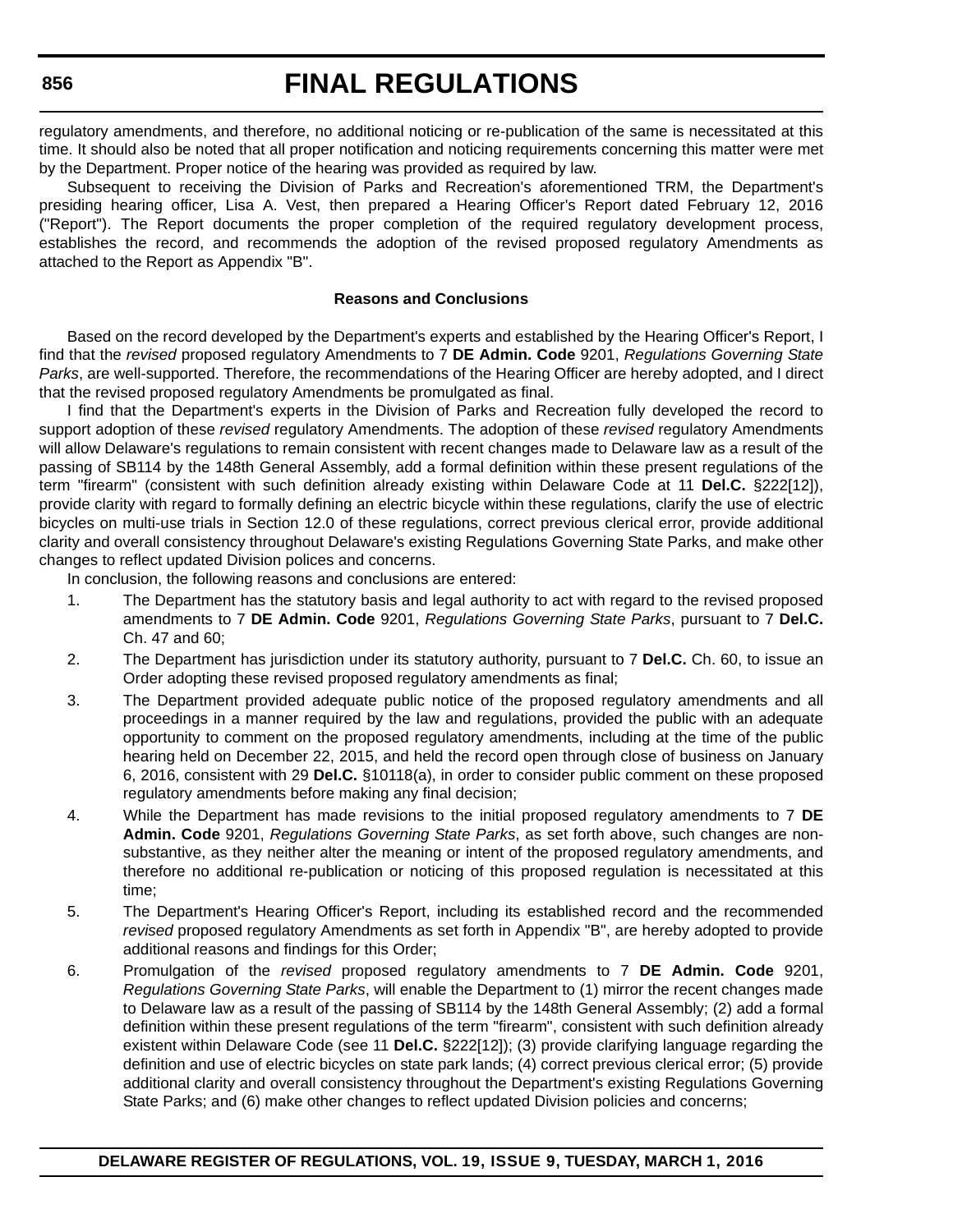- 7. The Department has reviewed these *revised* proposed regulatory amendments in the light of the Regulatory Flexibility Act, consistent with 29 **Del.C.** Ch. 104 (version applicable to all regulations initially published on or before December 31, 2015), and believes the same to be lawful, feasible and desirable, and that the recommendations as proposed should be applicable to all Delaware citizens equally;
- 8. The Department's proposed regulatory amendments, as initially published in the December 1, 2015 Delaware *Register of Regulations*, and as revised and set forth in Appendix "B" hereto, are adequately supported, are not arbitrary or capricious, and are consistent with the applicable laws and regulations. Consequently, they should be approved as final revised regulatory amendments, which shall go into effect April 1, 2016 after their publication in the next available issue of the Delaware *Register of Regulations*; and
- 9. The Department shall submit this Order approving as final the *revised* proposed Amendments to 7 **DE Admin. Code** 9201, *Regulations Governing State Parks*, to the Delaware Registrar of Regulations for publication in its next available issue, and provide such other notice as the law and regulation require and the Department determines is appropriate.

David S. Small, Secretary

### **9201 Regulations Governing State Parks**

### **1.0 Definitions**

### *(Break in Continuity Within Section)*

**"Bicycle"** shall include that certain class of vehicles which are exclusively human-powered by means of foot pedals, which the driver normally rides astride, which have not in excess of 3 wheels and which may be commonly known as unicycles, bicycles and tricycles. **[The term "bicycle" also includes a 2 or 3-wheeled vehicle with fully operable pedals and an electric motor of less than 750 watts (1 horsepower), whose maximum speed on a paved level surface, when powered solely by such motor while ridden by an operator who weighs 170 pounds, is less than 20 miles per hour. (21 Del.C. §101(4)).]**

### *(Break in Continuity Within Section)*

**"Firearm"** includes any weapon from which a shot, projectile or other object may be discharged by force of combustion, explosive, gas and/or mechanical means, whether operable or inoperable, loaded or unloaded. **[(11 Del.C. §222(12)).]**

*(Break in Continuity of Sections)*

### **132.0 Bicycles and Skating Equipment- Environmental D Violations**

- 132.1 Anyone riding a bicycle or propelling a vehicle by human power shall have all the rights and all the duties applicable to the operator of any other vehicle referenced within these Regulations and shall be in compliance with all State laws, rules and regulations when operating on lands administered by the Division.
	- 132.1.1 Bicycling is permitted only on roadways designated for public use, designated and signed bike paths and multiple-use trails designated and signed for such use. **[Bicycles with electric motors are prohibited on all trails except with written permission from the Director.]**

### *(Break in Continuity Within Section)*

12.1.8 Persons riding bicycles upon a roadway or trail shall obey the instructions of any traffic control device, including traffic signal lights, traffic signs, **[and]** traffic markings**[, and trail markings]**.

*(Break in Continuity of Sections)*

**164.0 Domesticated Animals/Pets- Environmental D Violations** *(Break in Continuity Within Section)*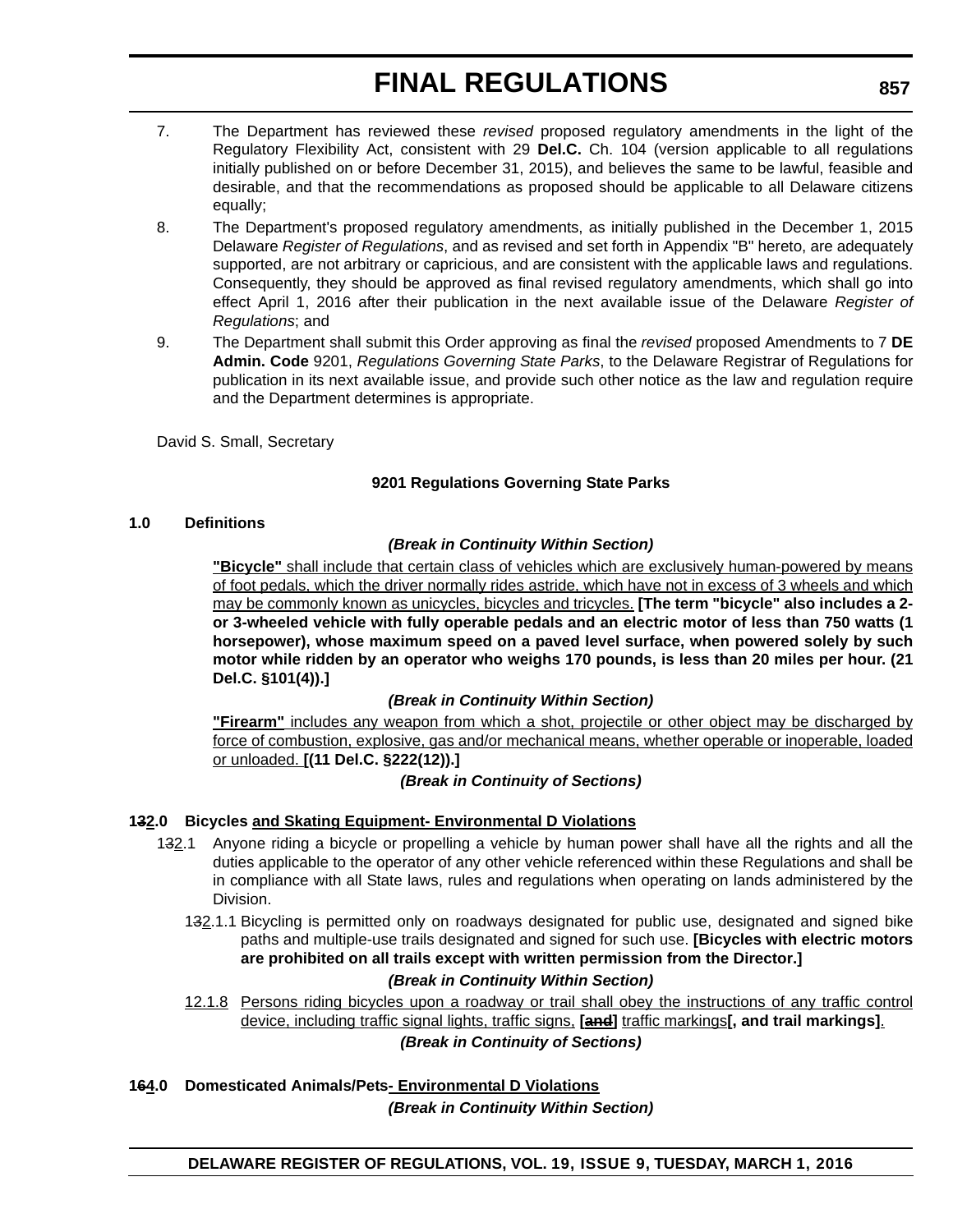**858**

# **FINAL REGULATIONS**

- 164.34 Except service animals as defined by the Americans with Disabilities Act, guide dogs accompanying blind and/or deaf persons, dogs and other domesticated animals, shall not be permitted within or upon designated picnic areas, nature trails, public buildings, structures and other designated areas administered by the Division.
	- 164.34.1Except **[guide dogs accompanying blind and/or deaf persons service animals as defined by the Americans with Disabilities Act]**, dogs and other domesticated animals shall not be permitted upon or within any Division-administered swimming area, or swimming area beach or surfboard/sailboard areas at anytime, day or night, from May 1 through September 30 each year, 7 **Del.C.** §1715.

# *(Break in Continuity of Sections)*

# **26.0 Effective Date**

The amendments to these regulations become effective **[XX.XX.XX April 1, 2016]**.

**\*Please note that no additional changes were made to the regulation as originally proposed and published in the December 2015 issue of the** *Register* **at page 471 (19 DE Reg. 471). Therefore, the final regulation is not being republished here in its entirety. A copy of the final regulation is available at: [9201 Regulations Governing State Parks](http://regulations.delaware.gov/register/march2016/final/19 DE Reg 854 03-01-16.htm)**

# **[DEPARTMENT OF SAFETY AND HOMELAND SECURITY](http://dshs.delaware.gov/) OFFICE OF [THE ALCOHOLIC BEVERAGE CONTROL COMMISSIONER](http://date.delaware.gov/OABCC/index.shtml)** Statutory Authority: 4 Delaware Code, Section 304(a) (4 **Del.C.** §304(a)) 4 **DE Admin. Code** 202

### **ORDER**

# **[202 \(Formerly Rule 19\) A Rule Defining the Words Hotel, Motel, Restaurant and Dinner Theater](#page-4-0)**

House Bill No. 16 of the 148<sup>th</sup> General Assembly was approved March 23, 2015. That bill changed the definition of "Restaurant" and instead of requiring a restaurant to have a minimum of 35 dining seats for patrons, the bill provided that a restaurant must have a minimum of 12 dining seats. Rule 202 (formerly Rule 19) required a minimum of 35 dining seats in accordance with the former statute, but now is in conflict with the statutorily changed requirement. Therefore the Rule 202 3.1 must be changed by deleting the numerals "35" and replacing them with the numerals "12".

Pursuant to 29 **Del.C.** §10113(b)(5), this regulation is exempt from the procedural requirements of the Administrative Procedures Act and may be adopted informally.

**IT IS SO ORDERED** this 22<sup>nd</sup> day of February, 2016.

John H. Cordrey, Commissioner of Alcohol

# **202 (Formerly Rule 19) A Rule Defining the Words Hotel, Motel, Restaurant and Dinner Theater**

This Rule supplements the definition of Hotel, Motel, Dinner Theater and Restaurant contained in the Liquor Control Act.

### **1.0 Hotel**

- 1.1 "**Hotel**" means any establishment provided with special space and accommodation, where, in consideration of payment, food and lodging are habitually furnished to travelers.
- 1.2 There shall also be adequate and sanitary kitchen and dining room equipment and an approved storage space where alcoholic liquor may be kept. A hotel shall be advertised as such. A State or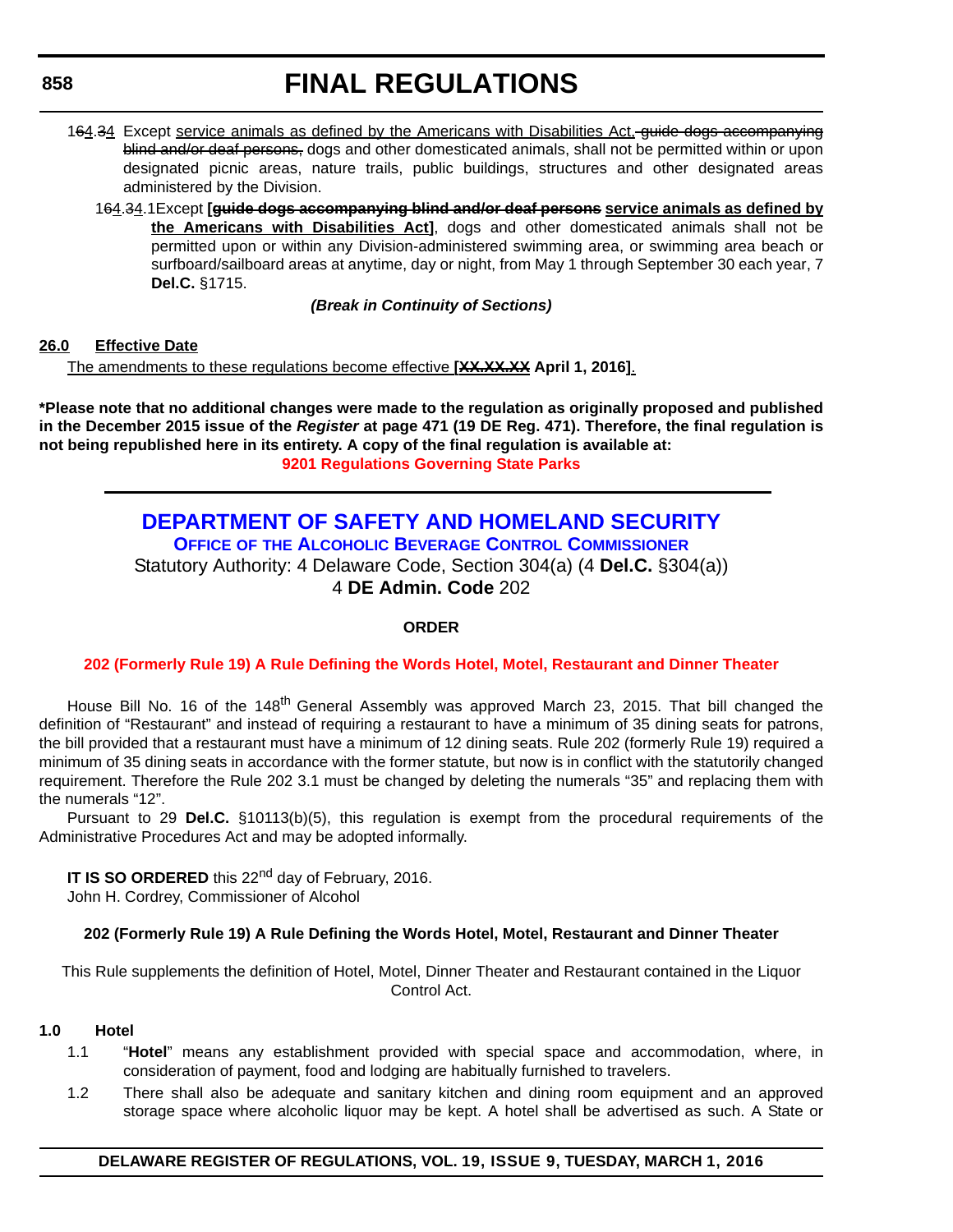County license to operate the premises as a hotel shall also be issued and in possession of the applicant prior to the issuance of the license and at all times thereafter during the term of the license.

### **2.0 Motel**

"**Motel**" shall mean the same as the word "**hotel**" except that a motel may consist of one or more buildings so long as it otherwise qualifies with the requirements set forth in the above definition of "**hotel**". The provisions of the Liquor Control Act shall likewise apply to applications to sell alcoholic liquor in a motel.

### **3.0 Restaurant**

- 3.1 "**Restaurant**" means any establishment which is regularly used and kept open principally for the purpose of serving complete meals to persons for consideration, and which has seating at tables for 35 12 or more persons and suitable kitchen facilities connected therewith for cooking an assortment of foods under the charge of a chef or cook. Seats at a bar shall not exceed 25% of the dining seats. The service of only such food and victuals as sandwiches or salads shall not be deemed to be the service of "meals".
	- 3.1.1 Complete meals shall be available at all hours that any restaurant is open for the sale of alcoholic liquor.
	- 3.1.2 There shall also be adequate and sanitary kitchen and dining room equipment, and an approved storage space where alcoholic liquor may be kept.
	- 3.1.3 A State or County license to operate the premises as a "**restaurant**" shall also be issued and in the possession of the applicant prior to the issuance of the license and at all times thereafter during the term of the license.

### **4.0 Complete Meals - Hotel and Restaurant**

The sale of alcoholic beverages by a hotel or restaurant shall be considered as a supplement to the original purpose of providing food and lodging and furnishing food, respectively. "**Complete Meals**" shall be considered to mean the normal meals provided at breakfast, lunch and dinner, offered from menus consisting of, but not limited to: breakfast foods, soups, appetizers, entrees, salads, vegetables, dessert's and beverages other than alcoholic. Restaurants licensed to sell "Beer Only" and "Wine Only" shall be required to furnish only two out of the four following accompaniments to meals: appetizers, soups, salads and vegetables.

#### **5.0 Dinner Theater**

- 5.1 The dinner theater shall serve at least one meal consisting of, but not limited to, appetizers, entrees, salads, vegetables, desserts and beverages other than alcoholic. There shall also be an adequate and sanitary kitchen and dining equipment with an approved storage space where alcoholic liquor may be kept.
- 5.2 The dinner theater licensee shall supply to the Commissioner the hours during which the licensee shall permit consumption of alcoholic beverages on its premises. In no event shall the dinner theater licensee allow consumption of alcoholic liquors on its premises at times other than in conjunction with meals served at the theatrical performances and during intermissions or at any other time which is not permitted by the Delaware Liquor Control Act. The hours of consumption of alcoholic liquors shall first be approved by the Commissioner before the issuance of a license.
- 5.3 Persons not of sufficient age to consume alcoholic liquors shall be allowed and permitted to be on the licensed premises of the dinner theater so long as all of the other provisions of the Liquor Control Act and Rules of this Commissioner are being complied with.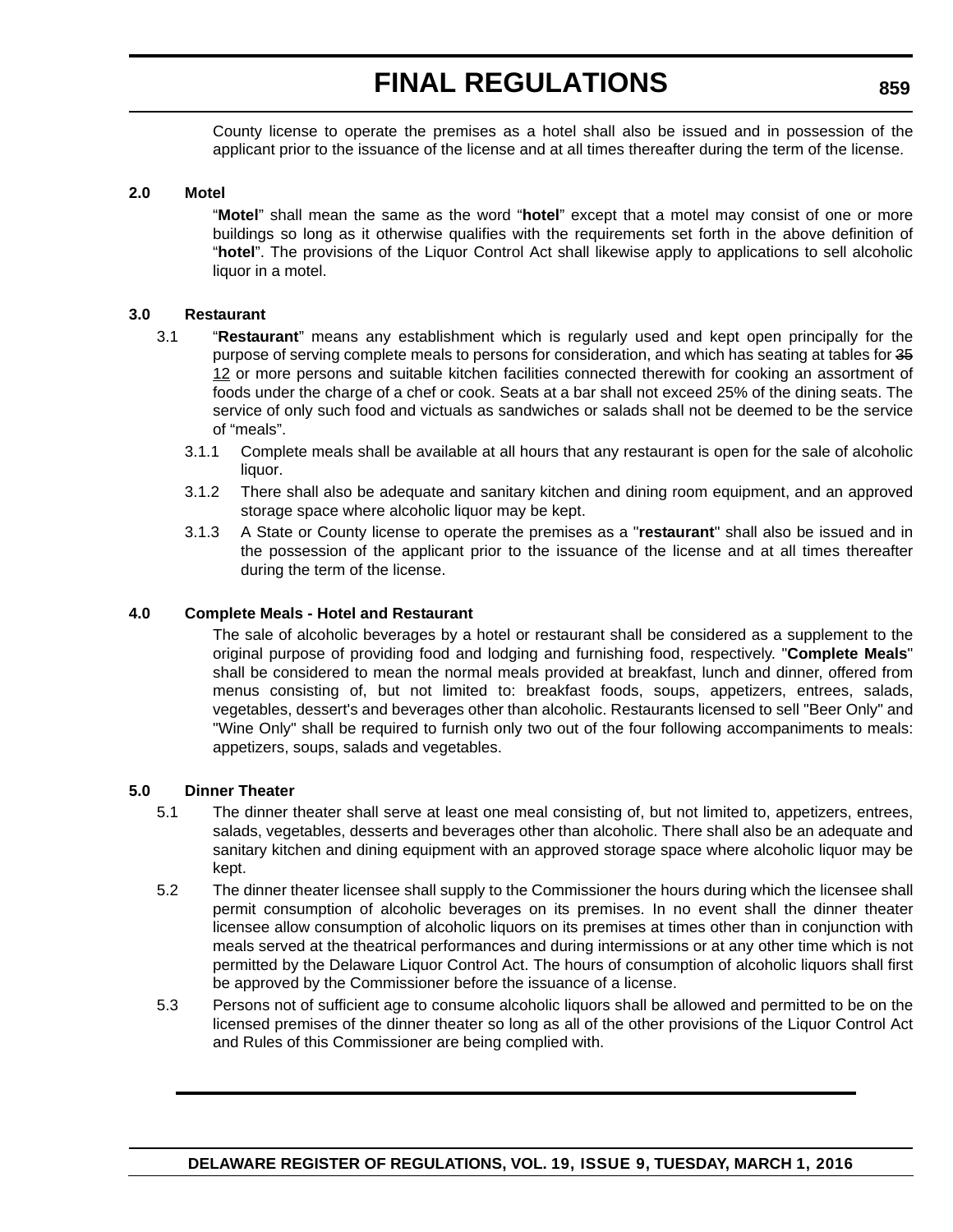**860**

# **FINAL REGULATIONS**

## **[DEPARTMENT OF STATE](http://sos.delaware.gov/) DIVISION [OF PROFESSIONAL REGULATION](http://dpr.delaware.gov/) 2500 BOARD [OF PHARMACY](http://dpr.delaware.gov/boards/pharmacy/index.shtml)**

Statutory Authority: 24 Delaware Code, Section 2506(a)(1) (24 **Del.C.** §2506(a)(1))

24 **DE Admin. Code** 2500

## **ORDER**

#### **[2500 Board of Pharmacy](#page-4-0)**

After due notice in the Delaware *Register of Regulations* and two Delaware newspapers, a public hearing was held on October 21, 2015 at a scheduled meeting of the Delaware Board of Pharmacy ("Board") to receive comments regarding the Board's proposed revisions to its rules and regulations. Specifically, the Board proposed amendments to Regulation 5.1.7.1 which concerns office use of compounded products.

The initial public hearing, which addressed both Regulations 5.1.7.1 and 10.0, was held on August 19, 2015. The Board deliberated on all of the comments at its meeting on September 16, 2015. While the Board voted to accept Regulation 10.0 as proposed, the Board decided to make substantive revisions to Regulation 5.1.7.1. The proposed substantive revisions amend Regulation 5.1.7.1 to state that non-patient specific compounded products may not be sold to a practitioner for office use unless covered under federal authority.

The proposed changes to Regulation 5.1.7.1 were published in the Delaware *Register of Regulations*, Volume 19, Issue 4, on October 1, 2015. Notice of the October 21, 2015 hearing was published in the *News Journal* (Exhibit 1) and the *Delaware State News*. Exhibit 2. Pursuant to 29 **Del.C.** §10118(a), the date to receive final written comments was November 5, 2015, 15 days following the public hearing. The Board deliberated on the proposed revisions at its regularly scheduled meeting on November 18, 2015.

#### **Summary of the Evidence and Information Submitted**

The following exhibits were made a part of the record:

- Board Exhibit 1: *News Journal* Affidavit of Publication.
- Board Exhibit 2: *Delaware State News* Affidavit of Publication.
- Board Exhibit 3: Correspondence from Road Runner Pharmacy.
- Board Exhibit 4: October 21, 2015 letter from David Dryden, Executive Secretary to the Board of Pharmacy.

In addition, Andrew Wilson from the Medical Society of Delaware testified to the effect that the Medical Society is in support of the proposed revisions.

#### **Findings of Fact and Conclusions**

Pursuant to 24 **Del.C.** §2506(a)(1), the Board has the statutory authority to promulgate rules and regulations.

The public was given notice and an opportunity to provide the Board with comments in writing and by testimony on the proposed amendments to the Board's rules and regulations.

As set forth in Mr. Dryden's correspondence, applicable federal regulations require a patient specific prescription to dispense a compounded medication. In addition, a facility must be established as an "outsourcing facility" in order to compound beyond prescriptive limits. The Board finds that revised Regulation 5.1.7.1 is consistent with the requirements of federal law. In addition, the Board finds that the language of the Regulation provides clear direction for members of the profession.

### **Decision and Effective Date**

The Board hereby adopts the proposed amendments to the rules and regulations to be effective 10 days following final publication of this Order in the *Register of Regulations*.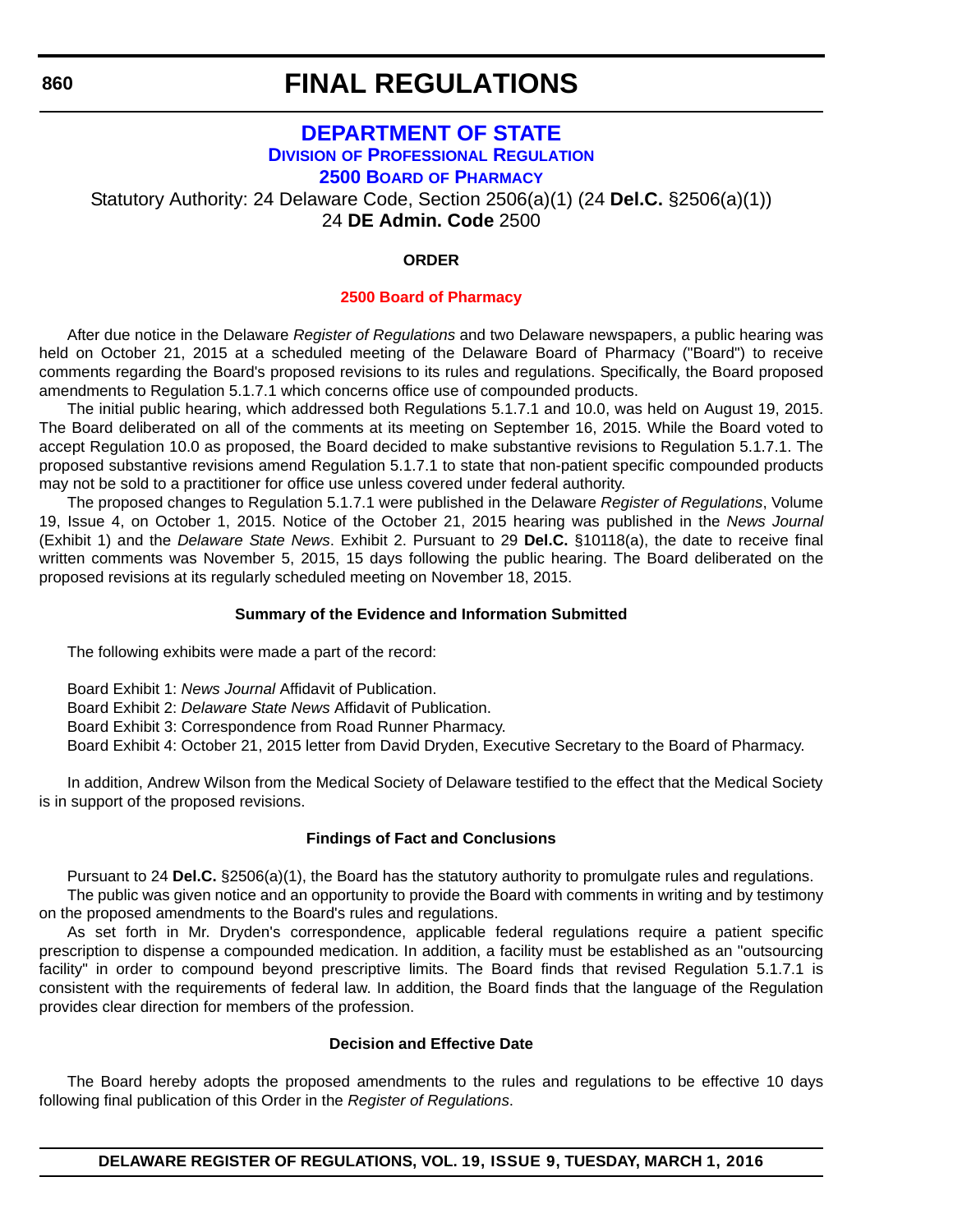# **FINAL REGULATIONS**

#### **Text and Citation**

The text of the revised rules and regulations remains as published in the *Register of Regulations*, Volume 19, Issue 4 on October 1, 2015.

**IT IS SO ORDERED** this 20<sup>th</sup> day of January, 2016 by the Delaware Board of Pharmacy. Susan Esposito, R.Ph., Professional Member, President Hooshang Shanehsaz, R.Ph., Professional Member, Vice President Kimberly Robbins, R.Ph., Professional Member Bonnie Wallner, R.Ph., Professional Member Tejal Patel, R.Ph., PharmD, Professional Member Joli Martini, R.Ph., Professional Member (absent) Julia Wheatley, Public Member **Jay Galloway, Public Member** Jay Galloway, Public Member Kenneth Sellers, Public Member

**\*Please note that no additional changes were made to the regulation as originally proposed and published in the October 2015 issue of the** *Register* **at page 282 (19 DE Reg. 282). Therefore, the final regulation is not being republished here in its entirety. A copy of the final regulation is available at: [2500 Board of Pharmacy](http://regulations.delaware.gov/register/march2016/final/19 DE Reg 860 03-01-16.htm)**

#### **861**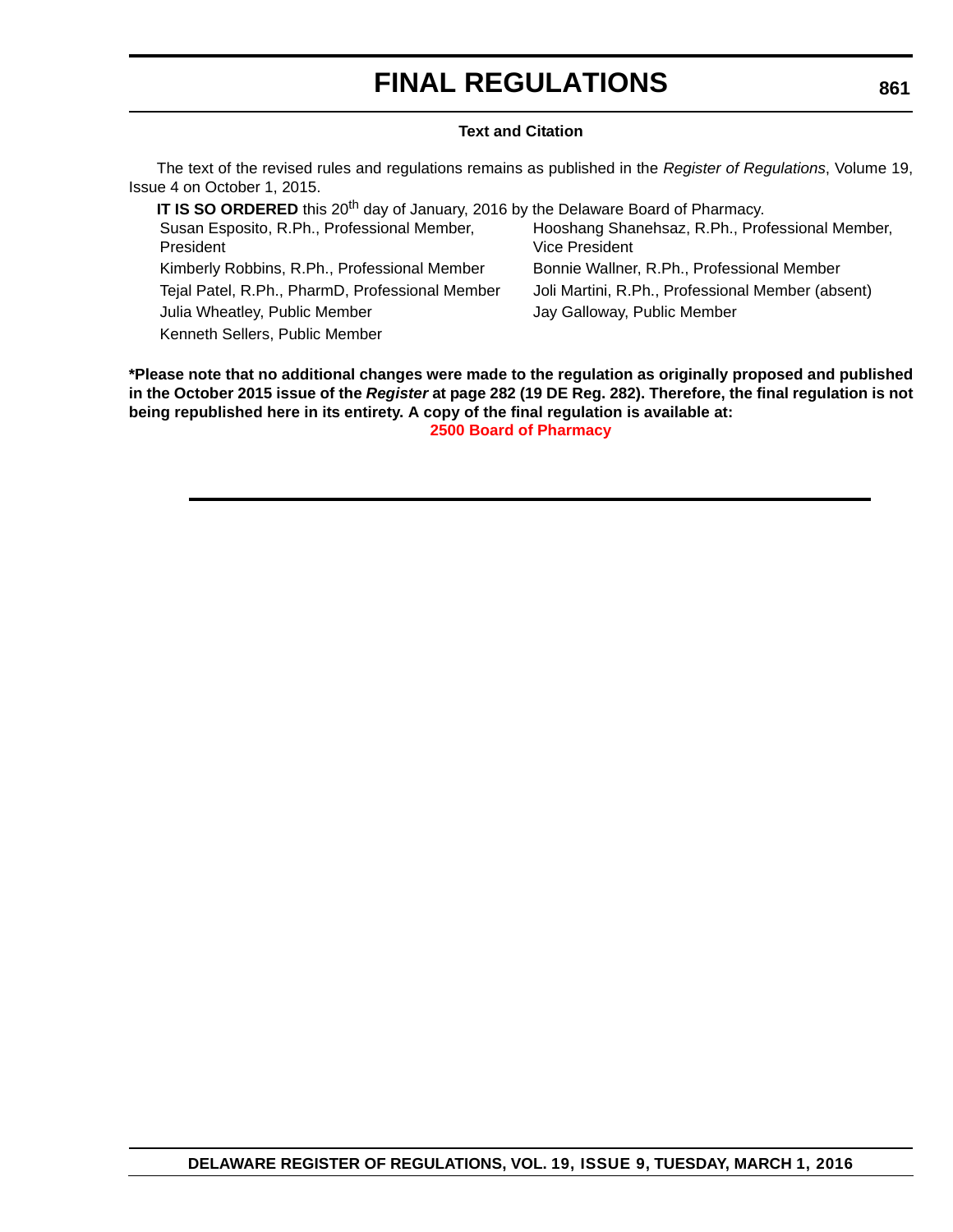## **[DEPARTMENT OF AGRICULTURE](http://dda.delaware.gov/) [THOROUGHBRED RACING COMMISSION](http://dda.delaware.gov/thoroughbred/index.shtml) [PUBLIC NOTICE](#page-4-0)**

#### **1001 Thoroughbred Racing Rules and Regulations**

The Thoroughbred Racing Commission proposes to amend its Regulations adopted in accordance with Title 3, Chapter 101. The purpose of the amended regulations is to amend rule 3.4.1.15 relating to fines and suspensions; amend rule 8.11.4 and 8.13 relating to rider weight and attire for jockeys; adopt new rule 8.15 relating to safety items for jockeys; amend rule 10.1.1 relating to registration certificates for horses; adopt new rule 13.2.3 relating to voiding of claims upon death of a horse and to correct the spelling of the term "pari-mutuel" in rule 1.0 definition of Mutuel Entry, rule 3.4.1.15, rule 14.10.2 and rule 16.2. Other regulations issued by the Thoroughbred Racing Commission are not affected by this proposal. The Thoroughbred Racing Commission is issuing these proposed regulations in accordance with Title 3 of the Delaware Code. This notice is issued pursuant to the requirements of Chapter 101 of Title 29 of the Delaware Code.

A copy of the proposed regulations is being published in the March 1, 2016 edition of the Delaware *Register of Regulations*. A copy is also on file in the office of the Thoroughbred Racing Commission, 777 Delaware Park Boulevard, Wilmington, Delaware 19804 and is available for inspection during regular office hours. Copies are also published online at the *Register of Regulations* website: http://regulations.delaware.gov/services/ current\_issue.shtml.

Interested parties may offer written comments on the proposed regulations or submit written suggestions, data, briefs or other materials to the Thoroughbred Racing Commission at the above address as to whether these proposed regulations should be adopted, rejected or modified. Pursuant to 29 **Del.C.** §10118(a), public comments must be received on or before April 1, 2016. Written materials submitted will be available for inspection at the above address.

## **[DEPARTMENT OF EDUCATION](http://www.doe.k12.de.us/site/default.aspx?PageID=1) [PUBLIC NOTICE](#page-4-0)**

The State Board of Education will hold its monthly meeting on Thursday, March 17, 2016 at 1:00 p.m. in the Townsend Building, Dover, Delaware.

### **DEPARTMENT OF HEALTH AND SOCIAL SERVICES DIVISION [OF MANAGEMENT SERVICES](http://dhss.delaware.gov/dhss/dms/) [PUBLIC NOTICE](#page-4-0) Birth to Three Early Intervention System**

The Delaware Department of Health and Social Services will submit its annual grant application under Part C of the Individuals with Disabilities Education Improvement Act of 2004. Public Comment is being accepted from February 15 - March 15, 2016, and the application will be available until April 21, 2016.

Please contact the Part C Birth to Three office at 302-255-9134 (call collect from Kent and Sussex) to secure a copy of the application. Send your written comments to Part C/Birth to Three, DMS/DHSS, Main Building, 2nd floor, Suite 249, 1901 N. DuPont Hwy, New Castle, DE 19720 or fax to 302-255-4407.

## **[DEPARTMENT OF INSURANCE](http://www.delawareinsurance.gov/) OFFICE OF [THE COMMISSIONER](http://www.delawareinsurance.gov/bio.shtml) [PUBLIC NOTICE](#page-4-0) 602 Motor Vehicle Physical Damage Appraisers**

INSURANCE COMMISSIONER KAREN WELDIN STEWART hereby gives notice of re-proposed amended

**DELAWARE REGISTER OF REGULATIONS, VOL. 19, ISSUE 9, TUESDAY, MARCH 1, 2016**

**862**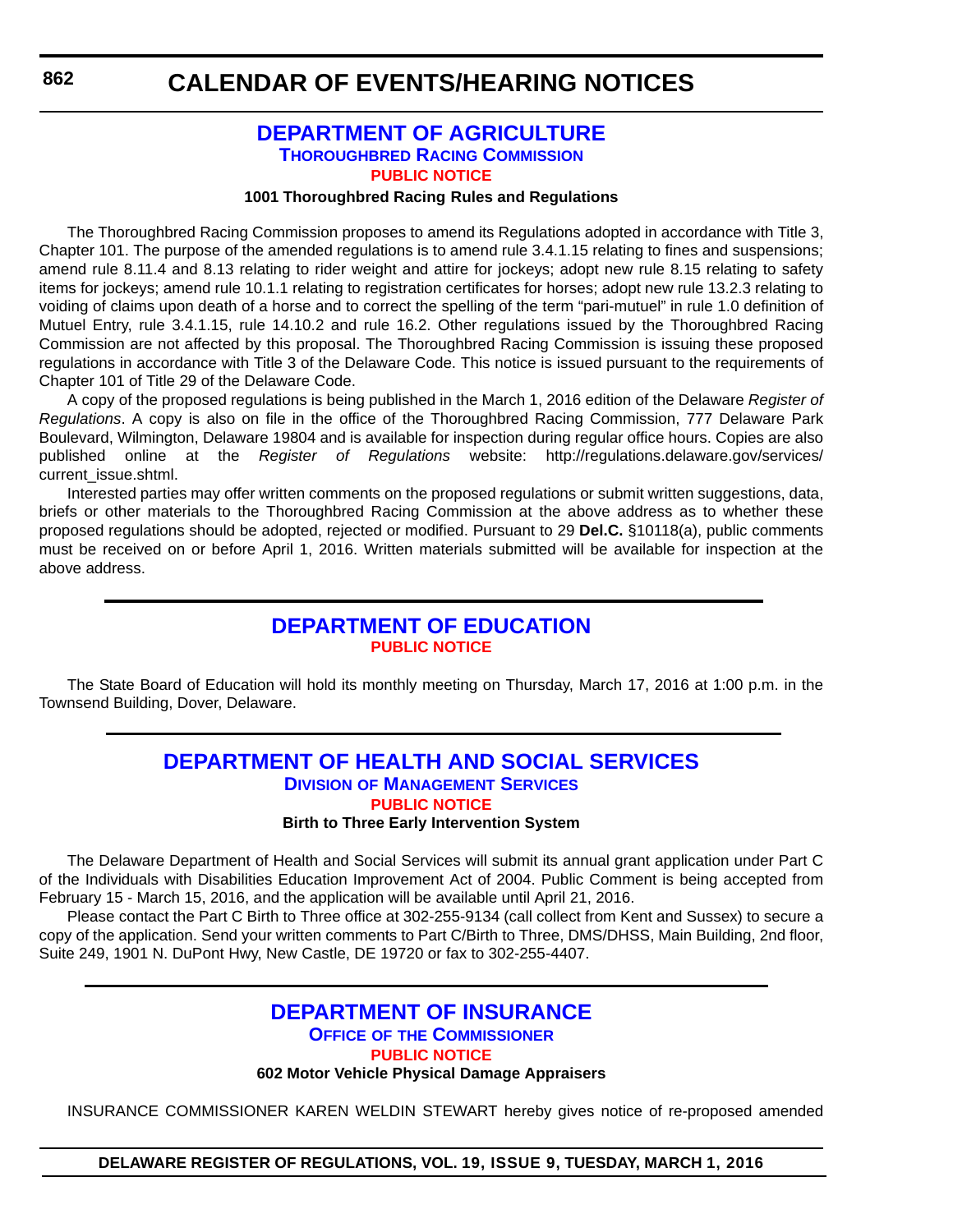#### Department of Insurance **Regulation 602** relating to **Motor Vehicle Physical Damage Appraisers [Formerly Regulation 8]**. The docket number for this proposed AMENDED regulation is 2803-2015.

Amendments are being proposed to permit the use of digital imaging by appraisers. The Delaware Code authority for the change is 18 **Del.C.** §311 and Ch. 17; and 29 **Del.C.** Ch. 101.

The Department of Insurance does not plan to hold a public hearing on the proposed amended regulation. The proposed amended regulation appears below and can also be viewed at the Delaware Insurance Commissioner's website at:

[www.delawareinsurance.gov/departments/documents/ProposedRegs/ProposedRegs.shtml](http://www.delawareinsurance.gov/departments/documents/ProposedRegs/ProposedRegs.shtml)

Any person can file written comments, suggestions, briefs, and compilations of data or other materials concerning the proposed amendment. Any written submission in response to this notice and relevant to the proposed regulation must be received by the Department of Insurance no later than 4:30 p.m. EST, Thursday, March 31, 2016. Any such requests should be directed to:

Regulatory Specialist Rhonda West Delaware Department of Insurance 841 Silver Lake Boulevard Dover, DE 19904 Phone: (302) 674-7379 Fax: (302) 739-5566 Email: [Rhonda.West@state.de.us](mailto:Rhonda.West@state.de.us)

## **[DEPARTMENT OF LABOR](http://dol.delaware.gov/) DIVISION [OF UNEMPLOYMENT INSURANCE](http://ui.delawareworks.com/) [PUBLIC NOTICE](#page-4-0)**

#### **1202 Unemployment Insurance Regulations**

The Delaware Department of Labor, Division of Unemployment Insurance proposes this revised regulation in accordance with 19 **Del.C.** §3314(6) to establish procedures for notice to claimants and an opportunity for claimants to provide responsive information prior to the Division taking adverse action against the claimant, when the Division of Unemployment Insurance discovers that a claimant failed to report wages that the Division believes should have been reported.

The Delaware Department of Labor, Division of Unemployment Insurance solicits written comments from the public concerning the proposed revised regulation. Any such comments should be submitted to the Director of the Division of Unemployment Insurance, Thomas H. Ellis, by mail to: Delaware Division of Unemployment Insurance, P.O. Box 9950, Wilmington, DE 19809-0950, or by email to:Thomas.El lis@state.de.us. Written comments must be received by Mr. Ellis on or before March 31, 2016 to be considered prior to the adoption of the proposed revised regulation. Copies of the proposed revised regulation are available upon request.

## **[DEPARTMENT OF SERVICES FOR CHILDREN, YOUTH AND THEIR](http://kids.delaware.gov/)  FAMILIES**

### **DIVISION [OF FAMILY SERVICES](http://kids.delaware.gov/fs/fs.shtml) OFFICE [OF CHILD CARE LICENSING](http://kids.delaware.gov/occl/occl.shtml) [PUBLIC NOTICE](#page-4-0)**

**301 Background Checks for Child-Serving Entities**

The Office of Child Care Licensing proposes to amend the DELACARE Regulations - Background Checks for Child-Serving Entities to comply with changes in Delaware and Federal Code.

A copy of the proposed regulations is being posted in the March 1, 2016 edition of the Delaware *Register of Regulations*. Interested parties wishing to offer comments on the proposed regulations or submit written

**DELAWARE REGISTER OF REGULATIONS, VOL. 19, ISSUE 9, TUESDAY, MARCH 1, 2016**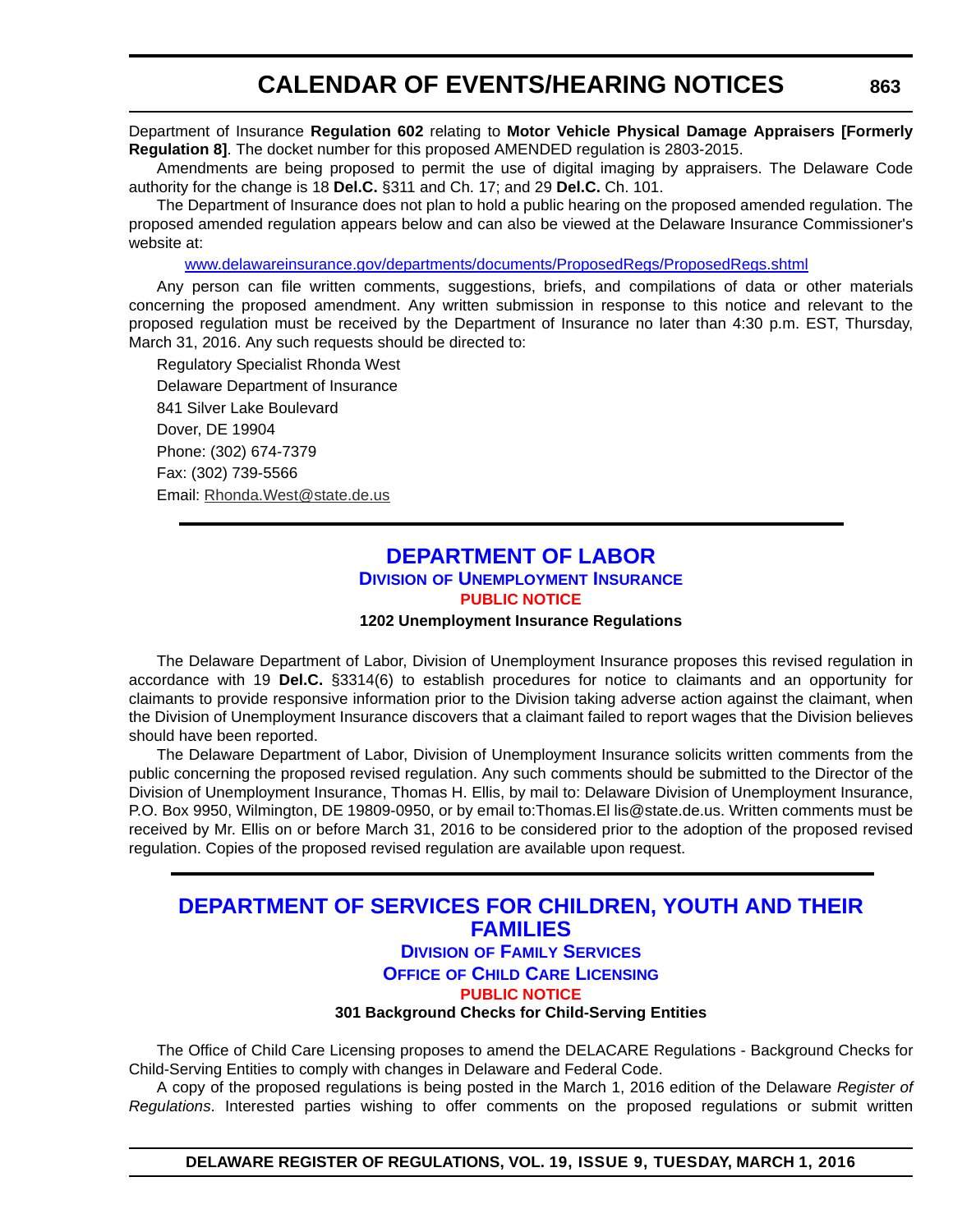**864**

## **CALENDAR OF EVENTS/HEARING NOTICES**

suggestions, data, briefs, or other materials concerning the proposed regulations must submit them to Beth Kramer, Criminal History Unit, Hagley Building, 3411 Silverside Road Wilmington, Delaware 19810 or by email to Beth.Kramer@state.de.us by the close of business on March 31, 2016.

## **DIVISION OF FAMILY SERVICES OFFICE [OF CHILD CARE LICENSING](http://kids.delaware.gov/occl/occl.shtml) [PUBLIC NOTICE](#page-4-0)**

### **302 Child Protection Registry Checks for Child Care, Health Care, and Public School Persons**

The Office of Child Care Licensing proposes to amend the DELACARE Regulations - Child Protection Registry Checks for Health Care Facilities, Public Schools, Private Schools and Youth Camps to comply with changes in Delaware Code.

A copy of the proposed regulations is being posted in the March 1, 2016 edition of the Delaware *Register of Regulations*. Interested parties wishing to offer comments on the proposed regulations or submit written suggestions, data, briefs, or other materials concerning the proposed regulations must submit them to Beth Kramer, Criminal History Unit, Hagley Building, 3411 Silverside Road Wilmington, Delaware 19810 or by email to Beth.Kramer@state.de.us by the close of business on March 31, 2016.

## **[DEPARTMENT OF STATE](http://sos.delaware.gov/) DIVISION [OF PROFESSIONAL REGULATION](http://dpr.delaware.gov/) 2930 Council on Real Estate Appraisers [PUBLIC NOTICE](#page-4-0)**

Pursuant to 24 **Del.C.** §4006(a)(1), the Delaware Council on Real Estate Appraisers has proposed revisions to its rules and regulations. The rules pertaining to continuing education and the AQB criteria are amended to conform to new Appraisal Qualifications Board criteria.

The Board originally scheduled a hearing on this matter for February 16, 2016 at 9:30 a.m. but was unable to hold the hearing due to lack of proper newspaper publication of the hearing under the Delaware Administrative Procedures Act. The Board has rescheduled the public hearing on the proposed rule change to April 19, 2016 at 9:30 a.m., in the Second Floor Conference Room B, Cannon Building, 861 Silver Lake Blvd., Dover, DE 19904, where members of the public can offer comments on the amendments to the rules and regulations. Anyone wishing to receive a copy of the proposed rules and regulations may obtain a copy from the Delaware Council on Real Estate Appraisers, 861 Silver Lake Boulevard, Dover, Delaware 19904. Persons wishing to submit written comments may forward these to the Board at the above address in accordance with 29 **Del.C.** §10118(a).

### **DIVISION [OF PROFESSIONAL REGULATION](http://dpr.delaware.gov/) 3300 BOARD [OF VETERINARY MEDICINE](http://dpr.delaware.gov/boards/veterinarymedicine/index.shtml) [PUBLIC NOTICE](#page-4-0)**

Pursuant to 24 **Del.C.** §3306(a)(1), the Board of Veterinary Medicine has proposed revisions to its rules and regulations.

A public hearing will be held on April 12, 2016 at 1:00 p.m. in the second floor conference room A of the Cannon Building, 861 Silver Lake Boulevard, Dover, Delaware, where members of the public can offer comments. Anyone wishing to receive a copy of the proposed rules and regulations may obtain a copy from the Board of Veterinary Medicine, 861 Silver Lake Boulevard, Dover, Delaware 19904. Persons wishing to submit written comments may forward these to the Board at the above address. Pursuant to 29 **Del.C.** §10118(a), the final date to receive written comments will be April 27, 2016, which is 15 days following the public hearing. The Board will deliberate on all of the public comments at its next regularly scheduled meeting, at which time the Board will decide whether to adopt the revisions as proposed.

The Board proposes a new Rule 2.0 to address euthanasia of animals held in shelter, as set forth in 16 **Del.C.**

#### **DELAWARE REGISTER OF REGULATIONS, VOL. 19, ISSUE 9, TUESDAY, MARCH 1, 2016**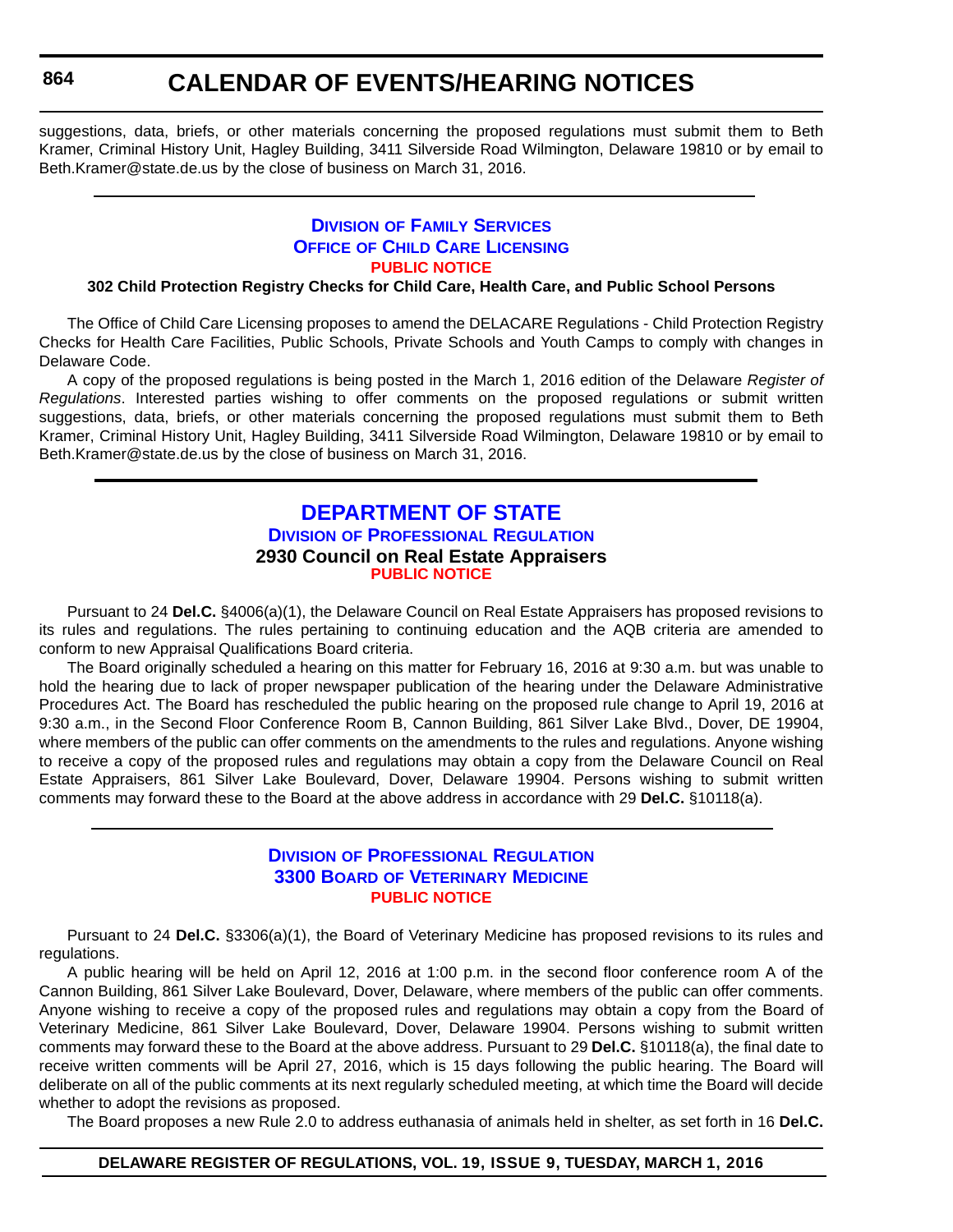§ 3004F. Other Rules are revised accordingly to accommodate the specific legal requirements pertaining to shelter animals. In addition, various regulations are amended to clarify the requirements for license renewal, reinstatement and inactive status. Typographical errors are corrected and the Rules are re-numbered to accommodate the new Rule 2.0.

### **DIVISION [OF PROFESSIONAL REGULATION](http://dpr.delaware.gov/) 3600 BOARD [OF GEOLOGISTS](http://dpr.delaware.gov/boards/geology/index.shtml) [PUBLIC NOTICE](#page-4-0)**

Pursuant to 24 **Del.C.** §3606(a)(1), the Board of Geologists has proposed revisions to its rules and regulations. A public hearing will be held on April 1, 2016 at 10:00 a.m. in the second floor conference room B of the Cannon Building, 861 Silver Lake Boulevard, Dover, Delaware, where members of the public can offer comments. Anyone wishing to receive a copy of the proposed rules and regulations may obtain a copy from the Board of Geologists, 861 Silver Lake Boulevard, Dover, Delaware 19904. Persons wishing to submit written comments may forward these to the Board at the above address. Pursuant to 29 **Del.C.** §10118(a), the final date to receive written comments will be April 16, 2016, which is 15 days following the public hearing. The Board will deliberate on all of the public comments at its next regularly scheduled meeting, at which time the Board will decide whether to adopt the revisions as proposed.

The Board's proposed revisions include a new requirement that two of the five professional references submitted by applicants must be dated within the two year period preceding submission of the application. Rule 3.0, pertaining to Seal Requirements, has been re-written. Pursuant to the proposed amendment, licensees will be required to comply with the new seal requirements no later than September 30, 2018. The Board's continuing education rules have been updated for greater clarity for licensees. Rule 5.0 is amended to state that licensure renewal must be accomplished online. Finally, a new Rule 7.4 is added to specify that an applicant who fails to pass either part of the ASBOG exam within two years shall be required to re-apply as a new applicant.

## **DIVISION [OF PROFESSIONAL REGULATION](http://dpr.delaware.gov/) [CONTROLLED SUBSTANCE ADVISORY COMMITTEE](http://dpr.delaware.gov/boards/controlledsubstances/index.shtml) [PUBLIC NOTICE](#page-4-0)**

**Uniform Controlled Substances Act Regulations**

Pursuant to 16 **Del.C.** §4731, the Delaware Controlled Substance Advisory Committee has proposed revisions to its rules and regulations. Subsection 4.10.1 addresses the requirement that a pharmacist must verify the identification of the receiver of a controlled substance prescription by reference to valid photographic identification. The Regulation is amended to provide that Federal, including military, identification meets this requirement. In addition, Subsection 4.10.1.5 is added to provide an exemption to the photographic identification requirement where the person receiving the controlled substance prescription is a patient at an inpatient facility or has been discharged from an inpatient facility and is obtaining the controlled substance from the facility's outpatient pharmacy immediately upon discharge.

A public hearing will be held on April 27, 2016 at 9:00 a.m., Buena Vista Conference Center, 661 South DuPont Highway, New Castle, DE 19720. Anyone wishing to receive a copy of the proposed rules and regulations may obtain a copy from the Delaware Controlled Substance Advisory Committee, 861 Silver Lake Boulevard, Dover, Delaware 19904. Written comments should be sent to Christine Mast, Administrative Specialist for the Committee, 861 Silver Lake Boulevard, Dover, Delaware 19904. In accordance with 29 **Del.C.** §10118(a), the final date to receive written comments will be May 12, 2016, which is 15 days following the public hearing. The Committee will deliberate on the proposed revisions at its next regularly scheduled meeting.